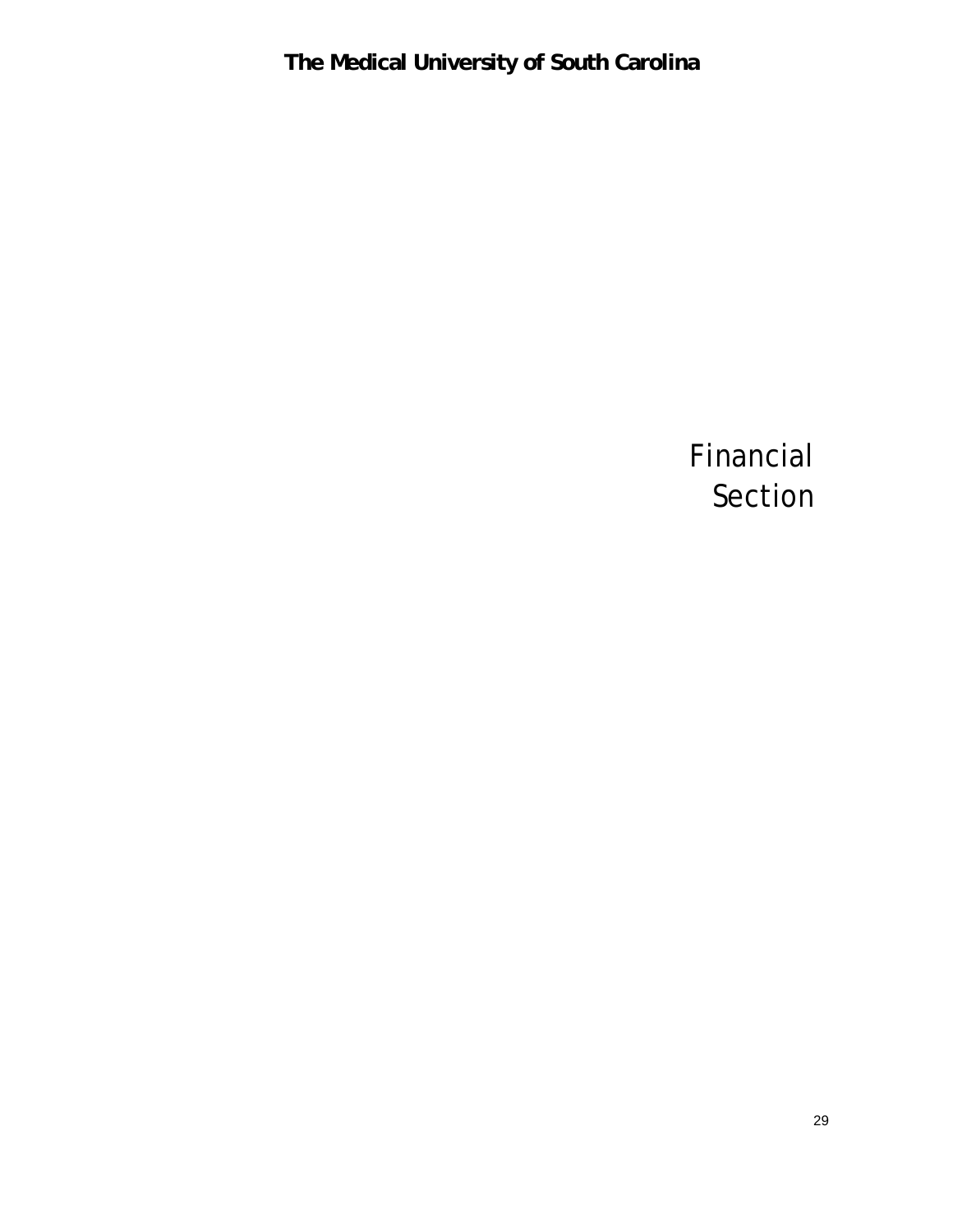### **BALANCE SHEET**

UNIVERSITY FUNDS AND DISCRETELY PRESENTED COMPONENT UNITS June 30, 1998 (with totals at June 30, 1997)

|                                                   |                    |                      |                   | Endowment        |    |              |    |                    |
|---------------------------------------------------|--------------------|----------------------|-------------------|------------------|----|--------------|----|--------------------|
|                                                   |                    | <b>Current Funds</b> |                   | Loan             |    | and Similar  |    |                    |
|                                                   | Unrestricted       |                      | <b>Restricted</b> | Funds            |    | <b>Funds</b> |    | <b>Plant Funds</b> |
| <b>ASSETS</b>                                     |                    |                      |                   |                  |    |              |    |                    |
|                                                   |                    |                      |                   |                  |    |              |    |                    |
| Cash and cash equivalents                         | \$<br>92, 143, 998 | \$                   | 1,021,034         | \$<br>986,291    | \$ | 880,135      | \$ | 30,464,969         |
| Investments                                       |                    |                      |                   |                  |    |              |    |                    |
| Accounts receivable:                              |                    |                      |                   |                  |    |              |    |                    |
| Patients                                          | 87,832,064         |                      |                   |                  |    |              |    |                    |
| Less allowances                                   | (20, 369, 740)     |                      |                   |                  |    |              |    |                    |
| Medicare and Champus cost reimbursements, net     | 3,742,843          |                      |                   |                  |    |              |    |                    |
| <b>Students</b>                                   | 1,373,022          |                      |                   |                  |    |              |    |                    |
| Other                                             | 4,276,381          |                      |                   |                  |    |              |    |                    |
| Grants and contracts receivable:                  |                    |                      |                   |                  |    |              |    |                    |
| Federal government                                |                    |                      | 10,845,839        |                  |    |              |    |                    |
| Other                                             |                    |                      | 1,396,194         |                  |    |              |    |                    |
| Accrued interest receivable                       | 809,842            |                      | 20,054            | 5,015            |    |              |    | 244.827            |
| Capital improvement bond proceeds receivable      |                    |                      |                   |                  |    |              |    | 8,647,234          |
| Inventories                                       | 10,263,462         |                      |                   |                  |    |              |    |                    |
| Student loans receivable (less allowance for      |                    |                      |                   |                  |    |              |    |                    |
| doubtful accounts of \$82,000)                    |                    |                      |                   | 12,055,703       |    |              |    |                    |
| Loan participation deposit                        |                    |                      |                   | 31,000           |    |              |    |                    |
| Property held under deferred compensation plan    |                    |                      |                   |                  |    |              |    |                    |
| Due from other funds                              | 9,200,000          |                      |                   |                  |    |              |    |                    |
| Due from The Medical University of South Carolina |                    |                      |                   |                  |    |              |    |                    |
| Due from Charleston Memorial Hospital             | 25,161,043         |                      |                   |                  |    |              |    |                    |
| Due from University Medical Associates            | 9,006,685          |                      |                   |                  |    |              |    |                    |
| Due from Pharmaceutical Education and             |                    |                      |                   |                  |    |              |    |                    |
| <b>Development Foundation</b>                     | 249,852            |                      |                   |                  |    |              |    |                    |
| Due from MUSC Foundation for Research             |                    |                      |                   |                  |    |              |    |                    |
| Development                                       | 35,865             |                      | 11,936,591        |                  |    |              |    |                    |
| Due from Medical University Facilities            |                    |                      |                   |                  |    |              |    |                    |
| Corporation                                       |                    |                      |                   |                  |    |              |    | 378.598            |
| Capital lease receivable from The Medical         |                    |                      |                   |                  |    |              |    |                    |
| University of South Carolina                      |                    |                      |                   |                  |    |              |    |                    |
| Prepaid items                                     | 2,460,713          |                      | 10,000            |                  |    |              |    |                    |
| Deposit held by The Medical University            |                    |                      |                   |                  |    |              |    |                    |
| of South Carolina                                 |                    |                      |                   |                  |    |              |    |                    |
| Investments in partnerships and joint ventures    |                    |                      |                   |                  |    |              |    |                    |
| Land and land improvements                        |                    |                      |                   |                  |    |              |    | 20,807,067         |
| Buildings and leasehold improvements              |                    |                      |                   |                  |    |              |    | 327,811,893        |
| Furniture and equipment                           |                    |                      |                   |                  |    |              |    | 214,680,941        |
| Library books, periodicals, and other materials   |                    |                      |                   |                  |    |              |    | 12,955,789         |
| Accumulated depreciation                          |                    |                      |                   |                  |    |              |    |                    |
| Construction in progress                          |                    |                      |                   |                  |    |              |    | 36,767,695         |
| Intangible assets                                 |                    |                      |                   |                  |    |              |    |                    |
| Bond and note issuance costs                      |                    |                      |                   |                  |    |              |    |                    |
| Accumulated amortization                          |                    |                      |                   |                  |    |              |    |                    |
| Other assets                                      |                    |                      |                   |                  |    |              |    |                    |
| <b>Total assets</b>                               | \$<br>226,186,030  | \$                   | 25,229,712        | \$<br>13,078,009 | \$ | 880,135      | \$ | 652,759,013        |
|                                                   |                    |                      |                   |                  |    |              |    |                    |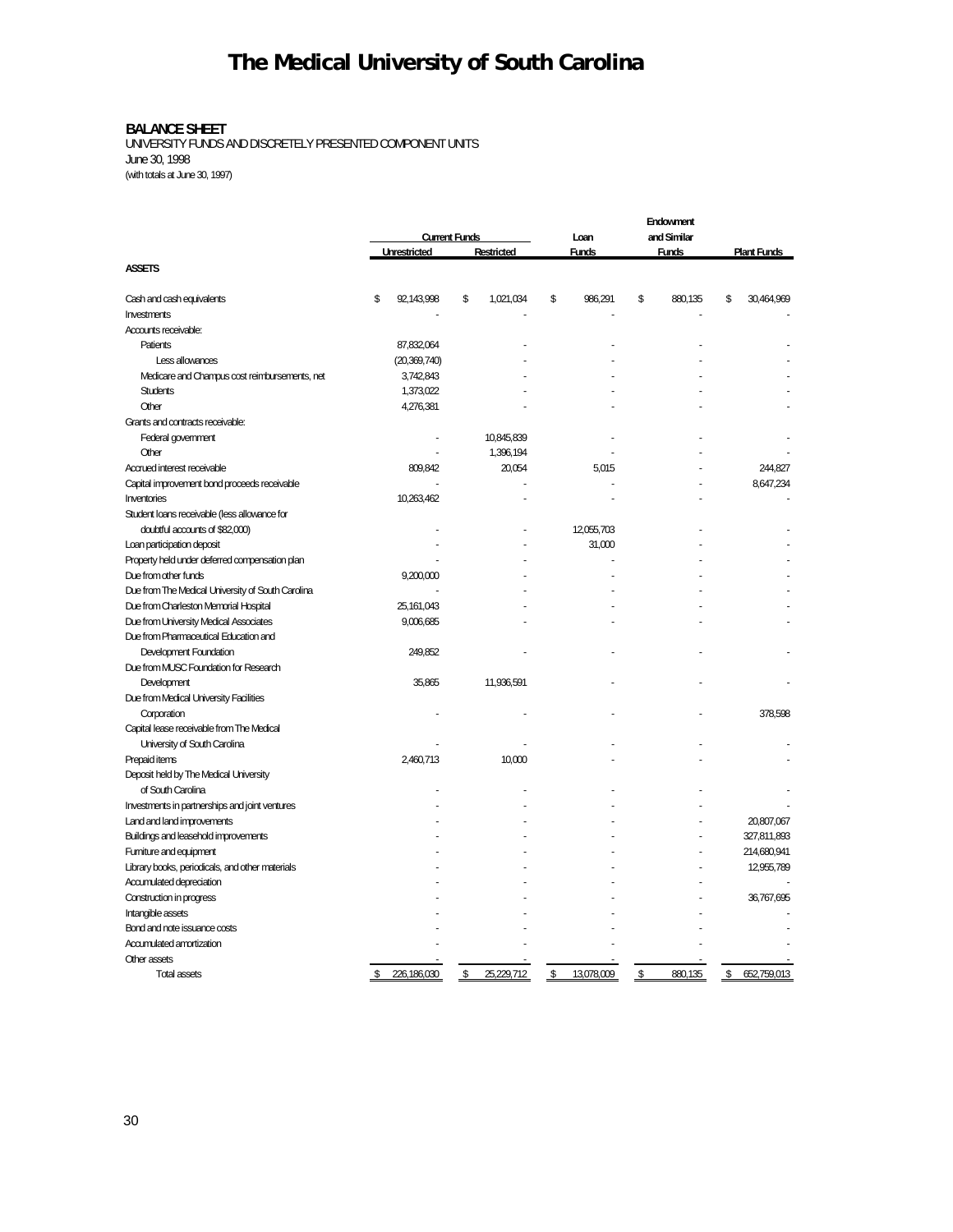|           |              |                  |                   | <b>Component Units</b> |                      |                   |                     |                     |
|-----------|--------------|------------------|-------------------|------------------------|----------------------|-------------------|---------------------|---------------------|
|           |              |                  |                   | <b>Medical</b>         | Pharmaceutical       | <b>MUSC</b>       |                     | Totals-             |
|           |              | Charleston       | <b>University</b> | <b>University</b>      | <b>Education and</b> | <b>Foundation</b> |                     | Memorandum Only     |
|           | Agency       | <b>Memorial</b>  | <b>Medical</b>    | <b>Facilities</b>      | Development          | for Research      | 1998                | 1997                |
|           | <b>Funds</b> | Hospital         | <b>Associates</b> | Corporation            | Foundation           | Development       |                     | Restated            |
|           |              |                  |                   |                        |                      |                   |                     |                     |
| \$        | 973,179      | \$<br>23,596,785 | \$<br>16,880,208  | \$<br>3,258,805        | \$<br>583,421        | \$<br>4,599,289   | \$<br>175,388,114   | \$<br>241,216,494   |
|           |              |                  | 16,217,251        | 529,168                |                      | 9,193,649         | 25,940,068          | 20,346,381          |
|           |              | 2,555,592        | 43,642,201        |                        |                      |                   | 134,029,857         | 124,729,701         |
|           |              | (1,690,289)      | (24,002,220)      |                        |                      |                   | (46,062,249)        | (48,854,942)        |
|           |              |                  |                   |                        |                      |                   | 3,742,843           |                     |
|           |              |                  |                   |                        |                      |                   | 1,373,022           | 1,307,062           |
|           |              |                  | 107,411           |                        |                      |                   | 4,505,868           | 3,852,642           |
|           |              | 122,076          |                   |                        |                      |                   |                     |                     |
|           |              |                  |                   |                        |                      |                   | 10,845,839          | 9,427,273           |
|           |              |                  |                   |                        | 423,380              | 433,717           | 2,253,291           | 530,400             |
|           |              |                  | 51,921            | 5,995                  | 1,652                | 69,019            | 1,208,325           | 2,299,511           |
|           |              |                  |                   |                        | l.                   | ä,                | 8,647,234           | 8,752,086           |
|           |              | 353,757          |                   | J,                     | 48,058               | ä,                | 10,665,277          | 8,571,950           |
|           |              |                  |                   |                        |                      |                   | 12,055,703          | 11,651,673          |
|           |              |                  |                   |                        |                      |                   | 31,000              | 31,000              |
|           | 4,331,881    |                  |                   |                        |                      |                   | 4,331,881           | 2,605,631           |
|           |              |                  |                   |                        |                      |                   | 9,200,000           |                     |
|           |              |                  | 4,208,423         |                        |                      |                   | 4,208,423           | 2,403,301           |
|           |              |                  | 808,655           |                        |                      |                   | 25,969,698          | 23,470,509          |
|           | 1,532,855    | 760,687          | ٠                 |                        |                      |                   | 11,300,227          | 5,124,893           |
|           |              |                  |                   |                        |                      |                   |                     |                     |
|           |              |                  | 1,392,542         |                        |                      |                   | 1,642,394           | 1,453,945           |
|           | 7,522        |                  |                   |                        |                      |                   | 11,979,978          | 67,009              |
|           |              |                  |                   |                        |                      |                   | 378,598             | 308,725             |
|           |              |                  |                   |                        |                      |                   |                     |                     |
|           |              |                  |                   | 27,779,128             |                      |                   | 27,779,128          | 28,572,106          |
|           |              | 649,427          | 18,574,814        |                        | 71,126               | 15,756            | 21,781,836          | 22,889,326          |
|           |              |                  |                   |                        | 1,320                |                   | 1,320               | 474,016             |
|           |              |                  | 6,768,874         |                        |                      |                   | 6,768,874           | 3,093,874           |
|           |              |                  | 31,218            |                        |                      |                   | 20,838,285          | 20,054,356          |
|           |              | 1,747,803        | 19,032,524        |                        | 26,595               |                   | 348,618,815         | 339,964,511         |
|           |              | 5,754,165        | 8,202,755         |                        | 653,248              | 188,801           | 229,479,910         | 206,018,959         |
|           |              |                  |                   |                        |                      |                   | 12,955,789          | 12,579,013          |
|           |              | (4, 138, 397)    | (6,055,304)       |                        | (163,508)            | (18, 812)         | (10, 376, 021)      | (8,475,768)         |
|           |              |                  | 34,846,785        |                        | 94,347               |                   | 71,708,827          | 27,300,320          |
|           |              |                  | 5,803,605         |                        |                      |                   | 5,803,605           | 4,423,882           |
|           |              |                  | 1,685,706         | 356,900                |                      |                   | 2,042,606           | 1,263,419           |
|           |              |                  | (665, 411)        | (47, 963)              |                      |                   | (713, 374)          | (182,966)           |
|           |              |                  | 2,360,974         |                        |                      |                   | 2,360,974           | 1,806,930           |
| <u>\$</u> | 6,845,437    | 29,711,606<br>\$ | 149,892,932<br>\$ | 31,882,033<br>\$       | \$<br>1,739,639      | 14,481,419<br>\$  | 1,152,685,965<br>\$ | 1,079,077,222<br>\$ |

*Continued on next page*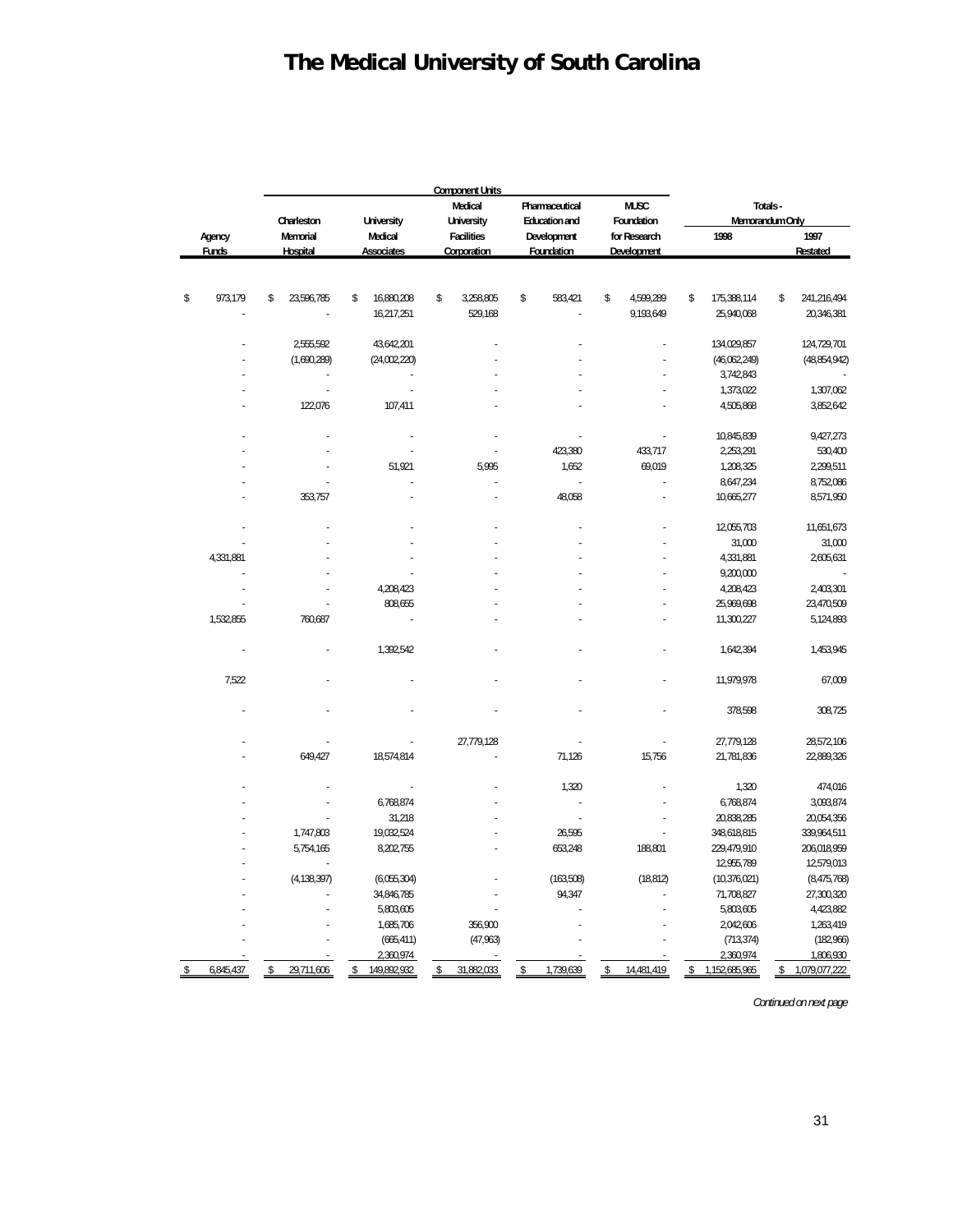#### **BALANCE SHEET (Continued)**

UNIVERSITY FUNDS AND DISCRETELY PRESENTED COMPONENT UNITS June 30, 1998 (with totals at June 30, 1997)

**Endowment Loan and Similar Unrestricted Restricted Funds Funds Plant Funds LIABILITIES AND FUND EQUITY** Liabilities: Accounts payable 18,019,214 1,304,472  $\frac{1}{3}$  1,200  $\frac{1}{3}$  - \$ 1,378,643 Retainages payable - - - - 998,761 Accrued payroll and related liabilities extending the state of the state of the state of the state of the state of the state of the state of the state of the state of the state of the state of the state of the state of the Accrued leave and related liabilities 27,003,145 - - - - Accrued interest payable - - - - 2,675,911 Cost reimbursement refund payable, net example and the state of the state of the state of the state of the state of the state of the state of the state of the state of the state of the state of the state of the state of th Deferred revenues and the contract of the contract of the 1,240,371 contract of the contract of the contract of the contract of the contract of the contract of the contract of the contract of the contract of the contract o Due to other funds - - - - 9,200,000 Due to The Medical University of South Carolina - - - - - Due to Charleston Memorial Hospital - - - - - Due to University Medical Associates 4,207,763 660 Due to MUSC Foundation for Research Development and the state of the state of the state of the state of the state of the state of the state of the state of the state of the state of the state of the state of the state of the state of the state of the state o Deposits held for others Deposits held for component units - - - - - Obligations under deferred compensation plan - - - - - Pension plan payable - - - - - Other liabilities and the control of the control of the control of the control of the control of the control of the control of the control of the control of the control of the control of the control of the control of the c Notes payable - - - - - Bonds payable - - - - 86,810,000 Certificates of participation payable  $\overline{\phantom{a}}$  -  $\overline{\phantom{a}}$  -  $\overline{\phantom{a}}$  -  $\overline{\phantom{a}}$  -  $\overline{\phantom{a}}$  -  $\overline{\phantom{a}}$  -  $\overline{\phantom{a}}$  -  $\overline{\phantom{a}}$  -  $\overline{\phantom{a}}$  -  $\overline{\phantom{a}}$  -  $\overline{\phantom{a}}$  -  $\overline{\phantom{a}}$  -  $\overline{\phantom{a}}$  -  $\$ Direct note obligations and the contract of the contract of the contract of the contract of the contract of the contract of the contract of the contract of the contract of the contract of the contract of the contract of th Obligations under capital leases and the control of the control of the control of the control of the control of the control of the control of the control of the control of the control of the control of the control of the c Capital lease payable to Medical University Facilities Corporation - - - - 27,779,128 Total liabilities 60,836,275 1,650,528 14,298 - 130,321,914 Fund equity: Retained earnings (deficit) - - - - - Retained earnings designated - - - - - Retained earnings reserved for debt service Net assets: Unrestricted (deficit) and the contract of the contract of the contract of the contract of the contract of the contract of the contract of the contract of the contract of the contract of the contract of the contract of the Temporarily restricted for research Fund balances: Restricted 2001 200786,338 100786,338 100786,338 100786,338 1,372,737 10080,135 1,372,737 10080,135 Unrestricted: Designated for capital projects - - - - 3,923,301 Undesignated 165,349,755 - 53,576 - 2,802,723 U. S. government grants refundable and the state of the state of the state of the state of the state of the state of the state of the state of the state of the state of the state of the state of the state of the state of t Net investment in plant  $\sim$  464,924,737 Total fund equity 165,349,755 23,579,184 13,063,711 2008 880,135 522,437,099 Total liabilities and fund equity **3** 226,186,030 **\$ 25,229,712** \$ 13,078,009 **\$ 880,135** \$ 652,759,013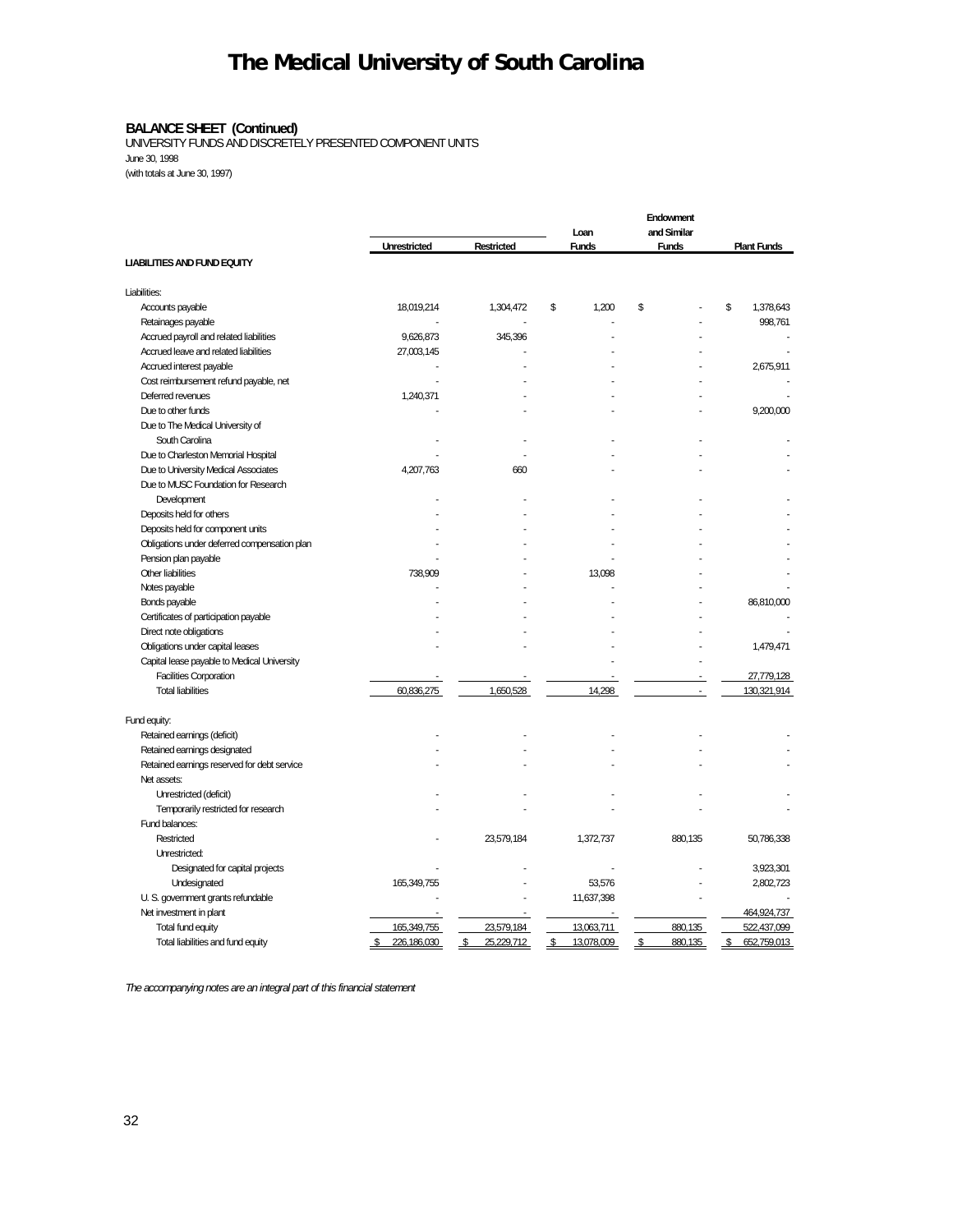|                 |                  |                   | <b>Component Units</b> |                      |                  |         |                 |    |               |
|-----------------|------------------|-------------------|------------------------|----------------------|------------------|---------|-----------------|----|---------------|
|                 |                  |                   | Medical                | Pharmaceutical       | <b>MUSC</b>      | Totals- |                 |    |               |
|                 | Charleston       | University        | <b>University</b>      | <b>Education and</b> | Foundation       |         | Memorandum Only |    |               |
| Agency          | Memorial         | Medical           | <b>Facilities</b>      | Development          | for Research     |         | 1998            |    | 1997          |
| <b>Funds</b>    | Hospital         | <b>Associates</b> | Corporation            | Foundation           | Development      |         |                 |    | Restated      |
|                 |                  |                   |                        |                      |                  |         |                 |    |               |
| \$<br>2,341,007 | \$<br>400,359    | \$<br>4,807,842   | \$                     | \$<br>126,220        | \$<br>135,239    | \$      | 28,514,196      | \$ | 18,013,870    |
|                 |                  |                   |                        |                      |                  |         | 998,761         |    | 587,137       |
|                 | 446,523          | 3,086,804         |                        |                      | ÷,               |         | 13,505,596      |    | 17, 178, 792  |
|                 | 713,199          | 3,414,454         |                        |                      | 6,467            |         | 31, 137, 265    |    | 29,064,310    |
|                 |                  | 612,607           | 855,755                |                      | ٠                |         | 4,144,273       |    | 3,983,914     |
|                 | 236,716          |                   |                        |                      |                  |         | 236,716         |    | 3,749,738     |
|                 |                  |                   |                        | 116,510              | 1,102,924        |         | 2,459,805       |    | 5,093,810     |
|                 |                  |                   |                        |                      |                  |         | 9,200,000       |    |               |
|                 |                  |                   |                        |                      |                  |         |                 |    |               |
|                 | 25, 161, 043     | 10,539,540        | 378,598                | 249,852              | 11,979,978       |         | 48,309,011      |    | 27,635,698    |
|                 |                  | 760,687           |                        |                      |                  |         | 760,687         |    | 272,726       |
|                 | 808,655          |                   |                        | 1,392,542            |                  |         | 6,409,620       |    | 4,916,377     |
|                 |                  |                   |                        |                      |                  |         |                 |    | 3,581         |
| 171,229         |                  |                   |                        |                      |                  |         | 171,229         |    | 466,185       |
| 1,320           |                  |                   |                        |                      |                  |         | 1,320           |    | 474,016       |
| 4,331,881       |                  |                   |                        |                      |                  |         | 4,331,881       |    | 2,605,631     |
|                 |                  | 602,784           |                        |                      |                  |         | 602,784         |    |               |
|                 | 75,000           | 621,355           |                        |                      |                  |         | 1,448,362       |    | 1,139,099     |
|                 |                  | 14,549,961        |                        | 660,820              |                  |         | 15,210,781      |    | 13,667,557    |
|                 |                  |                   | 12,747,000             |                      |                  |         | 99,557,000      |    | 108,560,000   |
|                 |                  |                   | 16,900,000             |                      |                  |         | 16,900,000      |    | 17,450,000    |
|                 |                  | 95,000,000        |                        |                      |                  |         | 95,000,000      |    | 55,000,000    |
|                 |                  | 2,060,316         |                        | 208,243              |                  |         | 3,748,030       |    | 5,460,177     |
|                 |                  |                   |                        |                      |                  |         | 27,779,128      |    | 28,572,106    |
| 6,845,437       | 27,841,495       | 136,056,350       | 30,881,353             | 2,754,187            | 13,224,608       |         | 410,426,445     |    | 343,894,724   |
|                 |                  |                   |                        |                      |                  |         |                 |    |               |
|                 |                  | 3,654,920         | (1,036,683)            |                      |                  |         | 2,618,237       |    | 14,093,539    |
|                 | 1,870,111        |                   |                        |                      |                  |         | 1,870,111       |    | 4,259,511     |
|                 |                  | 10,181,662        | 2,037,363              |                      |                  |         | 12,219,025      |    | 8,396,664     |
|                 |                  |                   |                        | (1,014,548)          | 1,143,225        |         | 128,677         |    | (666, 285)    |
|                 |                  |                   |                        |                      | 113,586          |         | 113,586         |    | 11,752        |
|                 |                  |                   |                        |                      |                  |         | 76,618,394      |    | 75,387,307    |
|                 |                  |                   |                        |                      |                  |         | 3,923,301       |    | 1,906,982     |
|                 |                  |                   |                        |                      |                  |         | 168,206,054     |    | 198,698,785   |
|                 |                  |                   |                        |                      |                  |         | 11,637,398      |    | 10,982,961    |
|                 |                  |                   |                        |                      |                  |         | 464,924,737     |    | 422,111,282   |
|                 | 1,870,111        | 13,836,582        | 1,000,680              | (1,014,548)          | 1,256,811        |         | 742,259,520     |    | 735, 182, 498 |
| 6,845,437       | \$<br>29,711,606 | \$<br>149,892,932 | 31,882,033             | \$<br>1,739,639      | \$<br>14,481,419 |         | 1,152,685,965   | \$ | 1,079,077,222 |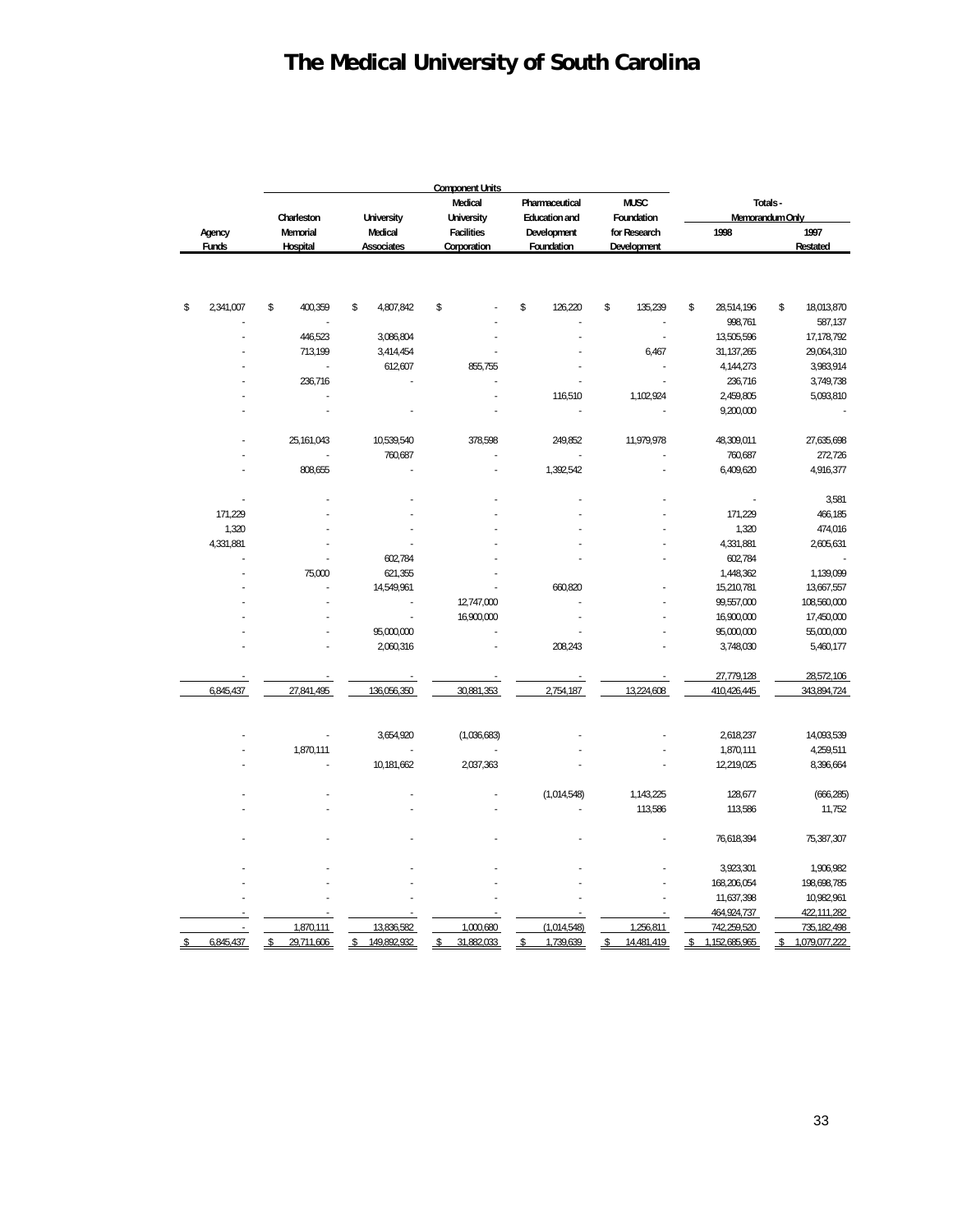## **STATEMENT OF CHANGES IN FUND BALANCES**

For The Year Ended June 30, 1998

(with totals for the year ended June 30, 1997)

|                                                       | <b>Current Funds</b> |                  |  |  |
|-------------------------------------------------------|----------------------|------------------|--|--|
|                                                       | Unrestricted         | Restricted       |  |  |
| Revenues and other additions:                         |                      |                  |  |  |
| Unrestricted current funds revenues                   | \$<br>588,523,741    | \$               |  |  |
| Student tuition and fees - restricted                 |                      |                  |  |  |
| State appropriation - restricted                      |                      | 121,736          |  |  |
| Federal grants and contracts - restricted             |                      | 40,601,204       |  |  |
| U. S. Government advances                             |                      |                  |  |  |
| State grants and contracts - restricted               |                      | 2,505,470        |  |  |
| Private gifts, grants, and contracts - restricted     |                      | 15,149,630       |  |  |
| Interest and investment income - restricted           |                      | 102,932          |  |  |
| Interest on student loans receivable                  |                      |                  |  |  |
| Endowment income                                      |                      | 67,249           |  |  |
| Damage claim collected                                |                      |                  |  |  |
| Expended for plant facilities (including \$25,903,751 |                      |                  |  |  |
| charged to current funds expenditures)                |                      |                  |  |  |
| Donated assets                                        |                      |                  |  |  |
| Interest capitalized on construction                  |                      |                  |  |  |
| Capital improvement bond proceeds                     |                      |                  |  |  |
| Retirement of indebtedness - bonds                    |                      |                  |  |  |
| Retirement of indebtedness - capital leases           |                      |                  |  |  |
| Other additions                                       |                      | 22,278           |  |  |
| Total revenues and other additions                    | 588,523,741          | 58,570,499       |  |  |
|                                                       |                      |                  |  |  |
| Expenditures and other deductions:                    |                      |                  |  |  |
| Educational and general expenditures                  | 215,377,295          | 46,352,485       |  |  |
| Medical Center expenditures                           | 386,912,418          |                  |  |  |
| Auxiliary enterprises expenditures                    | 1,169,434            |                  |  |  |
| Indirect cost recoveries remitted to the State        | 288,485              |                  |  |  |
| Indirect cost recovered                               |                      | 11,310,363       |  |  |
| Refunded to grantors                                  |                      | 58,633           |  |  |
| Expended for plant facilities                         |                      |                  |  |  |
| Retirement of indebtedness                            |                      |                  |  |  |
| Interest on indebtedness - bonds                      |                      |                  |  |  |
| Disposal of plant facilities                          |                      |                  |  |  |
| Capital lease additions                               |                      |                  |  |  |
| Loan cancellations and write-offs                     |                      |                  |  |  |
| Administrative and collection costs                   |                      |                  |  |  |
| Bond issue costs                                      |                      |                  |  |  |
| Noncapitalized expenditures                           |                      |                  |  |  |
| Total expenditures and other deductions               | 603,747,632          | 57,721,481       |  |  |
| Other transfers and additions/(deductions):           |                      |                  |  |  |
| Mandatory:                                            |                      |                  |  |  |
| Principal and interest                                | (13, 485, 080)       |                  |  |  |
| Loan fund matching grant                              | (117, 703)           |                  |  |  |
| College work study matching grant                     | (63, 479)            | 63,479           |  |  |
| Endowment income transferred to principal             |                      | (18, 153)        |  |  |
| Nonmandatory:                                         |                      |                  |  |  |
| Transfers from unrestricted current funds             | (6,665,420)          |                  |  |  |
| Transfers to unrestricted current funds               | 7,858,871            |                  |  |  |
| Net transfers between current funds                   | 76,914               | (76, 914)        |  |  |
| Transfers from University Medical Associates          | 2,428,488            |                  |  |  |
| Transfers from Pharmaceutical Education and           |                      |                  |  |  |
| Development Foundation                                |                      |                  |  |  |
| <b>Total transfers</b>                                | 11,000               |                  |  |  |
|                                                       | (9,956,409)          | (31, 588)        |  |  |
| Net increase (decrease) for the year                  | (25, 180, 300)       | 817,430          |  |  |
| Fund balances at beginning of year, as restated       | 190,530,055          | 22,761,754       |  |  |
| Fund balances at end of year                          | \$<br>165,349,755    | 23,579,184<br>\$ |  |  |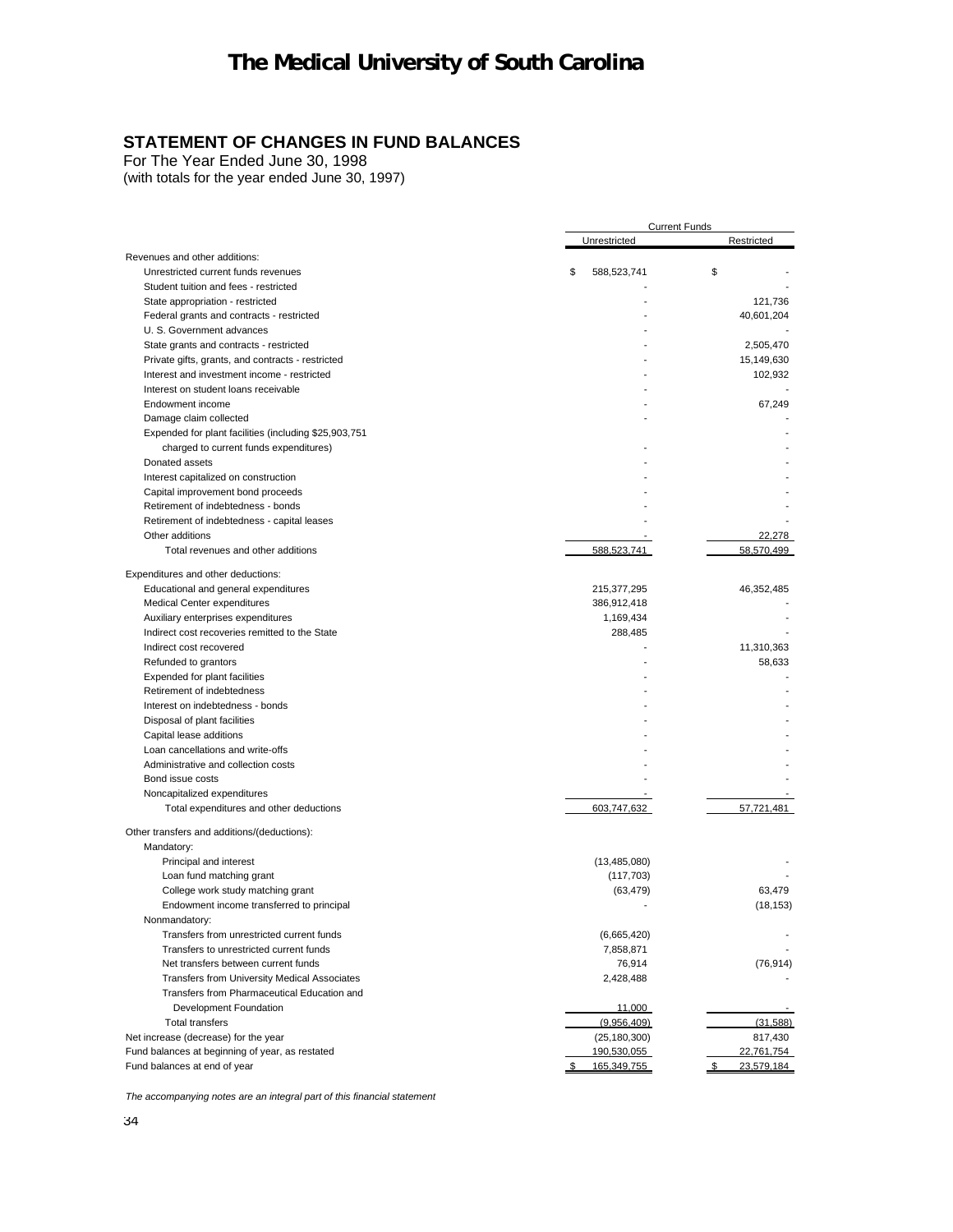| Endowment                    |                                | Totals - Memorandum Only |  |  |  |
|------------------------------|--------------------------------|--------------------------|--|--|--|
| and Similar                  | 1998                           | 1997                     |  |  |  |
| Funds<br><b>Plant Funds</b>  |                                | Restated                 |  |  |  |
|                              |                                |                          |  |  |  |
| \$                           | \$<br>588,523,741              | \$<br>572,713,383        |  |  |  |
| 1,453,165                    | 1,453,165                      | 1,453,165                |  |  |  |
|                              | 121,736<br>$\overline{a}$      | 146,077                  |  |  |  |
| 1,839,426                    | 42,440,630                     | 42,373,474               |  |  |  |
|                              | 120,221                        | 121,438                  |  |  |  |
|                              | 2,505,470                      | 22,218,065               |  |  |  |
| 3,049,208                    | 18,198,838                     | 11,137,885               |  |  |  |
| 1,408,259                    | 1,562,221                      | 1,860,995                |  |  |  |
|                              | 286,842                        | 254,684                  |  |  |  |
|                              | 67,334                         | 67,290                   |  |  |  |
|                              |                                | 600,000                  |  |  |  |
| 34,214,382                   | 34,214,382                     | 51,087,079               |  |  |  |
| 4,687,834                    | 4,687,834                      | 1,980,199                |  |  |  |
| 88,857                       | 88,857                         | 1,096,495                |  |  |  |
|                              |                                | 8,752,086                |  |  |  |
| 8,695,000                    | 8,695,000                      | 8,115,000                |  |  |  |
| 4,766,715                    | 4,766,715                      | 2,448,471                |  |  |  |
| 157,223                      | 179,501                        | 453,694                  |  |  |  |
| $\blacksquare$<br>60,360,069 | 707,912,487                    | 726,879,480              |  |  |  |
|                              |                                |                          |  |  |  |
|                              | 261,729,780                    | 225, 151, 009            |  |  |  |
|                              | 386,912,418                    | 347,643,682              |  |  |  |
|                              | 1,169,434                      | 973,890                  |  |  |  |
|                              | 288,485                        | 129,394                  |  |  |  |
|                              | 11,310,363                     | 11,017,564               |  |  |  |
|                              | 58,633                         |                          |  |  |  |
| 7,736,766                    | 7,736,766                      | 30,476,713               |  |  |  |
| 8,695,000                    | 8,695,000                      | 8,115,000                |  |  |  |
| 5,707,486                    | 5,707,486                      | 6,313,950                |  |  |  |
| 8,843,673                    | 8,843,673                      | 13,121,880               |  |  |  |
| 573,865                      | 573,865                        | 142,889                  |  |  |  |
|                              | 109,548                        | 80,141                   |  |  |  |
| 17,255                       | 54,798                         | 31,861                   |  |  |  |
|                              | $\overline{\phantom{a}}$<br>Ĭ. | 14,852                   |  |  |  |
| 939,159                      | 939,159                        | 1,283,493                |  |  |  |
| 32,513,204                   | 694,129,408                    | 644,496,318              |  |  |  |
|                              |                                |                          |  |  |  |
| 13,485,080                   |                                |                          |  |  |  |
|                              |                                |                          |  |  |  |
|                              |                                |                          |  |  |  |
| 18,153                       |                                |                          |  |  |  |
| 6,430,148                    |                                |                          |  |  |  |
| (7,858,871)                  |                                |                          |  |  |  |
|                              |                                |                          |  |  |  |
|                              | 2,428,488                      | 4,292,677                |  |  |  |
|                              | 11,000                         | 11,000                   |  |  |  |
| 18,153<br>12,056,357         | 2,439,488                      | 4,303,677                |  |  |  |
| 18,153<br>39,903,222         | 16,222,567                     | 86,686,839               |  |  |  |
| 861,982<br>482,533,877       | 709,087,317                    | 622,400,478              |  |  |  |
| 880,135<br>522,437,099<br>\$ | 725,309,884<br>\$              | 709,087,317<br>\$        |  |  |  |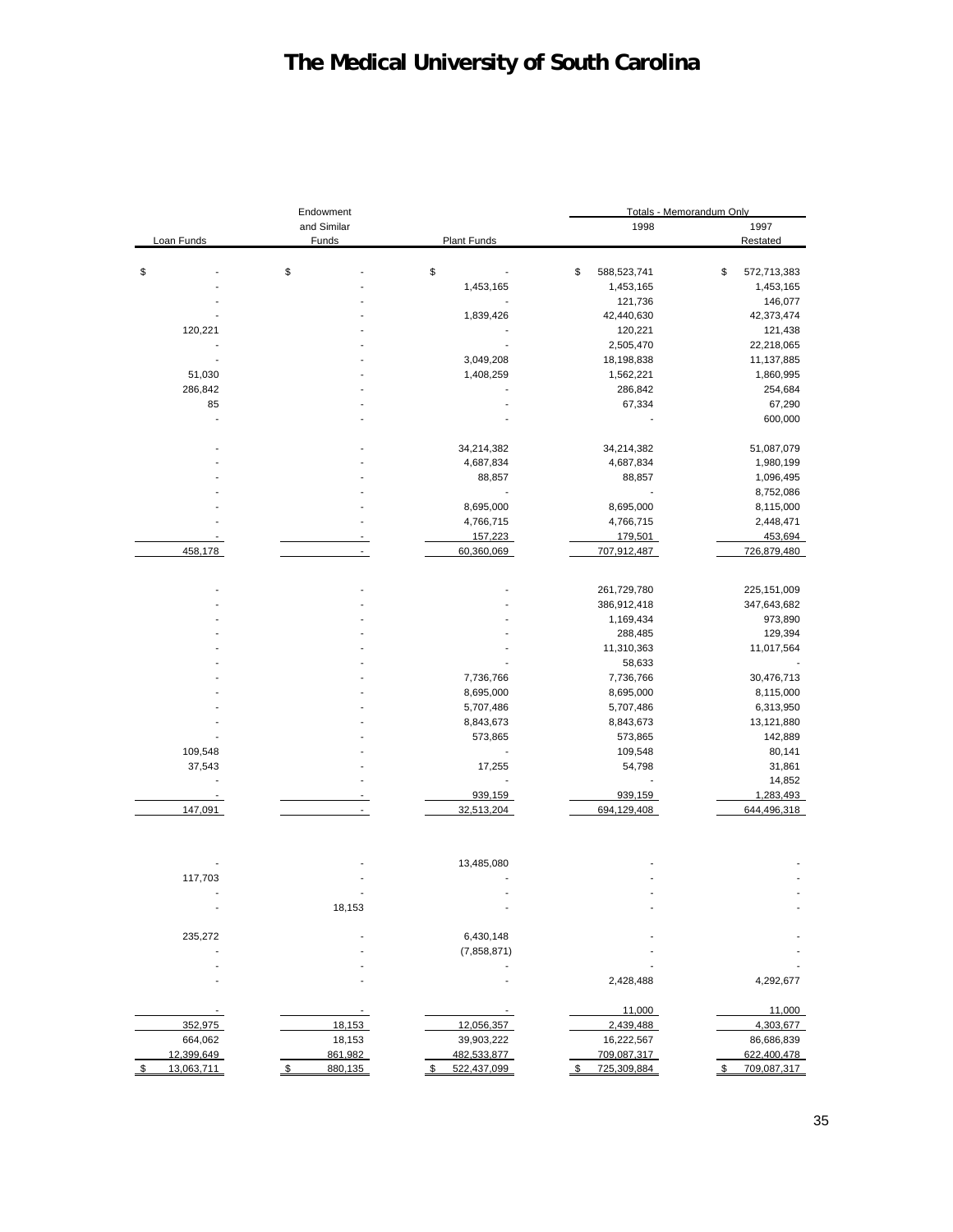#### **STATEMENT OF CURRENT FUNDS REVENUES,**

**EXPENDITURES, AND OTHER CHANGES**

For The Year Ended June 30, 1998

(with totals for the year ended June 30, 1997)

|                                                  | 1998                |                   |                  | 1997 Total       |
|--------------------------------------------------|---------------------|-------------------|------------------|------------------|
|                                                  | <b>Unrestricted</b> | <b>Restricted</b> | Total            | <b>Restated</b>  |
| Revenues:                                        |                     |                   |                  |                  |
| Student tuition and fees                         | \$<br>11,401,488    | \$                | \$<br>11,401,488 | \$<br>10,220,409 |
| State appropriations - Academic Division         | 109,502,452         | 121,736           | 109,624,188      | 104.043.732      |
| State appropriations - Medical Center            | 20,580,819          |                   | 20,580,819       | 20,092,927       |
| Federal grants and contracts                     | 8,897,073           | 31,697,356        | 40,594,429       | 41,129,256       |
| State grants and contracts                       | 942,833             | 2,357,202         | 3,300,035        | 6,131,090        |
| Local government grants and contracts            | 324,389             |                   | 324,389          | 573,632          |
| Private gifts, grants, and contracts             | 6,613,158           | 11,972,502        | 18,585,660       | 16,632,545       |
| Interest and investment income                   | 8,235,580           | 102,932           | 8,338,512        | 10,030,064       |
| Endowment income                                 |                     | 33,153            | 33,153           | 29.000           |
| Sales and services of educational departments    | 7,557,369           |                   | 7,557,369        | 7,194,524        |
| Sales and services of Medical Center:            |                     |                   |                  |                  |
| Net patient service revenue                      | 339,514,580         |                   | 339,514,580      | 329,629,140      |
| Disproportionate share revenue, net of match     | 48,674,904          |                   | 48,674,904       | 49,954,123       |
| Sales and services of auxiliary enterprises      | 2,829,353           |                   | 2,829,353        | 2,533,684        |
| Management fee from Charleston Memorial Hospital | 3,016,613           |                   | 3,016,613        | 3,595,015        |
| Other Academic Division revenues                 | 15,769,810          | 22,278            | 15,792,088       | 12,353,663       |
| <b>Other Medical Center revenues</b>             | 4,663,320           |                   | 4,663,320        | 4.754.887        |
| <b>Total current revenues</b>                    | 588,523,741         | 46,307,159        | 634,830,900      | 618,897,691      |
| <b>Expenditures and mandatory transfers:</b>     |                     |                   |                  |                  |
| Educational and general:                         |                     |                   |                  |                  |
| Instruction                                      | 118,969,294         | 1,963,074         | 120,932,368      | 106,753,956      |
| Research                                         | 15,524,254          | 39,731,602        | 55,255,856       | 52,829,683       |
| Public service                                   | 18,322,150          | 3,604,610         | 21,926,760       | 15,469,002       |
| Academic support                                 | 24,249,082          | 4,568             | 24,253,650       | 18,168,932       |
| Student services                                 | 5,628,967           | 136,927           | 5,765,894        | 4,981,415        |
| Institutional support                            | 15,264,558          | 248,328           | 15,512,886       | 12,126,778       |
| Operation and maintenance of plant               | 16,299,146          | 16,845            | 16,315,991       | 13,524,947       |
| Scholarships and fellowships                     | 1,119,844           | 646,531           | 1,766,375        | 1,296,296        |
| Total educational and general expenditures       | 215, 377, 295       | 46,352,485        | 261,729,780      | 225, 151, 009    |
| Mandatory transfers for:                         |                     |                   |                  |                  |
| Loan fund matching grant                         | 117,703             |                   | 117,703          | 74.202           |
| College work study matching grant                | 63,479              | (63, 479)         |                  |                  |
| Endowment income transferred to principal        |                     | 18,153            | 18,153           | 15,972           |
| Total educational and general                    | 215,558,477         | 46,307,159        | 261,865,636      | 225,241,183      |

*Continued on next page*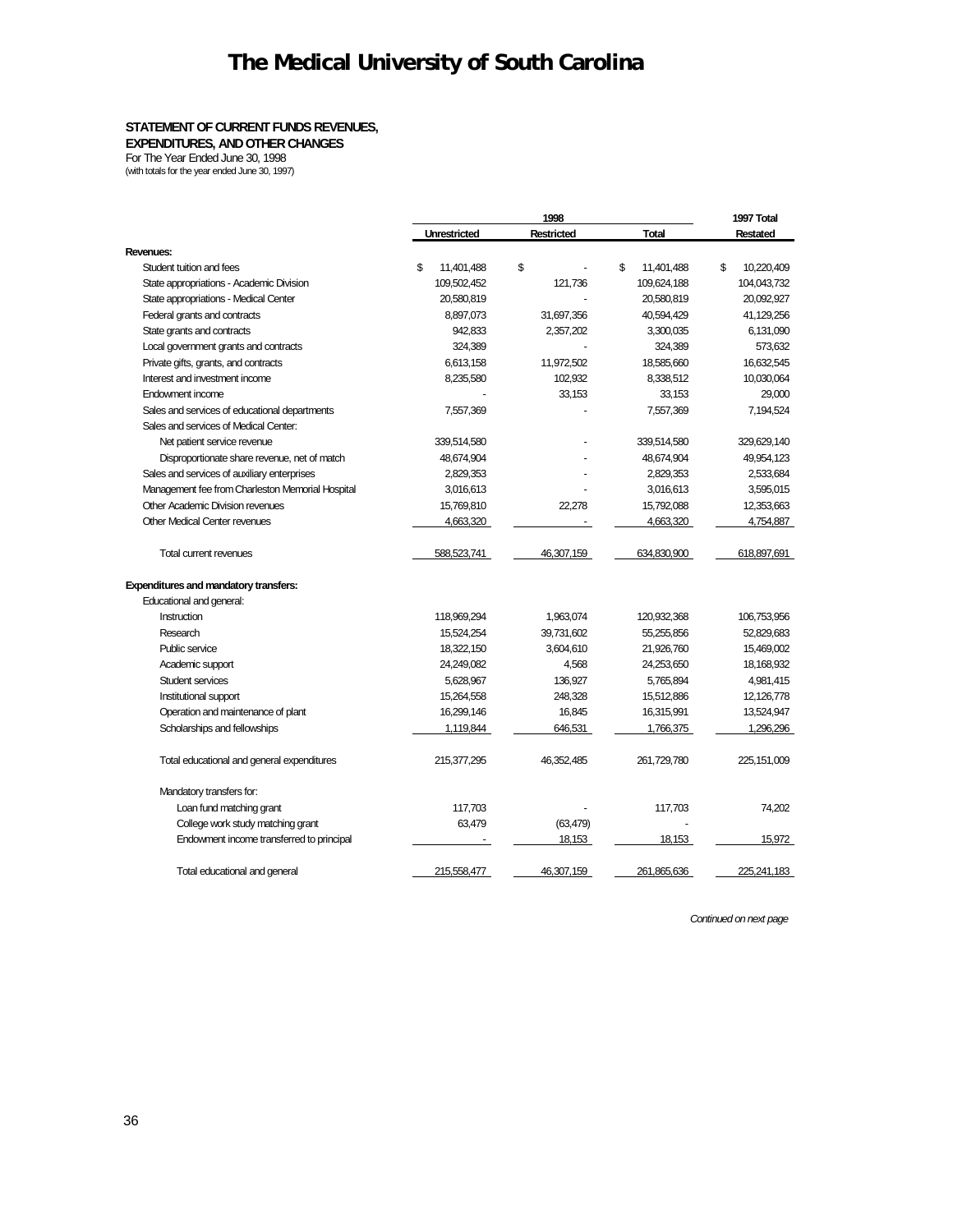### **STATEMENT OF CURRENT FUNDS REVENUES,**

**EXPENDITURES, AND OTHER CHANGES (Continued)**

For The Year Ended June 30, 1998 (with totals for the year ended June 30, 1997)

|                                                      | 1998                   |                   |                    | 1997 Total       |
|------------------------------------------------------|------------------------|-------------------|--------------------|------------------|
|                                                      | <b>Unrestricted</b>    | <b>Restricted</b> | <b>Total</b>       | Restated         |
| Medical Center:                                      |                        |                   |                    |                  |
| Expenditures                                         | 386,912,418            |                   | 386,912,418        | 347,643,682      |
| Mandatory transfers for principal and interest       | 12,772,445             |                   | 12,772,445         | 12,790,951       |
| <b>Total Medical Center</b>                          | 399,684,863            |                   | 399.684.863        | 360,434,633      |
| Auxiliary enterprises:                               |                        |                   |                    |                  |
| Expenditures                                         | 1,169,434              |                   | 1,169,434          | 973,890          |
| Mandatory transfers for principal and interest       | 712,635                |                   | 712,635            | 709,692          |
| Total auxiliary enterprises                          | 1.882.069              |                   | 1.882.069          | 1.683.582        |
| Total expenditures and mandatory transfers           | 617,125,409            | 46.307.159        | 663.432.568        | 587,359,398      |
| Other transfers and additions (deductions):          |                        |                   |                    |                  |
| Transfers to/from current funds:                     |                        |                   |                    |                  |
| To loan funds                                        | (235, 272)             |                   | (235, 272)         | (83,000)         |
| To unexpended plant funds                            | (4,769,148)            |                   | (4,769,148)        | (15,797,719)     |
| From retirement of indebtedness funds                | 7,858,871              |                   | 7,858,871          |                  |
| To retirement of indebtedness funds                  | (1,661,000)            |                   | (1,661,000)        | (845, 382)       |
| Net transfers between current funds                  | 76,914                 | (76, 914)         |                    |                  |
| <b>Transfers from University Medical Associates</b>  | 2,428,488              |                   | 2,428,488          | 4,292,677        |
| Transfers from Pharmaceutical Education and          |                        |                   |                    |                  |
| Development Foundation                               | 11,000                 |                   | 11,000             | 11,000           |
| Indirect cost recoveries remitted to the State       |                        |                   |                    |                  |
| <b>General Fund</b>                                  | (288, 485)             |                   | (288, 485)         | (129, 394)       |
| Refunded to grantors                                 |                        | (58, 633)         | (58, 633)          |                  |
| Excess of restricted receipts over (under) transfers |                        |                   |                    |                  |
| to revenue                                           |                        | 952.977           | 952.977            | 17,640,311       |
| Total other transfers and additions (deductions)     | 3,421,368              | 817,430           | 4,238,798          | 5,088,493        |
| Net increase (decrease) in fund balances             | (25, 180, 300)<br>- 95 | 817,430<br>\$     | (24,362,870)<br>S. | 36,626,786<br>\$ |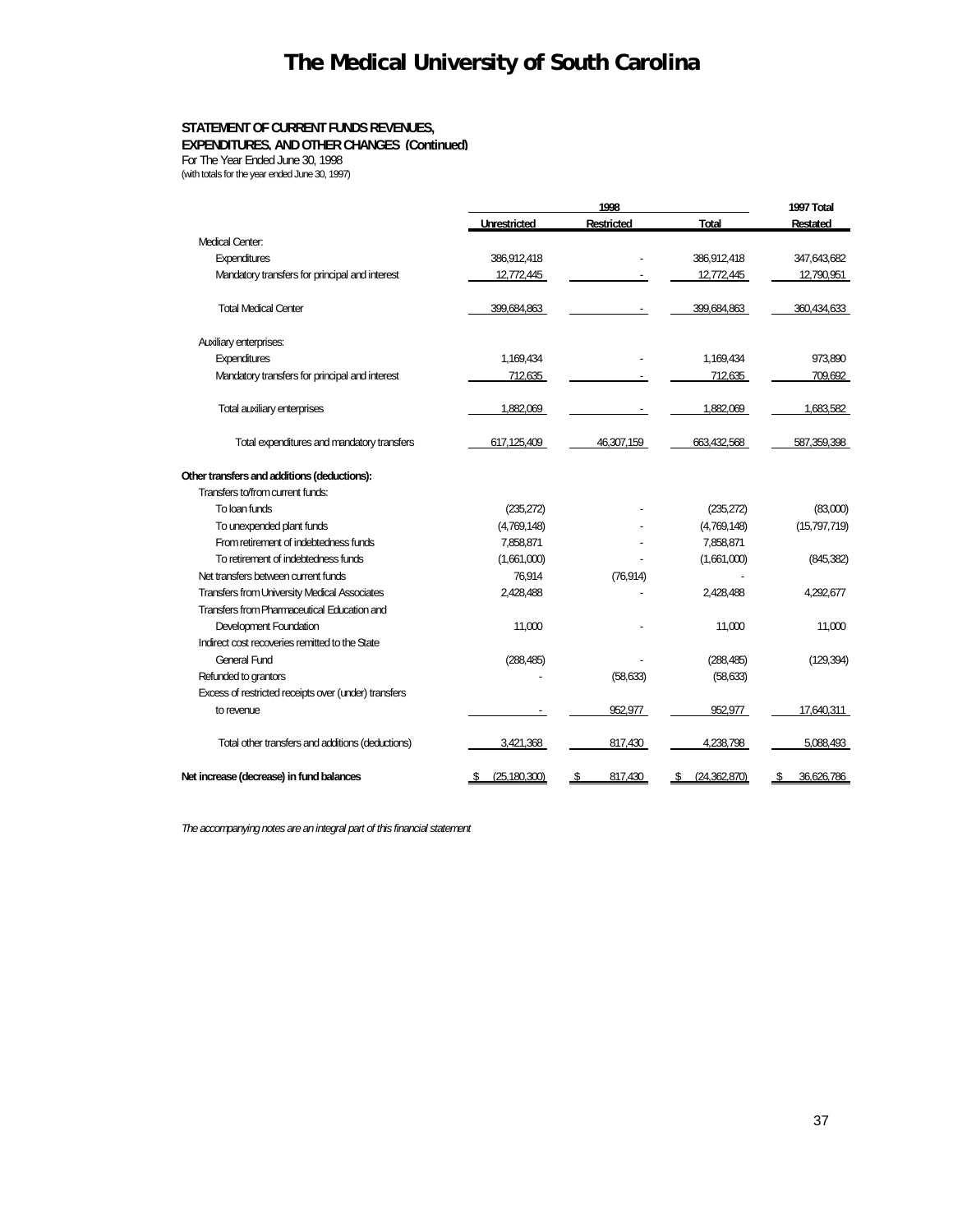#### **CHARLESTON MEMORIAL HOSPITAL - A Component Unit STATEMENT OF REVENUES, EXPENSES, AND CHANGES IN RETAINED EARNINGS**

For The Year Ended June 30, 1998

(with comparative figures for the year ended June 30, 1997)

|                                                           | 1998             | 1997             |
|-----------------------------------------------------------|------------------|------------------|
| Operating revenues:                                       |                  | Restated         |
| Net patient service revenue                               | \$<br>26,732,253 | \$<br>25,537,489 |
| Charleston County appropriations                          | 1,656,173        | 2,000,000        |
| Medical University of South Carolina contributed services | 1,671,303        | 1,482,605        |
| Other sources                                             | 3,121,511        | 3,041,882        |
| Total operating revenues                                  | 33,181,240       | 32,061,976       |
| Operating expenses:                                       |                  |                  |
| Patient services                                          | 17,510,904       | 16,983,961       |
| General and administrative, including all employee taxes  |                  |                  |
| and benefits                                              | 8,088,072        | 7,866,425        |
| Provision for uncollectibles, net of recoveries           | 3,206,359        | 2,233,709        |
| Lease expense                                             | 1,716,420        | 1,716,420        |
| Depreciation                                              | 637,953          | 635,335          |
| Total operating expenses                                  | 31,159,708       | 29,435,850       |
| Operating income                                          | 2,021,532        | 2,626,126        |
| Nonoperating revenues (expenses):                         |                  |                  |
| Interest income                                           | 1,076,633        | 966,288          |
| Contribution income                                       | 3,274            | 4,412            |
| Loss on disposal of property and equipment                | (84, 826)        | (1, 811)         |
| Total nonoperating revenues (expenses)                    | 995,081          | 968,889          |
| Income before management fee                              | 3,016,613        | 3,595,015        |
| Management fee to The Medical University of South         |                  |                  |
| Carolina                                                  | (3,016,613)      | (3,595,015)      |
| Net income                                                | 0                | $\mathbf 0$      |
| Retained earnings at beginning of year                    | 1,870,111        | 1,870,111        |
| Retained earnings at end of year                          | 1,870,111        | 1,870,111        |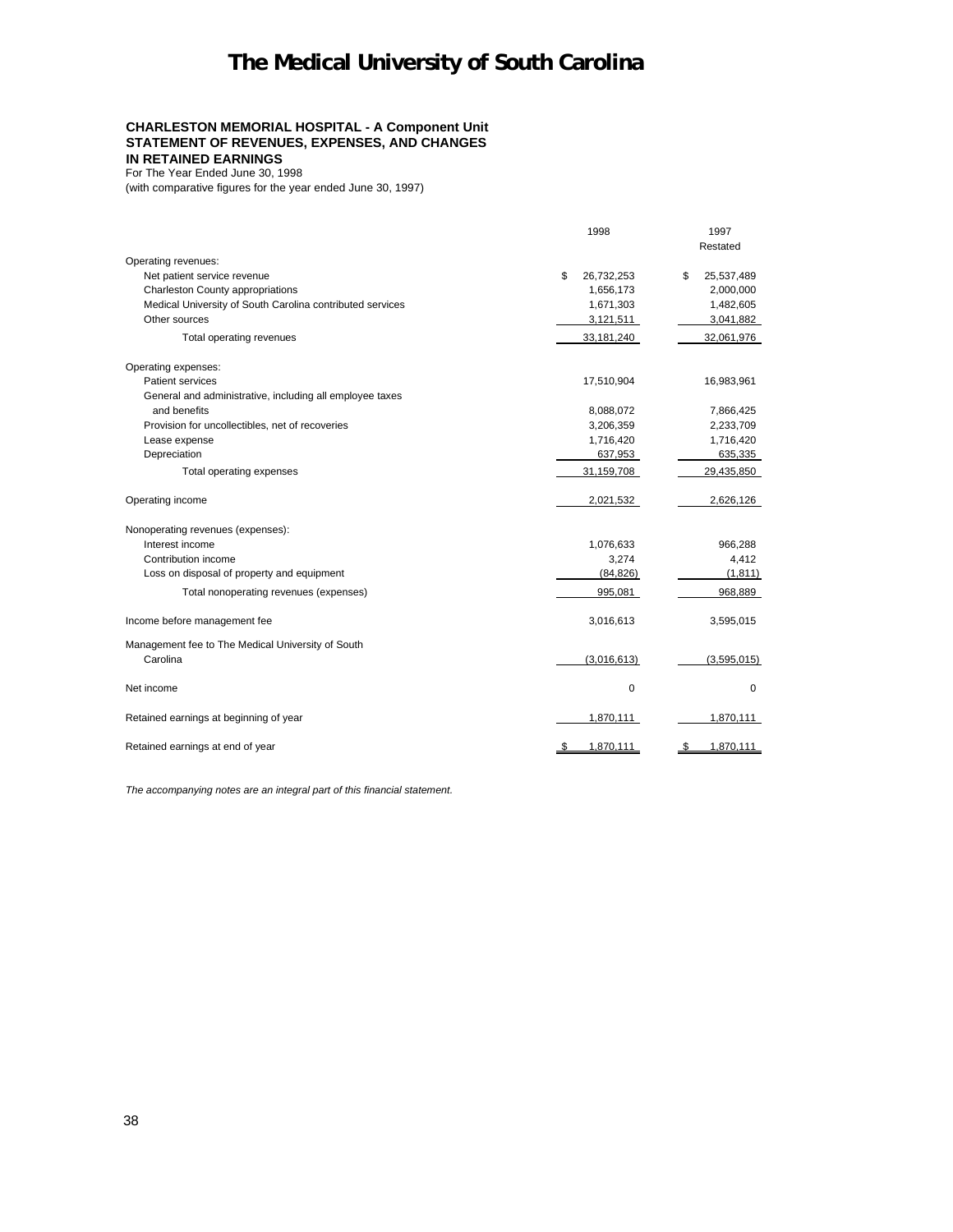### **CHARLESTON MEMORIAL HOSPITAL - A Component Unit STATEMENT OF CASH FLOWS**

For The Year Ended June 30, 1998

(with comparative figures for the year ended June 30, 1997)

|                                                                                                                                                                                                                                                                                                               | 1998                                                                       | 1997<br>Restated                                                                   |
|---------------------------------------------------------------------------------------------------------------------------------------------------------------------------------------------------------------------------------------------------------------------------------------------------------------|----------------------------------------------------------------------------|------------------------------------------------------------------------------------|
| Cash flows from operating activities:<br>Cash received from patients and third party payors<br>Charleston County appropriations<br>Cash paid to suppliers and others<br>Cash paid to employees<br>Other receipts from operations<br>Contributions received<br>Payment of management fee and other expenses to | \$<br>33,642,047<br>(24, 587, 042)<br>(10, 572, 314)<br>3,121,511<br>3,274 | \$<br>35.416.434<br>283.580<br>(24, 632, 504)<br>(9,965,609)<br>3,041,882<br>4,412 |
| The Medical University of South Carolina                                                                                                                                                                                                                                                                      | (1, 193, 307)                                                              | (158, 321)                                                                         |
| Net cash provided (used) by operating activities                                                                                                                                                                                                                                                              | 414.169                                                                    | 3.989.874                                                                          |
| Cash flows from capital and related financing activities:<br>Purchase of property and equipment and construction<br>in progress<br>Proceeds from sale of property and equipment<br>Net cash provided (used) by capital and related<br>financing activities                                                    | (731, 189)<br>6.656<br>(724, 533)                                          | (418, 193)<br>4.050<br>(414, 143)                                                  |
| Cash flows from investing activities:<br>Interest income<br>Net cash provided (used) by investing activities                                                                                                                                                                                                  | 1,076,634<br>1,076,634                                                     | 966.288<br>966,288                                                                 |
|                                                                                                                                                                                                                                                                                                               |                                                                            | 4,542,019                                                                          |
| Net increase (decrease) in cash and cash equivalents<br>Cash and cash equivalents at beginning of year                                                                                                                                                                                                        | 766,270<br>22,830,515                                                      | 18,288,496                                                                         |
| Cash and cash equivalents at end of year                                                                                                                                                                                                                                                                      | 23,596,785<br>- \$                                                         | 22,830,515                                                                         |
| Reconciliation of operating income to net cash provided<br>(used) by operating activities:<br>Operating income<br>Adjustments to reconcile operating income to net cash                                                                                                                                       | 2.021.532<br>\$                                                            | 2.626.126<br>-\$                                                                   |
| provided (used) by operating activities:<br>Depreciation<br>Provision for uncollectibles<br>Contributions received<br>Inventory donated to The Medical University of South Carolina<br>Change in assets and liabilities:                                                                                      | 637,953<br>3.206.359<br>3,274                                              | 635,335<br>2.233.709<br>4.412<br>162,000                                           |
| (Increase) decrease in patient accounts receivable<br>(Increase) decrease in miscellaneous and third party payor                                                                                                                                                                                              | (3,046,461)                                                                | (1,800,533)                                                                        |
| receivables<br>(Increase) decrease in due from University Medical Associates<br>(Increase) decrease in inventories<br>(Increase) decrease in prepaid expenses<br>Increase (decrease) in accounts payable, accrued expenses                                                                                    | 130,936<br>139,954<br>36,605<br>49,981                                     | (887, 216)<br>108,647<br>23,388<br>103,881                                         |
| and other liabilities<br>Increase (decrease) in third party payor payables<br>Increase (decrease) in due to The Medical University of                                                                                                                                                                         | (38,611)<br>(1,582,014)                                                    | (371, 466)<br>901,817                                                              |
| South Carolina<br>Increase (decrease) in due to University Medical Associates                                                                                                                                                                                                                                 | (1, 193, 307)<br>47,968                                                    | 249,774                                                                            |
| Total adjustments                                                                                                                                                                                                                                                                                             | (1,607,363)                                                                | 1,363,748                                                                          |
| Net cash provided (used) by operating activities                                                                                                                                                                                                                                                              | \$<br>414,169                                                              | 3,989,874<br>-\$                                                                   |
| <b>Supplemental Disclosures:</b><br>Noncash operating activities:<br>Medical University of South Carolina contributed services<br>received (operating revenue reported) equal to contributor's<br>cost of services (operating expense reported).                                                              | 1,671,303                                                                  | 1,482,605                                                                          |
|                                                                                                                                                                                                                                                                                                               |                                                                            |                                                                                    |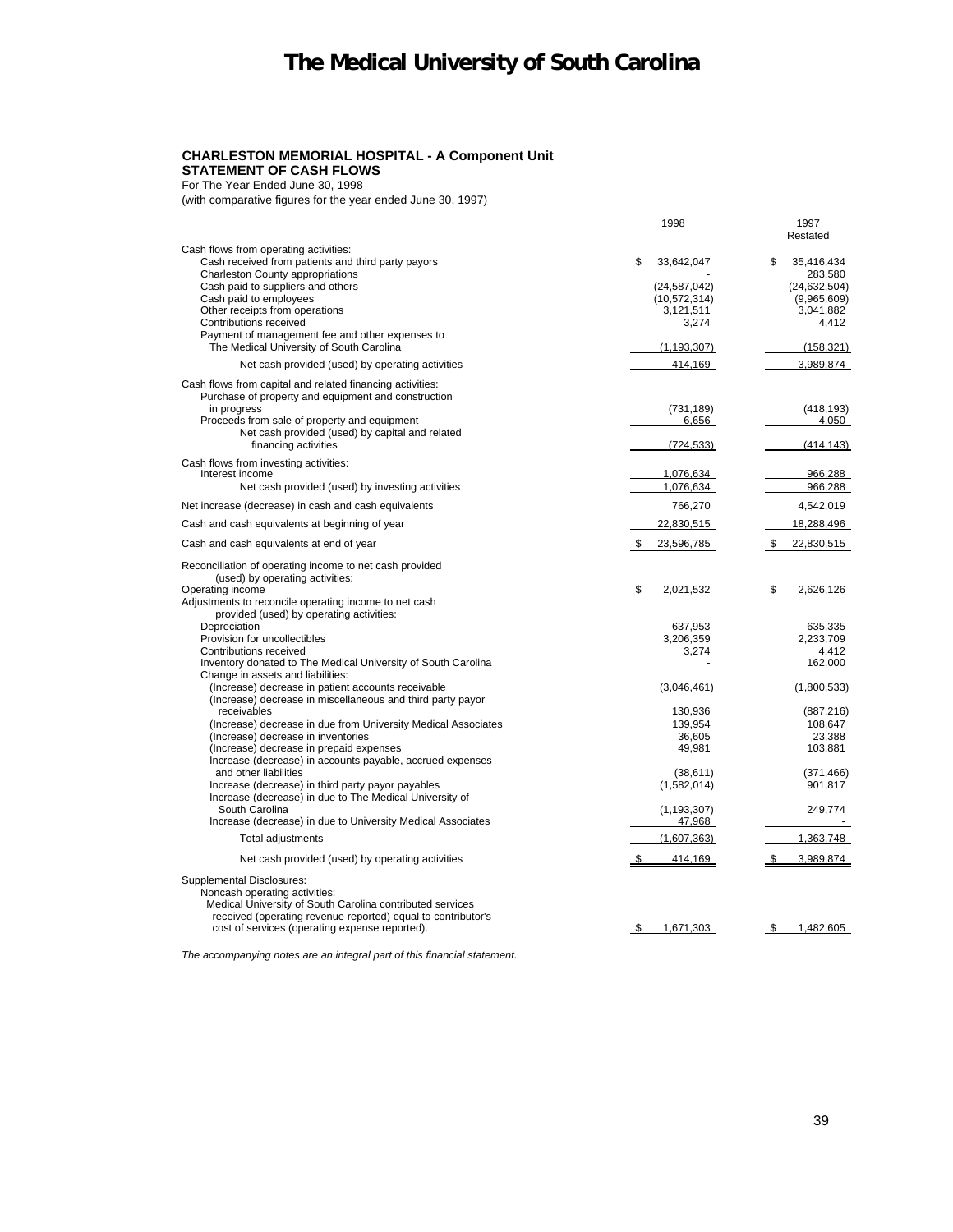#### **UNIVERSITY MEDICAL ASSOCIATES OF THE MEDICAL UNIVERSITY OF SOUTH CAROLINA - A Component Unit STATEMENT OF REVENUES, EXPENSES, AND CHANGES IN RETAINED EARNINGS**

For The Year Ended June 30, 1998 (with comparative figures for the year ended June 30, 1997)

|                                                                   | 1998              | 1997<br>Restated  |
|-------------------------------------------------------------------|-------------------|-------------------|
| Operating revenues:                                               |                   |                   |
| Net clinical service revenue                                      | \$<br>119,279,796 | \$<br>104,890,606 |
| Other operating revenue                                           | 3,480,145         | 1,953,870         |
| Ambulatory care management fee income (loss)                      | (645, 055)        | 723,484           |
| Ambulatory care clinical education agreement support              | 15,900,000        |                   |
| Primary Care development support                                  | 3,500,000         | 7,000,000         |
| Total operating revenues                                          | 141,514,886       | 114,567,960       |
| Operating expenses:                                               |                   |                   |
| Departmental expenses (includes depreciation of \$939,517         |                   |                   |
| and amortization of \$496,717)                                    | 94,297,228        | 83,017,077        |
| Provision for bad debts                                           | 17,808,485        | 15,059,105        |
| Corporate operating expenses (includes depreciation of \$593,451) | 16,850,216        | 12,436,766        |
| Ambulatory care clinical education agreement (includes interest   |                   |                   |
| of \$1,390,225 and amortization of \$11,121)                      | 18,570,561        |                   |
| Interest expense                                                  | 2,915,854         | 2,338,412         |
| Total operating expenses                                          | 150,442,344       | 112,851,360       |
| Operating income (loss)                                           | (8,927,458)       | 1,716,600         |
| Nonoperating revenues (expenses):                                 |                   |                   |
| Rental income                                                     | 1,074,729         | 2,155,445         |
| Rent expense (includes depreciation of \$147,428                  |                   |                   |
| and amortization of \$4,295)                                      | (252, 761)        | (871, 171)        |
| Interest expense on rental property                               | (687, 017)        | (1,045,476)       |
| Interest and investment income                                    | 1,819,286         | 1,938,142         |
| Other income                                                      | 403,473           | 2,094,362         |
| Gain (loss) on disposition of fixed assets                        | (4,865)           | (1,903)           |
| Contributions to Health Sciences Foundation                       | (903, 725)        | (108, 380)        |
| Nonmandatory transfers to The Medical University                  |                   |                   |
| of South Carolina and its component units                         | (2,678,488)       | (4,667,677)       |
| Total nonoperating revenues (expenses)                            | (1,229,368)       | (506, 658)        |
| Net income (loss)                                                 | (10, 156, 826)    | 1,209,942         |
| Retained earnings at beginning of year, as restated               | 23,993,408        | 22,783,466        |
| Retained earnings at end of year                                  | 13,836,582<br>\$  | 23,993,408<br>\$  |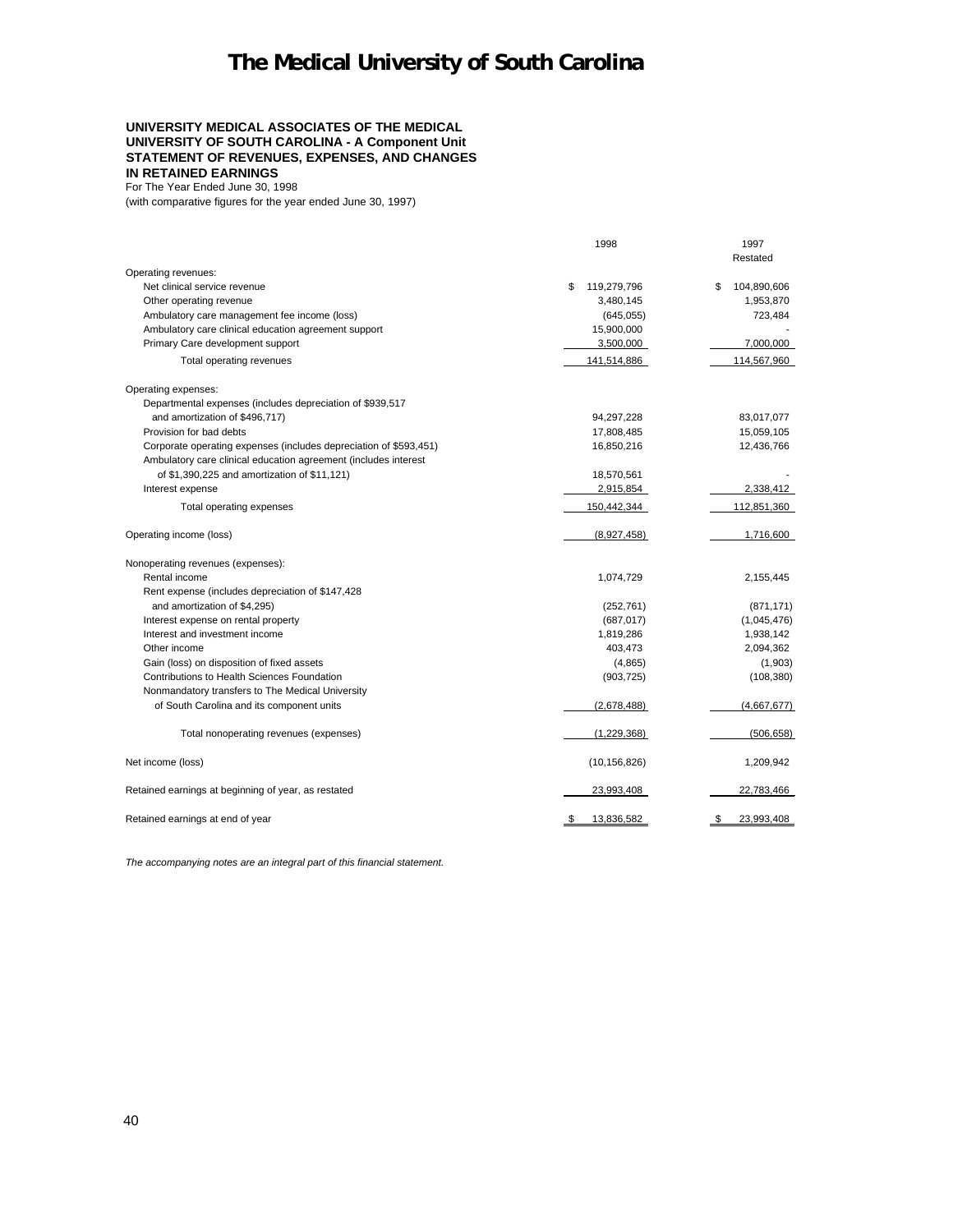#### **UNIVERSITY MEDICAL ASSOCIATES OF THE MEDICAL UNIVERSITY OF SOUTH CAROLINA - A Component Unit STATEMENT OF CASH FLOWS**

For The Year Ended June 30, 1998

(with comparative figures for the year ended June 30, 1997)

|                                                                      | 1998                                | 1997<br>Restated                  |
|----------------------------------------------------------------------|-------------------------------------|-----------------------------------|
| Cash flows from operating activities:<br>Cash received from services |                                     |                                   |
| Cash paid to employees                                               | \$<br>124,417,791<br>(79, 453, 278) | \$<br>103,837,859<br>(65,058,691) |
| Cash paid to suppliers and others                                    | (45, 148, 005)                      | (32, 839, 543)                    |
| Other receipts                                                       | 1,482,535                           | 3,749,407                         |
| Contributions to Health Sciences Foundation                          | (903, 725)                          | (108, 380)                        |
| Nonmandatory transfers to The Medical University                     |                                     |                                   |
| of South Carolina and its component units                            | (2.678.488)                         | (4.667.677)                       |
| Net cash provided (used) by operating activities                     | (2.283.170)                         | 4.912.975                         |
| Cash flows from noncapital financing activities:                     |                                     |                                   |
| Borrowings under revolving line of credit note payable               | 20,000,000                          | 8,900,000                         |
| Repayments of revolving line of credit note payable                  | (5,500,363)                         | (2,000,000)                       |
| Interest paid on direct note obligations and notes payable           | (3,795,770)                         | (3,622,942)                       |
| Payment of agent fees                                                | (15.822)                            | (17.404)                          |
| Net cash provided (used) by noncapital financing activities          | 10.688.045                          | 3.259.654                         |
| Cash flows from capital and related financing activities:            |                                     |                                   |
| Acquisition of property, plant, and equipment                        | (25, 419, 029)                      | (5,553,176)                       |
| Proceeds from direct note obligations                                | 25,833,124                          |                                   |
| Acquisition of primary care operations                               | (1,378,380)                         | (4,379,642)                       |
| Repayments of capital lease obligations                              | (206, 321)                          | (63, 785)                         |
| Payment of bond issue costs<br>Payment of agent and broker fees      | (61, 986)<br>(54, 619)              |                                   |
| Interest paid                                                        | (2.081.321)                         | (20.932)                          |
| Net cash provided (used) by capital and related                      |                                     |                                   |
| financing activities                                                 | (3.368.532)                         | (10.017.535)                      |
| Cash flows from investing activities:                                |                                     |                                   |
| Acquisition of investments                                           | (27, 469, 888)                      | (5,066,352)                       |
| Proceeds from sale of investments                                    | 27,569,563                          | 9,133,784                         |
| Interest and investment income received                              | 1.733.954                           | 1.012.984                         |
| Net cash provided (used) by investing activities                     | 1.833.629                           | 5.080.416                         |
| Net increase in cash and cash equivalents                            | 6,869,972                           | 3,235,510                         |
| Cash and cash equivalents at beginning of year                       | 10.010.236                          | 6.774.726                         |
| Cash and cash equivalents at end of year                             | 16.880.208                          | 10.010.236                        |

*Continued on next page*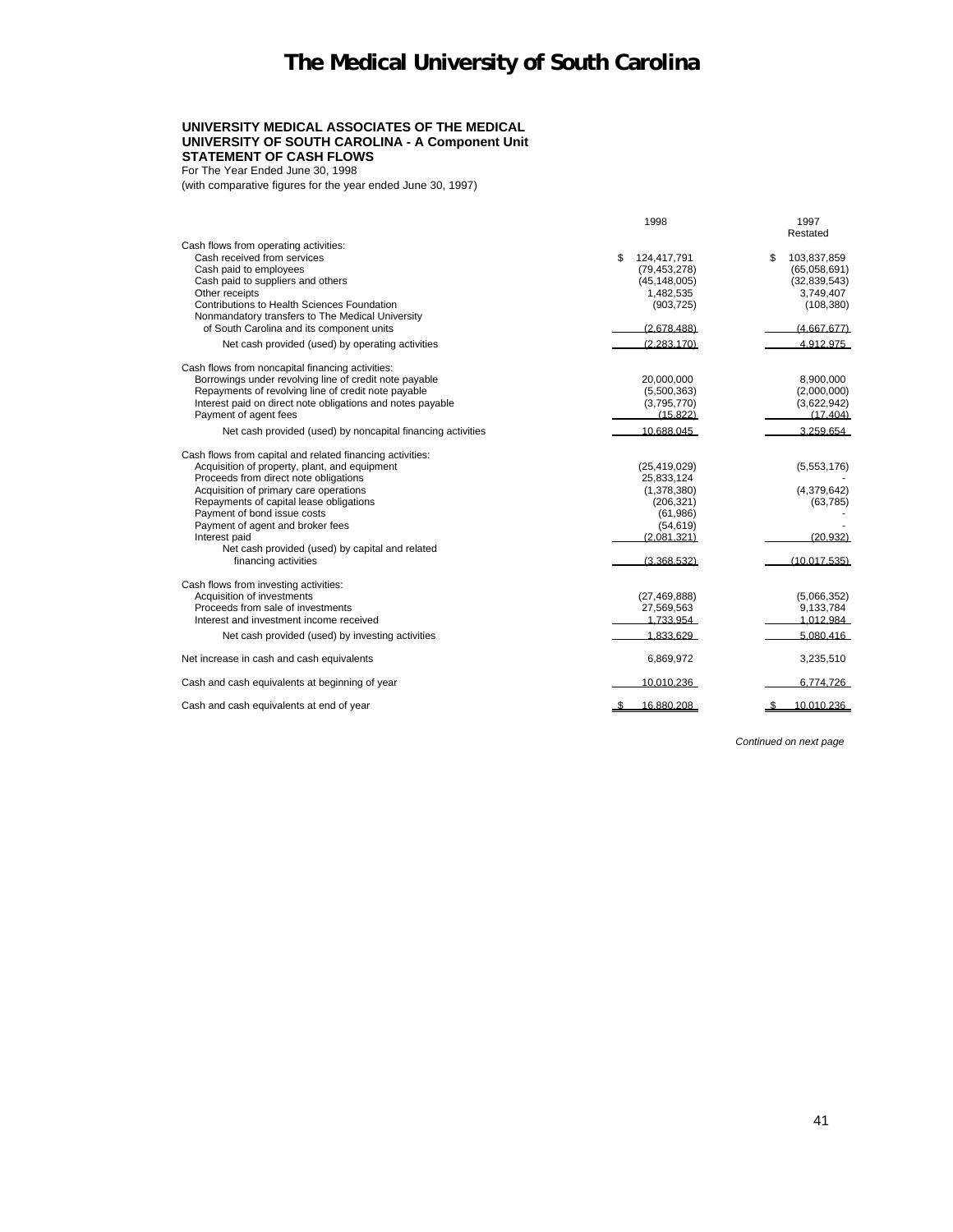#### **UNIVERSITY MEDICAL ASSOCIATES OF THE MEDICAL UNIVERSITY OF SOUTH CAROLINA - A Component Unit STATEMENT OF CASH FLOWS (Continued)**

For The Year Ended June 30, 1998

(with comparative figures for the year ended June 30, 1997)

|                                                                    | 1998                | 1997<br>Restated |
|--------------------------------------------------------------------|---------------------|------------------|
| Reconciliation of operating income (loss) to net cash              |                     |                  |
| provided by operating activities:                                  |                     |                  |
| Operating income (loss)                                            | (8.927.458)<br>- \$ | 1.716.600        |
| Adjustments to reconcile operating income (loss) to net cash       |                     |                  |
| provided by operating activities:                                  |                     |                  |
| Amortization of deferred charge                                    |                     | (100,000)        |
| Depreciation and amortization                                      | 2,040,806           | 1,673,650        |
| Provision for bad debts                                            | 17,808,485          | 15,059,105       |
| Contributions to Health Sciences Foundation                        | (903, 725)          | (108, 380)       |
| Nonmandatory transfers to The Medical University of                |                     |                  |
| South Carolina and its component units                             | (2,678,488)         | (4,667,677)      |
| Rental and other income received                                   | 1,482,535           | 3,749,407        |
| Interest expense - reclassified to noncapital financing activities | 4,306,079           | 2,338,412        |
| Agent and broker fees paid - reclassified to noncapital            |                     |                  |
| financing activities                                               | 70,441              | 17,404           |
| Change in assets and liabilities:                                  |                     |                  |
| (Increase) decrease in accounts receivable - patients              | (17, 855, 674)      | (14, 352, 683)   |
| (Increase) decrease in other receivables                           | 38,667              | 234,905          |
| (Increase) decrease in due from The Medical University             |                     |                  |
| of South Carolina                                                  | (1,818,573)         | 134,414          |
| (Increase) decrease in due from Charleston Memorial Hospital       | (685, 753)          | (122, 902)       |
| (Increase) decrease in due from Pharmaceutical Education and       |                     |                  |
| Development Foundation                                             | (148, 369)          | (874, 813)       |
| (Increase) decrease in deposit held by The Medical University      |                     |                  |
| of South Carolina                                                  | 470,588             | (119, 383)       |
| (Increase) decrease in prepaid items                               | 556,192             | (175, 224)       |
| (Increase) decrease in other assets                                | (554, 044)          | (876, 267)       |
| Increase (decrease) in accounts payable                            | (192, 749)          | 326,924          |
| Increase (decrease) in retainages payable                          | (183, 489)          | 183,489          |
| Increase (decrease) in accrued payroll and related liabilities     | 441,052             | 693,013          |
| Increase (decrease) in accrued leave and related liabilities       | 270.290             | 439,654          |
| Increase (decrease) in deferred revenues                           | (3,500,000)         | (3,500,000)      |
| Increase (decrease) in due to The Medical University               |                     |                  |
| of South Carolina                                                  | 6,413,443           | 3,513,816        |
| Increase (decrease) in due to Charleston Memorial Hospital         | 497,831             | 14,255           |
| Increase (decrease) in pension plan payable                        | 602,784             | (278, 664)       |
| Increase (decrease) in other liabilities                           | 165.959             | (6.080)          |
| <b>Total adjustments</b>                                           | 6.644.288           | 3.196.375        |
| Net cash provided (used) by operating activities                   | (2.283.170)         | 4.912,975        |
|                                                                    |                     |                  |

Supplemental disclosures: Noncash capital and related financing activities: In 1998, UMA issued direct note obligations, series 1997. The \$40,000,000 of proceeds were used as follows: \$13,449,676 to pay down a line of credit, \$360,000 for bond insurance, \$357,200 for underwriter bond issuance

costs, and the remaining \$25,833,124 were the cash proceeds.

In 1998, UMA acquired \$30,383 of new computer equipment and \$1,882,587 of construction costs through capital leases. In accounts payable and due to The Medical University of South Carolina were \$2,846,120 of construction costs.<br>In 1997, UMA acquired \$245,146 of new equipment and software through the refinancing of an existing ca the new cost basis of these assets. Additionally, included in accounts payable was \$991,682 of construction costs.

Noncash investing activities:

In 1997, \$462,747 of investment income was added to the cost basis of certain investment assets.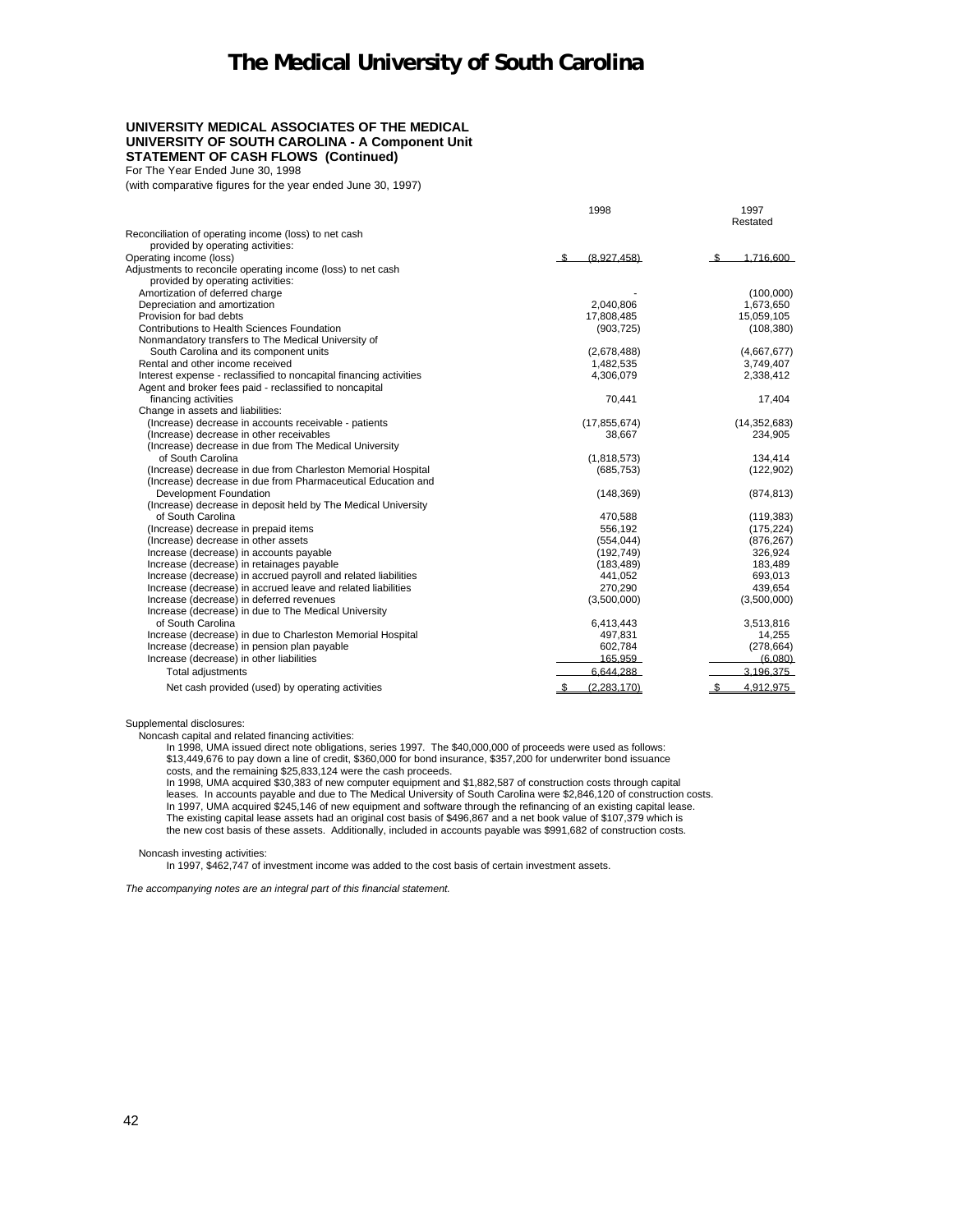### **MEDICAL UNIVERSITY FACILITIES CORPORATION - A Component Unit STATEMENT OF REVENUES, EXPENSES, AND CHANGES IN RETAINED EARNINGS**

For the Year Ended June 30, 1998

(with comparative figures for the year ended June 30, 1997)

|                                        | 1998          |    | 1997       |
|----------------------------------------|---------------|----|------------|
| Operating revenues:                    |               |    |            |
| Interest income                        | \$<br>121,078 | \$ | 154,219    |
| Interest income from The Medical       |               |    |            |
| University of South Carolina           | 2,233,388     |    | 1,622,526  |
| Total operating revenues               | 2,354,466     |    | 1,776,745  |
| Operating expenses:                    |               |    |            |
| Interest                               | 2,216,736     |    | 2,271,954  |
| Amortization of bond issue costs       | 16,928        |    | 16,928     |
| Fees                                   | 6,317         |    | 634        |
| Total operating expenses               | 2,239,981     |    | 2,289,516  |
| Operating income (loss)                | 114,485       |    | (512, 771) |
| Retained earnings at beginning of year | 886,195       |    | 1,398,966  |
| Retained earnings at end of year       | 1.000.680     |    | 886,195    |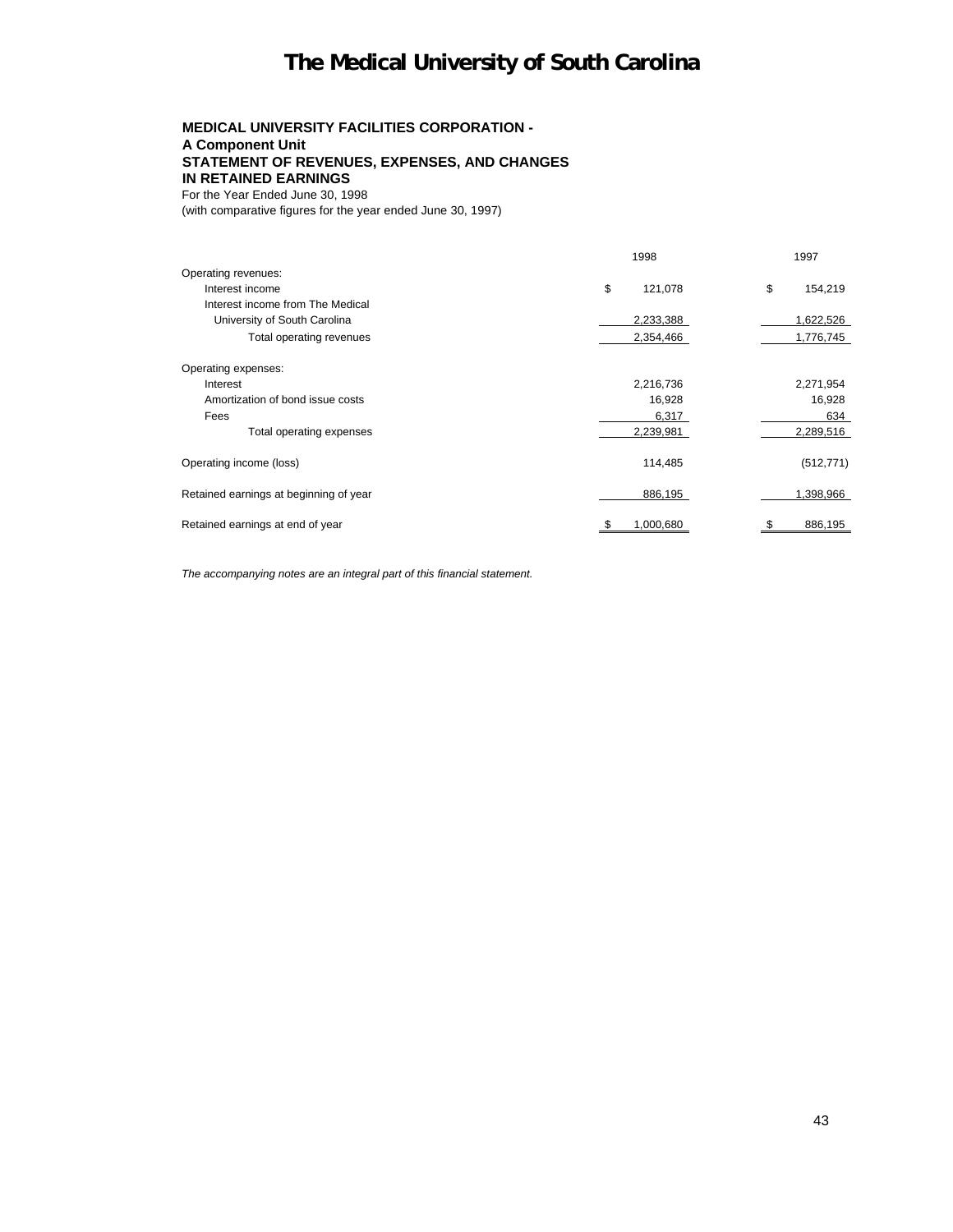### **MEDICAL UNIVERSITY FACILITIES CORPORATION -**

### **A Component Unit**

#### **STATEMENT OF CASH FLOWS** For the Year Ended June 30, 1998

(with comparative figures for the year ended June 30, 1997)

|                                                                                            | 1998            | 1997               |
|--------------------------------------------------------------------------------------------|-----------------|--------------------|
| Cash flows from noncapital financing activities:                                           |                 |                    |
| Principal paid on bonds payable                                                            | \$<br>(308,000) | \$<br>(146,000)    |
| Principal paid on certificates of participation                                            | (550,000)       | (515,000)          |
| Interest paid on bonds payable                                                             | (967, 205)      | (983, 710)         |
| Interest paid on certificates of participation                                             | (1, 273, 968)   | (1,307,959)        |
| Net cash provided (used) by noncapital                                                     |                 |                    |
| financing activities                                                                       | (3,099,173)     | (2,952,669)        |
| Cash flows from investing activities:                                                      |                 |                    |
| Collections of capital lease principal                                                     | 792,978         | 597,402            |
| Interest received on capital leases                                                        | 2,233,388       | 1,622,526          |
| Purchases of investments                                                                   | (1,053,892)     | (316, 168)         |
| Proceeds from sales and maturities of investments                                          | 1,053,892       | 6,869,566          |
| Interest on investments                                                                    | 120,677         | 267,081            |
| Funds received and held for The Medical University                                         |                 |                    |
| of South Carolina                                                                          | 69,873          |                    |
| Bond proceeds and earnings distributed to The Medical                                      |                 |                    |
| University of South Carolina under a capital lease agreement                               |                 | (11, 349, 731)     |
| Fees paid                                                                                  | (6, 317)        | (634)              |
| Net cash provided (used) by investing activities                                           | 3,210,599       | (2,309,958)        |
| Net increase (decrease) in cash and cash equivalents                                       | 111,426         | (5,262,627)        |
| Cash and cash equivalents at beginning of year                                             | 3,147,379       | 8,410,006          |
| Cash and cash equivalents at end of year                                                   | 3,258,805       | 3,147,379          |
| Reconciliation of operating income (loss) to net cash<br>provided by operating activities: |                 |                    |
| Operating income (loss)                                                                    | - \$<br>114,485 | (512, 771)<br>- \$ |
| Adjustments to reconcile operating income (loss) to net                                    |                 |                    |
| cash provided by operating activities:                                                     |                 |                    |
| Amortization of bond issue costs                                                           | 16,928          | 16,928             |
| Interest income - reclassified to investing activities                                     | (2,354,466)     | (1,776,745)        |
| Interest expense - reclassified to investing activities                                    | 2,216,736       | 2,271,954          |
| Fees - reclassified to investing activities                                                | 6,317           | 634                |
| Total adjustments                                                                          | (114, 485)      | 512,771            |
| Net cash provided by operating activities                                                  | \$<br>0         | \$<br>0            |
|                                                                                            |                 |                    |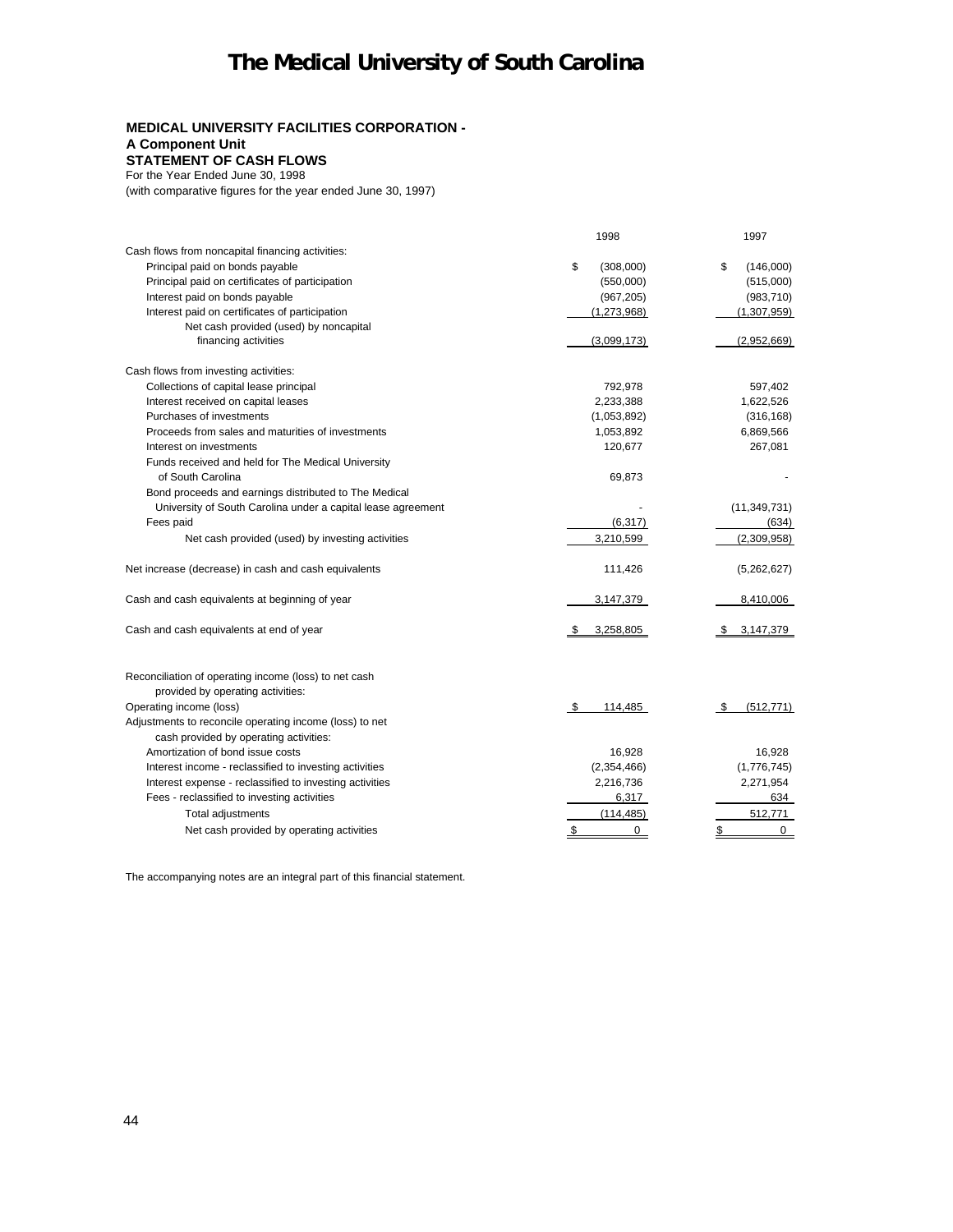#### **PHARMACEUTICAL EDUCATION AND DEVELOPMENT FOUNDATION OF THE MEDICAL UNIVERSITY OF SOUTH CAROLINA - A Component Unit STATEMENT OF ACTIVITIES** For The Year Ended June 30, 1998

(with comparative figures for the year ended June 30, 1997)

|                                                        | 1998               | 1997              |
|--------------------------------------------------------|--------------------|-------------------|
| Revenues, gains, and other support:                    |                    |                   |
| Sales/contract income                                  | \$<br>2,766,491    | \$<br>1,795,232   |
| Contributions                                          | 261,000            | 386,000           |
| Interest income                                        | 12,049             | 6,729             |
| Other income - from educational support to The Medical |                    |                   |
| University of South Carolina                           | 140,000            |                   |
| Total revenues, gains, and other support               | 3,179,540          | 2,187,961         |
| Expenses:                                              |                    |                   |
| Support services - management and general:             |                    |                   |
| Contract personnel                                     | 2,008,979          | 1,860,701         |
| Supplies                                               | 277,710            | 225,677           |
| Rent and utilities                                     | 253,278            | 265,904           |
| Services                                               | 171,372            | 143,885           |
| Marketing                                              | 99,339             | 76,757            |
| <b>Bad debts</b>                                       | 28,600             |                   |
| Miscellaneous                                          | 17,920             | 12,788            |
| Depreciation                                           | 82,312             | 55,824            |
| Insurance                                              | 117,702            | 76,932            |
| Interest                                               | 45,454             | 39,439            |
| Repairs and maintenance                                | 33,793             | 37,510            |
| Travel and entertainment                               | 56,941             | 74,497            |
| Subtotal                                               | 3,193,400          | 2,869,914         |
| Programs:                                              |                    |                   |
| Contributions to College of Pharmacy                   | 11,000             | 11,000            |
| Total expenses                                         | 3,204,400          | 2,880,914         |
| Change in unrestricted net assets (decrease)           | (24, 860)          | (692, 953)        |
| Net assets at beginning of year (deficit)              | (989, 688)         | (296, 735)        |
| Net assets at end of year (deficit)                    | (1,014,548)<br>- 5 | (989, 688)<br>-\$ |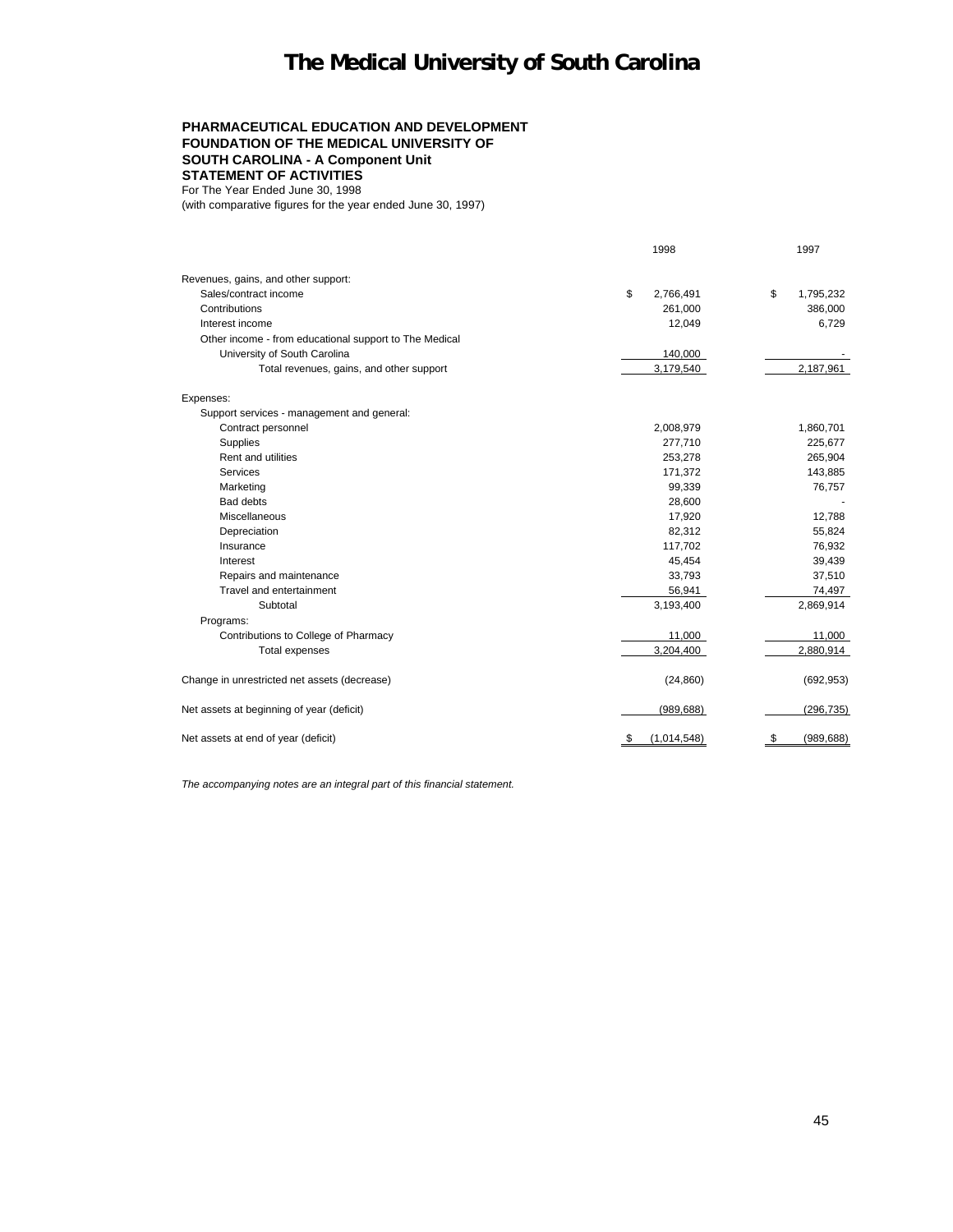#### **PHARMACEUTICAL EDUCATION AND DEVELOPMENT FOUNDATION OF THE MEDICAL UNIVERSITY OF SOUTH CAROLINA - A Component Unit STATEMENT OF CASH FLOWS**

For The Year Ended June 30, 1998 (with comparative figures for the year ended June 30, 1997)

|                                                                             |      | 1998        |      | 1997        |
|-----------------------------------------------------------------------------|------|-------------|------|-------------|
| Cash flows from operating activities:                                       |      |             |      |             |
| Cash received for services                                                  | \$   | 2,809,789   | \$   | 1,654,245   |
| Contributions received from University Medical Associates                   |      | 250,000     |      | 375,000     |
| Cash paid to suppliers and others                                           |      | (2,757,911) |      | (1,795,089) |
| Contributions paid                                                          |      | (11,000)    |      | (11,000)    |
| Interest income                                                             |      | 12,049      |      | 6,729       |
| Interest paid                                                               |      | (45, 454)   |      | (39, 439)   |
| Net cash provided (used) by operating activities                            |      | 257,473     |      | 190.446     |
| Cash flows from investing activities:                                       |      |             |      |             |
| Purchases of property and equipment                                         |      | (120, 470)  |      | (118, 343)  |
| Net cash provided (used) by investing activities                            |      | (120, 470)  |      | (118, 343)  |
| Cash flows from financing activities:                                       |      |             |      |             |
| Proceeds from notes payable                                                 |      |             |      | 50,000      |
| Proceeds from obligation payable to Health Sciences Foundation              |      | 499,998     |      |             |
| Payments on unsecured notes payable                                         |      | (67, 535)   |      | (51, 325)   |
| Payments on capital lease                                                   |      | (83, 734)   |      | (72, 267)   |
| Net cash provided (used) by financing activities                            |      | 348,729     |      | (73, 592)   |
| Net increase in cash and cash equivalents                                   |      | 485.732     |      | (1, 489)    |
| Cash and cash equivalents at beginning of period                            |      | 97,689      |      | 99,178      |
|                                                                             |      |             |      | 97.689      |
| Cash and cash equivalents at end of period                                  | S.   | 583,421     | \$   |             |
| Reconciliation of cash flows from operating activities:                     |      |             |      |             |
| Change in net assets (decrease)                                             | -\$  | (24, 860)   | - \$ | (692, 953)  |
| Adjustments to reconcile change in net assets to net                        |      |             |      |             |
| cash provided (used) by operating activities:                               |      |             |      |             |
| Depreciation                                                                |      | 82,312      |      | 55,824      |
| Insurance                                                                   |      | 60,800      |      | 51,300      |
| Changes in operating assets and liabilities:                                |      |             |      |             |
| (Increase) decrease in deposit held by The Medical University               |      |             |      |             |
| of South Carolina                                                           |      | 2.108       |      | (3, 428)    |
| (Increase) decrease in grants and contracts receivable                      |      | (141, 572)  |      | (128, 349)  |
| (Increase) decrease in prepaid expenses and other assets                    |      | (23, 441)   |      | (6, 865)    |
| (Increase) decrease in inventory<br>Increase (decrease) in accounts payable |      | (22, 931)   |      | (4,014)     |
| Increase (decrease) in deferred revenue and other liabilities               |      | 63,138      |      | 3,597       |
| Increase (decrease) in due to The Medical                                   |      | 73,470      |      | (12, 638)   |
| University of South Carolina                                                |      | 40,080      |      | 209,772     |
| Increase (decrease) in due to University Medical Associates                 |      | 148,369     |      | 718,200     |
|                                                                             |      |             |      |             |
| Total adjustments                                                           |      | 282,333     |      | 883,399     |
| Net cash provided by operating activities                                   | - \$ | 257,473     | -\$  | 190,446     |
| <b>Supplemental Disclosures:</b>                                            |      |             |      |             |
| Noncash operating activities:                                               |      |             |      |             |
| Medical University of South Carolina contributed services                   |      |             |      |             |
| received (operating revenue reported) equal to contributor's                |      |             |      |             |
| cost of services (operating expense reported).                              | \$   | 11.000      | \$   | 11.000      |
| Insurance premiums financed by note                                         | \$   | (60, 800)   | \$   | (51,300)    |
| Noncash investing activities:                                               |      |             |      |             |
| Equipment financed by lease obligations                                     | \$   | (86, 872)   | \$   | (175, 840)  |
| Noncash financing activities:                                               |      |             |      |             |
| Lease obligation to purchase equipment                                      | \$   | 86,872      | \$   | 175,840     |
| Note obligation for insurance premiums                                      | \$   | 60,800      | \$   | 51,300      |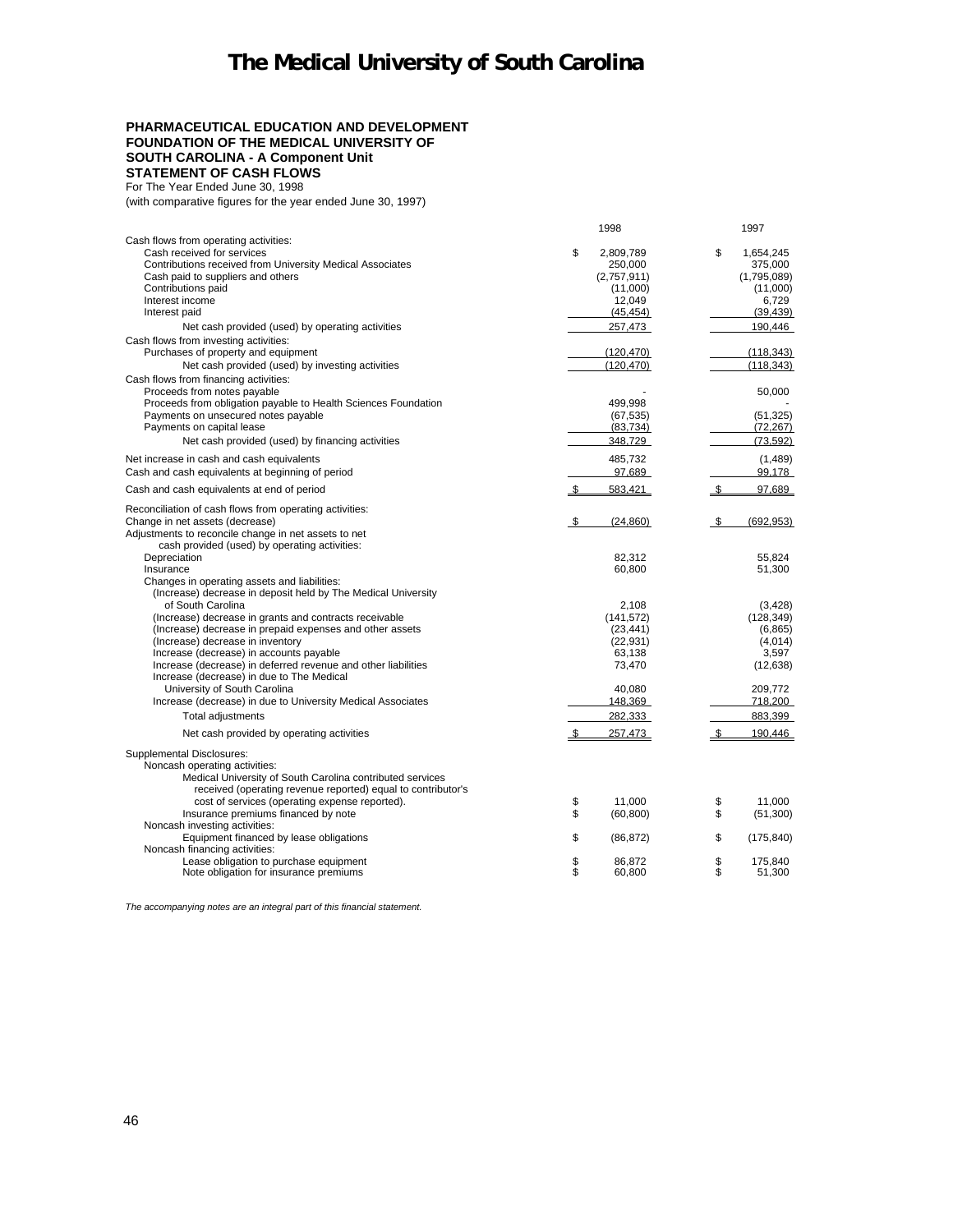#### **MEDICAL UNIVERSITY OF SOUTH CAROLINA FOUNDATION FOR RESEARCH DEVELOPMENT - A Component Unit STATEMENT OF ACTIVITIES**

For The Year Ended June 30, 1998

(with comparative figures for the year ended June 30, 1997)

|                                              |                 | 1998          |                |               |  |
|----------------------------------------------|-----------------|---------------|----------------|---------------|--|
|                                              | Temporarily     |               |                | 1997          |  |
|                                              | Unrestricted    | Restricted    | Total          | Total         |  |
| Revenues, gains, and other support:          |                 |               |                |               |  |
| State grants and contracts                   | \$<br>881,742   | \$            | \$<br>881,742  | \$<br>250,000 |  |
| Corporate contracts and awards               | 65,017          | 2,691,407     | 2,756,424      | 426,035       |  |
| Contributions and private grants             | 619             | 17,778        | 18,397         | 10,720        |  |
| License fees                                 | 30.000          |               | 30,000         | 20,000        |  |
| Investment income                            | 306,585         |               | 306,585        | 15,557        |  |
| Net unrealized and realized gain (loss)      |                 |               |                |               |  |
| on long-term investments                     | 39,336          |               | 39,336         |               |  |
| Miscellaneous income                         | 882             |               | 882            |               |  |
| Total revenues, gains, and other support     | 1,324,181       | 2,709,185     | 4,033,366      | 722.312       |  |
| Net assets released from restrictions:       |                 |               |                |               |  |
| Program restrictions satisfied               | 2,607,351       | (2,607,351)   |                |               |  |
| Totals                                       | 3,931,532       | 101.834       | 4,033,366      | 722.312       |  |
| Expenses:                                    |                 |               |                |               |  |
| Program services:                            |                 |               |                |               |  |
| Research (includes depreciation of \$4,982)  | 2,069,529       |               | 2,069,529      | 283,870       |  |
| Training                                     | 98,978          |               | 98,978         | 17,243        |  |
| Public service                               | 6,743           |               | 6.743          |               |  |
| Residual accounts (includes depreciation     | 48.243          |               | 48.243         | 3.957         |  |
| of \$1,313)                                  | 2,223,493       |               | 2,223,493      | 305,070       |  |
| Total program expenses                       |                 |               |                |               |  |
| Supporting services - management and general |                 |               |                |               |  |
| (includes depreciation of \$4,406):          |                 |               |                |               |  |
| Operations                                   | 637,729         |               | 637,729        | 214,497       |  |
| <b>Clinical Innovation Group</b>             | 225,215         |               | 225,215        |               |  |
| License activities                           | 25.273          |               | 25.273         | 68.949        |  |
| Total supporting services                    | 888,217         |               | 888,217        | 283,446       |  |
| <b>Total expenses</b>                        | 3,111,710       |               | 3,111,710      | 588,516       |  |
| Change in net assets                         | 819,822         | 101,834       | 921,656        | 133,796       |  |
| Net assets at beginning of year              | 323.403         | 11.752        | 335.155        | 201.359       |  |
| Net assets at end of year                    | 1.143.225<br>S. | 113.586<br>S. | 1.256.811<br>S | 335.155<br>-S |  |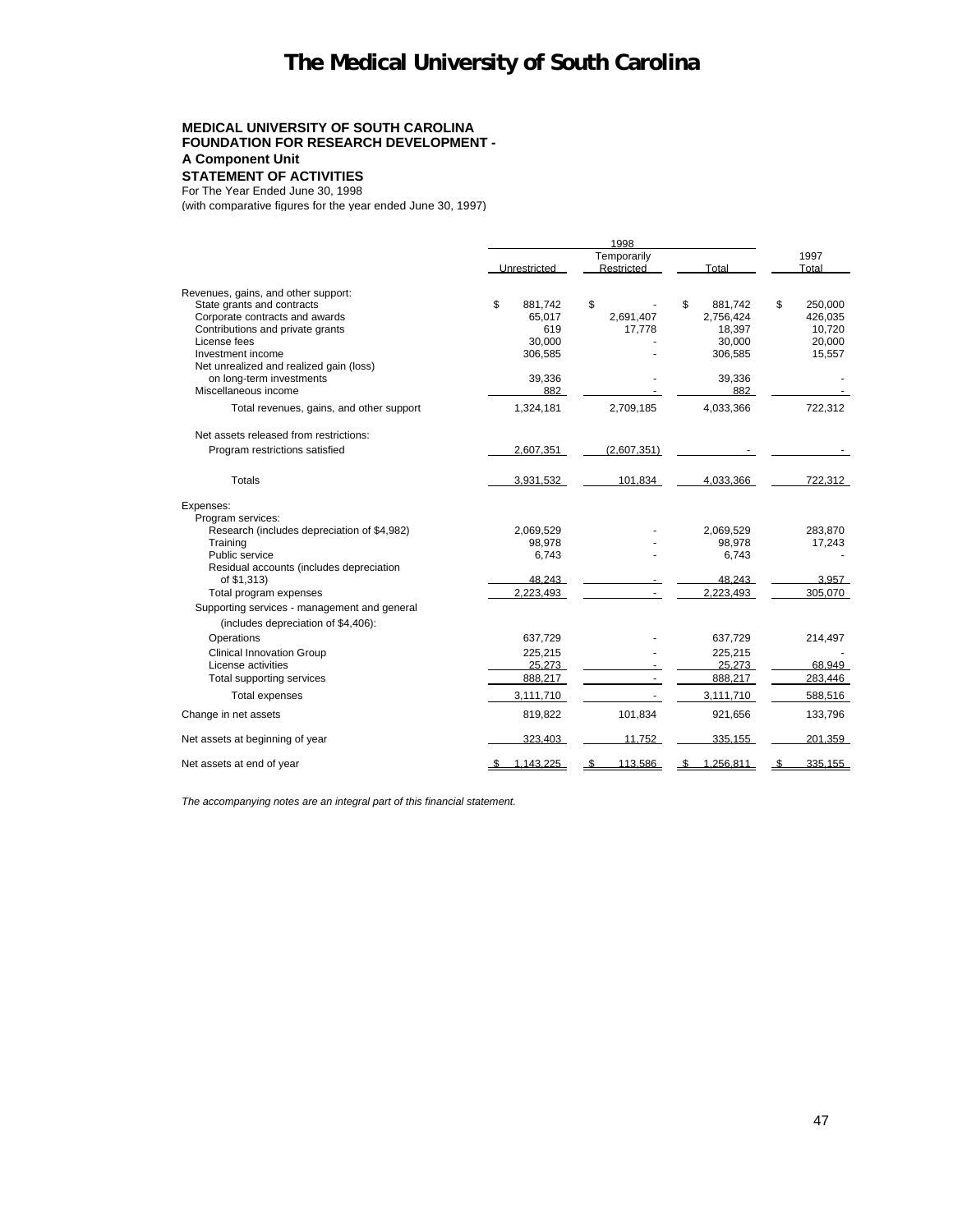### **MEDICAL UNIVERSITY OF SOUTH CAROLINA FOUNDATION FOR RESEARCH DEVELOPMENT - A Component Unit STATEMENT OF CASH FLOWS**

For The Year Ended June 30, 1998

(with comparative figures for the year ended June 30, 1997)

|                                                         | 1998             | 1997            |
|---------------------------------------------------------|------------------|-----------------|
| Cash flows from operating activities:                   |                  |                 |
| Cash received for services                              | \$<br>4,105,905  | \$<br>899,260   |
| Cash paid to suppliers and others                       | (2,505,325)      | (540, 136)      |
| Cash paid to employees                                  | (272, 271)       |                 |
| Interest income received                                | 126,383          | 15,716          |
| Cash received and held for others                       | 12,948,290       |                 |
| Cash held for others returned to The Medical University |                  |                 |
| of South Carolina                                       | (1, 251, 168)    |                 |
| Net cash provided (used) by operating activities        | 13,151,814       | 374,840         |
| Cash flows from investing activities:                   |                  |                 |
| Purchases of property and equipment                     | (162, 042)       | (15,695)        |
| Purchases of investments                                | (11, 499, 917)   |                 |
| Proceeds from sales and maturities of investments       | 2,457,000        | 70,000          |
| Net cash provided (used) by investing activities        | (9,204,959)      | 54,305          |
| Net increase in cash and cash equivalents               | 3,946,855        | 429,145         |
| Cash and cash equivalents at beginning of period        | 652,434          | 223,289         |
| Cash and cash equivalents at end of period              | 4,599,289        | 652,434<br>\$   |
| Reconciliation of cash flows from operating activities: |                  |                 |
| Change in net assets                                    | 921,656<br>S.    | 133.796<br>- \$ |
| Adjustments to reconcile change in net assets to net    |                  |                 |
| cash provided by operating activities:                  |                  |                 |
| Depreciation                                            | 10,701           | 4,423           |
| Amortization of bond premium and discount               | (111, 395)       |                 |
| Net unrealized and realized gains on investment         | (39, 336)        |                 |
| Change in operating assets and liabilities:             |                  |                 |
| (Increase) decrease in grants and contracts receivable  | (319, 558)       | (95, 595)       |
| (Increase) decrease in accrued interest receivable      | (68, 807)        | 179             |
| (Increase) decrease in prepaid expenses                 | (5,228)          | 1,578           |
| Increase (decrease) in accounts payable                 | 112,794          | 19,912          |
| Increase (decrease) in deferred revenues                | 738,018          | 288,080         |
| Increase (decrease) in due to The Medical University    |                  |                 |
| of South Carolina                                       | 11,912,969       | 22,467          |
| <b>Total adjustments</b>                                | 12,230,158       | 241,044         |
| Net cash provided by operating activities               | \$<br>13,151,814 | \$<br>374,840   |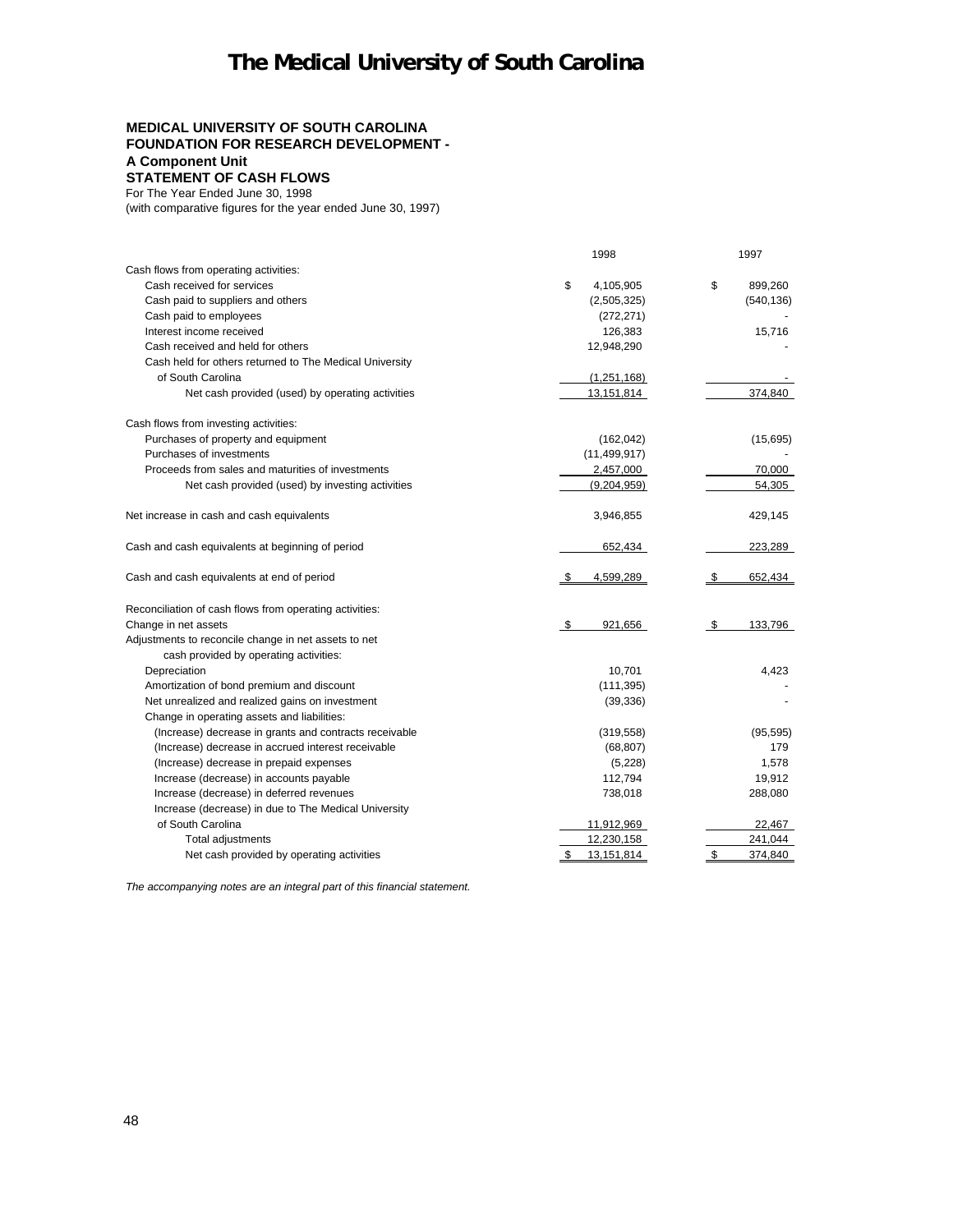# Notes To Financial Statements

## **1. SUMMARY OF SIGNIFICANT ACCOUNTING POLICIES**

The accounting policies of The Medical University of South Carolina (the University) conform to generally accepted accounting principles (GAAP) applicable to the governmental colleges and universities model as defined in the American Institute of Certified Public Accountants (AICPA) Industry Audit Guide Audits of Colleges and Universities recognized by the Governmental Accounting Standards Board (GASB). GASB is the recognized standard-setting body for GAAP for all State governmental entities including colleges and universities. A summary of significant accounting policies follows.

## *Reporting Entity*

The Medical University of South Carolina is a State-supported, coeducational institution of higher education. The University is granted an annual appropriation for operating purposes as authorized by the South Carolina General Assembly. The appropriation as enacted becomes the legal operating budget for the institution. The Appropriation Act authorizes expenditures from funds appropriated from the General Fund of the State and authorizes expenditures of total funds. The laws of the State and the policies and procedures specified by the State for State agencies and institutions are applicable to the activities of the University. The Medical University of South Carolina was established as an institution of higher education by Section 59-101-10 of the Code of Laws of South Carolina. The University is composed of the Academic Division and the Medical Center. The South Carolina Area Health Education Consortium (AHEC) is included in the Academic Division. The purpose of AHEC is to provide education, recruitment and retention programs for health care providers by linking the State's academic health science colleges with service agencies and practitioners through community based health education centers.

The University is part of the primary government of the State of South Carolina and its funds are reported in the State's higher education funds in the Comprehensive Annual Financial Report of the State of South Carolina. Generally, all State departments, agencies, and colleges are included in the State's reporting entity. These entities are financially accountable to and fiscally dependent on the State. Although the State-supported universities operate somewhat autonomously, they lack full corporate powers. In addition, the Governor and/or the General Assembly appoints most of their board members and budgets a significant portion of their funds. The Board of Trustees, whose members are the Governor (or his designee), ex officio, twelve members elected by the General Assembly in joint assembly, and one member appointed by the Governor, is the governing body of the University. The Board administers, has jurisdiction over, and is responsible for the management of the University.

The core of the financial reporting entity is the primary government which has a separately elected governing body. As required by generally accepted accounting principles, the financial reporting entity includes both the primary government and all of its component units. Component units are legally separate organizations for which the elected officials of the primary government are financially accountable. In turn, component units may have component units. An organization other than a primary government may serve as a nucleus for a reporting entity when it issues separate financial statements. That organization is identified herein as a primary entity. The financial reporting entity includes the University and all of its component units blended in the primary entity.

A primary government or entity is financially accountable if its officials or appointees appoint a voting majority of an organization's governing body, including situations in which the voting majority consists of the primary entity's officials serving as required by law (e.g., employees who serve in an ex officio capacity on the component unit's board are considered appointments by the primary entity) and (1) it is able to impose its will on that organization or (2) there is a potential for the organization to provide specific financial benefits to, or impose specific financial burdens on, the primary entity. The primary entity also may be financially accountable if an organization is fiscally dependent on it even if it does not appoint a voting majority of the board. An organization is fiscally dependent on the primary government or entity unless the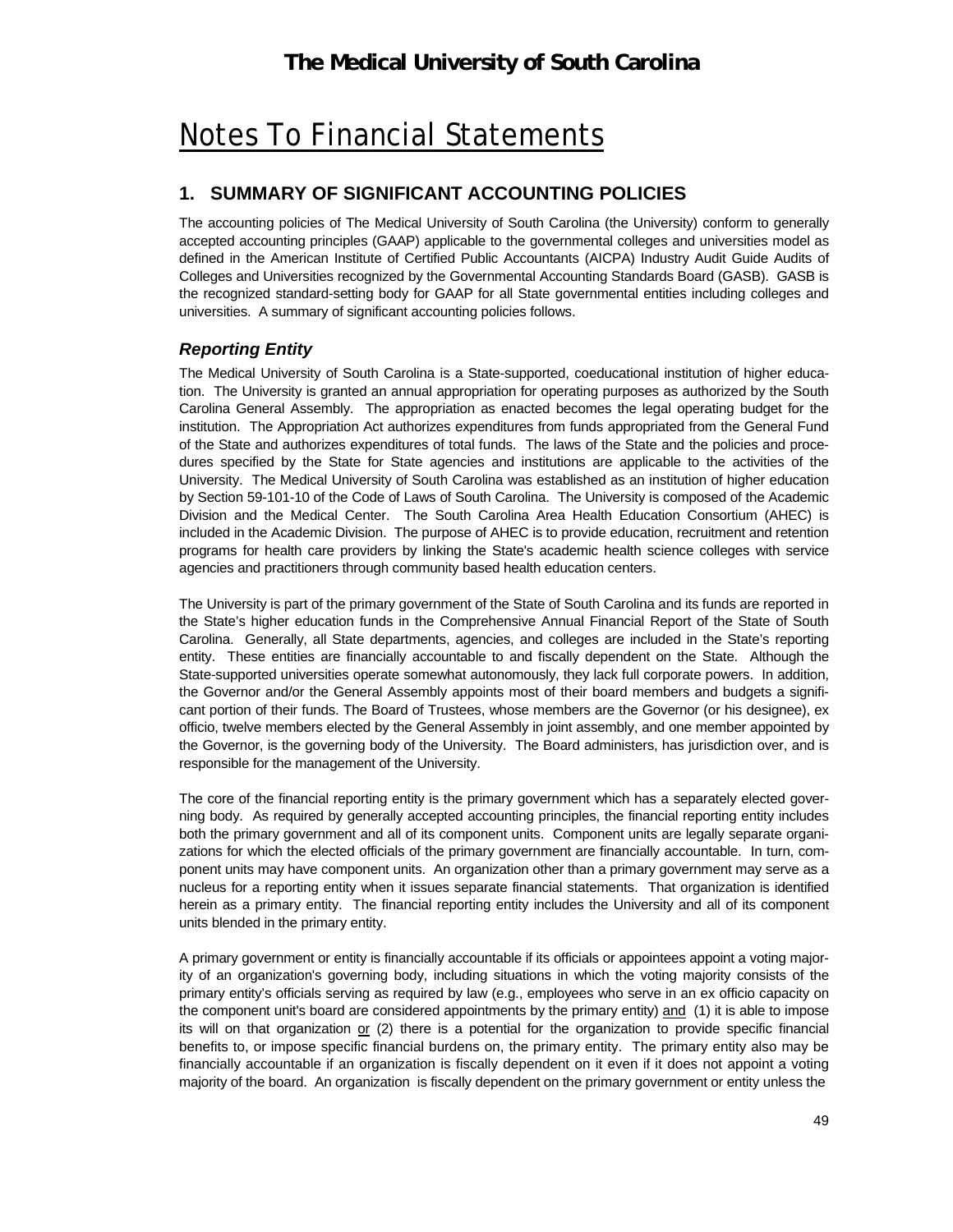organization holds all of the following powers:

- Determine its budget without another government's having the authority to approve and modify that budget.
- (2) Levy taxes or set rates or charges without approval by another government.
- (3) Issue bonded debt without approval by another government.

The organization is fiscally independent if it holds all three of those powers. Based on these criteria, the University has determined this financial reporting entity includes the University (a primary entity) and all of its component units blended in the primary entity. Based on the application of the above criteria, certain component units are included in the reporting entity because of the significance of their operational or financial relationships with the University. The following identifies the University's component units and the methods of reporting them in these financial statements. All of the component units are blended in the primary entity in discrete columns.

Charleston Memorial Hospital (CMH) is a not-for-profit acute care facility serving primarily the medically indigent within the County of Charleston. The land, buildings, and improvements utilized by CMH are leased from Charleston County. Charleston Memorial Hospital is considered a component unit because the University entered into a management agreement with Charleston County whereby the University assumed responsibility for CMH. The agreement requires that the University continue to provide all services being provided as of the date of the agreement and that the University is responsible for all expenses of CMH. Under the management agreement, the board of the University serves as the board of Charleston Memorial Hospital and is therefore able to impose its will on CMH. The Governmental Accounting Standards Board in Statement 14 requires that a blended presentation be used when the component unit's governing body is substantively the same as the governing body of the primary entity.

University Medical Associates of The Medical University of South Carolina (UMA) is a component unit of the University because the University is financially accountable for UMA. UMA is a nonprofit, non-stock corporation. UMA was established to deliver inpatient and outpatient professional services for the benefit of the University and accordingly bills, collects, and administers all clinical income generated by its participating physicians. UMA provides the full-time clinical professional faculty and other health professionals with the development of group practice arrangements and operates as a multi-specialty group practice of medicine and related services in the furtherance of medicine, medical research, and education. The bylaws of UMA provide for all of its assets to be transferred to the University upon its dissolution. UMA is considered a component unit because the University has appointment authority over a majority of the UMA board. The fact that certain designated employees of the University are members of the board of UMA under its bylaws constitutes appointment authority. Since the purpose of UMA is to provide services almost entirely to the University, it is considered a blended component unit under Statement 14 of the Governmental Accounting Standards Board.

UMA has formed for-profit subsidiaries for the purpose of creating a primary care and specialty care network by establishing satellite and affiliate offices and contracting with area physicians to carry out primary care functions. Carolina Family Care, Inc. (CFC), Carolina Health Management Services, Inc. (CHMS) and Carolina Specialty Care, Inc. (CSC) are owned 100% by UMA. The primary care offices operate under CFC and the specialty care offices operate under CSC. CHMS employs management, administrative, and non-medical personnel for these operations. Carolina Primary Care Physicians, P.A. (CPCP) and Carolina Specialty Care Physicians, P.A. (CSCP) are owned 100% by Dr. Howard Evert, but he has assigned all rights in the stock to UMA. CPCP employs the network physicians and clinical staff of CFC and CSCP employs the physicians and clinical staff of CSC. These subsidiaries have been blended as component units into UMA although they are separate legal entities.

UMA is financially accountable for its component units because UMA is able to impose its will on the organizations, there is a potential for the organizations to provide specific financial benefits to or impose specific financial burdens on UMA and there is a fiscal dependency by the organizations on UMA. As required by generally accepted accounting principles, the University's financial statements include UMA and its component units.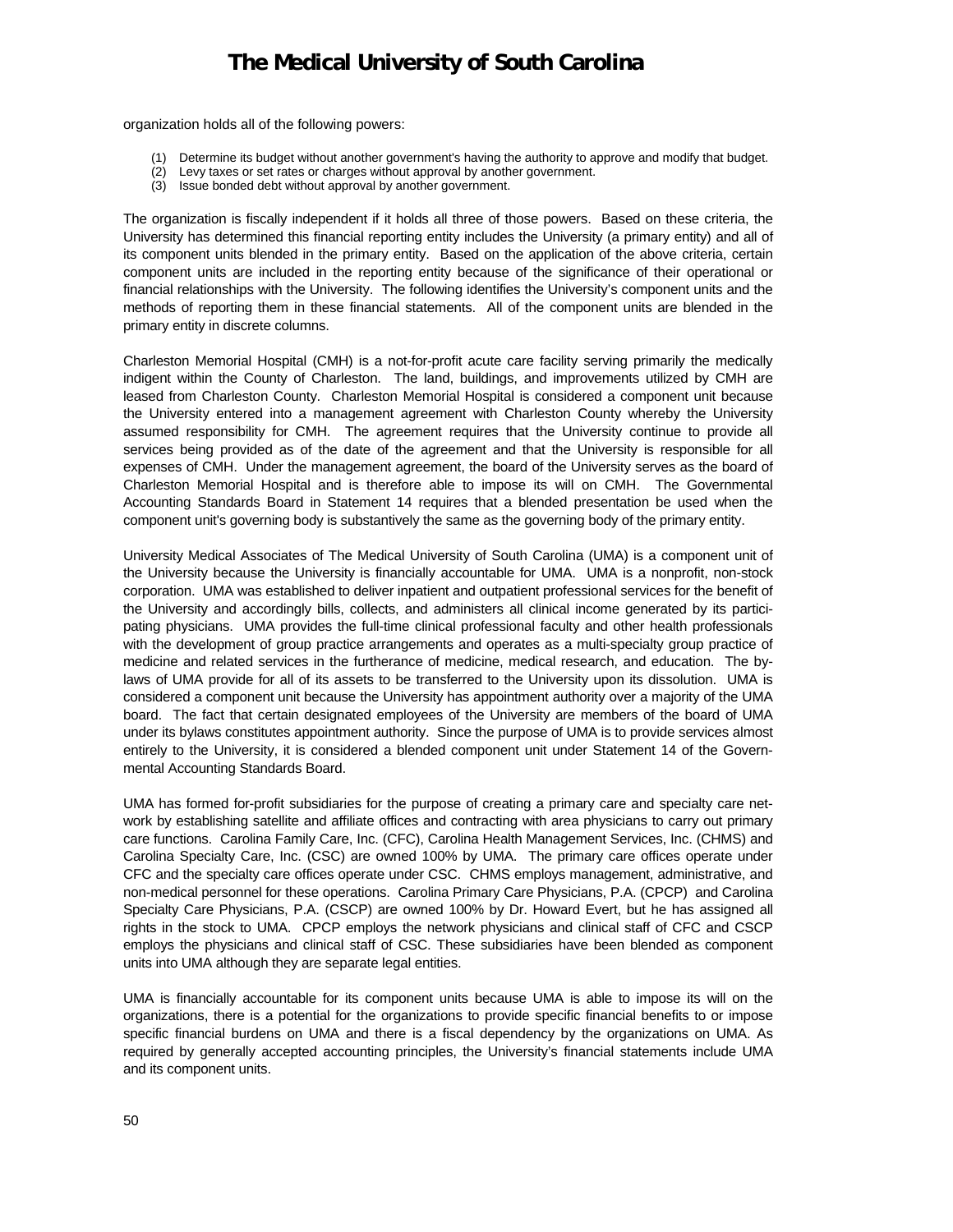Medical University Facilities Corporation (MUFC) is a nonprofit corporation established in 1992 to obtain the financing for the University to purchase land, an office building, and a parking garage. A majority of the members of the Board of Directors of the corporation are employees of the University or members of the University's Board of Trustees. The agreement between the University and the corporation requires the University to pay all costs of the corporation. Medical University Facilities Corporation is considered to be a component unit because the nature and significance of its relationship with the University is such that exclusion from the reporting entity would render the financial statements incomplete. The corporation is a blended component unit since its only purpose is to provide financing services to the University.

Pharmaceutical Education and Development Foundation of The Medical University of South Carolina (PEDF) was incorporated in September, 1994, under the laws of South Carolina as an educational, charitable, eleemosynary foundation to promote educational, research, clinical, and other facilities and programs of the University's College of Pharmacy. If PEDF is dissolved, its assets will be transferred to the Health Sciences Foundation for the benefit of the College of Pharmacy, or if the College of Pharmacy is not in existence at that time, such assets will be transferred to the Health Sciences Foundation for the benefit of such other activities of the University as its Board of Trustees shall determine. Revenues of PEDF are generated from contracts with pharmaceutical companies for a wide variety of services in pharmaceutical research and development. PEDF is considered a component unit because it is fiscally dependent on the University. Any revenue distribution policy adopted by PEDF requires approval by the University's Board of Trustees. PEDF is a blended component unit since its purpose is to provide services almost entirely to the University.

MUSC Foundation for Research Development (MFRD) was incorporated in March, 1995, as a direct support organization for the University. The mission of MFRD is to support the educational, research, and health care mission of the University by fostering creativity and innovation. Additionally, MFRD is charged with initiating and sustaining cooperation and collaboration between the University and business and industry, acting as the University's intellectual property management and technology marketing arm, and advancing health related economic development for South Carolina and the nation. MFRD is a component unit of the University since it is fiscally dependent on the University. MFRD must have prior written consent from the University's Board of Trustees to sell, lease, exchange or mortgage any of its property or assets. MFRD is a blended component unit since it provides services almost entirely to the University.

Copies of the separately issued financial statements of Charleston Memorial Hospital, University Medical Associates, Pharmaceutical Education and Development Foundation, and MUSC Foundation for Research Development are available from the management of each entity. Medical University Facilities Corporation does not issue separate financial statements.

The accompanying financial statements present the financial position; the changes in fund balances; the current funds revenues, expenditures, and other changes; and the results of operations and cash flows of the component units of only that portion of the funds of the State of South Carolina that is attributable to the transactions of the University and its component units.

### *Presentation of Component Units*

The University's component units, despite being legally separate from the University (the primary entity), are so intertwined with it that they are, in substance, the same as the primary entity. If the primary entity and its component units use the same reporting model, then such component unit's balances and transactions are blended with those of the primary entity and reported in the applicable fund groups as if they were balances and transactions of the primary entity. However, because the University and its component units use different reporting models, the component units' balances and transactions are reported in discrete columns and included in the "primary entity" totals. Discrete presentation entails reporting component unit financial data which has not been converted to the AICPA college and university model in separate columns or on separate financial statements of the primary entity. The columns and statements are labeled "component units".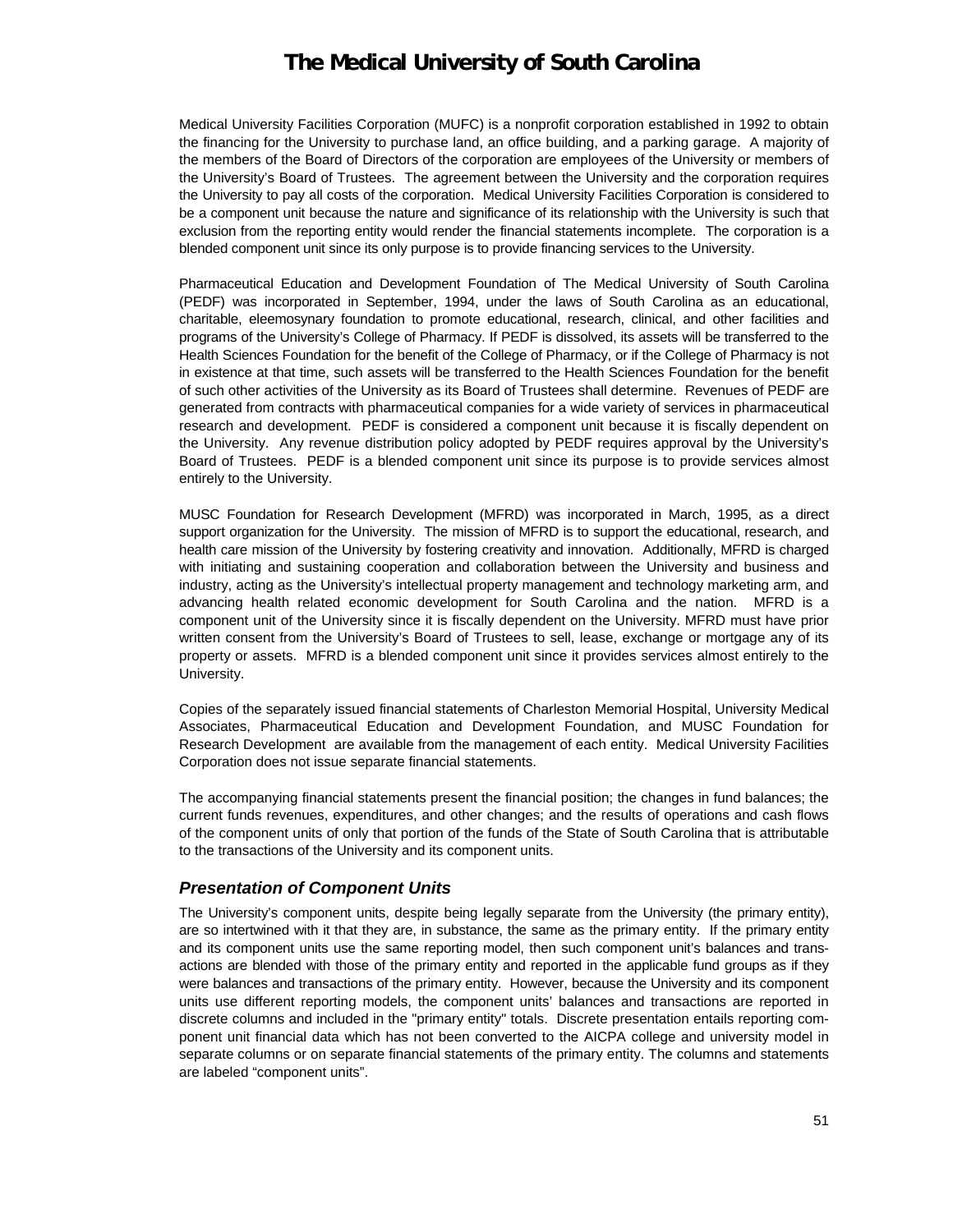### *Basis of Accounting*

The financial statements of the University have been prepared on the accrual basis except that, in accordance with accounting practices customarily followed by governmental educational institutions, no provision is made for depreciation of physical plant assets, interest on loans to students is recorded when collected, and revenue from tuition and student fees for summer sessions is reported totally within the fiscal year in which the session is primarily conducted. Otherwise, revenues are reported in the accounting period when earned and become measurable and expenditures when materials or services are received or when incurred, if measurable. Unrestricted state appropriations are recognized as revenue when received or made available. The statement of current funds revenues, expenditures, and other changes is a statement of financial activities of current funds related to the current reporting period. The statement does not purport to present the results of operations or the net income or loss for the period as would a statement of income or a statement of revenue and expenses.

Mandatory transfers are limited to those arising out of binding legal arrangements related to financing the educational plant (e.g., construction, repairs, debt amortization, and interest); agreements to match gifts and grants; or required matching of certain federal loan programs. All other interfund transfers are reported as nonmandatory transfers.

To the extent that current funds are used to finance plant assets, the amounts so provided are accounted for as (1) expenditures, in the case of alterations and renovations and purchases and normal replacement of movable equipment and library books; (2) mandatory transfers in the case of required provisions; and (3) transfers of a nonmandatory nature in all other cases.

### *Basis of Accounting - Component Units*

The financial statements of all of the component units are prepared on the accrual basis. Under this method, revenues are recorded when earned and expenses are recorded at the time liabilities are incurred.

Charleston Memorial Hospital, University Medical Associates, and Medical University Facilities Corporation conduct business-like activities. They are financed primarily through user charges. The measurement focus of these entities is on the flow of economic resources and the determination and presentation of net income, financial position, and cash flows. These three component units are considered to be governmental entities and have implemented Governmental Accounting Standards Board (GASB) Statement No. 29, *The Use of Not-for-Profit Accounting and Financial Reporting Principles by Governmental Entities*. This statement provides that governmental entities that heretofore have applied not-for-profit accounting and financial reporting principles by following the American Institute of Certified Public Accountants (AICPA) Statement of Position (SOP) 78-10, *Accounting Principles and Reporting Practices for Certain Nonprofit Organizations*, or the *Industry Audit Guide, Audits of Voluntary Health and Welfare Organizations*, should apply the governmental model or the AICPA not-for-profit model. CMH, UMA, and MUFC have elected to apply the governmental proprietary fund model. These entities apply all applicable GASB pronouncements and, in accordance with GASB 20, have elected to apply only those FASB pronouncements issued on or before November 30, 1989, and not in conflict with GASB standards. CMH, UMA, and MUFC use only one fund category, proprietary, within which they maintain one fund type, enterprise. Proprietary funds are accounted for on the flow of economic resources measurement focus and use the accrual basis of accounting. Enterprise funds are used to account for those operations that are financed and operated in a manner similar to private business or where the board has decided that the determination of revenues earned, costs incurred and/or net income is necessary for management accountability.

Pharmaceutical Education and Development Foundation and MUSC Foundation for Research Development are deemed not to be governmental entities because a controlling majority of their governing bodies is not appointed or approved by government officials. Both entities have adopted Statement of Financial Accounting Standards (SFAS) No. 117, *Financial Statements of Not-for-Profit Organizations.* Under SFAS No. 117, PEDF and MFRD are required to report information regarding financial position and activities according to three classes of net assets: unrestricted net assets, temporarily

restricted net assets, and permanently restricted net assets. At June 30, 1998, PEDF and MFRD had no permanently restricted net assets.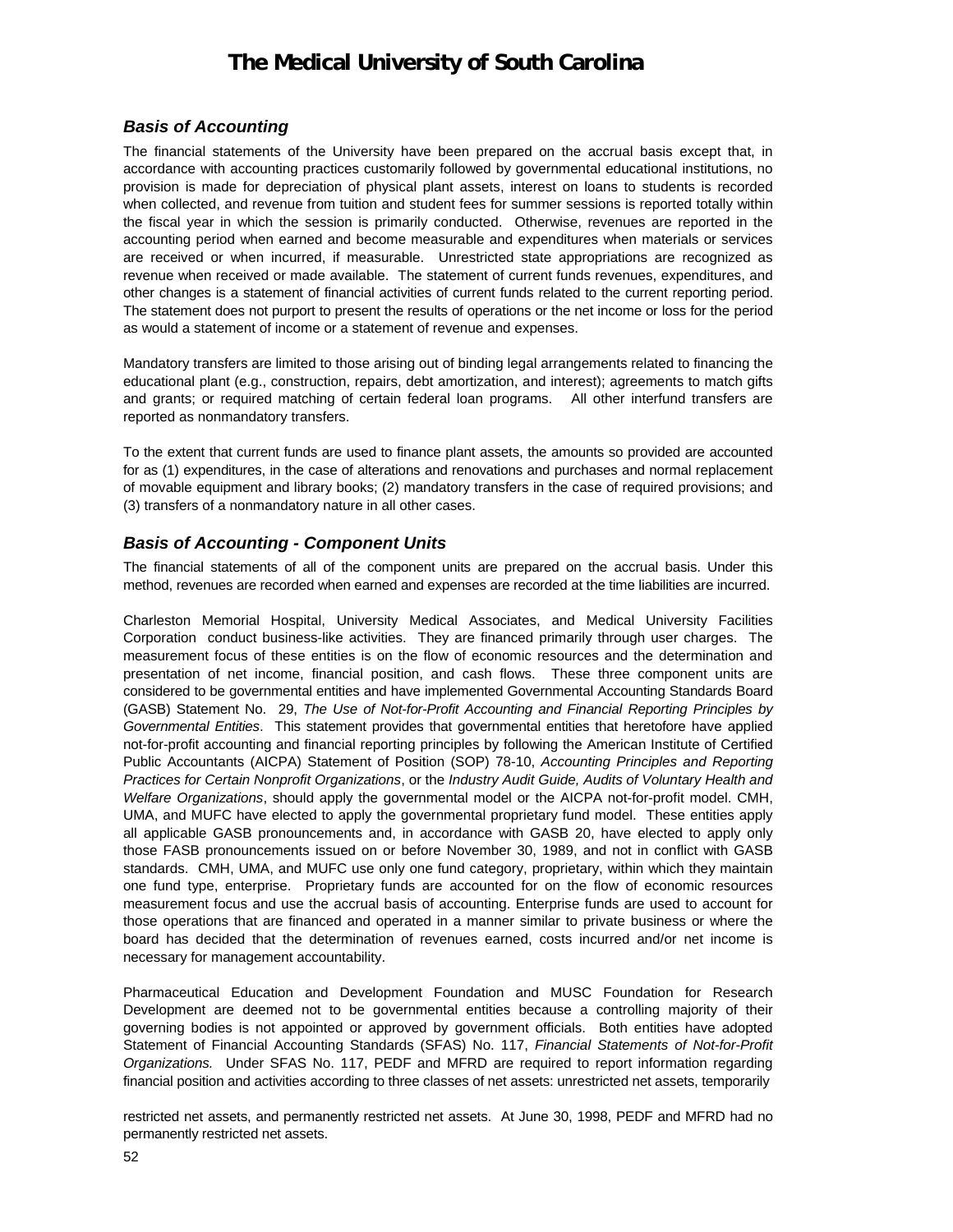## *Fund Accounting*

Fund accounting is the procedure by which resources for various purposes are classified for accounting and reporting purposes into funds that are in accordance with specified activities or objectives in accordance with limitations and restrictions imposed by sources outside the institution or in accordance with directions issued by the governing board. Separate accounts are maintained for each fund; however, in the accompanying financial statements, funds that have similar characteristics have been combined into fund groups and subgroups. Accordingly, all financial transactions have been recorded and reported by fund group and subgroup.

Within each fund group, fund balances restricted by outside sources are so indicated and are distinguished from unrestricted funds allocated to specific purposes by action of the governing board. Externally restricted funds may be utilized only in accordance with the purposes established by the source of such funds and are in contrast with unrestricted funds, over which the governing board retains full control to use in achieving any of its institutional purposes.

All gains and losses arising from the sale, collection, or other disposition of investments and other noncash assets are accounted for in the fund that owns such assets. Ordinary income derived from investments, receivables, and the like is accounted for in the fund owning such assets, except for income derived from investments of endowment and similar funds which is accounted for in the fund to which it is restricted or, if unrestricted, as revenue in unrestricted current funds unless the endowment agreement requires the income to be added to the corpus. Certain endowment agreements require current earnings not used for the restricted purpose to be added to the corpus. The University records a mandatory transfer to move these monies to the endowment fund group.

All other unrestricted revenues are accounted for in unrestricted current funds. Restricted gifts, grants, appropriations, endowment income, and other restricted resources are accounted for in the appropriate restricted funds.

### *Current Funds*

The current funds group includes those economic resources which are expendable for operating purposes to perform the primary missions of the University, which are instruction, research, and public service. For a more meaningful disclosure, the current funds are divided into two subgroups: unrestricted and restricted. Separate accounts are maintained for the Medical Center, the Academic Division, the South Carolina Area Health Education Consortium, and auxiliary enterprise operations in the unrestricted current funds. Current funds are considered unrestricted unless the restrictions imposed by the donor or other external agency are so specific that they substantially reduce the University's flexibility in their utilization. Unrestricted gifts are recognized as revenue when received and other unrestricted resources are recorded as revenue when earned. Receipts that are restricted are recorded initially as additions to restricted fund balances and recognized as revenue to the extent that such funds are expended for the restricted purposes during the current fiscal year and met all related requirements.

The Medical Center and auxiliary enterprises, primarily composed of parking facilities, are essentially selfsupporting business entities and activities that exist for the purpose of furnishing goods and services primarily to patients, students, faculty, staff, or departments and for which charges are made that directly relate to such goods and services. Revenue and expenditures are reported separately as unrestricted current funds. Assets, liabilities, and fund balances are combined with other unrestricted current funds for reporting purposes; however, each separate enterprise maintains its own assets, liabilities, and fund balance.

### *Loan Funds*

The loan funds group accounts for the resources available for loans to students from donors, government agencies, and mandatory institutional matching grants. Loan funds have been divided into those provided by the federal government and those provided by other sources. Expenditures include costs of loan collections, loan cancellations and collectibility reserves, uncollectible loan write-offs, and administrative costs under the federal loan programs. To the extent that current funds are used to meet required provisions for grant matching, they are accounted for as mandatory transfers.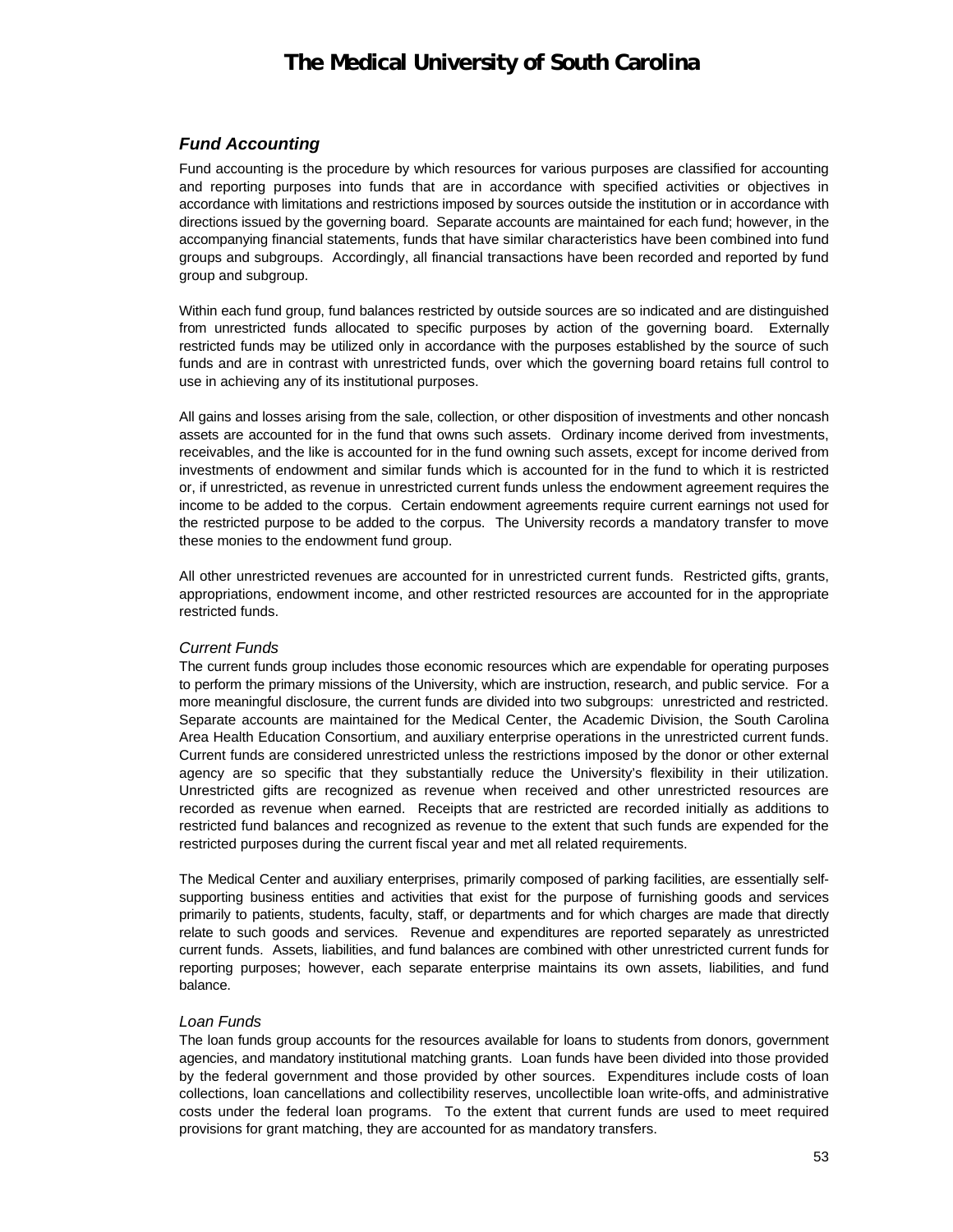### *Endowment and Similar Funds*

The endowment and similar funds group includes endowment funds and funds functioning as endowments (quasi-endowment). Endowment funds are subject to the restrictions of gift instruments requiring in perpetuity that the principal be invested and only the income be utilized. All of the University's endowments require the income to be used for specified purposes. While quasi-endowment funds have been established by the governing board for the same purposes as permanent endowment funds, subject to any restrictions imposed by the donor of the resources, any unrestricted portion of the principal as well as income may be expended at the discretion of the governing board. The term "principal" is construed to include the original value of an endowment and subsequent additions and realized gains/losses attributable to investment transactions.

#### *Plant Funds*

The plant funds group consists of three self-balancing subgroups: (1) unexpended plant funds, (2) funds for retirement of indebtedness, and (3) investment in plant. The three subgroups are combined for reporting purposes. Separate balance sheet and statement of changes in fund balances for the three subgroups are presented in Note 10. The unexpended plant funds subgroup accounts for the resources derived from various sources and any debt related to unexpended resources to finance the acquisition of long-life assets and to provide for routine renewal and replacement of existing plant assets, all construction in progress, and debt related to expended or unexpended resources included in this fund subgroup. Receipts legally designated solely for plant improvements or renewals and replacements are recorded directly in the University's plant funds as revenue. The retirement of indebtedness subgroup accounts for resources that are specifically accumulated for interest and principal payments, debt service reserve funds, and other debt service charges related to plant fund indebtedness except for capital leases. Receipts legally restricted for debt service for state institution bonds are recorded directly in the retirement of indebtedness subgroup. The investment in plant subgroup accounts for all long-life assets in the service of the University and related debt for funds borrowed and expended for the acquisition of plant assets included in this fund subgroup. Net investment in plant represents the excess of the carrying value of plant assets over the related liabilities.

#### *Agency Funds*

The agency funds group accounts for the assets held on behalf of others in the capacity of custodian or fiscal agent; consequently, transactions relating to agency funds do not affect the operating statements of the University. They include the accounts of students, student organizations, University Medical Associates, the University's deferred compensation plan, and other groups directly associated with the University.

### *Investment in Plant*

Physical plant and equipment, except for plant assets acquired prior to July 1, 1982, and equipment acquired under capital lease, are stated at cost at the date of acquisition or fair market value at the date of donation in the case of gifts. Plant assets acquired prior to July 1, 1982, are stated at estimated historical cost determined by independent appraisal. Library books as of June 30, 1982, were recorded at cost or at estimated fair value if donated property. Equipment additions purchased through capital leases or installment purchase contracts are capitalized in the investment in plant funds subgroup in the year of acquisition at their total cost, excluding interest charges. Equipment under capital leases is stated at the lower of the present value of minimum lease payments, including the down payment, at the beginning of the lease term or fair value at the inception of the lease. Payments of principal and interest on such contracts are recorded in the applicable functional expenditure categories of the current funds group as the installments are paid. Infra-structure assets include streets, sidewalks, parking lots, drainage systems, lighting systems, utility systems, and similar assets that are immovable and of value only to the University which reports these assets as land improvements and values them at cost.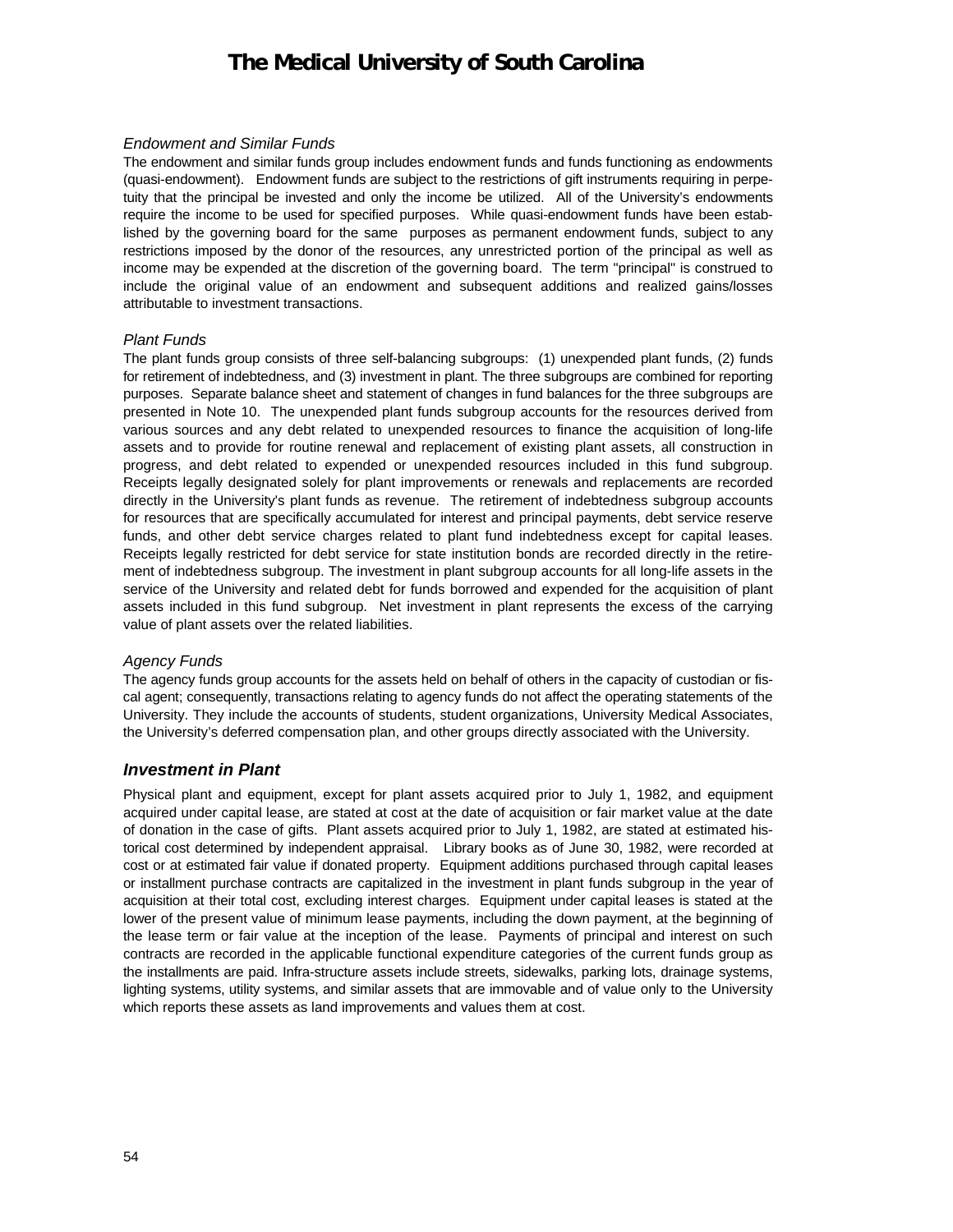Construction in progress is valued at total cost less noncapitalized costs in the unexpended plant funds subgroup when the costs are incurred. Upon completion of the project, these capitalized costs are recorded as expenditures in unexpended plant funds and simultaneously transferred to the investment in plant subgroup and recorded in the appropriate asset accounts.

Library books, periodicals, and other library materials on computer data storage devices are recorded at cost or fair market value at the date of donation. Current funds expenditures for acquisition of capital assets are simultaneously recorded in both the current funds expenditure accounts of the various operating departments and in the investment in plant funds subgroup.

The University capitalizes major additions and renovations to plant assets; qualifying equipment with unit value in excess of \$500 and a useful life in excess of 2 years; and library material purchases at cost.

When plant assets are sold, retired, or otherwise disposed of, the carrying value at cost, estimated historical cost, or fair market value at date of gift, where applicable, is removed from the investment in plant subgroup. The discarded library volumes are removed annually from the investment in plant subgroup at average cost. In accordance with practices followed by governmental educational institutions, depreciation on physical plant and equipment is not recorded.

Property and equipment of the component units are valued at cost and are depreciated using the straight line method over the estimated useful lives of the respective assets. Useful lives range from 3 to 23 years for equipment, from 7 to 39 years for leasehold improvements, and from 10 to 29.5 years for capitalized leased assets. Maintenance and repairs are charged to expense as incurred; major renewals and betterments are capitalized as leasehold improvements. When property or equipment is sold or retired, the related cost and accumulated depreciation are removed from the accounts and any gain or loss is recognized.

### *Capitalized Interest*

The University capitalizes as a component of construction in progress interest cost in excess of earnings on debt associated with the capital projects. Therefore asset values in the investment in plant subgroup include such interest costs.

### *Cash and Cash Equivalents*

The amounts shown in the financial statements in University funds as "cash and cash equivalents" represent petty cash, cash on deposit with the State Treasurer, cash invested in various instruments by the State Treasurer as part of the State's internal cash management pool, and cash invested in various short-term instruments by the State Treasurer and held in separate agency accounts. For the component units, cash and cash equivalents include cash on hand, cash on deposit and repurchase agreements with local banks, and certain funds invested with investment managers. The component units consider all highly liquid investments with an original maturity of three months or less to be cash equivalents.

Most State agencies including the University participate in the State's internal cash management pool. Because the cash management pool operates as a demand deposit account, amounts invested in the pool are classified as cash and cash equivalents. The State Treasurer administers the cash management pool. The pool includes some long-term investments such as obligations of the United States and certain agencies of the United States, obligations of the State of South Carolina and certain of its political subdivisions, certificates of deposit, collateralized repurchase agreements, and certain corporate bonds. For credit risk information pertaining to the cash management pool, see the deposits disclosures in Note 3.

The State's internal cash management pool consists of a general deposit account and several special deposit accounts. The State records each fund's equity interest in the general deposit account; however, all earnings on that account are credited to the General Fund of the State. Investments in the pool are recorded at fair value. Interest earned by the University's special deposit accounts is posted to the University's account at the end of each month and is retained by the University. Interest earnings are allocated based on the percentage of the University's accumulated daily income receivable to the total income receivable of the pool. Realized gains and losses are allocated daily and are included in the accumulated income receivable. Unrealized gains and losses are allocated at year-end based on the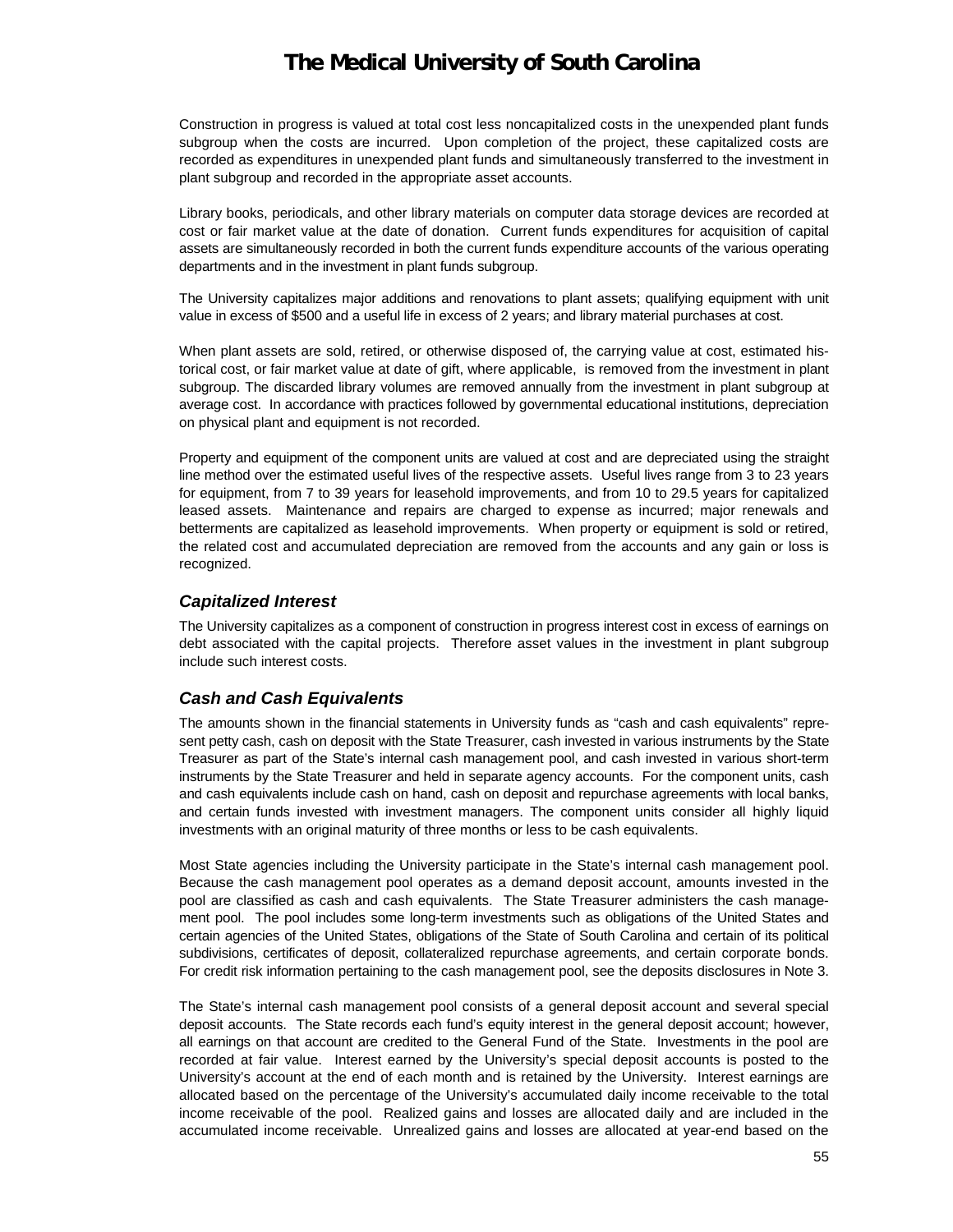University's percentage ownership in the pool.

Some State Treasurer accounts are not included in the State's internal cash management pool because of restrictions on the use of the funds. For those accounts, cash equivalents include investments in shortterm, highly liquid securities having an initial maturity of three months or less.

### *Accounts and Loans Receivable*

The Medical Center, Charleston Memorial Hospital, and University Medical Associates grant credit without collateral to patients, most of whom are local residents and are insured under third-party payor agreements. Bad debt and contractual allowances for loans receivable and various accounts receivable, including patient accounts receivable for the University and CMH are established based upon losses and adjustments experienced in prior years and evaluations of the current account portfolios. UMA calculates actual contractual adjustment write-offs and actual bad debt write-offs for the year as a percentage of gross charges processed during the year. These percentages are then applied to the accounts receivable balance to determine the ending allowance balances. Historically, this method has provided adequate allowances for both contractual adjustments and bad debts.

Pharmaceutical Education Development Foundation's contracts receivable at June 30, 1998, consist of accounts with pharmaceutical companies of various sizes in various geographical areas throughout the world. For the year ended June 30, 1998, PEDF received approximately 27% of its sales/contract income under contracts from two customers. The allowance for doubtful accounts of PEDF is based on management's evaluation of outstanding accounts receivable at the end of the year.

MUSC Foundation for Research Development writes off accounts receivable when deemed uncollectible. Management did not record an allowance for uncollectible accounts based on its review of the accounts.

### *Prepaid Items*

Expenditures for insurance and similar services paid for in the current or prior fiscal years and benefiting more than one accounting period are allocated among accounting periods. For the University, amounts reported in this asset account consist primarily of insurance premiums, subscriptions, and postage. Charleston Memorial Hospital's and University Medical Associates' amounts consist primarily of prepaid lease payments. PEDF's and MFRD's amounts consist primarily of prepaid insurance premiums.

### *Deferred Charges and Intangible Assets*

Deferred charges for bond issuance costs of University Medical Associates and Medical University Facilities Corporation are reported as assets and are amortized over the lives of the bond issues on a straight-line basis. Amortization of these charges in the current fiscal year was \$44,788 for UMA and \$16,928 for MUFC. Accumulated amortization as of June 30, 1998, was \$121,612 and \$47,963 for UMA and MUFC, respectively.

Intangible assets of UMA consist primarily of amounts paid for goodwill, medical records, noncompete agreements, and other costs associated with the purchases of medical practices by UMA subsidiaries. These intangibles are being amortized over periods ranging from 5 to 15 years using the straight-line method. Amortization expense was \$467,349 in fiscal year 1998.

### *Intraentity Transactions and Balances*

Transfers between the University and its blended component units and among blended component units are reported as nonmandatory transfers. Similarly, receivables and payables between the University and its blended component units are reported as due from and due to other funds. Current amounts due to/from the same funds are reported net on the balance sheet only if there is a legal right to the offset. In addition, transfers and receivables/payables balances between the primary entity and its blended component units or among blended component units are classified separately as interfund transactions and balances.

56 Transactions that would be treated as revenue or expenditures if they involved organizations external to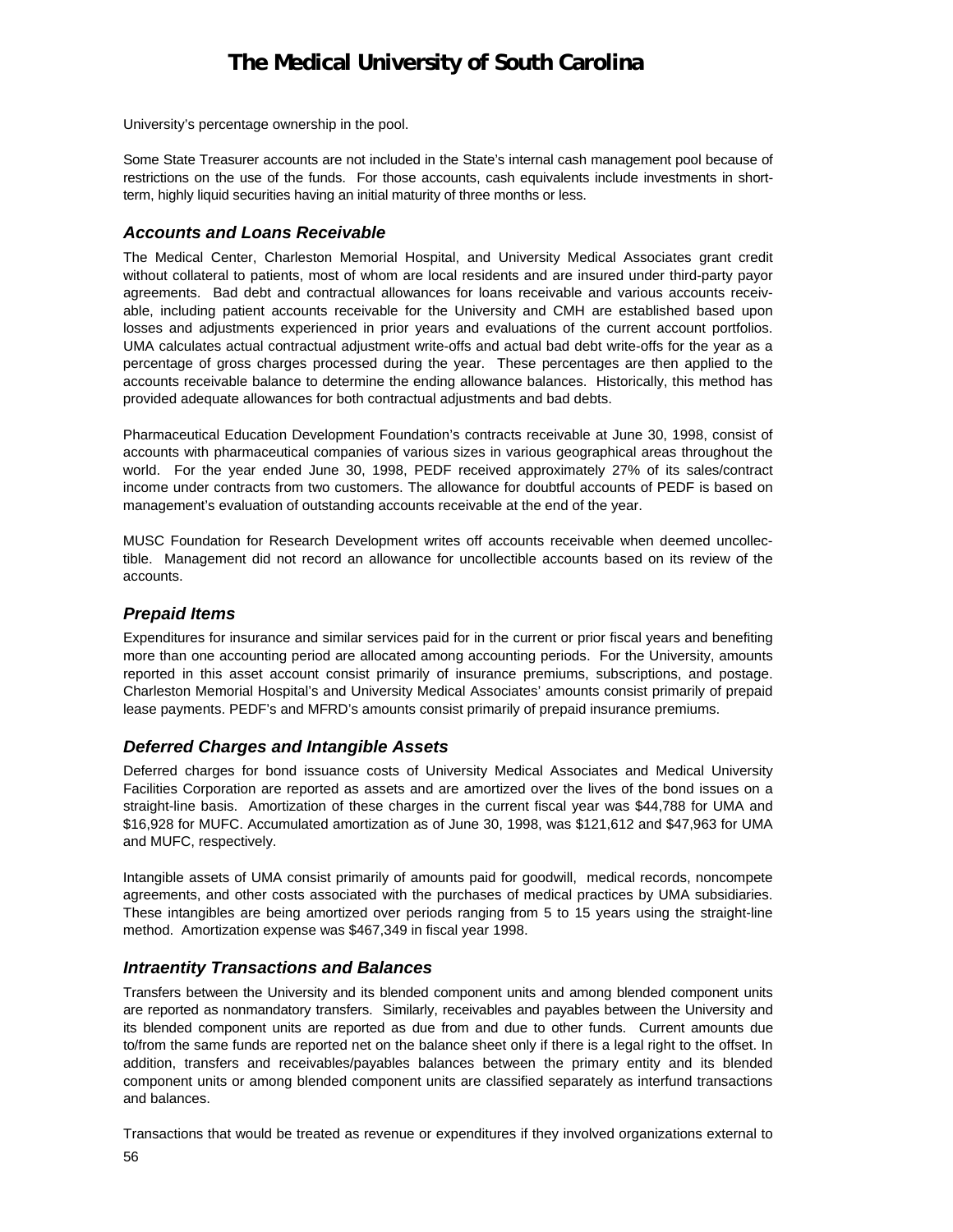the University are accounted for as revenues and expenditures in the funds and for the component units involved. Reimbursement transactions for expenditures initially made by one fund or component unit that are applicable to another are recorded as expenditures in the reimbursing fund or component unit. Expenditures initially made by the University for related parties or other external parties and reimbursed by those parties are eliminated.

### *Income Taxes*

The University is a political subdivision of the State of South Carolina and is consequently exempt from federal and state income taxes.

Charleston Memorial Hospital is a not-for-profit corporation as described in Section 501(c)(3) of the Internal Revenue Service Code and is exempt from federal income taxes on related income pursuant to Section 501(a) of the Code. CMH has been classified as other than a private foundation by the Internal Revenue Service.

University Medical Associates is a not-for-profit organization as described in Internal Revenue Code Section 501(c)(3) and related income is exempt from federal income tax under Code Section 501(a). The five for-profit subsidiaries all have losses in the current year. Therefore, no provision for federal or state income taxes has been made. In the event that the subsidiaries have taxable income from time to time, each company is responsible for its respective income tax.

Medical University Facilities Corporation is a not-for-profit corporation as described in section 501(c)(3) of the Internal Revenue Code and exempt from federal income taxes on related income under Code Section 501(a). MUFC has been classified by the Internal Revenue Service as other than a private foundation.

As a not-for-profit organization described in Internal Revenue Code Section 501(c)(3), Pharmaceutical Education and Development Foundation is exempt from federal income taxes on related income under Code Section 501(a). PEDF has been classified by the Internal Revenue Service as other than a private foundation and bases its tax exempt status on the PEDF's support of the University.

MUSC Foundation for Research Development as a not-for-profit organization described in Internal Revenue Code Section 501(c)(3) has received exemption from federal income taxes on related income under Code Section 501(a). However, any income from certain activities not directly related to MFRD's tax-exempt purpose would be subject to taxation as unrelated business income. In addition, MFRD qualifies for the charitable contribution deduction under Section 170(b)(1)(A) and to be classified as an organization that is not a private foundation under Section 509(a)(2).

### *Indirect Cost Recoveries*

The University records restricted current funds revenue for governmental and private grants and contracts in amounts equal to direct costs incurred. The University reports as unrestricted revenue recoveries of indirect costs applicable to sponsored programs at negotiated fixed rates for each year. The recoveries are also recorded as additions and deductions of restricted current funds. Indirect cost recoveries must be remitted to the State General Fund except those received under research and student aid grants which may be retained by the University.

### *Deferred Revenues*

In unrestricted current funds, deferred revenues consist primarily of student tuition and fees collected in advance for the summer and fall academic terms. Revenues are recognized in the period in which the sessions are predominantly conducted and services are provided or the semester for which the fee is applicable and earned.

Deferred revenues of MUSC Foundation for Research Development and Pharmaceutical Education and Development Foundation represent the amount of cash that was collected on contracts for services that had not been performed at year end.

### *Fee Waivers*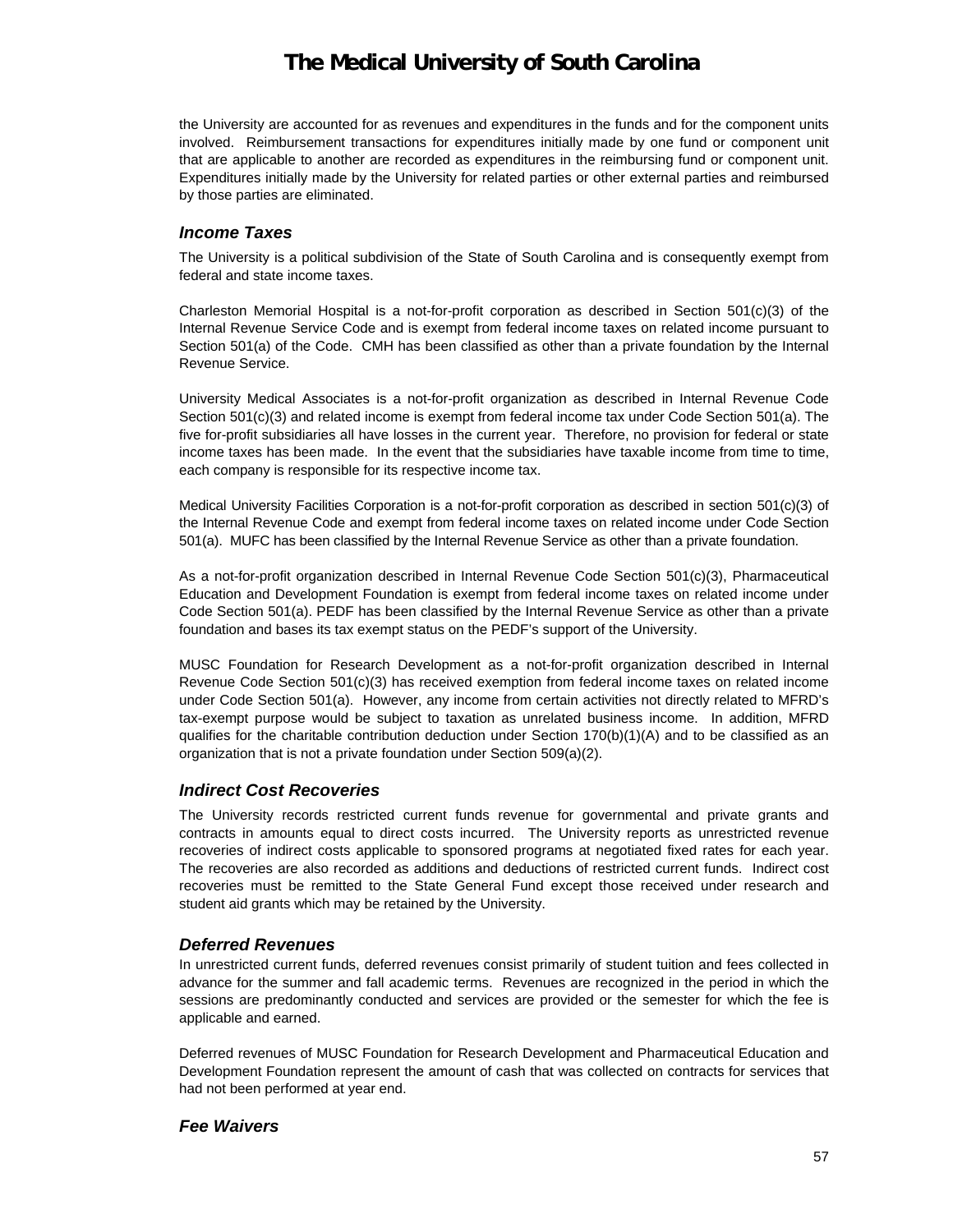Student tuition and fees revenues include all such amounts assessed against students (net of refunds) for educational purposes even in those cases in which there is no intention of collection. These revenue amounts are offset by equal expenditures. The amounts of such remissions or waivers are recorded and classified as scholarships and fellowships expenditures or as staff benefits in the applicable current funds functional expenditure categories. State law provides that educational fee waivers may be offered to no more than two percent of the undergraduate student body.

### *Educational Department Revenue*

Revenues from sales and services of educational departments generally consist of amounts received from instructional, laboratory, research, and public service activities that incidentally create goods and services which may be sold to students, faculty, staff, and the general public. The University receives such revenues primarily from seminar fees, dental clinic services, pharmacy sales, and sales of supplies and other services.

### *Net Patient Service Revenue*

The Medical Center, Charleston Memorial Hospital, and University Medical Associates have agreements with third party payors including Medicare and Medicaid that provide for reimbursement at amounts different from established rates. Net patient service revenue is reported at the estimated net realizable amounts from patients, third-party payors, and others for services rendered, including estimated retroactive adjustments under reimbursement agreements with third party payors. Retroactive adjustments are accrued on an estimated basis in the period the related services are rendered and adjusted in future periods as final settlements are determined. UMA is reimbursed by its major insurers (Medicare, Medicaid, and Blue Shield) based upon a fee schedule they have developed for physician services. These insurers audit UMA's claims at various times during the year.

### *Charity Care*

The Medical Center, Charleston Memorial Hospital, and University Medical Associates provide care to patients who meet certain criteria under charity care policies without charge or at amounts less than established rates. Since management does not expect payment for charity care, the estimated charges are excluded from revenue.

The amounts estimated for charity care using established rates and gross charges for charity care as a percentage of total gross charges for the year ended June 30, 1998, were as follows:

| The Medical Center                  | \$27.382.756 | $6.0\%$ |
|-------------------------------------|--------------|---------|
| <b>Charleston Memorial Hospital</b> | \$ 6.545.036 | 32.0%   |
| University Medical Associates       | \$ 6.587.841 | $3.6\%$ |

### *Other Academic Division and Medical Center Revenues*

Other Academic Division revenues consist primarily of rental revenue, Student Wellness Center revenues, Wickliffe House revenues, and reimbursements from various hospitals for housestaff services. Other Medical Center revenues consist primarily of cafeteria, pharmacy, and gift shop sales and payments from Medicaid under contracts for the development and administration of managed care projects.

### *Compensated Absences*

Generally all permanent full-time State employees and certain part-time employees scheduled to work at least one-half of the agency's workweek are entitled to accrue and carry forward at calendar year-end maximums of 180 days sick leave and of 45 days annual vacation leave. The University's policy enables full-time faculty members to accrue and carry forward at fiscal year end a maximum of 45 days annual vacation leave. Policies regarding sick leave for nonteaching personnel also apply to faculty members. Any employee who works on a holiday is allowed to take compensatory time within one year. Upon termination of State employment, employees are entitled to be paid for accumulated unused annual vacation leave up to the maximum, but are not entitled to any payment for unused sick leave. The compensated absences liability includes accrued annual leave and compensatory holiday leave earned for which the employees are entitled to paid time off or payment at termination. The University calculates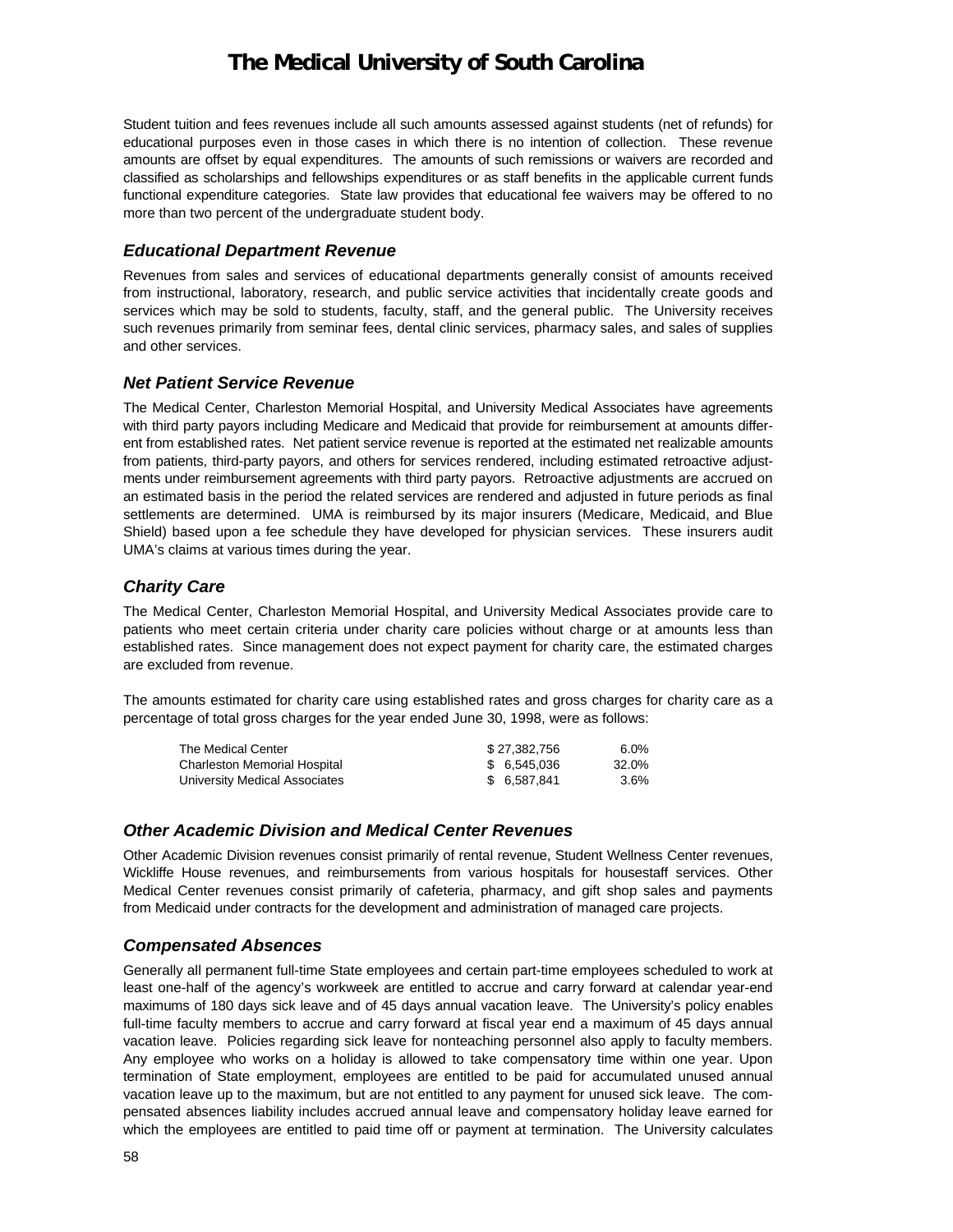the compensated absences liability based on recorded balances of unused leave for which the employer expects to compensate employees through paid time off or cash payments at termination. That liability is inventoried at fiscal year-end current salary costs and the cost of the salary-related benefit payments and is recorded in unrestricted current funds. The net change in the liability is recorded in the current year in the applicable current funds functional expenditure categories.

Charleston Memorial Hospital accrues leave for each employee based on position and length of service. The maximum leave allowed to be accrued per employee is 360 hours which will be compensated for if unused upon termination. The entire unpaid liability for which the employer expects to compensate employees through paid time off or cash payments, inventoried at fiscal year end current salary costs and the cost of the salary related benefit payments is recorded in operating expenses.

University Medical Associates employees earn annual leave at rates varying between 10 and 20 days per year to a maximum of 30 days, depending on employee classification and length of service. The maximum annual carryover is 45 days. Employees that were formerly employed by the Professional Staff Office with accumulated annual leave in excess of the maximum carryover were allowed to retain the prior leave accumulated. The entire unpaid liability for which the employer expects to compensate employees through paid time off or cash payments, inventoried at fiscal year end current salary costs and the cost of the salary related benefit payments is recorded in operating expenses.

Regular employees of MUSC Foundation for Research Development are granted vacation benefits which accrue on a monthly basis. The employees are entitled to accrue vacation leave not to exceed 360 hours upon termination. Accumulated vacation leave is recorded as an expense and liability as benefits accrue to employees.

### *Restricted and Unrestricted Revenue and Support*

Contributions and other support received by MUSC Foundation for Research Development and Pharmaceutical Education and Development Foundation are recorded as unrestricted, temporarily restricted, or permanently restricted support, depending on the existence or nature of any donor restrictions. Donor restricted support is reported as an increase in temporarily or permanently restricted net assets, depending on the nature of the restriction. When a restriction expires (that is, when a stipulated time restriction ends or purpose restriction is accomplished), temporarily restricted net assets are reclassified to unrestricted net assets and reported in the Statement of Activities as net assets released from restrictions.

### *Use of Estimates*

The preparation of financial statements in conformity with generally accepted accounting principles requires management to make estimates and assumptions that affect the reported amounts of assets, liabilities, revenues, and expenditures/expenses and affect disclosure of contingent assets and liabilities at the date of the financial statements. Actual results could differ from those estimates.

### *Comparative Amounts and Totals - Memorandum Only Columns*

Amounts in the "Totals - Memorandum Only" columns of the balance sheet and the statement of changes in fund balances present an aggregation of the financial statement line-items to facilitate financial analysis. Such amounts are not comparable to a consolidation and do not present financial information in conformity with generally accepted accounting principles. Interfund eliminations have not been made in the aggregation of this data. Comparative amounts and totals for the prior year are included to provide a summarized comparison with current year amounts. The prior year totals are not intended to present all of the information necessary for a fair presentation of financial position and operations in accordance with generally accepted accounting principles. Certain prior year amounts have been restated for the prior period adjustments and reclassifications as detailed in Note 23.

## **2. STATE APPROPRIATIONS**

The Medical University of South Carolina is granted an annual appropriation for operating purposes as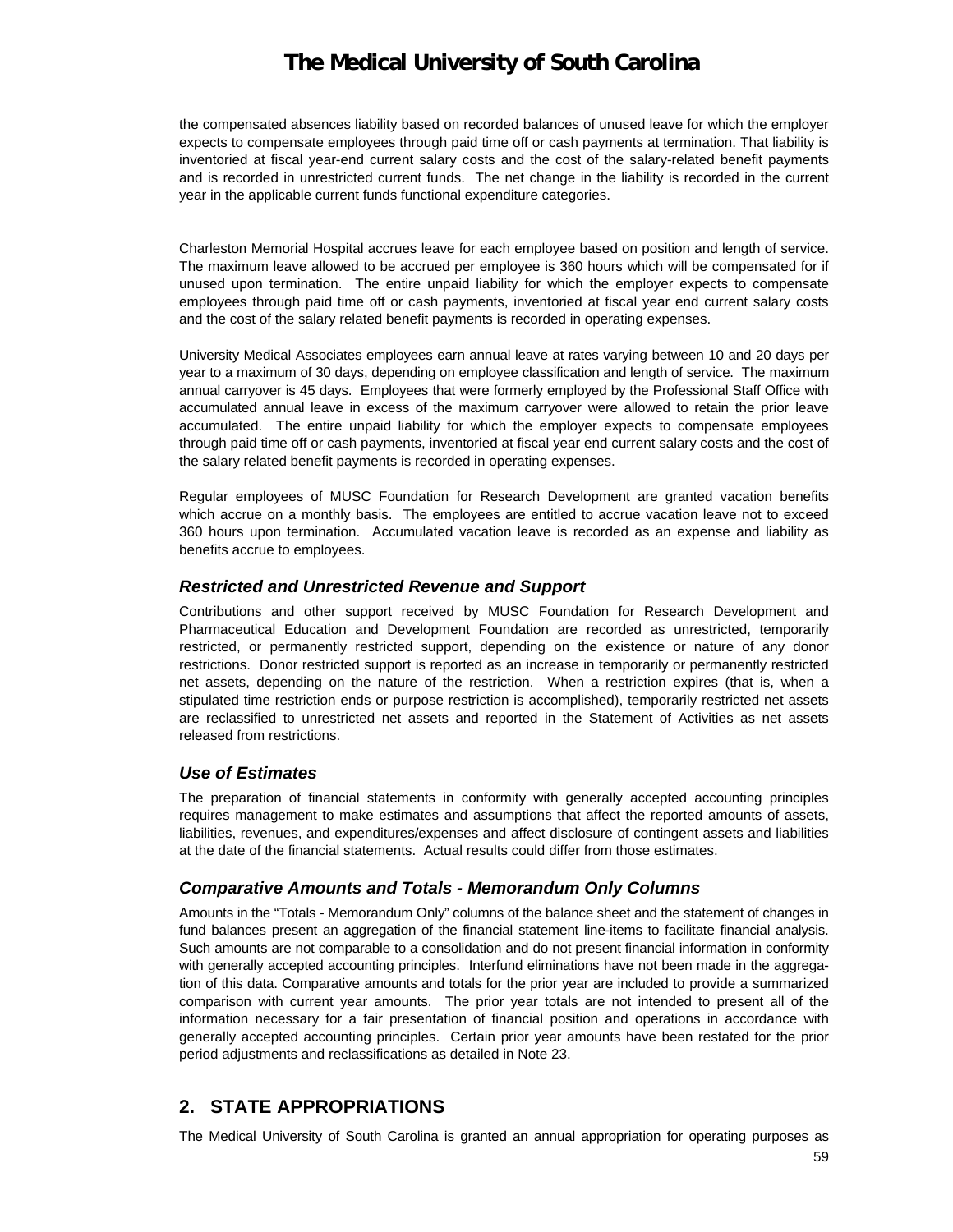authorized by the General Assembly of the State of South Carolina. State appropriations are recognized as revenue when received and available. Amounts that are not expended by fiscal year-end lapse and are required to be returned to the General Fund of the State unless the University receives authorization from the General Assembly to carry the funds over to the next year. The University's state appropriations include those for academic operations, the Medical Center, and the South Carolina Area Health Education Consortium (AHEC).

The 1998 original appropriation is the University's base budget amount presented in the General Funds column of Sections 18MA-MC of Part IA of the 1997-98 Appropriation Act. The following is a reconciliation of the original appropriation as enacted by the General Assembly to state appropriations revenue reported in the financial statements for the fiscal year ended June 30, 1998.

|                                                                                                                                                                            | AHEC             | Academic<br>Division | Medical<br>Center | Total             |
|----------------------------------------------------------------------------------------------------------------------------------------------------------------------------|------------------|----------------------|-------------------|-------------------|
| Original Appropriation                                                                                                                                                     | 15,439,893<br>\$ | \$85,342,407         | \$19,254,150      | \$120,036,450     |
| State Budget and Control Board Allocations:<br>Employee Base Pay Increases and Related<br>Employee Benefits (Proviso 17C.13.)<br>State Owned Rent Increase                 | 30.384           | 1,343,933<br>564     | 174.475           | 1,548,792<br>564  |
| Appropriation Allocations from the State Commission on<br>Higher Education:<br>From Capital Reserve Fund Appropriations for<br>Additional Formula Funding (June 1997 Joint |                  |                      |                   |                   |
| Resolution R233.H3401)                                                                                                                                                     | 1.555.019        | 4.573.745            | 1.152.194         | 7.280.958         |
| From Capital Reserve Fund Appropriations for<br>Greenville Physical Therapy Program                                                                                        |                  | 300,000              |                   | 300,000           |
| From the Children's Education Endowment Fund<br>for Need-Based Grants<br>For Access and Equity Desegregation Funding                                                       |                  | 121,736              |                   | 121,736           |
| (Proviso 18A.7.)<br>For Performance Funding                                                                                                                                |                  | 34.292<br>602.494    |                   | 34.292<br>602,494 |
| Appropriation Transfer from Clemson University<br>for Agromedicine Program                                                                                                 |                  | 279,721              |                   | 279,721           |
| Revised Appropriations - Legal Basis                                                                                                                                       | 17,025,296       | 92.598.892           | 20.580.819        | 130,205,007       |
| Less: Higher Education Grant/Scholarship<br>Funding Reported in Restricted Current Funds                                                                                   |                  | 121,736              |                   | 121,736           |
| Funding Reported in Unrestricted Current Funds                                                                                                                             | 17.025.296       | \$92.477.156         | 20.580.819        | \$130.083.271     |

Proviso 72.44 of the 1997-98 Appropriation Act authorized each agency to bring forward unspent State General Fund appropriations from the prior year into the current fiscal year up to a maximum of ten percent of its original appropriation less any appropriation reductions. Agencies which have separate carry-forward authority had to exclude the amount brought forward by such separate authority from their base for purposes of calculating the ten percent carry-forward. Pursuant to this proviso, South Carolina Area Health Education Consortium brought forward \$59,964 to fiscal year 1998.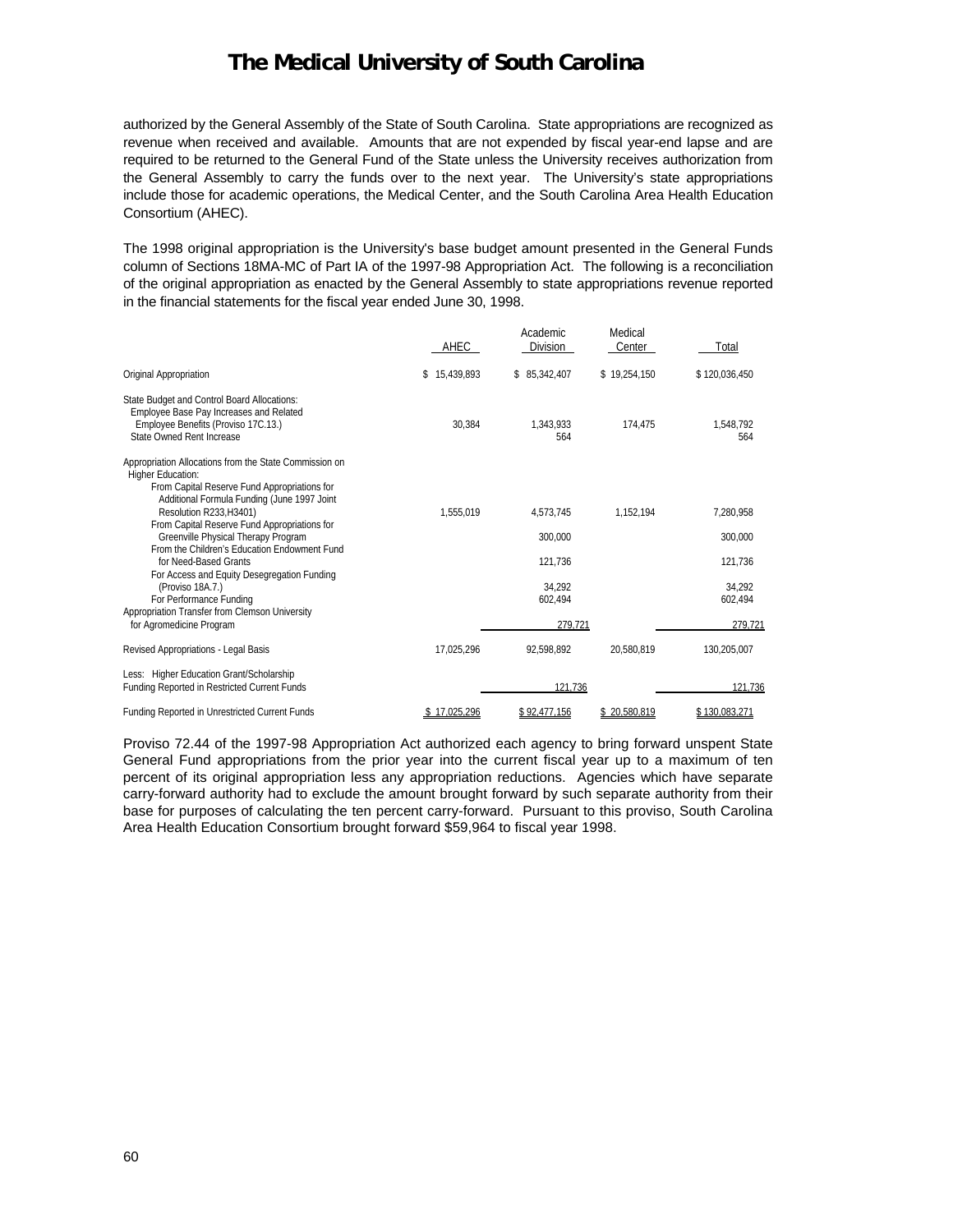## **3. DEPOSITS AND INVESTMENTS**

All deposits and investments of the University are under the control of the State Treasurer, who, by law, has sole authority for investing State funds. Deposits and investments of the University's component units are not under the State Treasurer's control.

The following schedule reconciles deposits and investments within the notes to the balance sheet amounts:

| <b>Balance Sheet</b>                      |               | <b>Notes</b>                               |               |
|-------------------------------------------|---------------|--------------------------------------------|---------------|
| Cash and cash equivalents:                |               | The Medical University of South Carolina:  |               |
| The Medical University of South Carolina  | \$126,469,606 | Cash on hand                               | \$<br>116,945 |
| Charleston Memorial Hospital              | 23,596,785    | Deposits held by State Treasurer           | 126,352,661   |
| University Medical Associates             | 16.880.208    | Charleston Memorial Hospital:              |               |
| Medical University Facilities Corporation | 3,258,805     | Cash on hand                               | 975           |
| Pharmaceutical Education and Development  |               | Other deposits                             | 23,595,810    |
| Foundation                                | 583.421       | University Medical Associates:             |               |
| MUSC Foundation for Research Development  | 4,599,289     | Cash on Hand                               | 15,683        |
| Total cash and cash equivalents           | 175,388,114   | <b>Other Deposits</b>                      | 320.799       |
| Investments:                              |               | Investments                                | 32,760,977    |
| University Medical Associates             | 16,217,251    | Medical University Facilities Corporation: |               |
| Medical University Facilities Corporation | 529,168       | Other deposits                             | 3,258,805     |
| MUSC Foundation for Research Development  | 9,193,649     | Investments                                | 529.168       |
| <b>Total investments</b>                  | 25.940.068    | Pharmaceutical Education and Development   |               |
|                                           |               | Foundation:                                |               |
|                                           |               | Other deposits                             | 583,421       |
|                                           |               | MUSC Foundation for Research Development:  |               |
|                                           |               | Other deposits                             | 6,498,289     |
|                                           |               |                                            | Investments   |
| 7,294,649                                 |               |                                            |               |
| Total                                     | 201.328.182   | Total                                      | 201.328.182   |

### *Deposits Held by State Treasurer*

State law requires full collateralization of all State Treasurer bank balances. The State Treasurer must correct any deficiencies in collateral within seven days. Information pertaining to the reported amounts, fair values, and credit risk of the State Treasurer's investments is disclosed in the Comprehensive Annual Financial Report of the State of South Carolina.

In the University's accounting records \$2,542,532 of the \$126,352,661 identified as "Deposits held by State Treasurer", is attributable to unrealized gains. As disclosed in Note 6, retirement of indebtedness funds include \$7,808,818 in restricted cash held by the State Treasurer for debt service reserve funds as required by the bond indentures.

### *Other Deposits*

The governmental component units' other deposits are categorized to give an indication of the level of risk assumed by the entity at year end. The credit risk categories are concerned with custodial credit risk, which is the risk that a government will not be able to recover deposits if the depository financial institution fails or to recover the value of collateral securities that are in the possession of an outside party if the counterparty to the deposit transaction fails. There are three categories of deposit credit risk as follows:

- 1. Insured or collateralized with securities held by the entity or by it's agent in the entity's name.
- 2. Collateralized with securities held by the pledging financial institution's trust department or agent in the entity's name.
- 3. Uninsured or uncollateralized, including any bank balance that is collateralized with securities held by the pledging financial institution, or by its trust department or agent, but not in the entity's name.

At June 30, 1998, deposits of the governmental component units were as follows:

|                                                  | Categorv     |  |           | Bank         | Carrying     |
|--------------------------------------------------|--------------|--|-----------|--------------|--------------|
|                                                  |              |  |           | Balance      | Amount       |
| <b>Charleston Memorial Hospital</b>              | \$23.889.022 |  |           | \$23.889.022 | \$23.595.810 |
| University Medical Associates                    | 601.099      |  | 566.931   | 1.168.030    | 320.799      |
| <b>Medical University Facilities Corporation</b> |              |  | 3,258,805 | 3.258.805    | 3,258,805    |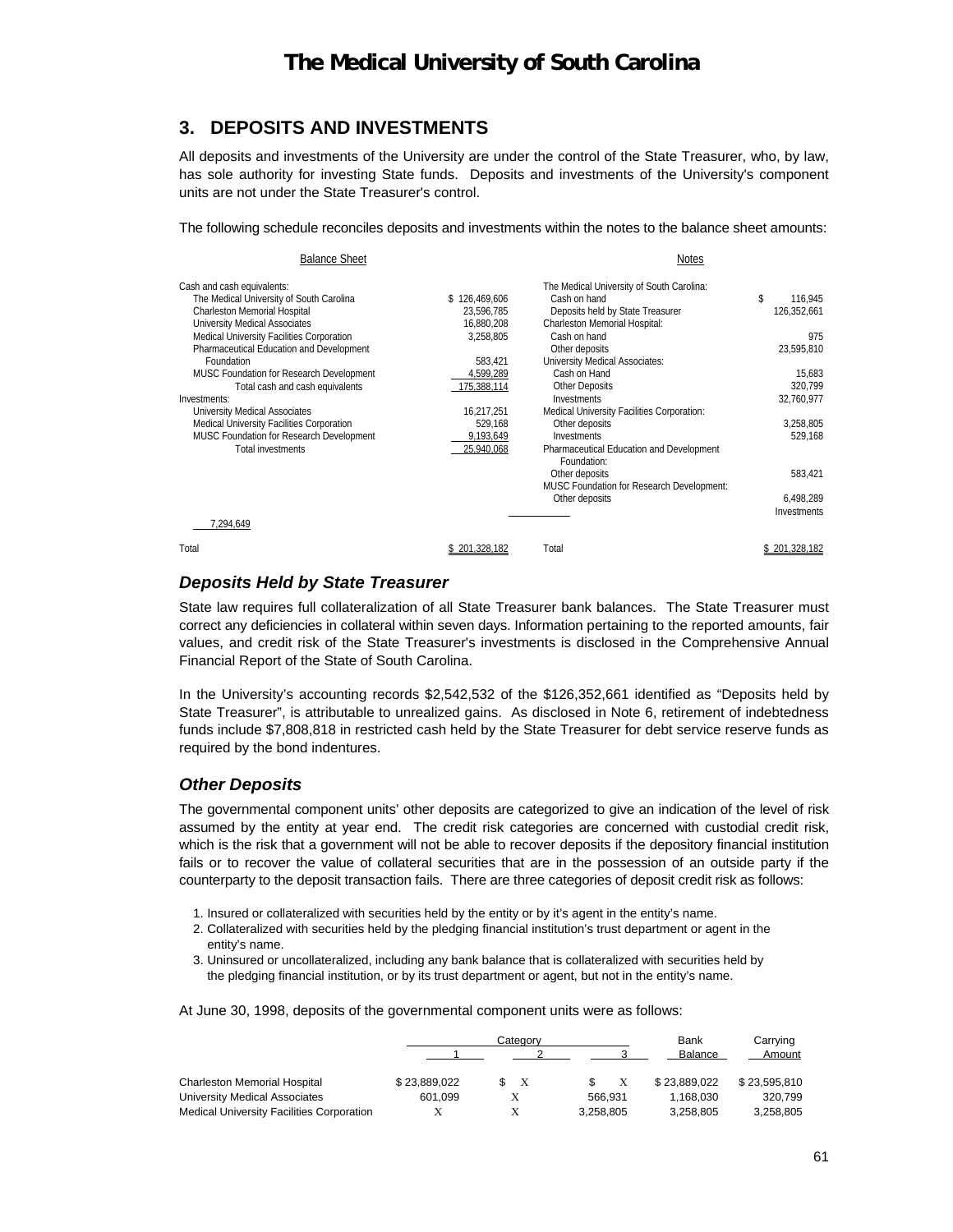At June 30,1998, Medical University Facilities Corporation's balance included \$1,824,363 for restricted debt service reserve fund (see Note 6).

Pharmaceutical Education and Development Foundation maintains its cash accounts at several financial institutions. All cash accounts are insured in aggregate by the Federal Deposit Insurance Corporation (FDIC) up to \$100,000. At June 30, 1998, PEDF's cash balances exceeded the insured limits by approximately \$462,000.

MUSC Foundation for Research Development maintains cash and cash equivalent accounts at several financial institutions. Accounts maintained at banking institutions are insured by the Federal Deposit Insurance Corporation up to \$100,000 per institution. Cash and cash equivalents exceeding federally insured limits totaled approximately \$1,710,000 at June 30, 1998. Cash accounts maintained at investment firms are insured by the Securities Investor Protection Corporation up to \$100,000 per institution. At June 30, 1998, MFRD's cash balance at investment firms was \$556,406, which exceeded SIPC coverage by approximately \$450,000.

### *Investments*

Investments are stated at fair value. Purchases and sales are accounted for on the transaction date. Bond discounts and premiums are amortized.

The governmental component units' investments are categorized to give an indication of the level of risk assumed by the entity at year end. The credit risk categories are concerned with custodial credit risk, which is the risk that a government will not be able to recover the value of investment or collateral securities that are in possession of an outside party if the counterparty to the investment transaction fails. There are three categories of investment risk:

- 1. Insured or registered, or securities held by the government or its agent in the government's name.
- 2. Uninsured and unregistered, with securities held by the counterparty's trust department or agent in the government's name.
- 3. Uninsured and unregistered, with securities held by the counterparty, or by its trust department or agent but not in the government's name.

At June 30, 1998, University Medical Associates' investment balances were as follows:



The highest balance of repurchase agreements during the year in category 3 was approximately \$24,640,000. UMA makes overnight investments in repurchase agreements and the balance invested depends on daily cash collections. Additionally, UMA owned Government securities, US Treasury bills, and Federal Home Loan Bank bonds that were sold during the year. As of June 30, 1998, the UMA investments included the \$10,129,741 restricted debt service reserve fund (see Note 6).

For Medical University Facilities Corporation legally authorized investments include government and government agency obligations; deposits that are fully insured by FDIC; short-term bank obligations which are rated A-1+ by Standard and Poor's Corporation (S&P); repurchase agreements meeting certain requirements; various debt obligations, money market funds, and other securities meeting certain S&P rating levels; and investment contracts satisfactory to S&P. Medical University Facilities Corporation investments consist of investment agreements under which they are to be paid interest with guaranteed rates from 5.78% to 6.2% and open ended maturity dates. These investments are not subject to credit risk categorization and their fair value is not readily determinable. As of June 30, 1998, the MUFC investments included the \$213,000 restricted debt service reserve fund (see Note 6).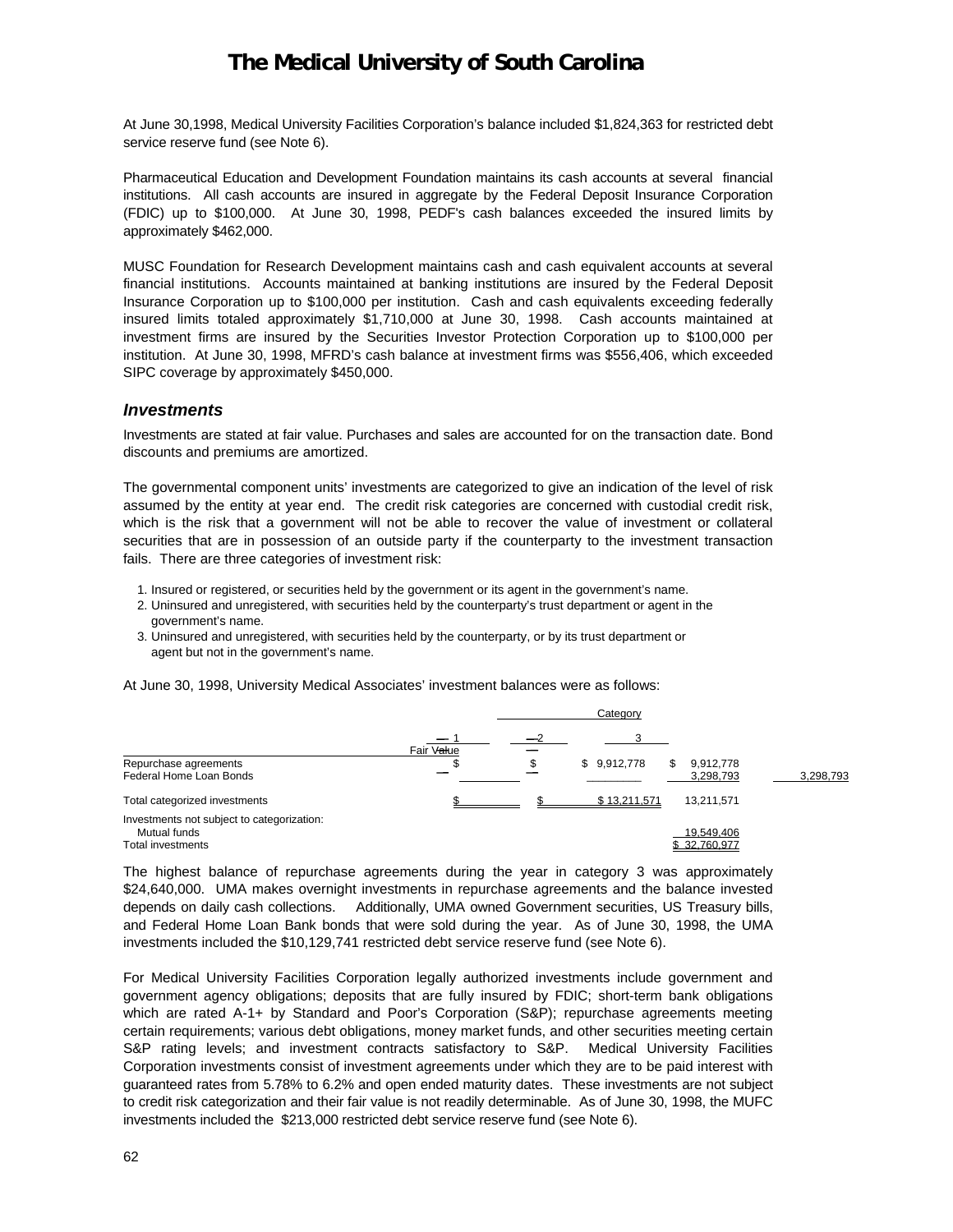Investments of MFRD at of June 30, 1998, consisted of government debt securities with amortized cost of \$7,300,374; fair value of \$7,294,649; and unrealized depreciation of \$5,725.

### *Investments in Partnerships and Joint Ventures*

UMA accounts for investments in partnerships and joint ventures either by the cost or equity method. If UMA is a 20% or more owner and exercises significant influence over the company, then UMA records the investment under the equity method, whereby UMA's percentage of the net profit/loss increases or decreases the investment and the gain/loss is recorded in the income statement. If UMA owns less than 20%, the investment is recorded at cost.

UMA is a 10% partner in Hilton Head Health Systems, L.P. UMA's investment is \$3,093,874, which is stated at cost since it holds a minority interest.

On May 8, 1998, Carolina Specialty Care Physicians, P.A., a blended component unit of UMA, entered into a joint venture with several physicians and medical practices by purchasing a 35% interest in Lowcountry Medical Group, LLC. This investment is recorded on the equity method. For the period from May 8, 1998 (date of inception) to June 30, 1998, the activity was deemed immaterial and accordingly no income has been recorded for the current year. CSCP's investment in the joint venture at June 30, 1998, is \$3,675,000. There are no separately reported financial statements issued for Lowcountry Medical Group, LLC.

### **4. INVENTORIES**

The University and Charleston Memorial Hospital value supply inventories at the lower of cost, using the first-in first-out method, or market except for the University's general store inventory which is valued using the average cost method.

The following is a summary by location of values at June 30, 1998.

|                | <b>Medical University</b> | Charleston               |
|----------------|---------------------------|--------------------------|
| Location       | of South Carolina         | <b>Memorial Hospital</b> |
| General stores | \$<br>496.569             | \$<br>53,540             |
| Operating room | 6,279,647                 | X                        |
| Central supply | 350.793                   | 30.161                   |
| Pharmacy       | 3,028,413                 | 79,519                   |
| Dental         | 67,150                    | X                        |
| Computer store | 40,890                    | X                        |
| Other          | Х                         | 190,537                  |
|                | .263.462                  | 353.757                  |

Inventory of Pharmaceutical Education and Development Foundation, which consists of pharmaceutical ingredients and supplies, is valued at cost using the first-in, first-out method.

### **5. STATE CAPITAL IMPROVEMENT BONDS**

In fiscal year 1997, the State authorized funds for improvements and expansion of University facilities using the proceeds of state capital improvement bonds. As capital projects are authorized by the State Budget and Control Board, the bond proceeds are allocated to the projects. When the funds are authorized, the University records the proceeds as revenue and the bond issue costs as expenditures in the unexpended plant funds subgroup. The University is not obligated to repay these funds to the State. These authorized funds can be requested as needed once State authorities have given approval to begin specific projects. The total balance receivable for the undrawn portions of the authorizations is reported in the balance sheet as "capital improvement bonds proceeds receivable" in the unexpended plant funds subgroup. The \$8,752,086 in bond proceeds allocated by Act 111 in 1997 was to fund deferred maintenance on various university facilities.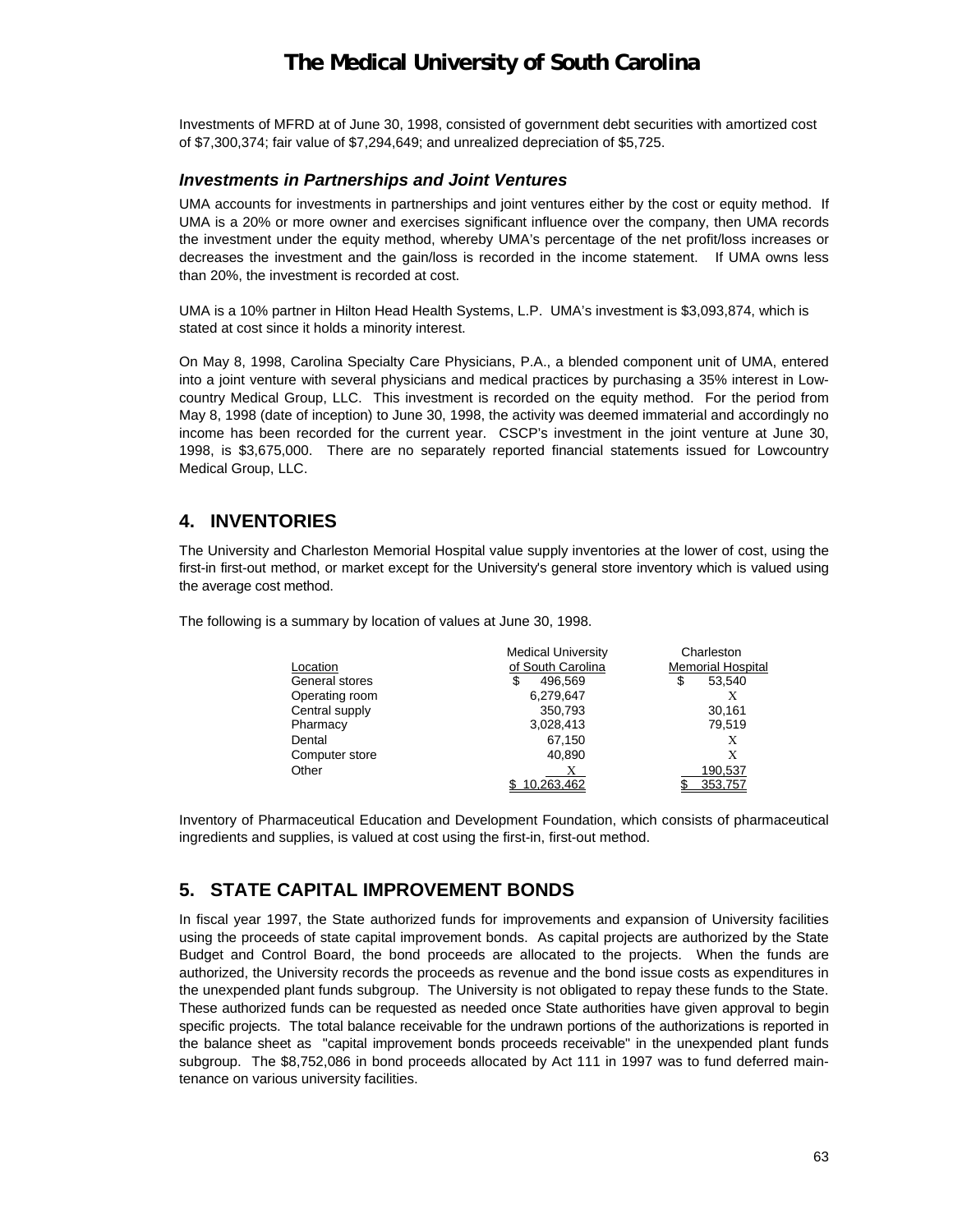A summary of the activity in the balances available from this authorization during the year ended June 30, 1998 follows:

|             |            |                | Amount Drawn in   | Balance       |
|-------------|------------|----------------|-------------------|---------------|
|             | Total      | Amount Drawn   | Fiscal Year Ended | Authorized    |
| Act         | Authorized | in Prior Years | June 30.1998      | June 30, 1998 |
| 111 of 1997 | 8.752.086  |                | 104.852           | \$ 8.647.234  |

## **6. BONDS, CERTIFICATES OF PARTICIPATION, AND NOTES PAYABLE**

### *Bonds Payable*

At June 30, 1998, the University's bonds payable consisted of the following:

|                                                | Interest<br>Rates | Maturity<br>Dates | <b>Balance</b><br>June 30, 1998 |
|------------------------------------------------|-------------------|-------------------|---------------------------------|
| State Institution Bonds                        |                   |                   |                                 |
| 1991 C series dated 5/17/91                    | 6%                | 03/01/06          | 2,700,000<br>\$                 |
| 1992 A series dated 5/1/92                     | $5.5 - 6%$        | 03/01/07          | 4,555,000                       |
| 1997 A series dated 7/1/96                     | $4.7 - 7\%$       | 03/01/11          | 3,035,000                       |
| Parking Facilities Revenue Bonds               |                   |                   |                                 |
| 1986 series dated 12/3/86                      | $6.8 - 7.375%$    | 07/01/06          | 4,445,000                       |
| <b>Hospital Facilities Revenue Bonds</b>       |                   |                   |                                 |
| 1989 series dated 3/1/89                       | 7.29%             | 06/01/99          | 1,100,000                       |
| 1990 series dated 7/17/90:                     |                   |                   |                                 |
| Series A                                       | $6.9 - 7.2%$      | 07/01/05          | 38,940,000                      |
| Series B                                       | $6.9 - 7.2%$      | 07/01/05          | 6,520,000                       |
| 1991 series dated 7/15/91                      | $6.3 - 6.4%$      | 07/01/99          | 4,000,000                       |
| 1993 series dated 6/1/93                       | $5.3 - 5.6%$      | 07/01/13          | 21,515,000                      |
| Total                                          |                   |                   | 86,810,000                      |
| Less: Amount Included in Unexpended Plant Fund |                   |                   | 4.737.646                       |
| Amount Included in Investment in Plant         |                   |                   | 82.072.354                      |

The various bond indentures restrict the use of particular revenue sources. State institution bonds are general obligation bonds of the State backed by the full faith, credit, and taxing power of the State. Student tuition paid to the University is restricted up to the amount of the annual debt requirements for the payment of State Institution Bonds. Parking fees, except on the Harborview Tower parking facility, paid to the University are restricted for the payment of principal and interest on parking facilities revenue bonds. The parking facilities revenue bonds series 1986 require the University to provide net revenues available for debt service of not less than 120% of the debt service payments to become due in each bond year beginning with the bond year beginning July 1, 1987. In fiscal year 1998, parking fees of \$712,635 were transferred to the retirement of indebtedness funds. All revenue or other monies attributable to Medical Center facilities, except those from state appropriations and those monies which are restricted by donors or other sources for purposes inconsistent with their use for debt service, are pledged for the payment of principal and interest on the hospital facilities revenue bonds. In fiscal year 1998, the University transferred \$12,772,445 from the Medical Center accounts to the retirement of indebtedness funds as required by the bond resolution to meet principal and interest payments. In addition, the University must establish and maintain various funds with the State Treasurer for payment of principal and interest for its parking and hospital facilities revenue bonds. Payment of the principal and interest on the 1993 series hospital facilities revenue bonds is insured under a municipal bond insurance policy.

With the exception of the 1991 and 1993 series, the hospital facilities revenue bonds may be redeemed at a premium or at par prior to the mandatory redemption dates and final maturities at the option of the University. The bond redemption dates range between July 1, 1998, and July 1, 2005, and the redemption price (expressed as a percentage of par) ranges from 102 to 100. The 1991 and 1993 series are not subject to optional redemption.

At the option of the University, the parking facilities revenue bonds may be redeemed prior to maturity in whole at any time or if in part in inverse order of maturity and only on a bond payment date. The redemption dates range from July 1, 1998, to July 1, 2006, and the redemption price (expressed as a percentage of par) ranges from 102 to 100.

The State institution bonds issued for the University are subject to redemption at the option of the State, in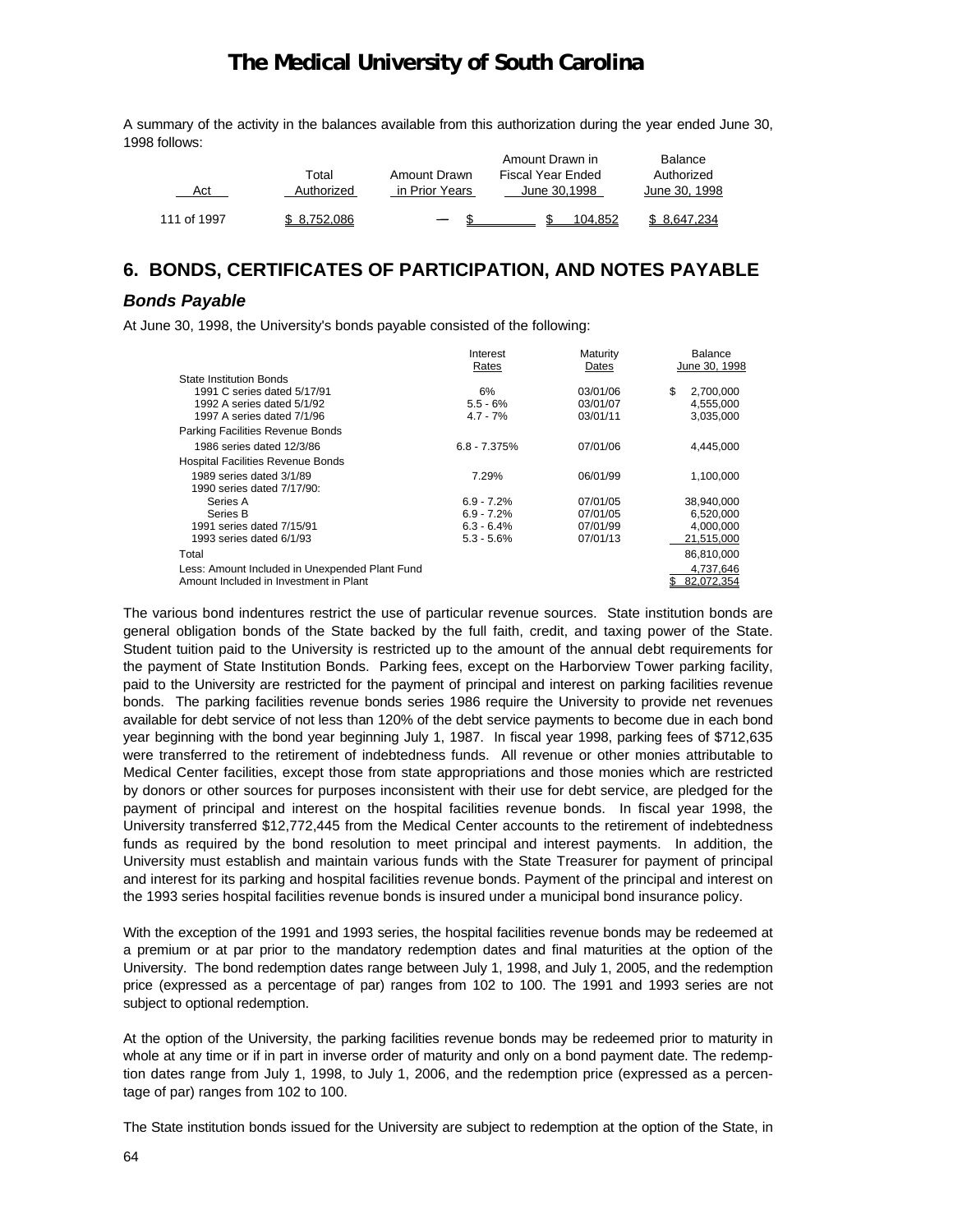whole or if in part in inverse chronological order of maturity. The redemption dates range from May 1, 2000, to March 1, 2011, and the redemption price (expressed as a percentage of par) ranges from 102 to 100.

All of the bonds are payable in semiannual installments plus interest. Amounts including interest required to complete payment of the revenue bond obligations as of June 30, 1998, are as follows:

| Principal | Interest                   | Total           |
|-----------|----------------------------|-----------------|
| 8,705,000 | 4,779,967                  | 13,484,967<br>S |
| 8,190,000 | 4,180,815                  | 12,370,815      |
| 6,500,000 | 3,692,125                  | 10.192.125      |
| 6.940.000 | 3,239,065                  | 10,179,065      |
| 7.410.000 | 2,754,170                  | 10,164,170      |
|           | 8,086,758                  | 46,861,758      |
|           |                            | \$103.252.900   |
|           | 38,775,000<br>\$76,520,000 | \$26.732.900    |

Amounts as of June 30, 1998, including interest required to complete payment of the State general obligation bonds issued for the University are as follows:

| Year Ending |              |              |                 |
|-------------|--------------|--------------|-----------------|
| June 30,    | Principal    | Interest     | Total           |
| 1999        | 820.000<br>S | 594.010<br>S | 1.414.010<br>\$ |
| 2000        | 870.000      | 545.185      | 1,415,185       |
| 2001        | 935.000      | 492.670      | 1.427.670       |
| 2002        | 990.000      | 439,875      | 1,429,875       |
| 2003        | 1.055.000    | 383.285      | 1,438,285       |
| Thereafter  | 5,620,000    | 1,043,600    | 6,663,600       |
| Total       | \$10.290.000 | \$3.498.625  | \$13,788,625    |

Total principal payments on bonds for the year ended June 30, 1998 were \$8,695,000. Total interest expense relating to bonds payable for the year ended June 30, 1998 was \$5,707,486, of which \$88,857 was capitalized as part of the cost of construction in progress.

Receipts from tuition, matriculation fees, and other fees legally designated solely for the purpose of debt retirement for State general obligation bonds issued for the University are recorded directly in the funds for retirement of indebtedness as student tuition and fees revenues. Mandatory transfers from auxiliary enterprises revenue for debt retirement on parking facilities revenue bonds are reflected as transfers from the unrestricted current funds to the funds for retirement of indebtedness subgroup of the plant funds group.

#### *Lease Revenue Bonds Payable*

On September 20, 1995, Medical University Facilities Corporation issued lease revenue bonds series 1995A in the amount of \$12,729,000 and series 1995B in the amount of \$472,000. Related bond issue costs totaling \$356,900 were capitalized as deferred charges to be amortized over the lives of the bonds. The bonds were issued for the purpose of providing a portion of the payment for the costs of completing the acquisition and construction of the Strom Thurmond Biomedical Research Center. Interest rates range from 7.45% to 7.5%. The final maturity is in 2016, and the bonds are secured by the rental payments received under the capital lease as detailed in Note 9. The bond covenants require that MUFC establish and maintain funds with a trustee for the payment of principal and interest on the lease revenue bonds. Medical University Facilities Corporation paid \$308,000 in principal and incurred \$961,468 in interest expense on these bonds for the year ended June 30, 1998. The bonds may be redeemed, at the option of the Medical University Facilities Corporation, as directed by the University, in whole at any time or in part on any bond payment date at a redemption price equal to the principal to be redeemed plus accrued interest.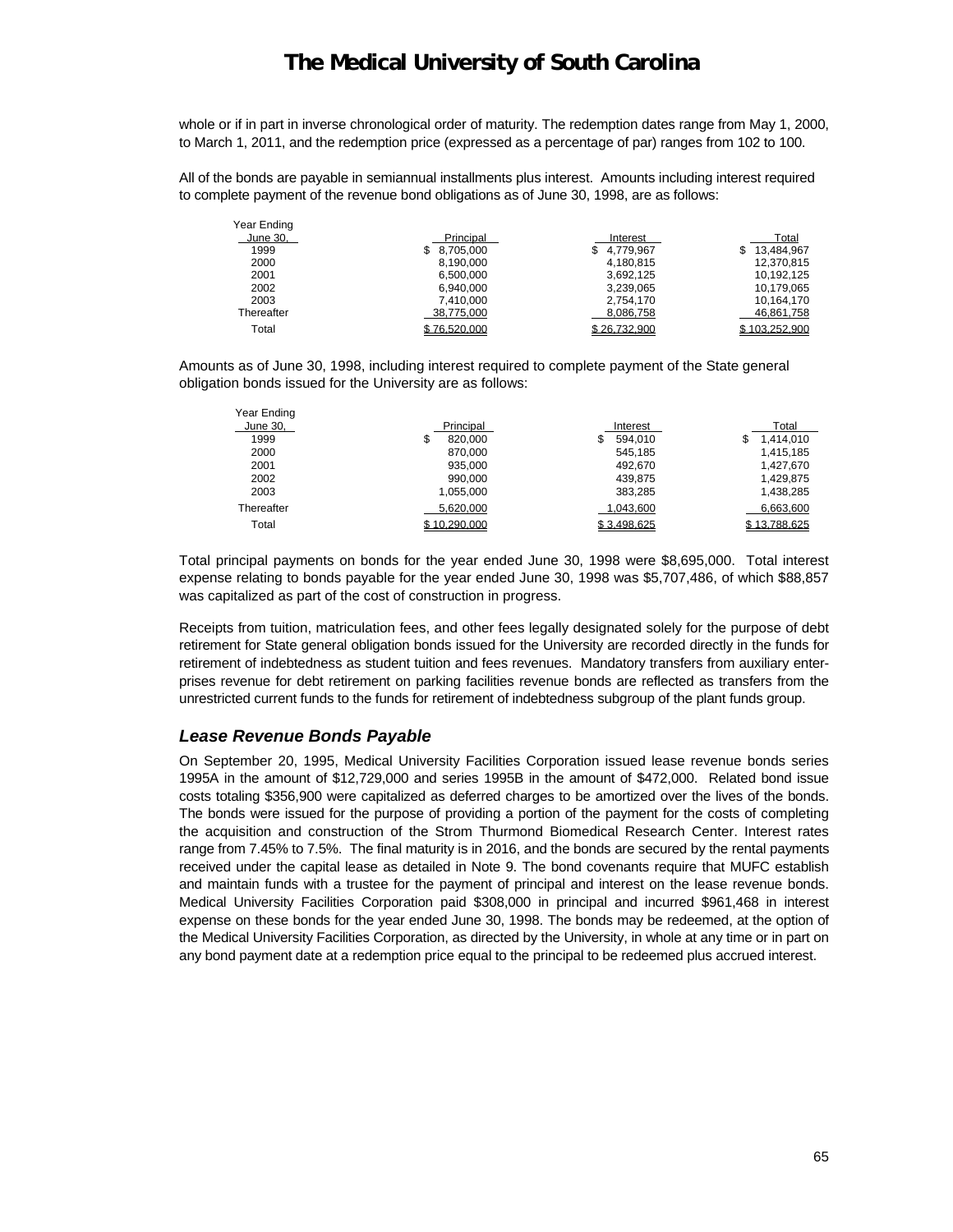Year Ending June 30, No. 1 No. 2 No. 2 No. 2 No. 2 No. 2 No. 2 No. 2 No. 2 No. 2 No. 2 No. 2 No. 2 No. 2 No. 2 No. 2 No. 2 No. 2 No. 2 No. 2 No. 2 No. 2 No. 2 No. 2 No. 2 No. 2 No. 2 No. 2 No. 2 No. 2 No. 2 No. 2 No. 2 No. 2 No. 2 No. 1999 \$ 332,000 \$ 943,806 \$ 1,275,806 2000 356,000 918,619 1,274,619 2001 384,000 891,570 1,275,570 2002 412,000 862,470 1,274,470 2003 444,000 831,173 1,275,173 Thereafter 10,819,000 6,609,782 17,428,782 Total \$ 12,747,000 \$ 11,057,420 \$ 23,804,420

The future debt service requirements for the lease revenue bonds are as follows:

### *Certificates of Participation Payable*

Medical University Facilities Corporation issued certificates of participation dated December 1, 1991, which require a principal payment on January 1 of each year and interest payments each January 1 and July 1. Interest rates range from 5.6% to 7.5 %. The final maturity is in 2013, and the certificates are secured by the rental payments received under the capital lease (Note 9) which correspond in amount and timing to the debt service payments detailed below. The covenants require that MUFC establish and maintain funds with a trustee for the payment of principal and interest on the certificates of participation. Medical University Facilities Corporation paid \$550,000 in principal and incurred \$1,255,268 in interest expense for the year ended June 30, 1998, on the certificate of participation payable. In the event that the University exercises its option to purchase the Medical University Facilities Corporation's interest in Harborview Office Tower, the certificates may be redeemed beginning January 1, 2002, at a premium prior to the mandatory redemption dates and final maturities at the option of the University. The redemption dates range between January 1, 2002, and January 1, 2005, and the redemption price (expressed as a percentage of the principal) ranges from 103 to 100.

The future debt service requirements for the certificates of participation are as follows:

| Year Ending |               |                 |                 |
|-------------|---------------|-----------------|-----------------|
| June 30,    | Principal     | Interest        | Total           |
| 1999        | \$<br>585.000 | \$<br>1.236.569 | \$<br>1,821,569 |
| 2000        | 625.000       | 1,195,619       | 1,820,619       |
| 2001        | 670.000       | 1,151,244       | 1,821,244       |
| 2002        | 720.000       | 1,101,831       | 1,821,831       |
| 2003        | 775.000       | 1,048,731       | 1,823,731       |
| Thereafter  | 13,525,000    | 6,519,450       | 20,044,450      |
| Total       | \$16,900,000  | \$12.253.444    | \$29.153.444    |

### *Direct Note Obligations*

In fiscal year 1995, UMA issued \$55,000,000 in Direct Note Obligations, Series 1994 Select Auction Variable Rate Securities. On December 1, 1997, UMA issued an additional \$40,000,000 in Direct Note Obligations, Series 1997 Select Auction Variable Rate Securities. The direct note obligations were issued for the purpose of providing payment for the costs of prepayment of its noncancelable lease obligation with HSF and renovating and equipping Rutledge Tower. The variable rate of interest is set every 35 days. The obligations can be converted to fixed rate obligations at the option of UMA, with the consent of the bond insurer, at a rate to be determined by market conditions at the time of conversion.

UMA has entered into an interest rate swap agreement for the \$55,000,000 and the \$40,000,000 variable rate direct note obligations. Based on the swap agreement, UMA owes interest calculated at a fixed rate of 8.79% on the \$55,000,000 issue and 7.09% on the \$40,000,000 issue. If the actual floating variable interest rate is less than these rates UMA pays the counterparty. During the term of the swap agreement UMA effectively pays a fixed rate on the debt. UMA will be exposed to variable rates if the counterparty to this swap defaults or if the swap is terminated. For the year ended June 30, 1998, total interest costs incurred were \$6,385,538. Of this amount, \$1,346,181 was capitalized as construction in progress for renovating Rutledge Tower and \$1,202,295 was included under the old Ambulatory Care agreement.

The direct note obligations are subject to optional redemption at the option of the issuer on the second business day immediately preceding the regular interest payment date at 100% of the principal amount thereof plus accrued and unpaid interest. Payment of the principal and interest on the direct note obligations is insured under a bond insurance policy. The insurance policy will pay any remaining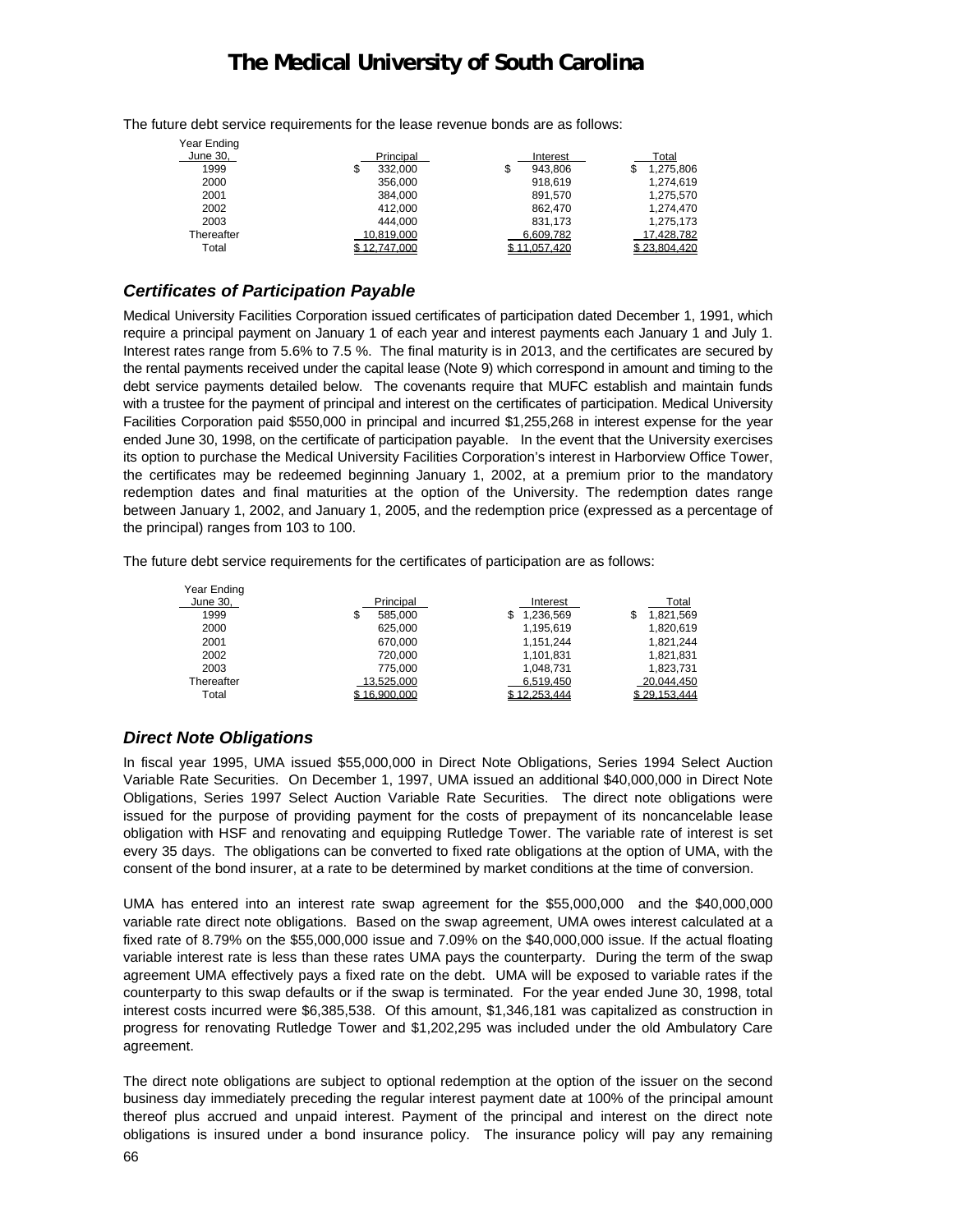balance after debt service reserve funds are exhausted.

Direct Note Obligations, Series 1994 and 1997 Select Auction Variable Rate Securities outstanding at June 30, 1998, were \$95,000,000. Interest is paid quarterly with the first principal payment of \$1,250,000 due May 15, 2000.

Debt service requirements to maturity are as follows:

| Year Ending  |              |               |              |               |
|--------------|--------------|---------------|--------------|---------------|
| June 30,     | Principal    | Interest      | Agent Fees   | Total         |
| 1999         | จ            | 8,098,571     | S<br>135.826 | 8,234,397     |
| 2000         | 1.250.000    | 7.344.691     | 122.861      | 8.717.552     |
| 2001         | 1.100.000    | 7,977,334     | 144.343      | 9.221.677     |
| 2002         | 1.150.000    | 7.163.994     | 119.770      | 8.433.764     |
| 2003         | 1.450.000    | 7.084.497     | 118.069      | 8.652.566     |
| Through 2027 | 90.050.000   | 105,717,252   | 1,860,467    | 197,627,719   |
| Total        | \$95,000,000 | \$143.386.339 | \$2.501.336  | \$240,887,675 |

The obligation is collateralized by unrestricted receivables and leasehold property leased from Health Sciences Foundation (see Notes 9 and 11). Under the terms of the obligation agreement, interest, sinking, and debt service reserve funds were established with the master trustee and will be maintained as long as the obligations remain outstanding. The agreement, among others, limits incurrence of additional borrowing, disposition of certain properties, and requires that UMA satisfy certain measures of financial performance as long as the notes are outstanding.

#### *Notes Payable*

University Medical Associates has two lines of credit with two financial institutions with a maximum borrowing limit of \$12,000,000 at one financial institution (60%) and \$8,000,000 at the other (40%), for a total of \$20,000,000 bearing interest at the 30 day LIBOR rate plus 175 basis points. Loan proceeds, repayments, interest payments and fees must be allocated between the financial institutions according to the ratios indicated. The agreement expires on December 31, 1998, and the obligations are collateralized by the unrestricted receivables of UMA. There was a total of \$14,549,961 outstanding as of June 30, 1998. Total interest expense on notes payable was approximately \$1,030,000 for the year.

Pharmaceutical Education and Development Foundation has a \$500,000 line of credit with a local financial institution dated September, 1997, guaranteed unconditionally by Health Sciences Foundation. At June 30, 1998, \$140,000 had been drawn on the line of credit. The interest rate is variable based in the bank's prime rate and is payable quarterly. Financing is structured such that the amount available under the line will be reduced to \$400,000 on June 30, 1998; to \$300,000 on June 30, 1999; with a maturity date of June 30, 2000, for all principal and accrued interest. PEDF also has an unsecured note payable dated December 14, 1997, due in 9 monthly payments. The interest rate is 10.95 percent and the balance at June 30, 1998, was \$20,822.

PEDF has an interest free loan of up to \$1,000,000 payable to the Health Sciences Foundation. At June 30, 1998, only \$499,998 of the loan amount had actually been drawn. The loan is to be used to finance capital improvements and provide working capital. The intention of the borrower and lender is to convert the loan to a 20% equity interest in a for-profit entity anticipated to be spun off of PEDF within one year.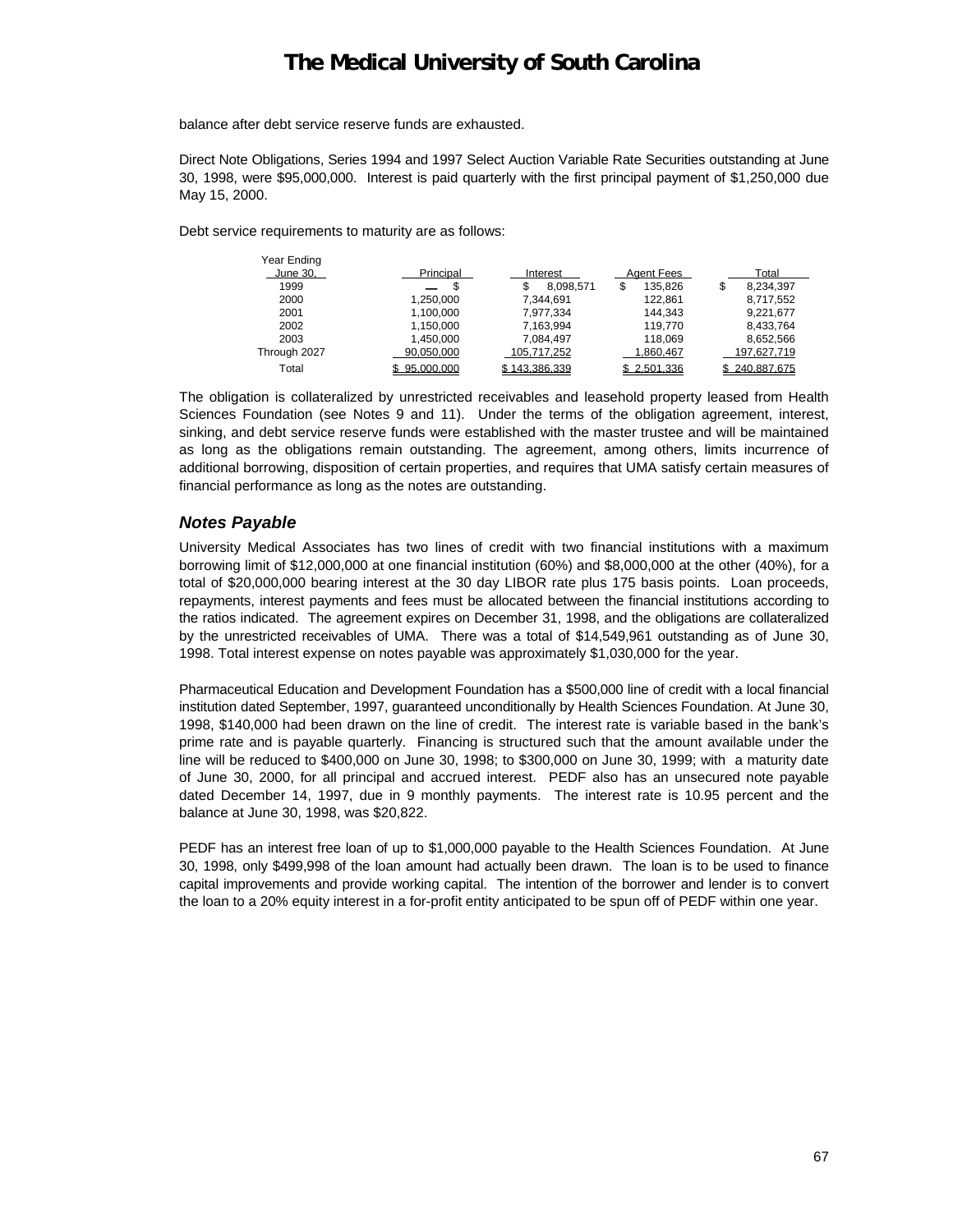#### *Reserve Funds*

The debt service reserve requirements and balances for the University, Medical University Facilities Corporation, and University Medical Associates at June 30, 1998, consisted of the following:

|                                                   | Reserve<br>Requirement at | Reserve<br>Balance at |
|---------------------------------------------------|---------------------------|-----------------------|
|                                                   | June 30, 1998             | June 30, 1998         |
| The Medical University of South Carolina:         |                           |                       |
| Parking Facilities Revenue Bonds                  | 711.318                   | \$<br>717,805         |
| <b>Hospital Facilities Revenue Bonds</b>          | 7.097.500                 | 7.148.992             |
| University Medical Associates:                    |                           |                       |
| <b>Direct Note Obligations</b>                    | 10.129.741                | 10,129,741            |
| <b>Medical University Facilities Corporation:</b> |                           |                       |
| Certificates of Participation                     | 1.824.363                 | 1.949.260             |
| Lease Revenue Bonds                               | 213.000                   | 213.000               |
|                                                   |                           |                       |

### **7. MEDICARE AND CHAMPUS COST REIMBURSEMENTS**

Services provided patients under the Medicare and Champus programs are reimbursed at tentative rates with final settlements determined after submission of annual cost reports and audits by fiscal intermediaries.

At June 30, 1998, the Medical Center's amounts due (to) from Medicare and Champus (subject to final settlement) are as follows:

| Period Ended      |               |           |             |
|-------------------|---------------|-----------|-------------|
| June 30,          | Medicare      | Champus   | Total       |
| 1998              | 986,735<br>\$ | \$169,589 | \$1,156,324 |
| 1997              | 1,333,350     | X         | 1,333,350   |
| 1996              | (14, 866)     | X         | (14, 866)   |
| 1995              | 1,241,215     | Х         | 1,241,215   |
| 1994              | 670.198       | Х         | 670,198     |
| 1993              | (643, 378)    |           | (643, 378)  |
| Net due (to) from |               |           |             |
| June 30, 1998     | \$3.573.254   | \$169.589 | \$3.742.843 |

At June 30, 1998, Charleston Memorial Hospital's amounts due (to) from the programs (subject to final approval) are as follows:

| Period Ended                       |                |         |            |
|------------------------------------|----------------|---------|------------|
| June 30,                           | Medicare       | Champus | Total      |
| 1998                               | (447,993)<br>S | Х<br>J. | (447, 993) |
| 1997                               | 75,055         | 5,163   | 80,218     |
| 1996                               | 131,059        |         | 131,059    |
| Net due (to) from<br>June 30, 1998 | \$ (241.879)   | 5.163   | (236.716)  |

Adjustments to cost reimbursements are recorded in the period in which they are determined by final settlement. Medicare and Champus cost reimbursements and adjustments are reflected in net patient service revenue. These two programs provide for settlements between estimated and actual pass through costs attributable to beneficiaries of these programs. The intermediary has a right to offset balances within each program. Also, see Note 23.

### **8. CONSTRUCTION COSTS AND COMMITMENTS**

The University has obtained the necessary funding for the acquisition, construction, renovation, and equipping of certain facilities which will be capitalized in the applicable plant asset categories upon completion. Management estimates that the University has sufficient resources available and/or future resources identified to satisfactorily complete the construction of such projects which are expected to be completed in varying phases over the next several years at an estimated total cost of \$350,000,000. Of the total cost, approximately \$96,000,000 was unexpended at June 30, 1998. Of the total expended through June 30, 1998, the University has capitalized substantially complete and in use projects costing approximately \$217,000,000 in the applicable plant asset categories. Of the unexpended balance at June 30, 1998, the University had remaining commitment balances of approximately \$12,500,000 with certain property owners, engineering firms, construction contractors, and vendors related to these projects. At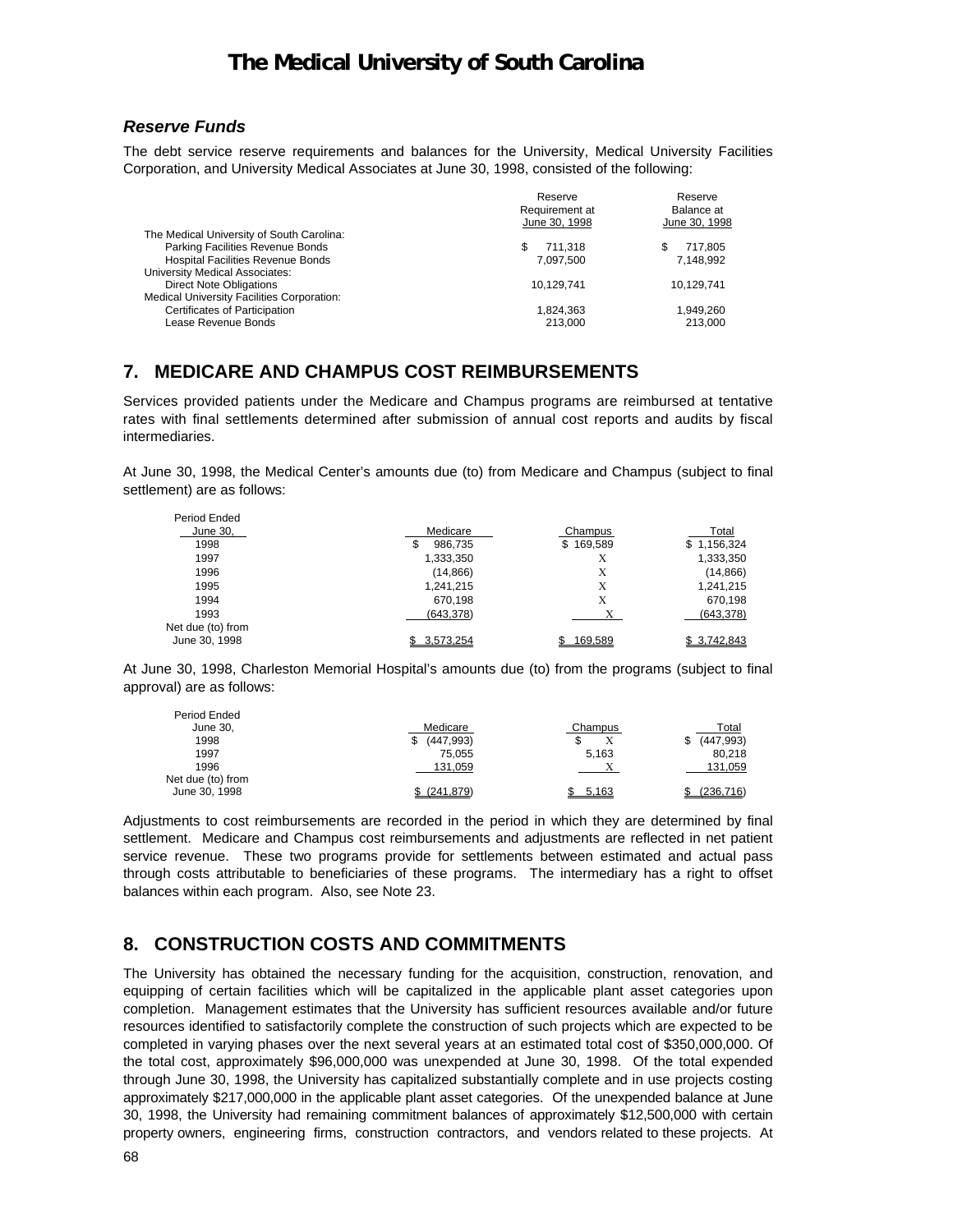June 30, 1998, the University had in progress other capital projects which are not to be capitalized when completed. These projects are for replacements, repairs, and/or renovations to existing facilities. Costs incurred to date on these projects amount to approximately \$13,100,000 at June 30, 1998, and the estimated cost to complete was approximately \$4,400,000. At June 30, 1998, the University had remaining commitment balances of approximately \$269,000 with certain parties related to these projects. The University anticipates funding these projects out of current resources, current and future bond issues, private gifts, and hospital revenues.

University Medical Associates has incurred expenditures for renovating the Rutledge Tower of \$36,574,340 of which \$34,846,785 is in construction in progress. The remaining \$1,727,555 is included in leasehold improvements, since it was for construction costs for two floors of the building that were placed in service in December, 1997 under a rental agreement with the University. The total project costs will amount to approximately \$38,000,000 upon completion in July, 1998. As of June 30, 1998, commitments outstanding totaled approximately \$1,814,000 on this project.

Construction in progress for Pharmaceutical Education and Development Foundation consists of architectural fees for the design of a new facility. There are no outstanding commitments on this project.

### **9. LEASE OBLIGATIONS**

The University is obligated under various operating leases for the use of land, buildings and equipment and under capital leases for equipment. The University is obligated to Medical University Facilities Corporation, a component unit, under real property capital leases for the acquisition of the Harborview Office Tower and parking garage and for the acquisition of the Strom Thurmond Biomedical Research Center. The University's future commitments for capital leases and for operating leases having remaining noncancelable terms in excess of one year as of June 30, 1998, were as follows:

| Year Ending              |                |               | <b>Capital Leases</b> |                      | Operating    |
|--------------------------|----------------|---------------|-----------------------|----------------------|--------------|
| Leases                   |                |               |                       |                      |              |
| June 30                  | Real Property, | Equipment     | Total                 | <b>Real Property</b> | Equipment    |
| 1999                     | 3.099.239      | \$<br>732.490 | \$<br>3,831,729       | \$2,273,034          | \$<br>22,752 |
| 2000                     | 3,098,289      | 541.750       | 3,640,039             | 2,273,585            | 7,584        |
| 2001                     | 3.098.914      | 172.022       | 3.270.936             | 2.166.007            | XX           |
| 2002                     | 3,099,601      | 114.203       | 3.213.804             | 1,609,630            | XX           |
| 2003                     | 3.101.401      | 48.359        | 3.149.760             | 656.489              | XX           |
| Through 2016             | 36,976,734     |               | 36,976,734            |                      |              |
| Total minimum            |                |               |                       |                      |              |
| lease payments           | 52.474.178     | 1.608.824     | 54.083.002            | \$8.978.745          | 30.336       |
| Less interest            | 24,695,050     | 129,353       | 24,824,403            |                      |              |
| Present value of minimum |                |               |                       |                      |              |
| lease payments           | \$27.779.128   | \$1.479.471   | \$29.258.599          |                      |              |

#### *Capital Leases*

During the current fiscal year, the University entered into capital leases for copiers in the total amount of \$573,865. Capital leases are generally payable in monthly installments from unrestricted current funds resources and have terms expiring in various years between 1999 and 2016. Equipment capital lease expenditures for fiscal year 1998 were \$3,973,737 of principal and \$337,074 of interest. The University cancelled leases with a remaining balance of \$22,062. The \$22,062 is included in other additions in the Investment in Plant Fund. Interest rates on equipment capital leases range from 1.5% to 8%. The real property lease expenditure includes \$792,978 of principal and \$2,233,388 of interest paid to Medical University Facilities Corporation.

The following is a summary of the carrying values of assets held under capital lease at June 30, 1998:

| Copiers                  | S | 573.865      |
|--------------------------|---|--------------|
| <b>Medical Equipment</b> |   | 1.667.770    |
| <b>Other Equipment</b>   |   | 481.355      |
| Land                     |   | 2.335.580    |
| <b>Buildings</b>         |   | 45.041.133   |
| Total                    |   | \$50.099.703 |

Certain capital leases provide for renewal and/or purchase options. Generally purchase options at bargain prices of one dollar are exercisable at the expiration of the lease terms.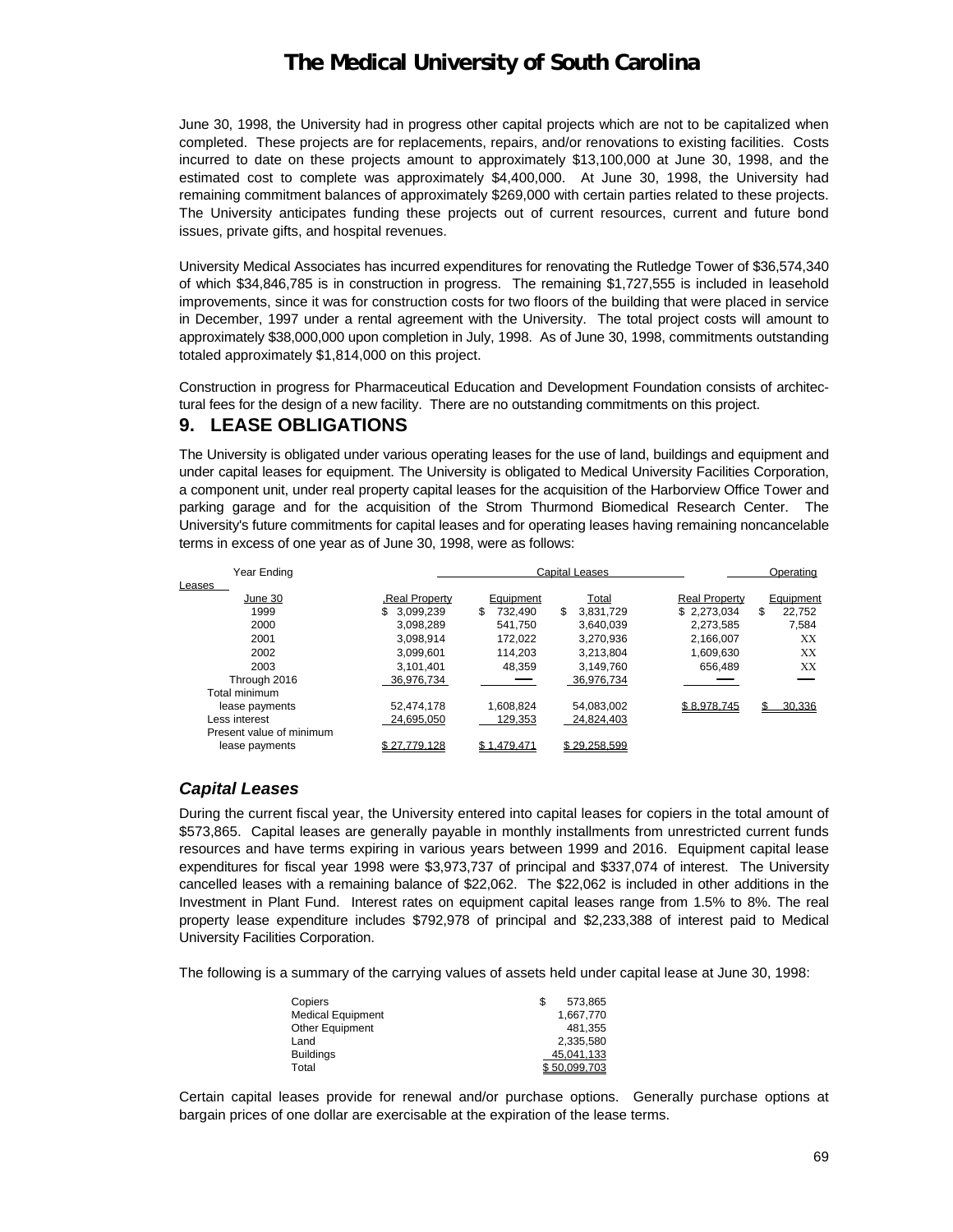Monthly payments are made to a financial institution as trustee under the capital lease with MUFC for the Strom Thurmond Biomedical Research Center and are based on the amount necessary to fund the payments due under the lease revenue bonds, see Note 6. These payment requirements are reduced by interest earned on the cash held by the trustee. The maximum interest rate on the lease, assuming no interest earnings, is 9.79 percent and the final maturity is in 2016. A portion of the building has been subleased to the Veterans Administration for a period of 20 years at an annual rent of \$1,264,670.

Monthly payments are made to a financial institution as trustee under the capital lease with MUFC for the Harborview Office Tower and are based on the amount necessary to fund the payments due under the certificates of participation payable, see Note 6. These payment requirements are reduced by interest earned on the cash held by the trustee. The maximum interest rate on the lease, assuming no interest earnings, is 9.749 percent and the final maturity is in 2013. In fiscal year 1998, interest totaling \$26,735 was returned to the University.

University Medical Associates has entered into a capital lease agreement as lessee for computer equipment and software. The interest rates on the capital leases range from 4.4 percent is 7.7 percent. This lease agreement has been recorded at the present value of future minimum lease payments as of the inception date in the accompanying financial statements. Interest costs on the capital leases was approximately \$51,000 for the year.

Following is an analysis of the leased property under the capital lease at June 30, 1998:

|                               | Computers and | Construction |
|-------------------------------|---------------|--------------|
|                               | Software      | in progress  |
| Capitalized cost              | 382.907       | \$1.882.587  |
| Less accumulated depreciation | 103.142       |              |
| Total                         | 279.765       | 1.882.587    |

Included in depreciation and amortization expense for the year ended June 30, 1998, was \$73,765 for these capital leases.

The future UMA minimum lease obligations and the net present value of these minimum lease payments as of June 30, 1998, were as follows:

| Year Ending June 30,                   |              |
|----------------------------------------|--------------|
| 1999                                   | 583.809<br>S |
| 2000                                   | 583.809      |
| 2001                                   | 534,950      |
| 2002                                   | 322.570      |
| 2003                                   | 229,732      |
| Total minimum lease payments           | 2,254,870    |
| Less interest                          | 194,554      |
| Present value of minimum lease payment | \$2.060.316  |

On January 9, 1995, UMA used a portion of the proceeds of the direct note obligations to prepay Health Sciences Foundation \$37,000,000 on a non-cancelable lease for St. Francis which expires the later of June 30, 2024, or the date on which all principal and premiums, if any, and interest on the \$55,000,000 Direct Note Obligations, Series 1994 (see Notes 6 and 11) are paid. As a result of the prepayment, \$13,989,600 was recorded as rental buildings under capital lease, \$2,958,000 was recorded as rental equipment under capital lease and \$20,052,400 was recorded as prepaid rent for the land in UMA's financial records. The prepayment is being amortized using the straight-line method over 29.5 years as rent expense. For the year ended June 30, 1998, amortization was \$679,742. The balance included in prepaid expense was approximately \$17,673,000 at June 30, 1998.

Following is an analysis of the leased property under the capital lease at June 30, 1998:

|                               | <b>Building</b> | Equipment   |
|-------------------------------|-----------------|-------------|
| Capitalized costs             | \$13.989.600    | \$2.958.000 |
| Less accumulated depreciation | 1.659.783       | 1.035.300   |
| Total                         | \$12,329,817    | \$1.922.700 |

The building and equipment are being depreciated on a straight-line method over 29.5 and 10 years, respectively. \$770,024 is included in depreciation expense for the year ended June 30, 1998.

Pharmaceutical Education and Development Foundation leases several pieces of equipment under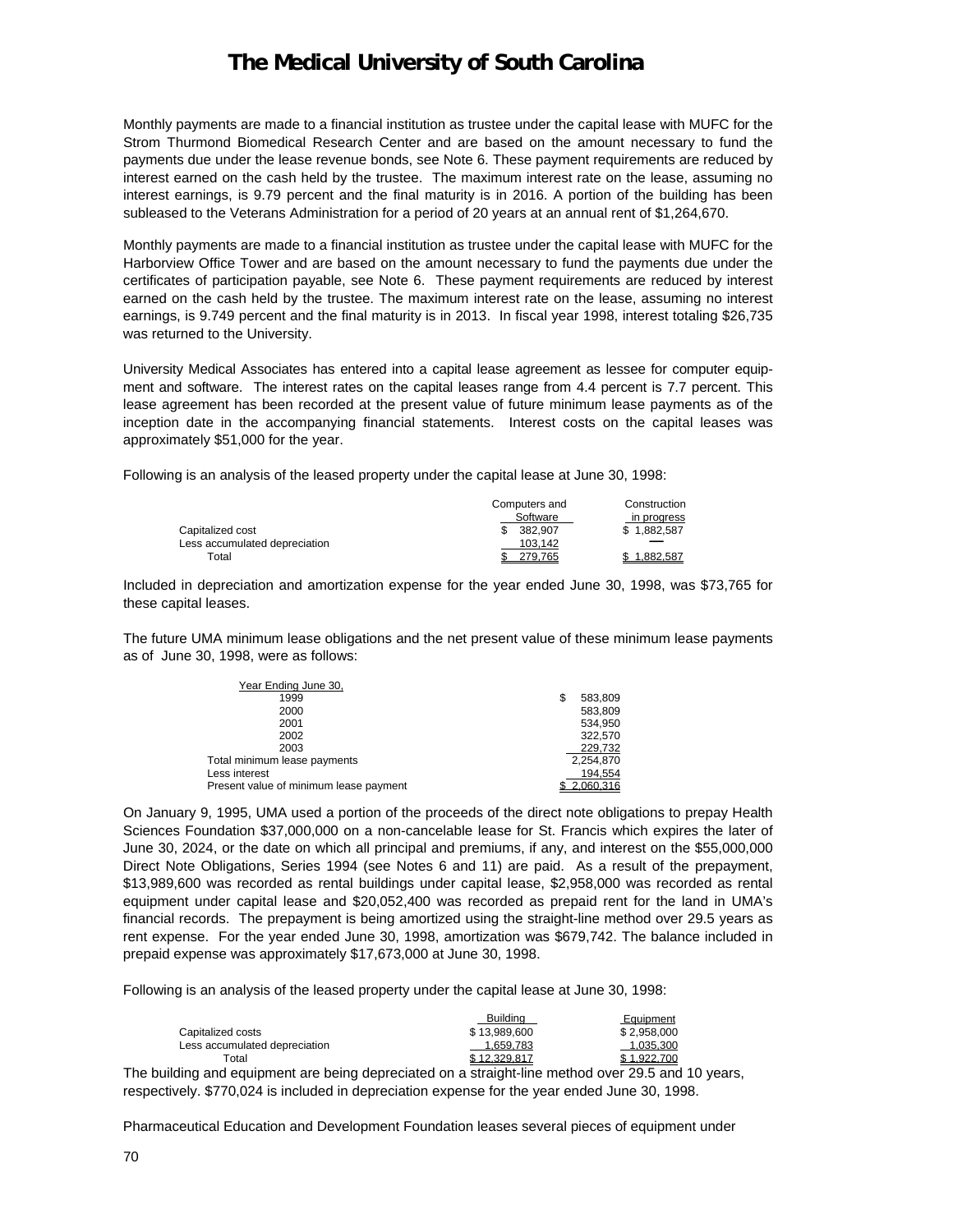capital leases with various lessors. The following is an analysis of the leased assets at June 30, 1998:

| Capitalized costs             | \$283.199 |
|-------------------------------|-----------|
| Less accumulated depreciation | 86,054    |
|                               | \$197.145 |

In addition, on February 2, 1998, PEDF entered into a lease agreement to lease an office building and laboratory facility. The facility will be constructed in accordance with the requirements of PEDF and the term of the lease will commence on January 1, 1999. The lease term is for a period of 25 years. Lease payments are based on an estimated project cost of \$6,333,520 and are anticipated to be \$56,667 per month for a ten year period and increased by 2.5% each year thereafter. At June 30, 1998, there was no asset or liability recorded in connection with disbursements made by the lessor of this lease.

Rent payments under this lease, with a cost of the building not to exceed \$6,500,000, are guaranteed by the Health Sciences Foundation in an amount not to exceed \$4,000,000 against an anticipated annual lease amount of approximately \$700,000 per year, not to exceed 10 years from the commencement of the lease.

Depreciation on capitalized leased assets was \$47,612 for the year ended June 30, 1998.

The minimum lease payments due over the next five years are as follows:

|                                         | <b>New Facility</b> |               |            |
|-----------------------------------------|---------------------|---------------|------------|
| Year Ending June 30,                    | Equipment           | (Estimated)   | Total      |
| 1999                                    | 83.987<br>S         | 340,000<br>\$ | 423,987    |
| 2000                                    | 76.990              | 680.000       | 756.990    |
| 2001                                    | 68,525              | 680.000       | 748,525    |
| 2002                                    | 34.051              | 680.000       | 714.051    |
| 2003                                    | 6,270               | 680.000       | 686,270    |
| Thereafter                              |                     | 15,933,708    | 15,933,708 |
| Total minimum lease payments            | 269,823             | 18,993,708    | 19,263,531 |
| Less interest                           | 61,580              | 12,660,188    | 12,721,768 |
| Present value of minimum lease payments | \$208.243           | 6.333.520     | 6.541.763  |
|                                         |                     |               |            |

#### *Operating Leases*

The University's noncancellable operating leases having remaining terms of more than one year expire in various fiscal years from 2000 through 2003. The University also has certain short-term operating leases for real property and equipment. Certain operating leases provide for renewal options for periods from one to five years at their fair rental value at the time of renewal. In the normal course of business, operating leases are generally renewed or replaced by other leases. Operating leases are generally payable on a monthly basis. The University is responsible for maintenance on most leased property. Total operating lease expenditures in fiscal year 1998 were approximately \$1,630,000 for real property and approximately \$1,412,000 for equipment. The University reports these costs in the applicable current funds functional expenditure categories. As discussed in Note 11, the University had certain operating leases with related parties in the current fiscal year.

Charleston Memorial Hospital is deemed to lease existing real property facilities from Charleston County and will lease related future renovations and additions. These lease payments are equivalent to the County's debt service to fund the renovations and additions to the facility. These payments during fiscal year 1998 were approximately \$1,655,000 and payments approximating \$1,655,000 will be required for each of the fiscal years 1999 through 2006. Based on the terms of the agreement and economic use of the facilities, lease expense determined on the straight line basis was recorded in the amount of approximately \$1,716,000 for fiscal year 1998. Included in prepaid items at June 30, 1998, is \$428,166 which represents the difference between these expense and payment amounts.

Charleston Memorial Hospital has the option to purchase the premises at the completion of the lease term for \$1 or on any February 1, beginning February 1, 2000 for a price equal to the then outstanding principal, premium, if any, and interest due on the County's certificates of participation. Any monies available in the County's debt service payment fund would be used to offset this purchase price. As of June 30, 1998, \$829,723 was in this fund and \$9,015,000 was owed by the County on the certificates of participation.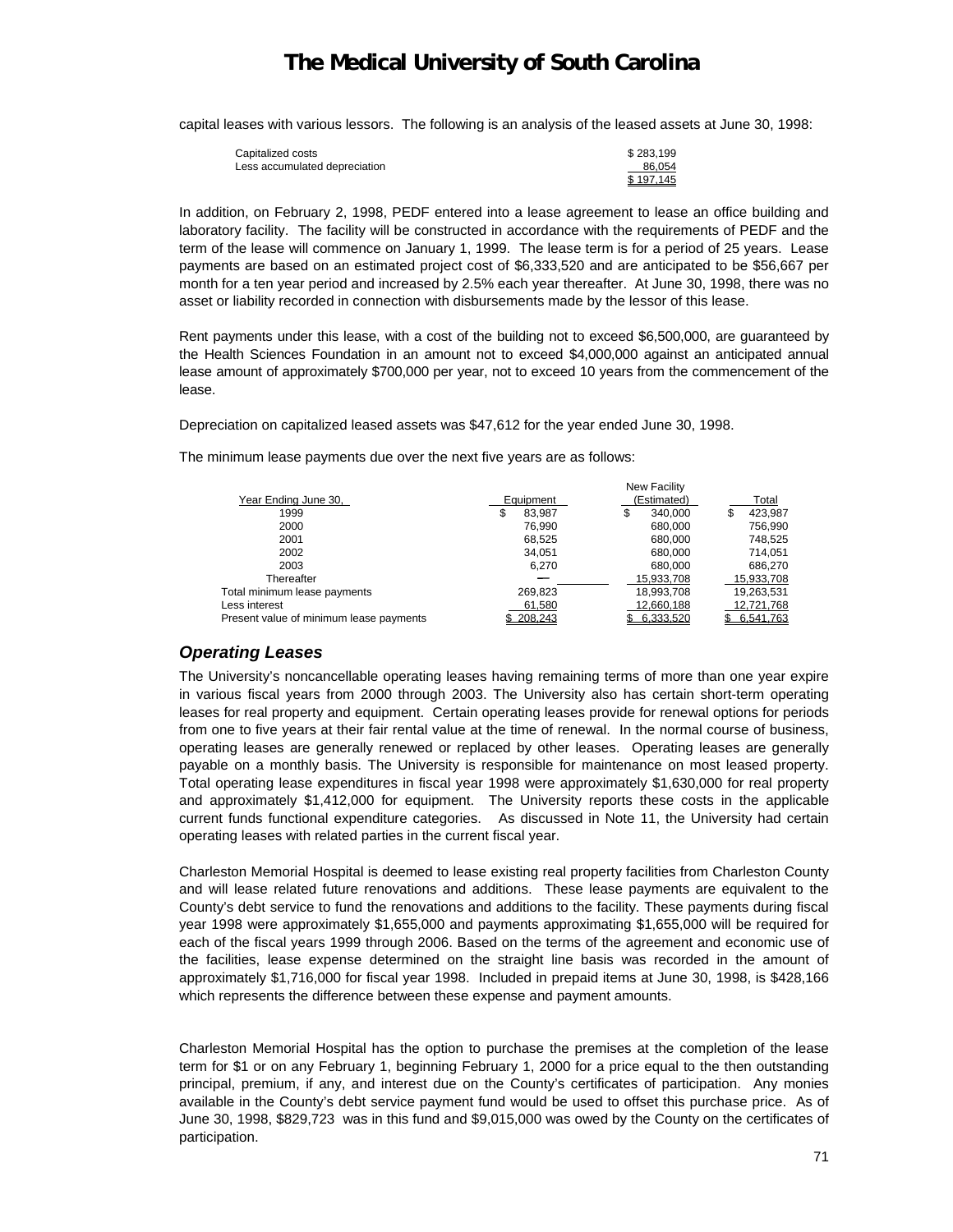University Medical Associates leases certain land, buildings and equipment under leases expiring at various dates from 1999 through 2024 including those facilities referred to in Note 11. The minimum lease payments under UMA noncancelable leases having remaining terms in excess of one year are as follows:

| Year Ending June 30, |             |
|----------------------|-------------|
| 1999                 | \$2,820,161 |
| 2000                 | 3,055,960   |
| 2001                 | 2,576,583   |
| 2002                 | 2,257,551   |
| 2003                 | 1.915.540   |
| Thereafter           | 3,002,874   |
| Total                | 15.628.669  |

Pharmaceutical Education and Development Foundation leases its administrative office space under a three year noncancellable operating lease, effective August, 1995. Annual rent is \$24,123 for the year beginning August, 1997. Rental expense for the year ended June 30, 1998 was \$24,063.

In April, 1998, PEDF also entered into a lease commitment agreement to lease equipment with an estimated cost of up to \$1,500,000 over a 60 month term at an interest rate to be fixed at the date of delivery and final acceptance of the equipment. The interest rate will be indexed to like term U.S. Treasuries. Based on the Treasury interest rate in effect at the date of the commitment agreement, monthly lease payments are anticipated to a approximately \$26,557. The equipment will consist of production and laboratory equipment to be acquired through April, 1999, for use in the PEDF's new production facility. The lease is anticipated to be classified as an operating lease.

PEDF was required to pay a \$15,000 origination fee at the signing of the commitment agreement. This amount has been recorded on the statement of financial position as a prepaid expense. The fee will be amortized over a 5 year period which bill begin when the equipment has been received and accepted by PEDF.

The anticipated minimum lease payments are as follows:

| Year Ending June 30. | Equipment    |
|----------------------|--------------|
| 1999                 | 159,340<br>S |
| 2000                 | 318,680      |
| 2001                 | 318,680      |
| 2002                 | 318,680      |
| 2003                 | 318,680      |
| Thereafter           | 159,340      |
| Total                | .593.400     |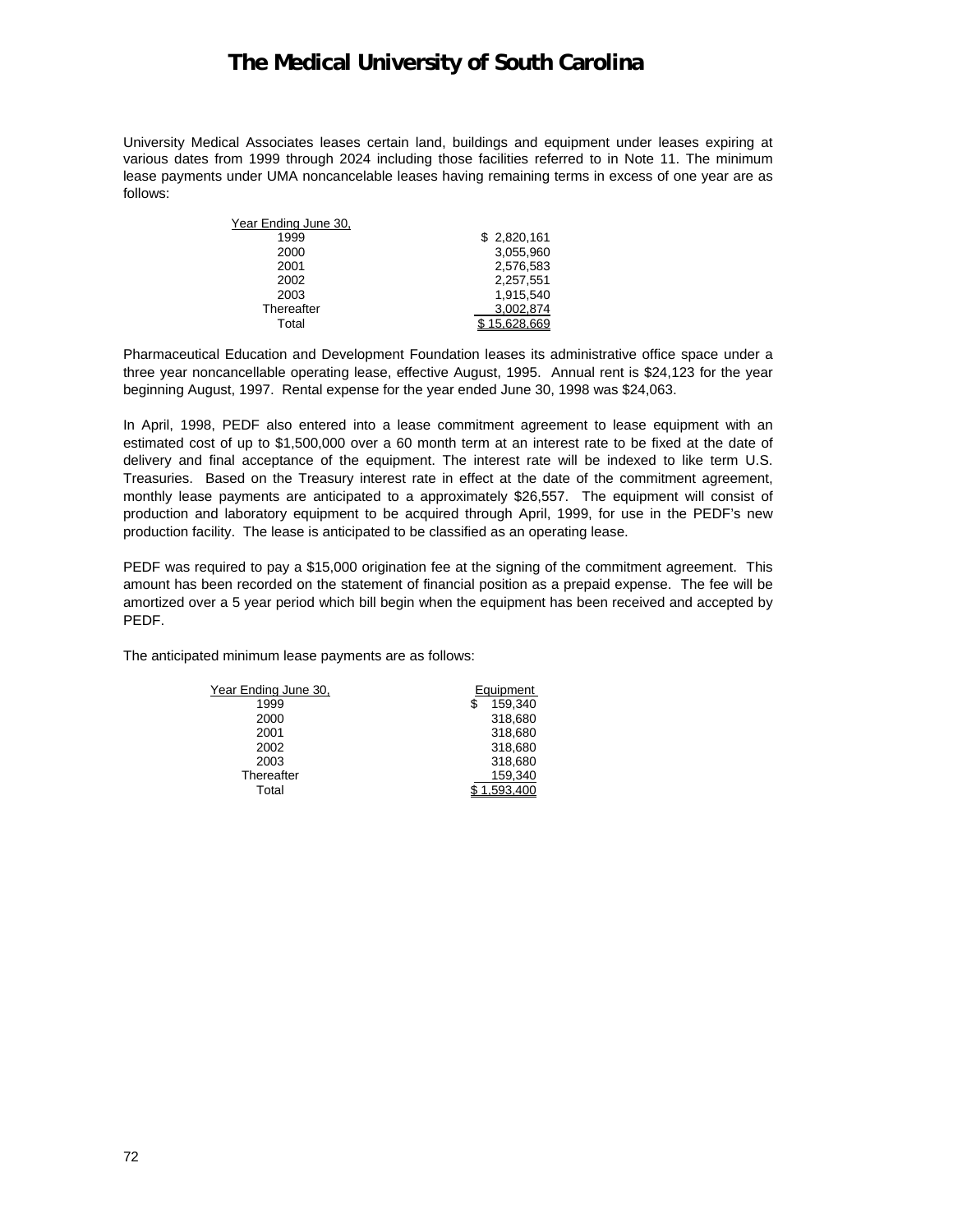### **10. PLANT FUNDS**

The University combines the three plant funds subgroups for reporting purposes. The plant funds balance sheet and statement of changes in fund balances by subgroup are as follows.

#### BALANCE SHEET

|                                      |     |                   | <b>RETIREMENT OF</b> | <b>INVESTMENT</b> |                   |
|--------------------------------------|-----|-------------------|----------------------|-------------------|-------------------|
|                                      |     | <b>UNEXPENDED</b> | <b>INDEBTEDNESS</b>  | <b>IN PLANT</b>   | <b>TOTAL</b>      |
| <b>ASSETS</b>                        |     |                   |                      |                   |                   |
| Cash and cash equivalents            | \$  | 91,336            | \$<br>30,373,633     | \$                | \$<br>30,464,969  |
| Accrued interest receivable          |     | 3,040             | 241,787              |                   | 244,827           |
| Capital improvement bond proceeds    |     |                   |                      |                   |                   |
| receivable                           |     | 8,647,234         |                      |                   | 8,647,234         |
| Due from Medical University          |     |                   |                      |                   |                   |
| <b>Facilities Corporation</b>        |     | 378,598           |                      |                   | 378,598           |
| Land and land improvements           |     |                   |                      | 20,807,067        | 20,807,067        |
| Buildings and leasehold improvements |     |                   |                      | 327,811,893       | 327,811,893       |
| Furniture and equipment              |     |                   |                      | 214,680,941       | 214,680,941       |
| Library books, periodicals, and      |     |                   |                      |                   |                   |
| other materials                      |     |                   |                      | 12,955,789        | 12,955,789        |
| Construction in progress             |     | 36,767,695        |                      |                   | 36,767,695        |
| <b>Total assets</b>                  | \$. | 45,887,903        | \$<br>30,615,420     | \$<br>576,255,690 | \$<br>652,759,013 |
|                                      |     |                   |                      |                   |                   |
| LIABILITIES AND FUND BALANCES        |     |                   |                      |                   |                   |
| Liabilities:                         |     |                   |                      |                   |                   |
| Accounts payable                     | \$  | 1,378,643         | \$                   | \$                | \$<br>1,378,643   |
| Retainages payable                   |     | 998,761           |                      |                   | 998,761           |
| Accrued interest payable             |     |                   | 2,675,911            |                   | 2,675,911         |
| Due to other funds                   |     | 3,300,000         | 5,900,000            |                   | 9,200,000         |
| Bonds payable                        |     | 4,737,646         |                      | 82,072,354        | 86,810,000        |
| Obligations under capital leases     |     |                   |                      | 1,479,471         | 1,479,471         |
| Capital lease payable to Medical     |     |                   |                      |                   |                   |
| University Facilities Corporation    |     |                   |                      | 27,779,128        | 27,779,128        |
| <b>Total liabilities</b>             |     | 10,415,050        | 8,575,911            | 111,330,953       | 130,321,914       |
| Fund balances:                       |     |                   |                      |                   |                   |
| Restricted                           |     | 35,472,853        | 15,313,485           |                   | 50,786,338        |
| Unrestricted:                        |     |                   |                      |                   |                   |
| Designated for capital projects      |     |                   | 3,923,301            |                   | 3,923,301         |
| Undesignated                         |     |                   | 2,802,723            |                   | 2,802,723         |
| Net investment in plant              |     |                   |                      | 464,924,737       | 464,924,737       |
| <b>Total fund balances</b>           |     | 35,472,853        | 22,039,509           | 464,924,737       | 522,437,099       |
| Total liabilities and fund balances  | \$  | 45,887,903        | \$<br>30,615,420     | \$<br>576,255,690 | \$<br>652,759,013 |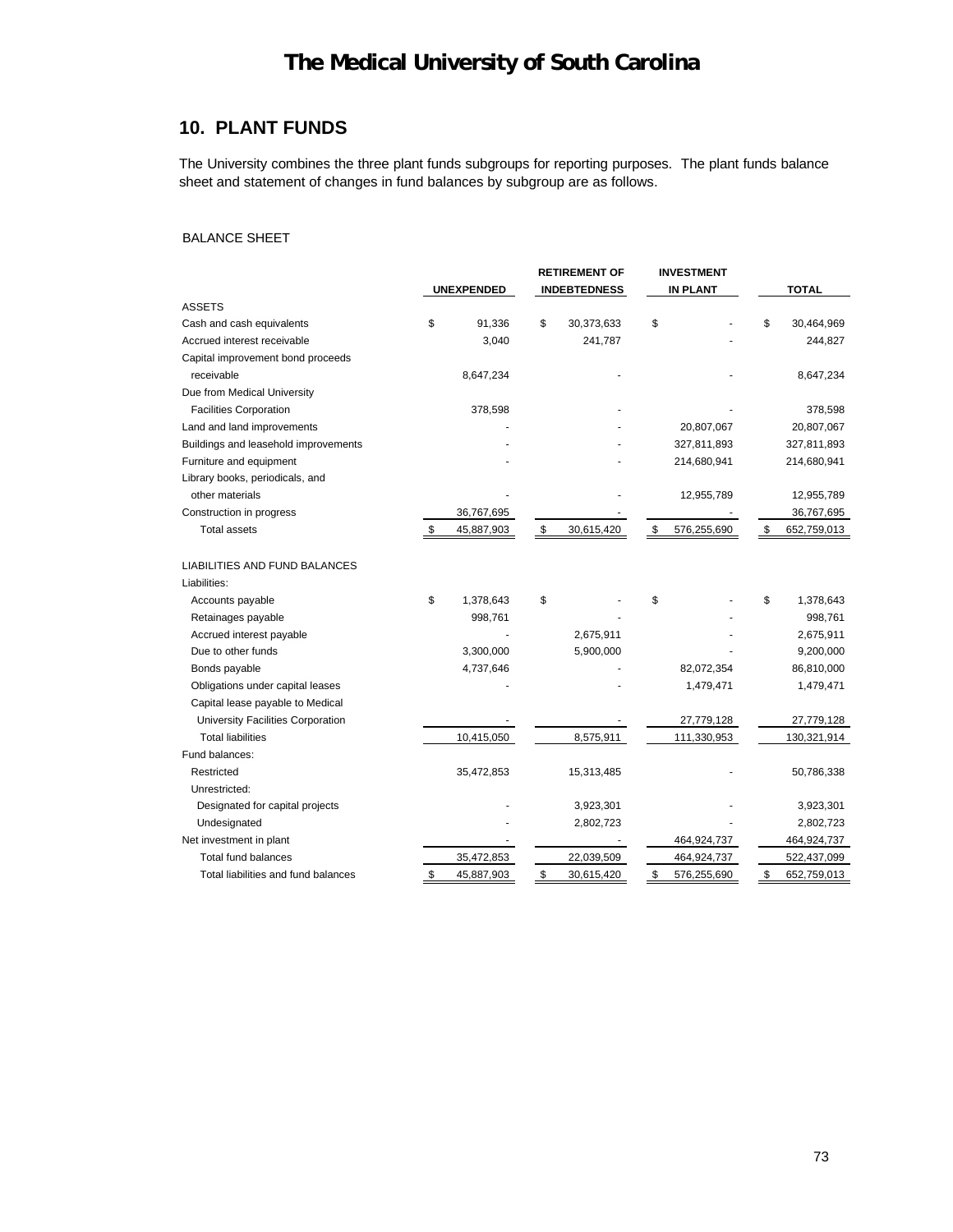#### STATEMENT OF CHANGES IN FUND BALANCES

|                                                |                   | <b>RETIREMENT OF</b> | <b>INVESTMENT</b> |                   |  |
|------------------------------------------------|-------------------|----------------------|-------------------|-------------------|--|
|                                                | <b>UNEXPENDED</b> | <b>INDEBTEDNESS</b>  | <b>IN PLANT</b>   | <b>TOTAL</b>      |  |
| Revenues and other additions:                  |                   |                      |                   |                   |  |
| Student tuition and fees - restricted          | \$                | \$<br>1,453,165      | \$                | \$<br>1,453,165   |  |
| Federal grants - restricted                    | 1,839,426         |                      |                   | 1,839,426         |  |
| Private gifts and grants - restricted          | 3,049,208         |                      |                   | 3,049,208         |  |
| Interest and investment income -               |                   |                      |                   |                   |  |
| restricted                                     | 159,997           | 1,248,262            |                   | 1,408,259         |  |
| Expended for plant facilities                  |                   |                      | 34,214,382        | 34,214,382        |  |
| Donated assets                                 |                   |                      | 4,687,834         | 4,687,834         |  |
| Interest capitalized on construction           | 88,857            |                      |                   | 88,857            |  |
| Retirement of indebtedness - bonds             | 155,000           |                      | 8,540,000         | 8,695,000         |  |
| Retirement of indebtedness - capital           |                   |                      |                   |                   |  |
| leases                                         |                   |                      | 4,766,715         | 4,766,715         |  |
| Other additions                                | 135,161           |                      | 22,062            | 157,223           |  |
| Total revenues and other additions             | 5,427,649         | 2,701,427            | 52,230,993        | 60,360,069        |  |
| Expenditures and other deductions:             |                   |                      |                   |                   |  |
| Expended for plant facilities                  | 7,736,766         |                      |                   | 7,736,766         |  |
| Retirement of indebtedness                     |                   | 8,695,000            |                   | 8,695,000         |  |
| Interest on indebtedness - bonds               |                   | 5,707,486            |                   | 5,707,486         |  |
| Disposal of plant facilities                   |                   |                      | 8,843,673         | 8,843,673         |  |
| Capital lease additions                        |                   |                      | 573,865           | 573,865           |  |
| Administrative costs                           |                   | 17,255               |                   | 17,255            |  |
| Noncapitalized expenditures                    | 939,159           |                      |                   | 939,159           |  |
| Total expenditures and other                   |                   |                      |                   |                   |  |
| deductions                                     | 8,675,925         | 14,419,741           | 9,417,538         | 32,513,204        |  |
| Transfers among funds - additions/(deductions) |                   |                      |                   |                   |  |
| Mandatory:                                     |                   |                      |                   |                   |  |
| Principal and interest                         |                   | 13,485,080           |                   | 13,485,080        |  |
| Nonmandatory:                                  |                   |                      |                   |                   |  |
| Transfers from unrestricted current funds      | 4,769,148         | 1,661,000            |                   | 6,430,148         |  |
| Transfers to unrestricted current funds        |                   | (7,858,871)          |                   | (7,858,871)       |  |
| Transfers between plant funds                  | (170, 837)        | 170,837              |                   |                   |  |
| <b>Total transfers</b>                         | 4,598,311         | 7,458,046            |                   | 12,056,357        |  |
| Net increase for the year                      | 1,350,035         | (4,260,268)          | 42,813,455        | 39,903,222        |  |
| Fund balances at beginning of year,            |                   |                      |                   |                   |  |
| as restated                                    | 34,122,818        | 26,299,777           | 422,111,282       | 482,533,877       |  |
| Fund balances at end of year                   | \$<br>35,472,853  | \$<br>22,039,509     | \$<br>464,924,737 | \$<br>522,437,099 |  |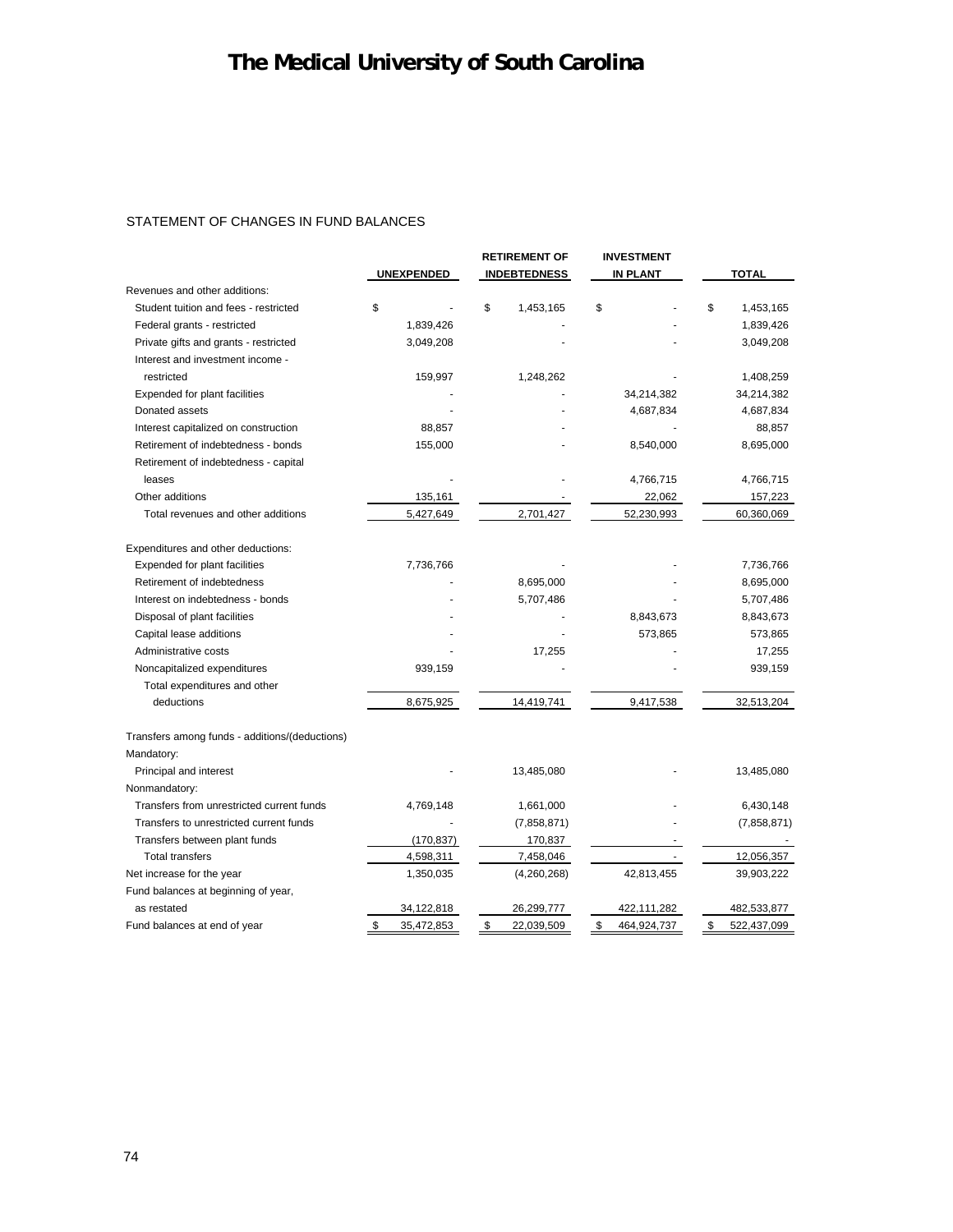### **11. RELATED PARTIES**

#### *Health Sciences Foundation*

The Health Sciences Foundation (HSF), a separately chartered legal entity whose activities are related to those of the University, exists primarily to provide financial assistance and other support to the University and its educational program. The financial statements of the Health Sciences Foundation are audited by independent auditors retained by the foundation. The activities of HSF are not included in the University's financial statements. However, the University's statements include transactions between the University and the foundation.

In conjunction with its implementation of GASB Statement 14, management reviewed its relationship with the Health Sciences Foundation. The University excluded HSF from the reporting entity because it is not financially accountable for the foundation. As part of its affiliated organizations project, the GASB is currently studying other circumstances under which organizations that do not meet the financial accountability criteria would be included in the financial reporting entity. Depending on the outcome of that project and other future GASB pronouncements, the Health Sciences Foundation may become a component unit of the University and part of the financial reporting entity.

The Health Sciences Foundation was incorporated in July, 1966, under the laws of the State of South Carolina as an educational, charitable, eleemosynary foundation to promote education, research, clinical, and other facilities and programs of the University. In the event of dissolution of HSF, its assets would be transferred to the University and applied to any function germane to the University's activities.

The University provides office space and pays certain administrative costs for HSF. The total value of these items was approximately \$133,000 in fiscal year 1998. The University was not reimbursed for these costs. HSF provided support to the University for general and department expenditures which totaled \$5,636,460 in fiscal year 1998. This revenue is recorded as private gifts, grants, and contracts in the following amounts and funds: \$2,572,252, unrestricted current funds; \$15,000, restricted current funds; and \$3,049,208, unexpended plant funds. In addition, HSF had transactions which totaled \$255,192 for equipment and supply items donated to the University. The University also has a deposit from HSF of \$50,000 included in other liabilities of the unrestricted current funds.

HSF leased six parcels of property, known as 176 Ashley Avenue Guest House, 20 Ehrhardt Street, 28 Ehrhardt Street, Franke Warehouse, 51 Bee Street, and the Bee-Cannon property, to the University. The total rental payments paid to HSF was \$395,333 in fiscal year 1998.

For the year ended June 30, 1998, HSF transactions with the University's component units include rental income from UMA for the Rutledge/Ashley properties, 30 Bee Street, and Rutledge Tower. Total rental income on these properties was \$1,149,920 for the year ended June 30, 1998. As explained in Note 25, in April 1996, HSF's board passed a resolution to transfer to the University the St. Francis Hospital facilities (Rutledge Tower) which HSF acquired in 1993. As a result, HSF recorded a contribution payable to the University of \$17,852,400.

The assets, liabilities and financial operations of HSF, as summarized on the following schedule are not included in the accompanying financial statements of the University.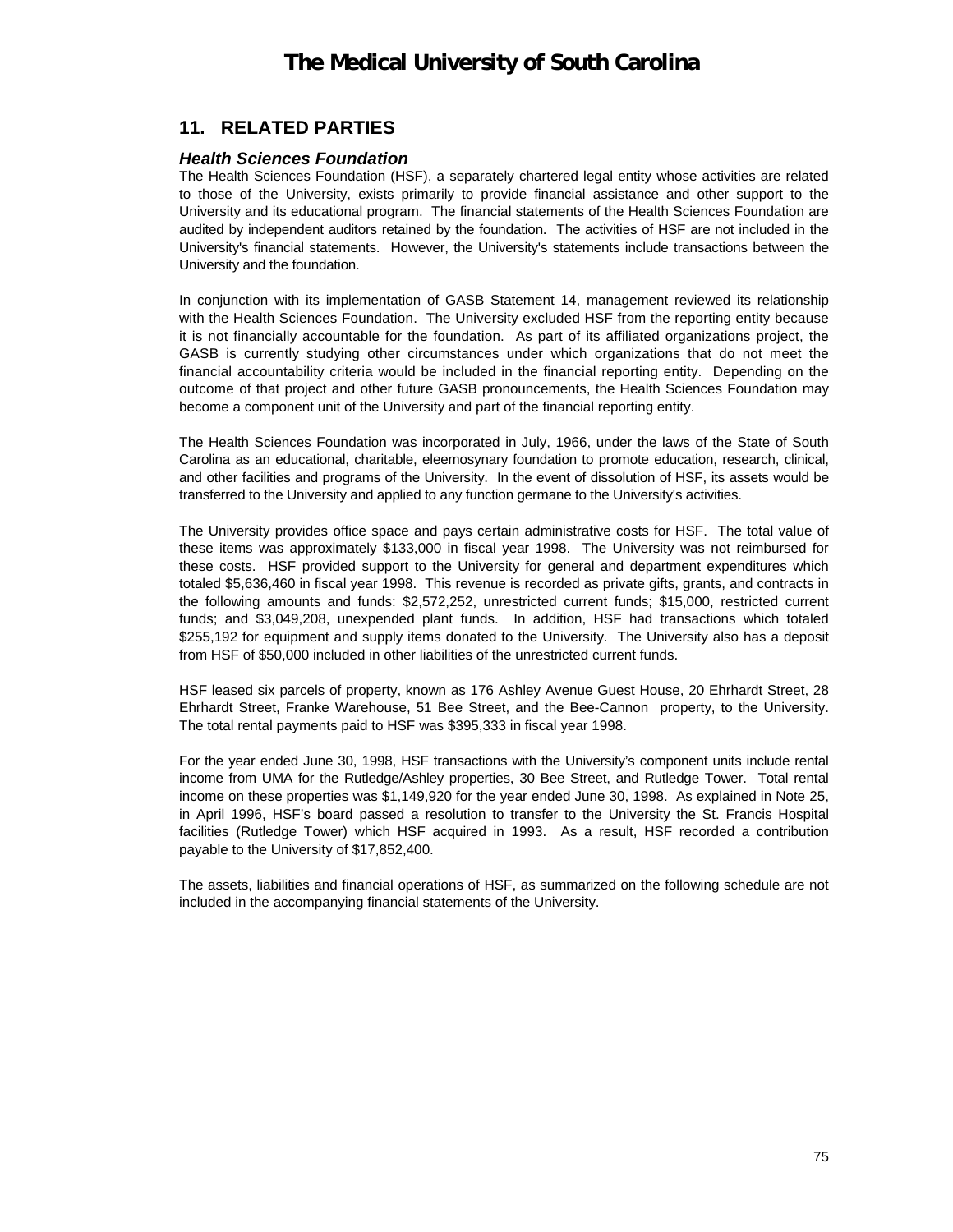| <b>STATEMENT OF FINANCIAL POSITION</b>       | <b>Health Sciences</b>      |
|----------------------------------------------|-----------------------------|
| <b>ASSETS</b>                                | Foundation<br>June 30, 1998 |
| Cash and cash equivalents                    | \$<br>41,620                |
| Receivables                                  | 3,782,149                   |
| Property and equipment                       | 29,645,986                  |
| Long term investments                        | 103,084,019                 |
| Deposit held by MUSC                         | 50,000                      |
| Other assets                                 | 1,322,009                   |
| <b>Total Assets</b>                          | \$137,925,783               |
| <b>LIABILITIES AND NET ASSETS</b>            |                             |
| Liabilities:                                 |                             |
| Accounts and annuities payable               | \$<br>829,514               |
| Long term debt                               | 7,387,399                   |
| Contributions payable - MUSC                 | 17,852,400                  |
| Unearned income                              | 17,601,683                  |
| <b>Total liabilities</b>                     | 43,670,996                  |
| Net Assets:                                  |                             |
| Unrestricted                                 | 22,275,439                  |
| Temporarily restricted                       | 48,894,203                  |
| Permanently restricted                       | 23.085,145                  |
| Total net assets                             | 94,254,787                  |
| <b>Total Liabilities and Net Assets</b>      | \$137,925,783               |
| <b>STATEMENT OF ACTIVITIES</b>               |                             |
| Revenues, gains and other support:           |                             |
| Contributions                                | \$<br>10,588,122            |
| Investment and gains                         | 16,986,931                  |
| Rental income                                | 1,667,296                   |
| Special events revenues and other            | 1,081,088                   |
| Total revenues, gains and other support      | <u>30,323,437</u>           |
| Expenses:                                    |                             |
| Grants and general support to the University | 5,636,460                   |
| Equipment donated to the University          | 255,192                     |
| Other disbursements                          | 3,601,742                   |
| Total expenses                               | 9,493,394                   |
| Change in net assets                         | 20,830,043                  |
| Net assets at beginning of year              | 73,424,744                  |
| Net assets at end of year                    | \$94,254,787                |

#### *Related Party Transactions with Component Units*

Revenues of University Medical Associates are available to pay operating expenses of UMA and support activities of the academic departments at The Medical University of South Carolina including faculty and staff compensation. Any excess may be paid to the University or retained within UMA for future use. For the year ended June 30, 1998, pursuant to this practice, UMA paid \$2,428,488 to the University which is reported in the unrestricted current funds as a nonmandatory transfer. UMA also donated to the University equipment and supply items valued at \$2,413,873.

The University entered into an Ambulatory Care Agreement with UMA dated January 1, 1992. This agreement is renewed annually as of each July 1. This management agreement provides for UMA to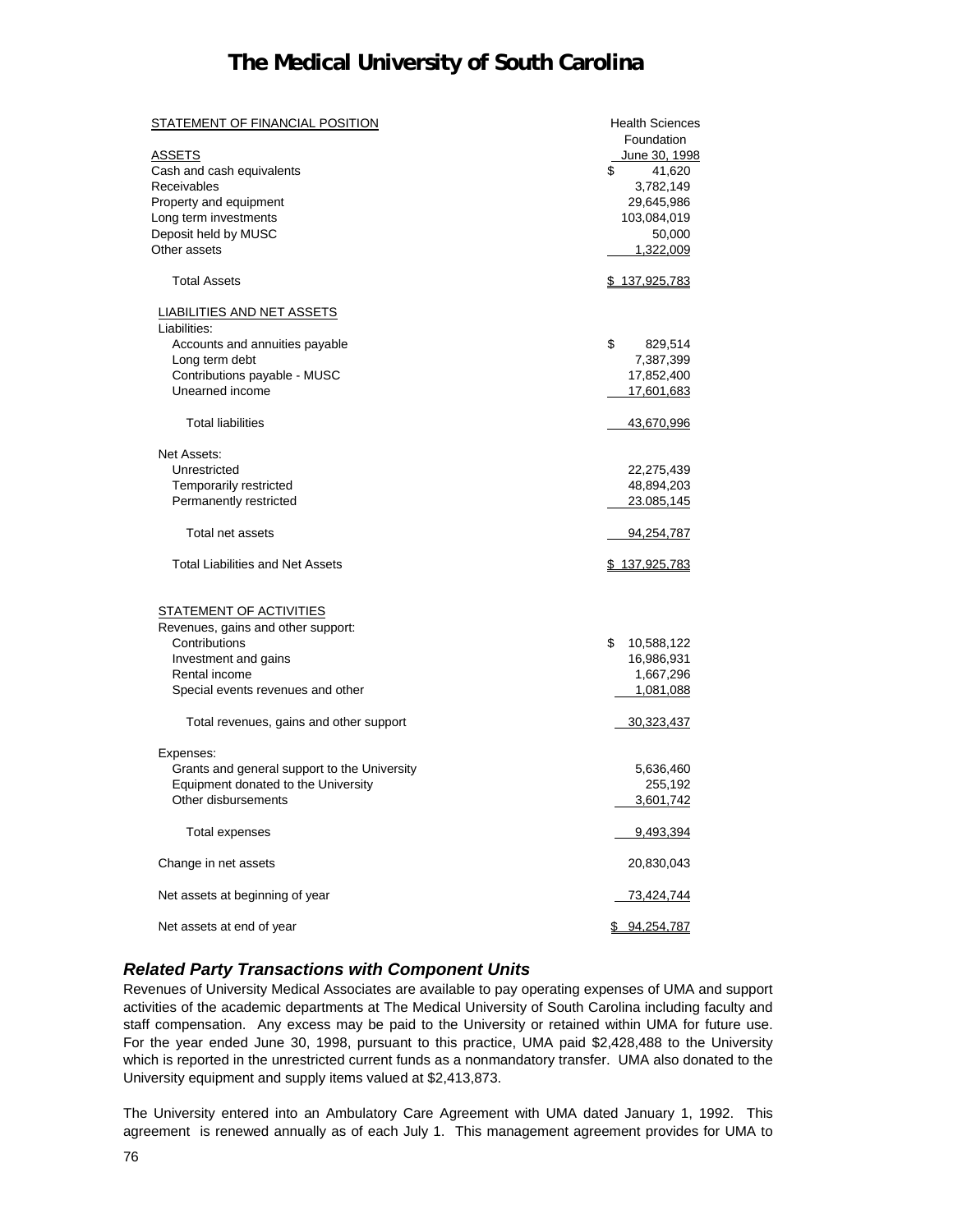pay debt service on bonds issued for ambulatory care with University Board approval and all direct costs for the operation of the Medical Center's ambulatory care clinics, and for the University to bear all indirect expenses, primarily the physical plant operating expenses. UMA is responsible for billing all revenue for most services provided to outpatients of the University. The revenue is included in net patient service revenue of the University.

The revenue collected by UMA under this agreement is to be disbursed by UMA as follows:

- 1. Payment of direct expenses and debt service on bonds;
- 2. 90% of collections remaining after payment of direct expenses and debt service shall go to the Medical Center;
- 3. 10% of collections remaining after payment of direct expenses and debt service shall be retained by UMA.

The University records a contractual services expenditure for the direct expenses, interest expense on bonds, and the 10% fee. The ambulatory care portion of the interest expense paid on the Direct Note Obligations was \$1,202,295. This agreement terminated on December 31, 1997. For the six months ended December 31, 1997, the University's share of the operating margin (loss) totaled \$(6,450,552). Assets purchased through the ambulatory care agreement costing more than \$500 are transferred to the University. Per the agreement, these amounts were recorded as a deferred charge on the balance sheet and written off over a 5-year period. However, due to the termination of the agreement in the current year, net assets in the amount of \$2,290,272 were expensed as contributed equipment to the University.

On January 1, 1998, UMA and the University entered into a new ambulatory care agreement whereby the University performs the billing function of ambulatory care ancillary activities. UMA provides all applicable ambulatory care facilities and incurs the costs associated with their operation. The parties agree each year to an estimated budget, which is net of supplies billing and other revenue, to be paid ratably over the year to UMA as reimbursement of its costs. For the six months ending June 30, 1998, the University paid UMA \$15,900,000. Net expenses incurred by UMA were \$15,973,104, which consists of total costs of \$18,570,561 less supplies billing and other revenue of \$2,597,457. \$2,583,460 is included in net clinical service revenue and \$13,997 is included in other operating revenue on the income statement.

As noted under the ambulatory care agreements, all billing functions have been assumed by the University as of January 1, 1998. However, UMA continues to bill for all Pharmacy charges until the University's related billing system is operational. UMA charges the University a 12.5% overhead charge applied to Pharmacy collections. Under this agreement, UMA owes the University \$1,421,733 which consists of total collections of \$1,624,838 less an overhead charge of \$203,105.

Under the ambulatory care clinical education agreement, UMA earns revenue on certain supplies billing performed by the University. The University remits the billings to UMA and withholds a 10% collection fee on these amounts. The University owes UMA \$2,073,926 which consists of total charges of \$2,304,362 less a collection fee of \$230,436.

The University and UMA entered into an agreement to provide a digestive disease center for patients with digestive disease. The agreement is renewed annually and can be terminated upon 180 days written notice. UMA has responsibility for the management of the daily operations of the center. The University reimburses UMA for certain direct costs of the operation. During 1998, UMA, under this agreement, received from the University \$237,082 which is included in UMA's other income.

The University and Charleston Memorial Hospital entered into an agreement with UMA effective June 27, 1994, to provide urgent care services to University and Charleston Memorial Hospital patients. This agreement is renewed annually and may be terminated by any party upon 120 days written notice. UMA has responsibility for the management of the daily operations of the urgent care services. Any net gain/loss from operations between UMA and the University are shared equally. The University reported a net loss from operations of \$189,048 which is reported in Medical Center expenditures. Under the CMH portion of the agreement, UMA is paid a 12% billing fee based on net patient revenues and is reimbursed for all cost in excess of revenues. Total payments to UMA from CMH under this agreement were approximately \$1,280,000 for the year ended June 30, 1998. Amounts under these agreements are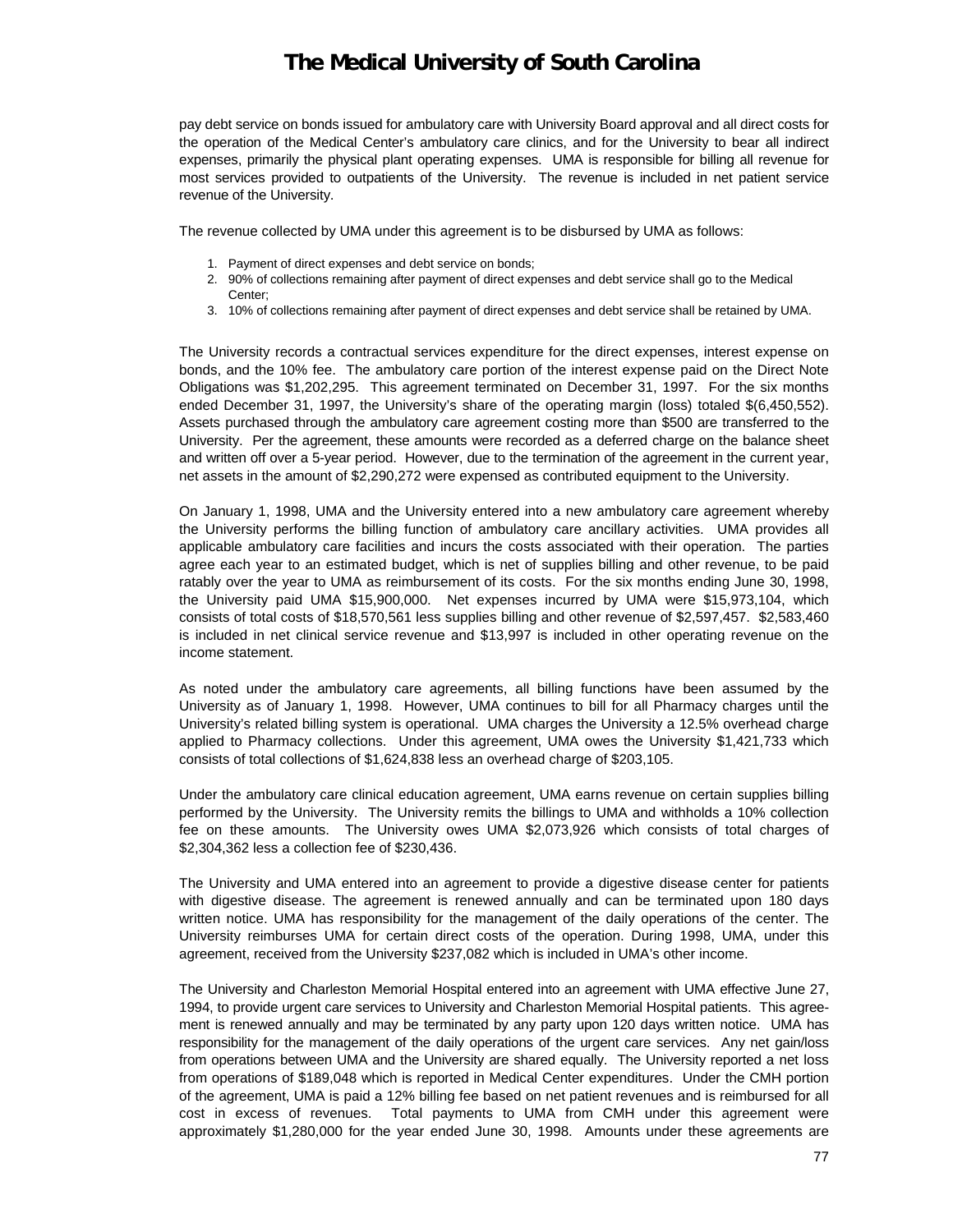reported in net clinical service revenues by UMA.

The University owes UMA the following amounts which are included in the current funds as of June 30, 1998:

| Ambulatory Care Clinical Educational Agreement support       | 900.000<br>SS. |
|--------------------------------------------------------------|----------------|
| Children's Mental Health and Rehabilitation Services project | 652.349        |
| <b>Urgent Care Agreement</b>                                 | 24.698         |
| Other                                                        | 414.451        |
| Amounts due under ambulatory care agreement                  | 140.262        |
| Digestive Disease Center agreement                           | 2.737          |
| Supplies billings, net of overhead charge                    | 2,073,926      |
| Total                                                        | \$4.208.423    |

UMA owes the University the following amounts which are included in the current funds as of June 30, 1998:

| Underpayment of collections under Ambulatory Care Clinic |             |
|----------------------------------------------------------|-------------|
| Operational Services agreement                           | \$6,966,822 |
| Agency fund                                              | 1,532,855   |
| Pharmacy income billed by UMA, net of overhead charge    | 1,421,733   |
| Clinical Science building rent                           | 350,000     |
| Development Evaluation Center Contract                   | 54.255      |
| Other                                                    | 213,875     |
| Total                                                    | 10.539.540  |

During the year, the University paid UMA \$1,016,677 in rent for office space and various other properties. These amounts are reported by the University in the unrestricted current funds under operation and maintenance of plant expenditures.

On January 9, 1995, UMA prepaid the Health Sciences Foundation (HSF) \$37 million on a noncancellable lease. The original lease dated July 1, 1993, was considered an operating lease. This original lease term expired June 30, 2018, with automatic successive five year renewals. On January 9, 1995, the lease was amended to provide that the lease term would expire on the later of June 30, 2024, or the date on which all principal and premiums, if any, and interest on the \$55,000,000 Direct Note Obligations, Series 1994 are paid (see Notes 6 and 9).

As a result of these changes, as of January 9, 1995, \$13,989,600 was recorded as rental buildings under capital lease, \$2,958,000 was recorded as rental equipment under capital lease, and \$20,052,400 was recorded as prepaid rent. Accumulated depreciation on the building and equipment at June 30, 1998, was \$1,155,036. The prepaid rent of \$20,052,400 represents the portion of the prepaid \$37 million lease payment that is attributable to the value of the land for the lease property. The prepayment is being written off using the straight-line method over 29.5 years. The amount amortized for the year ended June 30, 1998, was \$679,742.

UMA also paid CMH \$2,623,817 during the year for rent and operating expenses of the McClennan-Banks Ambulatory Care center. Expenses for the period July 1, 1997, though December 31, 1997, were paid by UMA for the McClennan-Banks Ambulatory Care Center as a direct expense of the old Ambulatory Care Agreement. As a direct expense of the old Ambulatory Care Agreement, \$1,209,750 is recorded as Medical Center expenditures in the unrestricted current fund of the University and in miscellaneous other revenues of CMH. Expenses for the period January 1, 1998, through June 30, 1998, were paid by UMA for the center as a direct expense of the new agreement, Ambulatory Care Clinical Educational agreement. As a direct expense of the new agreement, \$1,414,067 is recorded in Ambulatory Care Clinical Agreement expenses of UMA and in miscellaneous other revenues of CMH.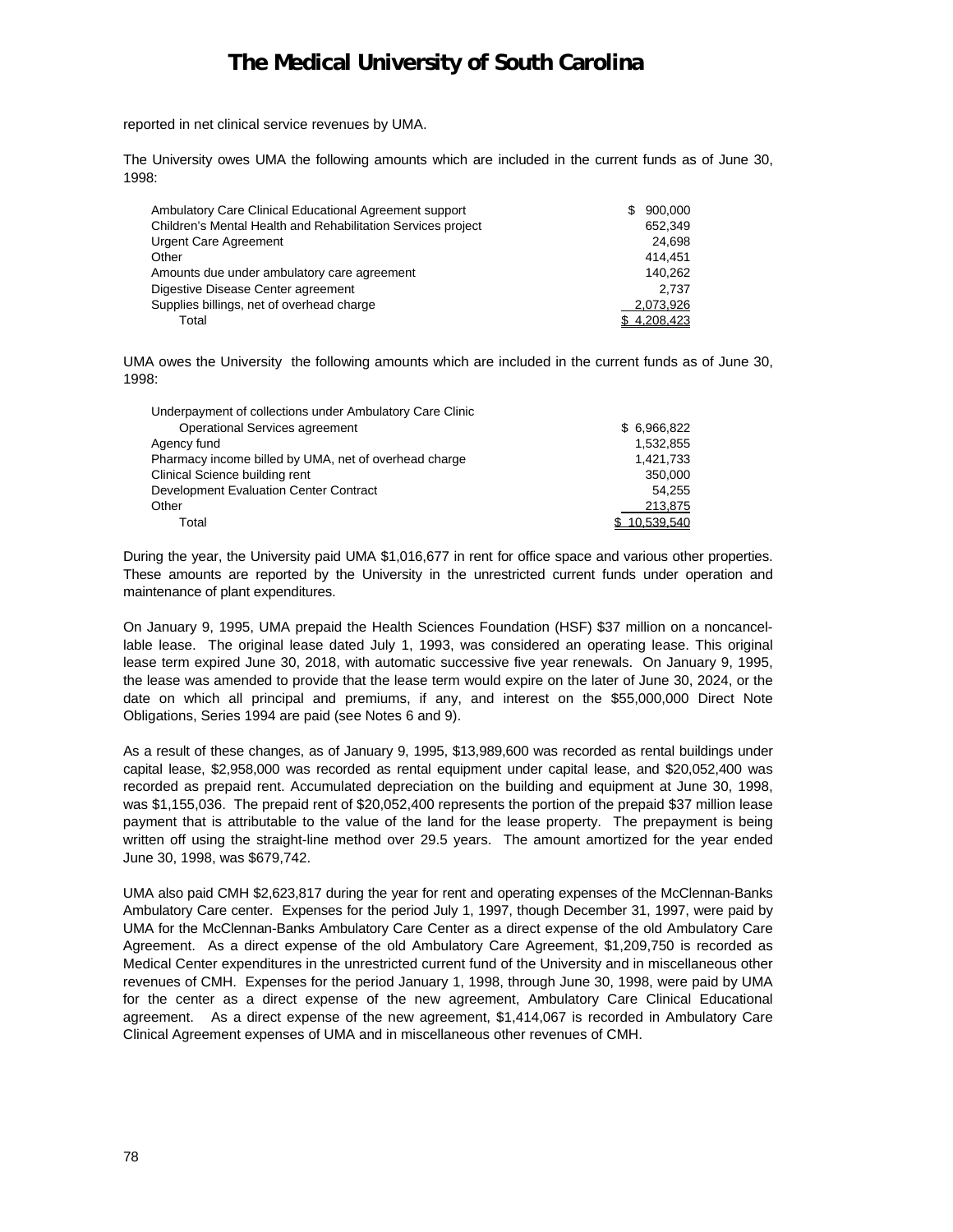As of June 30, 1998, UMA is due \$808,655 from CMH under the McClennan-Banks Ambulatory Care center agreement. UMA owes CMH the following amounts as of June 30, 1998.

| McClennan-Banks Ambulatory Care expenses | \$463.922 |
|------------------------------------------|-----------|
| Urgent Care agreement                    | 169.170   |
| Anesthesiology professional services     | 23.920    |
| Other                                    | 103,675   |
| Total                                    | 760,687   |

Effective July 1, 1990, the University and Charleston County Council entered into a management agreement whereby the University assumed responsibility for Charleston Memorial Hospital. The agreement requires that the University continue to provide all services being provided as of the date of the agreement and the County to construct psychiatric, obstetric, and pediatric units and a clinic for outpatient services. The management agreement also requires the County to pay an annual fee to the University of approximately \$3,800,000 (modified to reflect changes in the consumer price index). This payment represents the county's support for indigent care provided at Charleston Memorial Hospital and therefore is reported as revenue of Charleston Memorial Hospital. This amount was \$1,656,173 in fiscal year 1998. Commencing with July 1, 1998, the County will not pay any appropriation to CMH. All expenses of the operation and maintenance of Charleston Memorial Hospital are the responsibility of the University.

All real property is reported on Charleston County books as they hold title to it, and is deemed leased by the University acting through Charleston Memorial Hospital, as described in Note 9. The management agreement also granted the University the option to purchase the physical facilities of Charleston Memorial Hospital from Charleston County upon giving twelve months' notice to do so.

Under the management agreement, the University is entitled to all earnings and is responsible for all deficits of Charleston Memorial Hospital. The University recognized management fee income of \$3,016,613 during the current year which is included in the unrestricted current funds. CMH owes the University \$25,161,043 for cumulative management fees and expenses as of June 30, 1998.

Charleston Memorial Hospital has significant transactions with the University and with Charleston County. Services received at no cost from the University include certain ancillary procedures performed on Charleston Memorial Hospital patients, as well as the staffing of certain areas by medical and administrative personnel. These services totaled \$1,671,303 in fiscal year 1998 and are recorded as Medical Center expenditures of the unrestricted current fund and operating expense of Charleston Memorial Hospital. Charleston Memorial Hospital records contributed services revenue to equal these expenses. The value of the services is estimated using actual billings for the ancillary procedures plus the actual personnel costs prorated by CMH effort. Charleston Memorial Hospital also entered into an agreement with Charleston County to provide services and support for a detoxification unit for an annual fee of \$108,277.

Additionally, Charleston Memorial Hospital paid \$3,394,112 to the University for dietary services, miscellaneous services, residents and attendings, and supplies for the fiscal year 1998. Charleston Memorial Hospital records these services as hospital expenditures. The University recorded the revenue from Charleston Memorial Hospital in the unrestricted current funds as other academic division revenues.

Charleston Memorial Hospital is allowing the University to use certain equipment with an original cost of approximately \$976,000 and a depreciated book value of approximately \$278,000 as of June 30, 1998. Included in operating expenses is depreciation attributable to this equipment of approximately \$101,000 for the year ended June 30, 1998. CMH is not receiving any consideration from the University for the use of this equipment.

The University received \$11,000 from Pharmaceutical Education and Development Foundation during the year which is included in nonmandatory transfers. In addition, the University has an agreement with PEDF to provide office space, laboratory facilities, and certain administrative services to PEDF. The value of these services is calculated using actual personnel costs and expenditures prorated by PEDF effort plus fair market value of similar rental space. Under this agreement, PEDF recorded contribution revenue and expense of \$11,000 and recorded expenses and a payable to the University in the amount of \$195,850 for these services for the year ended June 30, 1998. The University has recorded the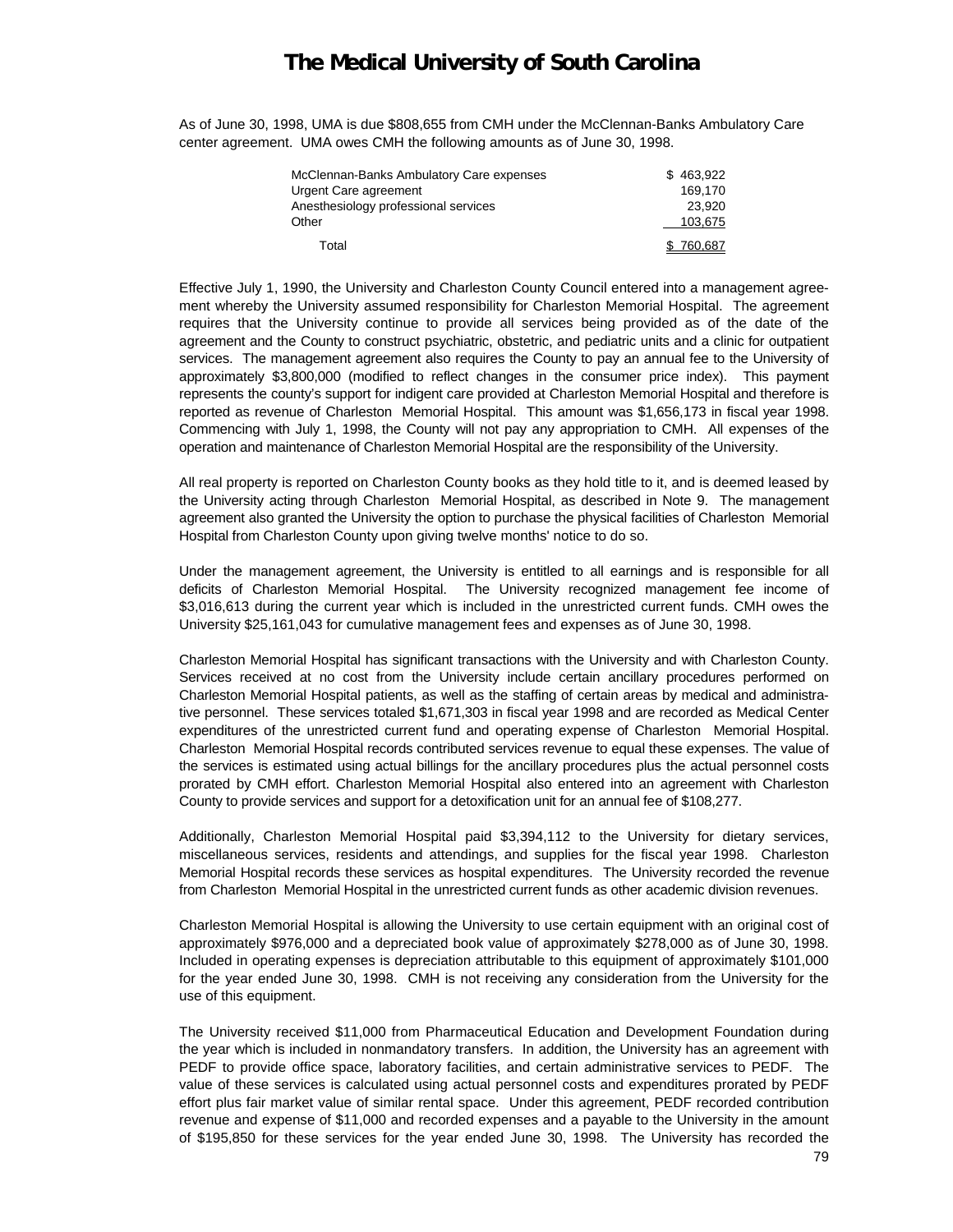\$195,850 in other Academic Division revenues. Under the agreement, PEDF must provide funds for the University's College of Pharmacy faculty and student support, and other needs in such amounts as may be determined from time to time by PEDF's board. Such amounts must adequately reimburse the University for space, equipment and services provided by the College of Pharmacy. The agreement provides for other terms dealing with personnel compensation, accounting procedures, legal matters, indemnification and other business matters. The University also has a deposit from PEDF of \$1,320 included in the agency funds.

On November 1, 1997, the University and PEDF entered into a educational support agreement whereby PEDF will perform various services in support of the College of Pharmacy's graduate and professional degree programs. In consideration of the services provided by PEDF, the University agrees in addition to providing space, utilities and infrastructure as well as certain state owned equipment to PEDF, to pay PEDF for instructional and educational opportunities in an amount of \$210,000 per year. The agreement is for an initial term of one year and shall be automatically renewed for like one year terms unless either party cancels at least 90 days prior to the end of the current contract period. The contract amount is subject to adjustment on an annual basis. For the year ended June 30, 1998, PEDF recognized other income of \$140,000 related to this contract.

PEDF owes the University the following amounts which are included in the current funds as of June 30, 1998:

| Rental income | \$248.814 |
|---------------|-----------|
| Other         | 1.038     |
| Total         | \$249.852 |

Effective October 1, 1995, PEDF has contracted with UMA for the provision of adequate scientific and administrative personnel on an as needed basis, the administration of payroll of UMA provided personnel including all required employment and income tax withholding, and the provision and administration of employee benefits for UMA provided personnel. PEDF will reimburse UMA for all personnel costs at a rate of 101.5% of the amount of all funds expended by UMA in payment of salaries and benefits to UMA provided personnel. The reimbursement totaled \$1,994,862 for the year ending June 30, 1998, and is included in UMA's other operating revenue. As of June 30, 1998, UMA is due \$1,392,542 from PEDF under this agreement. UMA also paid \$250,000 to PEDF in 1998 which is reported as a nonmandatory transfer of UMA and contribution revenue of PEDF.

Also, by resolution of its board, the Health Sciences Foundation has committed to lend \$1,000,000 on an interest free basis to PEDF to finance capital improvements and provide working capital. By resolution, HSF is to generally guarantee PEDF's payment of rent up to \$4,000,000 under the lease for the new facility (see Note 9). PEDF anticipates that around the time it begins its operations in the new facility, a new forprofit entity will be spun off from PEDF to carry on its operations. When the for-profit entity is formed HSF will take an equity position of conversion of debt and in recognition of guaranty made. There are also provisions at HSF's option to require the for-profit entity to buy-back the equity from HSF in the future.

Generally, UMA by letter has agreed to convert \$1,000,000 of its receivable from PEDF to equity position in the for-profit entity.

MUSC Foundation for Research Development and the University have an affiliation agreement which outlines activities requiring MUSC Board approval, conflict of interest, dissolution, insurance, and indemnity. Additionally, the agreement requires an annual accounting of the State property, personnel, and resources used directly by MFRD, as well as, reimbursement or demonstration that adequate in kind reimbursement through provision of funds or services to the University has been made. The value of the State resources utilized by MFRD is estimated to be \$98,845 and is included in MFRD's expenses. The Foundation reimbursed the University this amount during the year and the University recorded the reimbursement as other revenue in the unrestricted current fund. The value is calculated using actual personnel costs prorated by MFRD effort plus an overhead allocation.

MFRD has entered into contracts with the University to provide management services for research activities. The contracts provide for annual payments of \$500,000. For the fiscal year ended June 30, 1998, MFRD has recognized income of \$500,000 from these contracts and the University reported this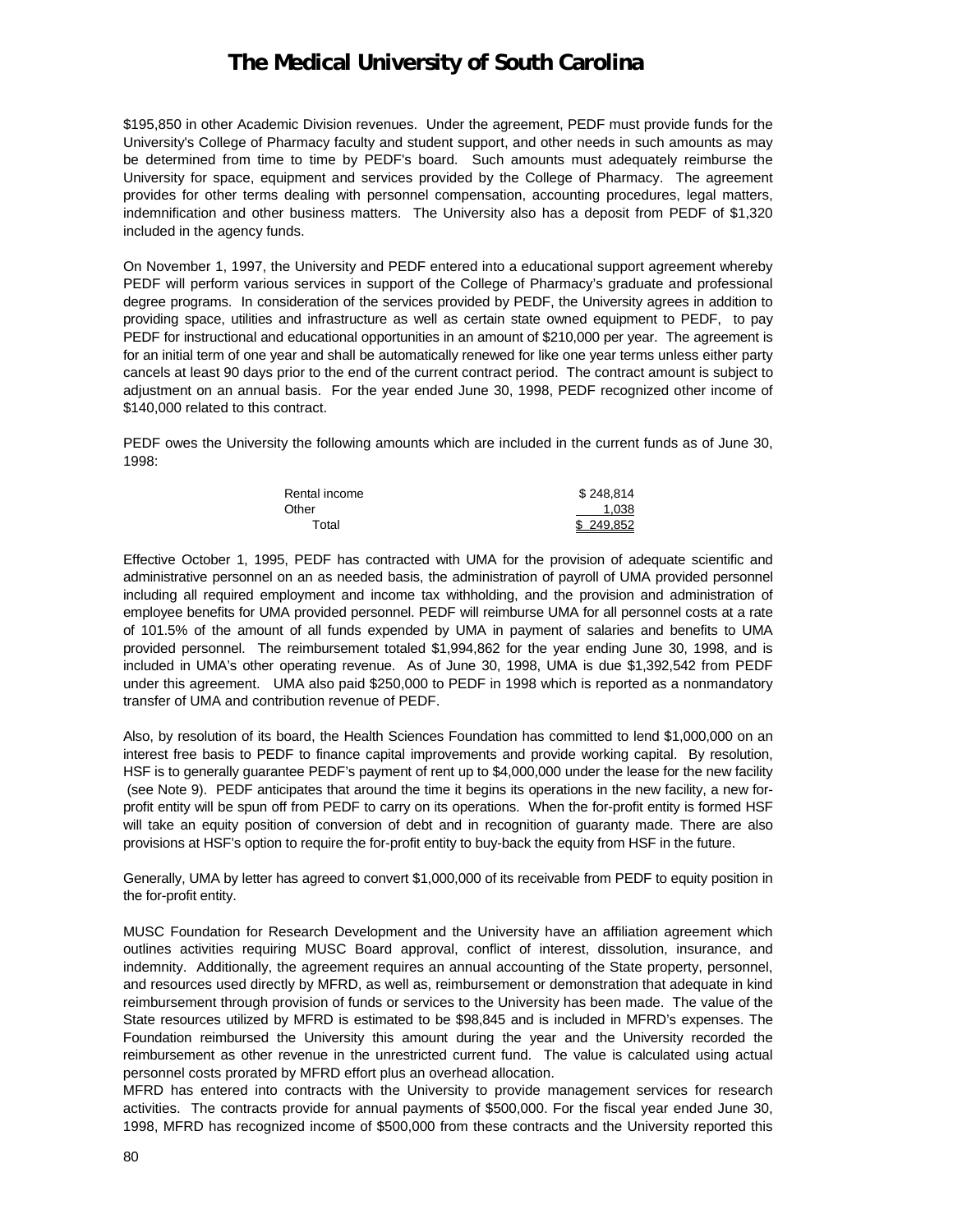amount in the unrestricted current funds under institutional support expenditures.

MFRD also entered into a contract with the University to provide administrative and management services for multi-site clinical trials. The contract provides for annual payments of \$750,000. The agreement period is from January 1, 1998, to January 1, 1999, which can be renewed in additional terms of one year. For the fiscal year ended June 30, 1998, MFRD has recognized income of \$375,000 from this contract and the University reported this amount in the unrestricted current funds under research expenditures.

A contract was executed during the fiscal year ended June 30, 1998 between MFRD and the University for support activities and fund management for the MUSC Healthy South Carolina Initiative Program. Specific responsibilities of the Foundation include providing subawards to support the Health South Carolina Initiative Program, pursuing intellectual properties and service opportunities emanating from the research, and reporting health benefits inured to South Carolinians. Revenues generated from investment of the funds will be utilized to further the research, training, and educational missions of the University.

MFRD recorded the corpus of the Healthy South Carolina funds as a liability to the University and the University has this amount recorded as Due from MFRD. These funds have been subawarded for research and other activities performed by University faculty members. Funds are returned to the University as expenditures are incurred by the University for these subawards.

As of June 30, 1998, MFRD owes the University the following amounts which are recorded in the current funds:

| Healthy South Carolina Initiative Program | \$11.936.591 |
|-------------------------------------------|--------------|
| Indirect cost recovery                    | 35,865       |
| Total                                     | \$11.972.456 |

Also, MFRD owes the University \$7,522 which is recorded in the agency funds at June 30, 1998, for miscellaneous reimbursements and supplies.

The University has assigned the rights to intellectual property owned by the University to MFRD. MFRD incurs the cost of patent prosecution and commercialization of the intellectual property. Legal fees and other costs associated with patent prosecution are expensed as incurred as the future economic benefits are uncertain and not measurable. MFRD entered into two, separate agreements with privately-held startup companies during the fiscal year ended June 30, 1997. MFRD purchased securities by contributing the rights in intellectual property assigned to MFRD by the University. As the securities in these corporations are not publicly traded and the economic value of the intellectual property is not measurable, values have not been recorded in the financial statements.

At June 30, 1998, the University had a receivable of \$378,598 from MUFC for proceeds of the lease revenue bonds for completion of the Strom Thurmond Biomedical Research Center.

#### *Related Party Transactions with State*

The University has significant transactions with the State of South Carolina and various State agencies. Services received at no cost from State agencies include maintenance of certain summary accounting records and lump sum disbursement processing by the Comptroller General; banking, investment and bond trustee functions from the State Treasurer; legal services from the Attorney General; and grant services from the Governor's Office. Other services received at no cost from the various offices of the State Budget and Control Board include pension plans administration, insurance plans administration, audit services, personnel management, assistance in the preparation of the State budget, review and approval of certain budget amendments, procurement services, and other centralized functions.

The University had financial transactions with various State agencies during the fiscal year. Significant payments were made to divisions of the State Budget and Control Board for pension and insurance plans employee and employer contributions, vehicle rental, surplus property disposal fees, insurance coverage, office supplies, printing, telephone, interagency mail and data processing services. Significant payments were also made for unemployment and workers' compensation coverage for employees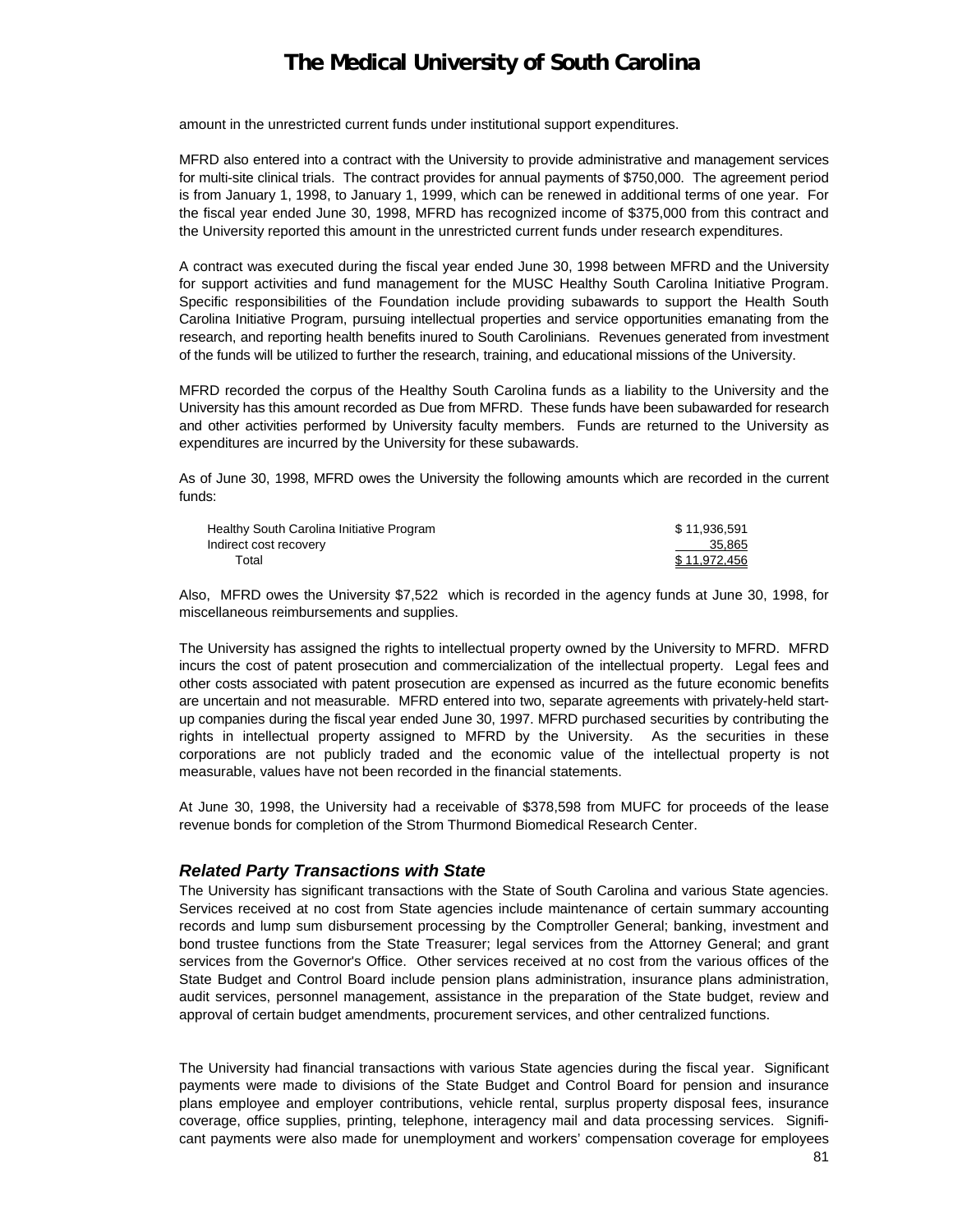to the Employment Security Commission and State Accident Fund. The University provides printing services to the College of Charleston and medical services to clients of various State agencies for a fee. The fiscal year 1998 revenue and expenditure amounts applicable to these related party transactions are not readily available. The University also provides public safety assistance to the College of Charleston for a fee which totaled \$1,999,921 for fiscal year 1998 and is reported as other Academic Division revenues in the unrestricted current fund.

### **12. ACCOUNTS RECEIVABLE ALLOWANCES**

The patient accounts receivable allowances at June 30, 1998, were comprised of the following amounts.

|                         |            | Charleston  | University |
|-------------------------|------------|-------------|------------|
|                         | Medical    | Memorial    | Medical    |
|                         | Center     | Hospital    | Associates |
| Contractual adjustments | 13.547.541 | 943.578     | 20,301,771 |
| <b>Uncollectibles</b>   | 6,822,199  | 746.711     | 3,700,449  |
| Total                   | 20.369.740 | \$1.690.289 | 24.002.220 |

No allowances for uncollectibles were deemed necessary at June 30, 1998, for the University's student and other accounts receivable.

### **13. DEFERRED COMPENSATION PLANS**

Several optional deferred compensation plans are available to State employees and employees of its political subdivisions. Certain employees of the University have elected to participate. The multipleemployer plans, created under Internal Revenue Code Sections 457, 401(k), and 403(b), are accounted for as agency funds of the State and included in the Comprehensive Annual Financial Report of the State of South Carolina. Employees may withdraw the current value of their contributions when they terminate State employment. Employees may also withdraw contributions prior to termination if they meet requirements specified by the applicable plan.

Certain employees have elected to participate in a Section 457 plan that was established by the University. The plan is administered by various unrelated financial institutions. The University has the duty of due care that would be required of an ordinary prudent investor. The assets of the University sponsored plan are recorded in the agency fund at fair market value with a corresponding liability to the plan participants.

Compensation deferred under the Section 401(k) and 403(b) plans is placed in trust for the contributing employee. The State has no liability for losses under the plans. Under the Section 457 plans, all deferred compensation plan amounts and earnings remain assets of the employer (the State or the University) subject to the claims of the employer's general creditors, one of whom is the employee participant. It is unlikely, however, that the State or the University would ever use plan assets to satisfy claims of the general creditors. The portion of assets of the Section 457 plan to which the State has access is disclosed in its financial report.

On August 20, 1996, the provisions of Internal Revenue Code Section 457 were amended by adding subsection (g). That subsection provides that new plans will not be considered eligible plans unless all assets and income of the plans are held in trust for the exclusive benefit of the participants and their beneficiaries. Existing plans also must comply with this requirement by January 1, 1999. South Carolina's plan adopted this change effective July 24, 1998. As of October 23, 1998, the University has not amended its plan.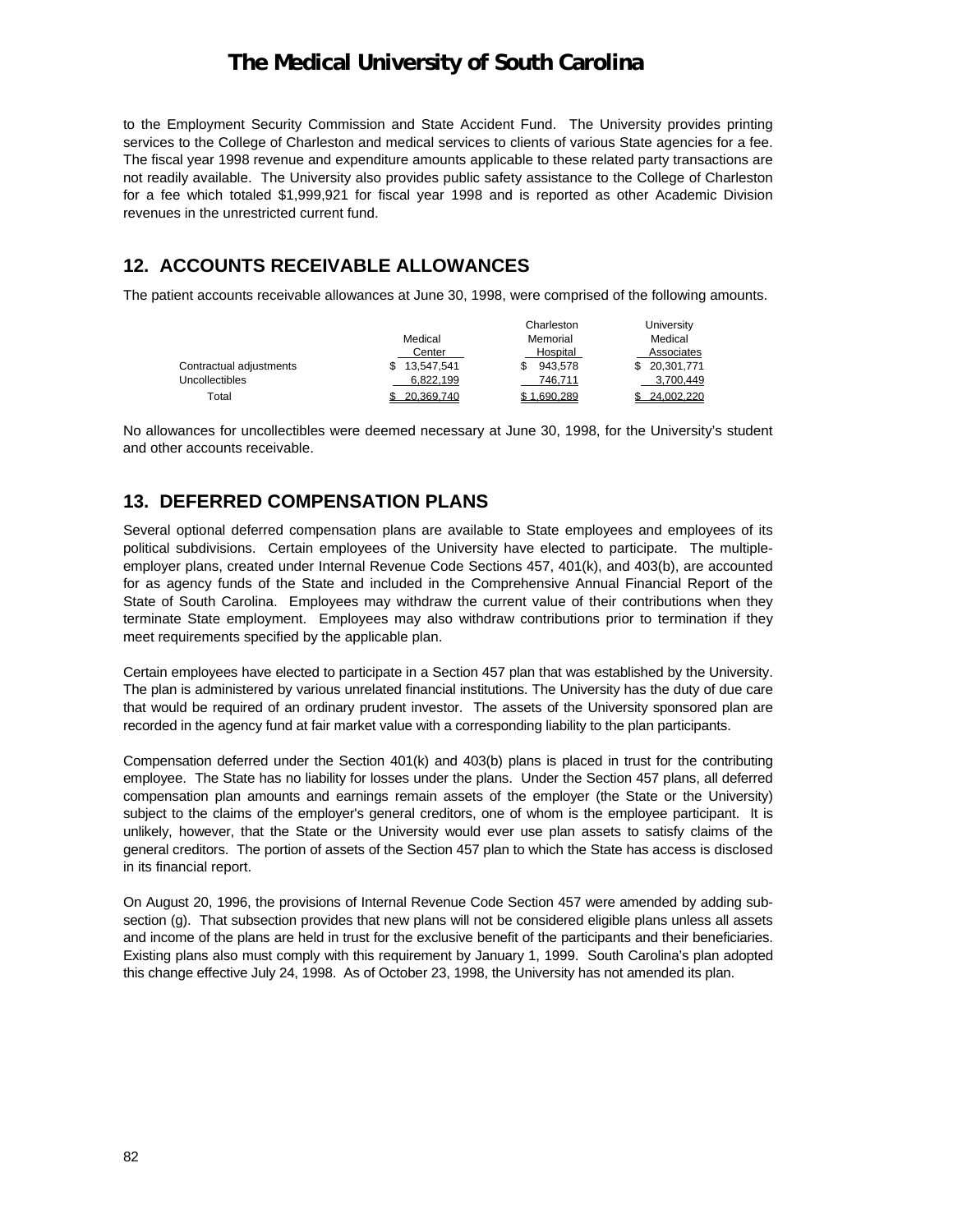### **14. PENSION PLANS**

The majority of employees of the University are covered by a retirement plan through the South Carolina Retirement System (SCRS), a cost-sharing multiple-employer defined benefit pension plan administered by the Retirement Division of the State Budget and Control Board, a public employee retirement system. Generally all State employees are required to participate in and contribute to the SCRS as a condition of employment unless exempted by law as provided in section 9-1-480 of the South Carolina Code of Laws. This plan provides retirement annuity benefits as well as disability, cost of living adjustment, death, and group-life insurance benefits to eligible employees and retirees.

The Retirement Division maintains four independent defined benefit plans and issues its own publicly available Comprehensive Annual Financial Report (CAFR) which includes financial statements and required supplementary information. A copy of the separately issued CAFR may be obtained by writing to the Retirement Division, 202 Arbor Lake Drive, Columbia, South Carolina 29223. Furthermore, the Division and the four pension plans are included in the CAFR of the State of South Carolina.

Under the SCRS, employees are eligible for a full service retirement annuity upon reaching age 65 or completion of 30 years credited service regardless of age. The benefit formula for full benefits effective since July 1, 1989, for the SCRS is 1.82 percent of an employee's average final compensation multiplied by the number of years of credited service. Early retirement options with reduced benefits are available as early as age 55. Employees are vested for a deferred annuity after five years service and qualify for a survivor's benefit upon completion of 15 years credited service. Disability annuity benefits are payable to employees totally and permanently disabled provided they have a minimum of five years credited service. A group-life insurance benefit equal to an employee's annual rate of compensation is payable upon the death of an active employee with a minimum of one year of credited service.

Since July 1, 1988, employees participating in the SCRS have been required to contribute 6 percent of all compensation. Effective July 1, 1997, the employer contribution rate became 9.466 percent which included a 1.916 percent surcharge to fund retiree health and dental insurance coverage. The University's actual contributions to the SCRS for the years ending June 30, 1998, 1997, and 1996 were approximately \$15,060,000, \$13,480,000, and \$13,015,000, respectively, and equaled the required contributions of 7.55 percent (excluding the surcharge) for each year. Also, the University paid employer group-life insurance contributions of approximately \$299,000 in the current fiscal year at the rate of .15 percent of compensation.

The South Carolina Police Officers Retirement System (PORS) is a cost-sharing multiple-employer defined benefit public employee retirement plan. Generally all full-time employees whose principal duties are the preservation of public order or the protection or prevention and control of property destruction by fire are required to participate in and contribute to the System as a condition of employment. This plan provides annuity benefits as well as disability and group-life insurance benefits to eligible employees and retirees. In addition, participating employers in the PORS contribute to the accidental death fund which provides annuity benefits to beneficiaries of police officers and firemen killed in the actual performance of their duties. These benefits are independent of any other retirement benefits available to the beneficiary.

Employees covered under PORS are eligible for a monthly pension payable at age 55 with a minimum of five years service or 25 years credited service regardless of age. In addition, employees who have five years of credited service prior to age 55, can retire yet defer receipt of benefits until they reach age 55. A member is vested for a deferred annuity with five years service. The benefit formula for full benefits effective since July 1, 1989, for the PORS is 2.14 percent of the employee's average final salary multiplied by the number of years of credited service. Disability annuity benefits and the group-life insurance benefits for PORS members are similar to those for SCRS participants. Accidental death benefits provide a monthly pension of 50 percent of the member's budgeted compensation at the time of death.

Since July 1, 1988, employees participating in the PORS have been required to contribute 6.5 percent of all compensation. Effective July 1, 1997, the employer contribution rate became 12.216 percent which, as for the SCRS, also included the 1.916 percent surcharge. The University's actual contributions to the PORS for the years ending June 30, 1998, 1997, and 1996, were approximately \$344,000, \$321,000, and \$310,000, respectively, and equaled the required contributions of 10.3 percent (excluding the sur-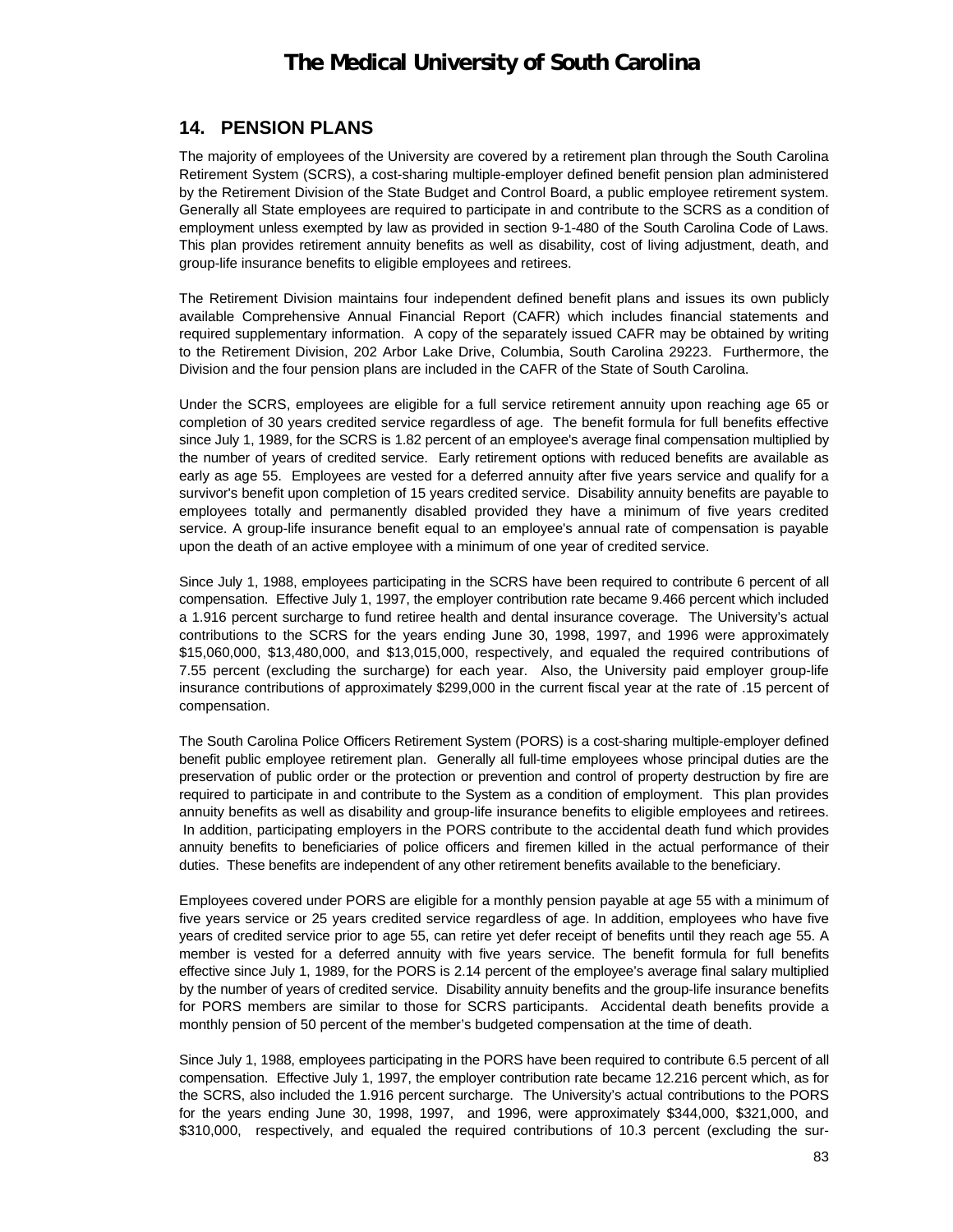charge) for each year. Also, the University paid employer group-life insurance contributions of approximately \$6,800 and accidental death insurance contributions of approximately \$6,800 in the current fiscal year for PORS participants. The rate for each of these insurance benefits is 0.20 percent of compensation.

The amounts paid by the University for pension, group-life insurance, and accidental death benefits are reported as employer contributions expenditures within the applicable current funds' functional expenditure categories to which the related salaries are charged.

Article X, Section 16 of the South Carolina Constitution requires that all State-operated retirement systems be funded on a sound actuarial basis. Title 9 of the South Carolina Code of Laws of 1976, as amended, prescribes requirements relating to membership, benefits, and employee/employer contributions for each retirement plan. Any changes require the approval of the South Carolina legislature. Employee and employer contribution rates to SCRS and PORS are actuarially determined. The surcharges to fund retiree health and dental insurance are not part of the actuarially established rates. Annual benefits, payable monthly for life, are based on length of service and on average final compensation (an annualized average of the employee's highest 12 consecutive quarters of compensation).

The Systems do not make separate measurements of assets and pension liabilities for individual employers. Under Title 9 of the South Carolina Code of Laws, the University's liability under the plans is limited to the amount of contributions (stated as a percentage of covered payroll) established by the State Budget and Control Board. Therefore, the University's liability under the pension plans is limited to the contribution requirements for the applicable year from amounts appropriated therefor in the South Carolina Appropriation Act and amounts from other applicable revenue sources. Accordingly, the University recognizes no contingent liability for unfunded costs associated with participation in the plans.

At retirement, employees participating in the SCRS or PORS may receive additional service credit (at a rate of 20 days equals one month of service) for up to 90 days for accumulated unused sick leave.

Certain State employees may elect to participate in the Optional Retirement Program (ORP), a defined contribution plan. The ORP was established in 1987, under Title 9, Chapter 17, of the South Carolina Code of Laws. The ORP provides retirement and death benefits through the purchase of individual fixed or variable annuity contracts which are issued to, and become the property of, the participants. The State assumes no liability for this plan other than for payment of contributions to designated insurance companies.

ORP participation is limited to faculty and administrative staff of the State's four-year higher education institutions who meet all eligibility requirements for membership in the SCRS. To elect participation in the ORP, eligible employees must irrevocably waive SCRS membership within their first ninety days of employment. Under State law, contributions to the ORP are required at the same rates as for the SCRS, 7.55 percent plus the retiree surcharge of 1.916 percent from the employer in fiscal year 1998.

Certain of the University's employees have elected to be covered under optional retirement plans. For the fiscal year, total contribution requirements to the ORP were approximately \$2,870,000 excluding the surcharge from the University as employer and approximately \$2,280,000 from its employees as plan members. In addition, the University paid approximately \$57,000 for group-life insurance coverage for these employees. All amounts were remitted to the Retirement Division of the State Budget and Control Board for distribution to the respective annuity policy providers. The obligation for payment of benefits resides with the insurance companies.

The majority of employees of Charleston Memorial Hospital are covered by the South Carolina Retirement System (SCRS). Since July 1, 1988, CMH employees participating in the SCRS have been required to contribute 6 percent of all compensation. The employer contribution rate is 6.7 percent. CMH's actual contributions to the SCRS for the years ended June 30, 1998, 1997, and 1996, were approximately \$578,000, \$541,000, and \$658,000, respectively, and equaled the required contribution of 6.7 percent for each year. CMH paid employer group life insurance premiums of approximately \$12,900 for fiscal year 1998 at the rate of .15 percent of compensation. The amounts paid by CMH for pension, group-life benefits, and accidental death benefits are reported as employer contribution expen-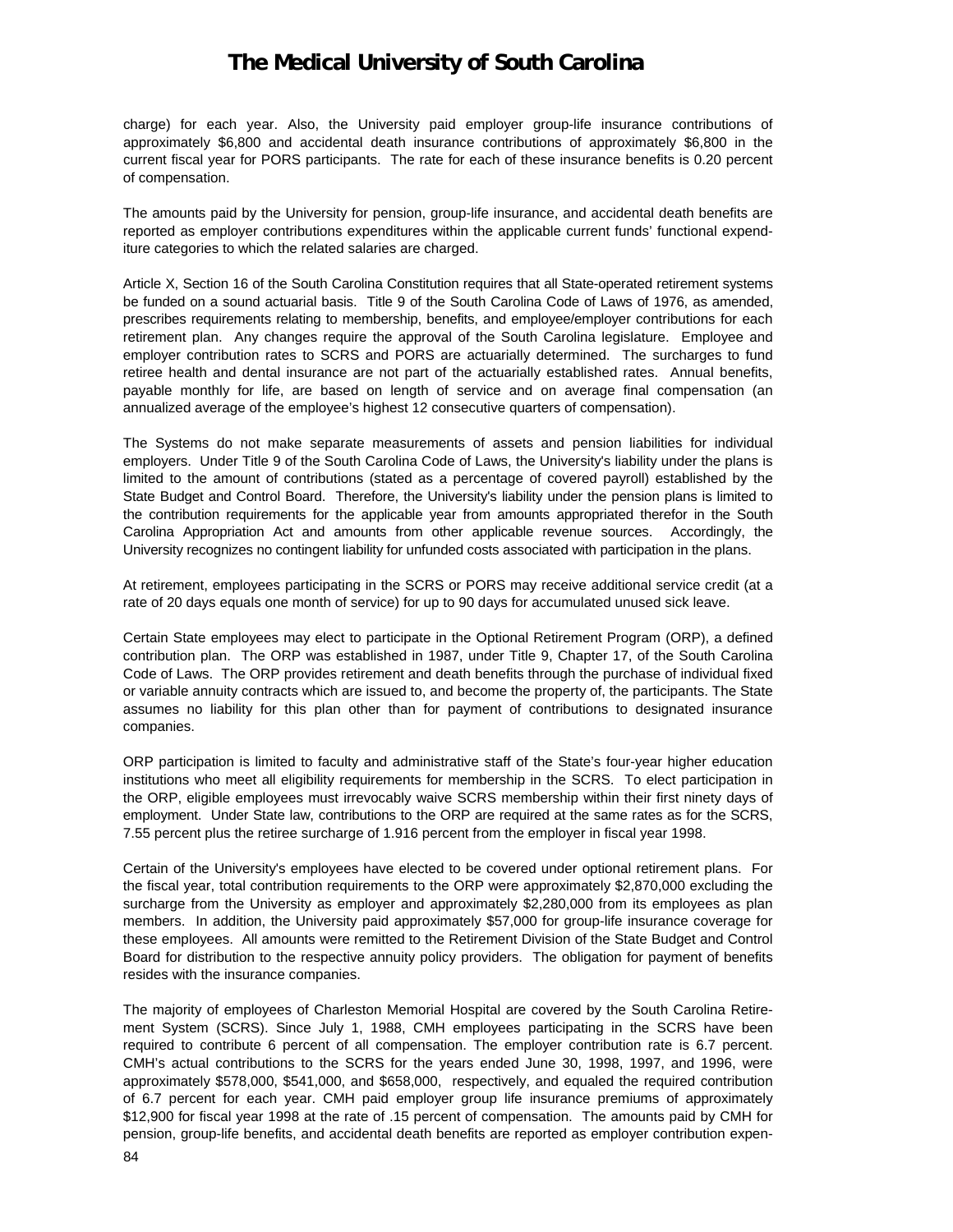ditures within the applicable functional expenditure categories to which the related salaries are charged.

University Medical Associates provides a defined contribution plan covering all employees. The plan provides for contributions by UMA in such amounts as the Board of Directors may annually determine. The plan does not permit participant contributions except for rollover contributions. UMA's contributions are allocated based upon a three tier percentage determined by a participant's compensation. The plan's allocations are based upon the following: 8% of a participant's compensation up to \$50,000, 14% of a participant's compensation from \$50,001 to \$100,000, and 30% of participant's earnings between \$100,001 and \$160,000. Participants become fully vested in their accounts after five years of credited service. Total contributions to this plan totaled approximately \$8,318,000 in fiscal year 1998. Of this amount, approximately \$420,000 was included under the Ambulatory Care Clinic Operational Services agreement. Copies of the separately issued financial statements of the plan are available from the management of UMA.

University Medical Associates also maintains a defined benefit plan covering former employees of the Professional Staff Office (a predecessor of this organization). Benefit accruals have been curtailed and management has received approval from the Internal Revenue Service to terminate the plan. No gain or loss, if any, from the curtailment has been recognized in these financial statements.

The following table sets forth the plan's funded status using the latest actuarial information applicable:

As of

|                                                            | .            |
|------------------------------------------------------------|--------------|
|                                                            | July 1, 1997 |
| Actuarial present value of accumulated benefit obligation: |              |
| Vested benefit obligation                                  | \$1.704.576  |
| Plan assets, at fair value                                 | 2.224.774    |
| Plan assets in excess of accumulated benefit obligation    | 520.198      |

The \$520,198 has not been recognized in the accompanying balance sheet.

MUSC Foundation for Research Development adopted a 401(k) plan effective November 1, 1997. the plan covers all regular employees who are at least 21 years of age and employed for a regular work week of at least 30 hours. Duly appointed employees, such as those employees who also receive compensation from the University, are eligible to participate in the plan. MFRD's contribution is 8 percent of each employees salary. The contribution for the year ended June 30, 1998, was \$13,637.

#### **15. POSTEMPLOYMENT AND OTHER EMPLOYEE BENEFITS**

In accordance with the South Carolina Code of Laws and the annual Appropriation Act, the State of South Carolina provides certain health care, dental, and life insurance benefits to certain active and retired State employees and certain surviving dependents of retirees. All permanent full-time and certain permanent part-time employees of the University are eligible to receive these benefits. The State provides postemployment health and dental benefits to employees who retire from State service or who terminated with at least 20 years of State service who meet one or more of the eligibility requirements, such as age, length of service, and hire date. Generally those who retire must have at least 10 years of retirement service credit to qualify for these State-funded benefits. Benefits are effective at date of retirement when the employee is eligible for retirement benefits. These benefits are provided through annual appropriations by the General Assembly to the University for its active employees and to the State Budget and Control Board for all participating State retirees except the portions funded through the pension surcharge and provided from other applicable fund sources of the University for its active employees who are not funded by State General Fund appropriations. The State finances health and dental plan benefits on a pay-as-you-go basis. The number of State retirees that meet these eligibility requirements is not available.

The University recorded employer contributions expenditures within the applicable functional expenditure categories for these insurance benefits for active employees in the approximate amount of \$14,110,000 for the year ended June 30, 1998. As discussed in Note 14, the University paid approximately \$4,610,000 applicable to the 1.916 percent surcharge included with the employer contributions for retirement benefits. These amounts were remitted to the South Carolina Retirement Systems for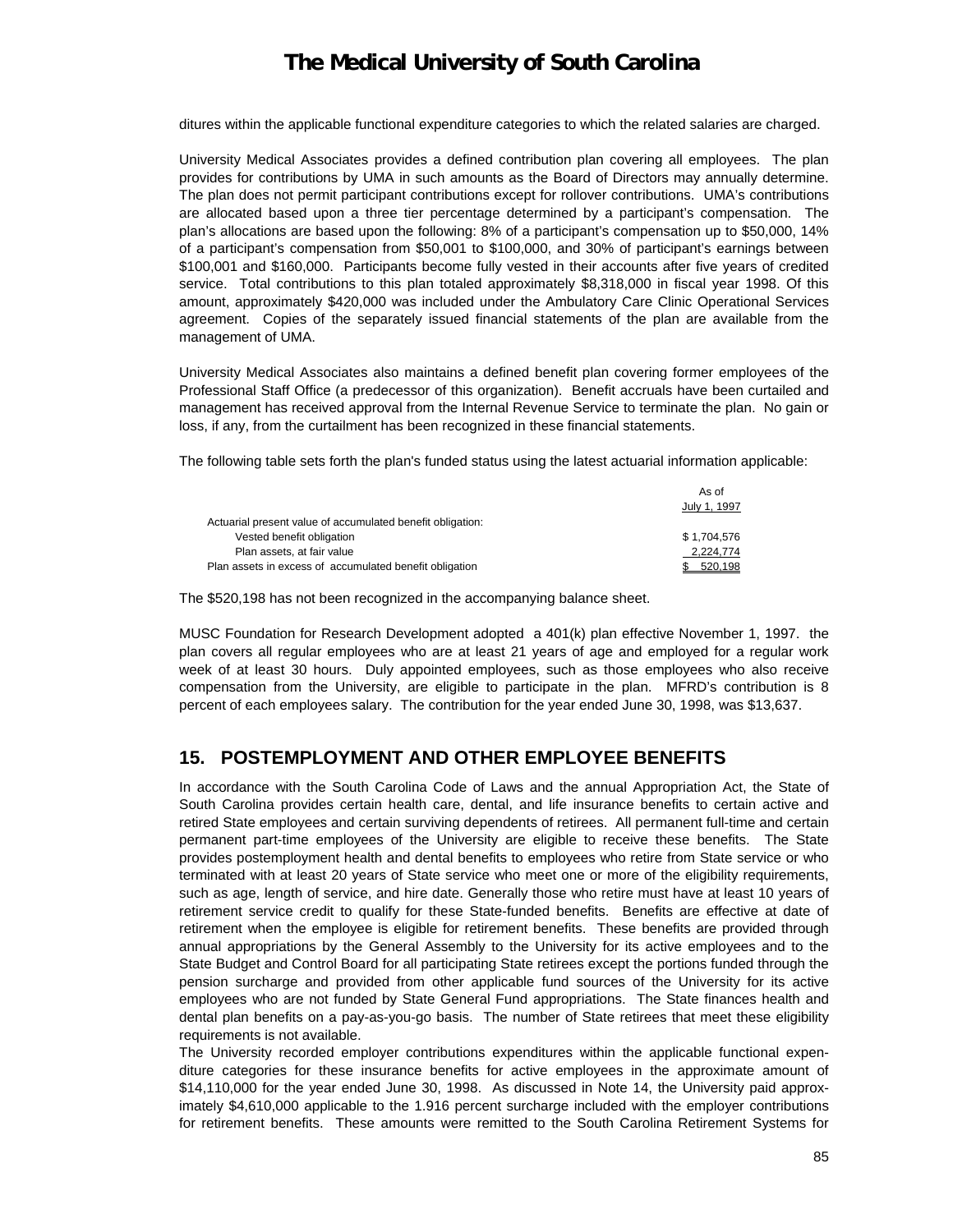distribution to the Office of Insurance Services for retiree health and dental insurance benefits. Information regarding the cost of insurance benefits applicable to University retirees is not available. By State law, the University has no liability for retirement benefits. Accordingly, the cost of providing these benefits for retirees is not included in the accompanying financial statements. In addition, the State General Assembly periodically directs the Retirement Systems to pay supplemental (cost of living) increases to retirees. Such increases are primarily funded from Systems' earnings; however, a portion of the required amount is appropriated from the State General Fund annually for the SCRS and PORS benefits.

Charleston Memorial Hospital provides health benefits for certain employees through a program of selfinsurance or a health maintenance organization. CMH sets the premiums for dependent coverage based on claims experience. CMH is responsible for any excess of claims over employee contributions. To insure against catastrophic claims, CMH has obtained reinsurance. The specific and aggregate stop loss agreement provides for claims in excess of \$40,000 and are subject to a \$2,500,000 maximum specific stop loss payment per employee lifetime and \$1,000,000 per policy year in the aggregate. CMH has accrued \$75,000 as of June 30, 1998, for incurred but not reported claims and claims payable which is included in other liabilities based on the ultimate costs of these claims. CMH also provides health and dental insurance to certain employees through a commercial carrier. Total premiums paid under these plans amounted to approximately \$122,400 for 1998.

University Medical Associates has established an employee medical benefit plan to self-insure employees. UMA is liable for \$100,000 per individual employee or dependent per plan year. Amounts exceeding this are covered by stop-loss insurance. UMA records an estimated liability for these claims. The claims liability is based on estimates of the ultimate cost of reported claims and an estimate for claims incurred but not reported based on historical experience. Claims incurred but not reported and claims payable at June 30, 1998, amounted to \$517,308 which is included in other liabilities.

CMH and UMA finance these benefits on a pay-as-you-go basis.

### **16. MEDICAID DISPROPORTIONATE SHARE PROGRAM**

The Medical Center and Charleston Memorial Hospital transfer matching funds to the State of South Carolina Department of Health and Human Services to allow them to receive Medicaid disproportionate share payments for providing services to a disproportionately high number of low income patients. These payments are in addition to regular Medicaid reimbursement amounts and are paid in block sums to qualifying facilities which have provided initial matching funds. The South Carolina Area Health Education Consortium also made matching funds transfers during the fiscal year ended June 30, 1998, of \$7,303,034. AHEC's match permits the hospitals in the consortium to receive disproportionate share payments which are not included in these financial statements. The AHEC matching funds are included in the instruction expenditures of the current funds. The Medical Center receipts less matching funds are included in unrestricted current funds revenues. Charleston Memorial Hospital includes the receipts and payments in net patient revenues.

|                                     |             | MUSC         | Charleston   |
|-------------------------------------|-------------|--------------|--------------|
|                                     |             | Medical      | Memorial     |
|                                     | AHEC        | Center       | Hospital     |
| Disproportionate Share Pool Revenue | S           | \$80.283.492 | \$29,306,357 |
| Matching funds transferred          | 7.303.034   | 31,608,588   | 11,538,269   |
| Net revenue                         | (7.303.034) | \$48.674.904 | 17.768.088   |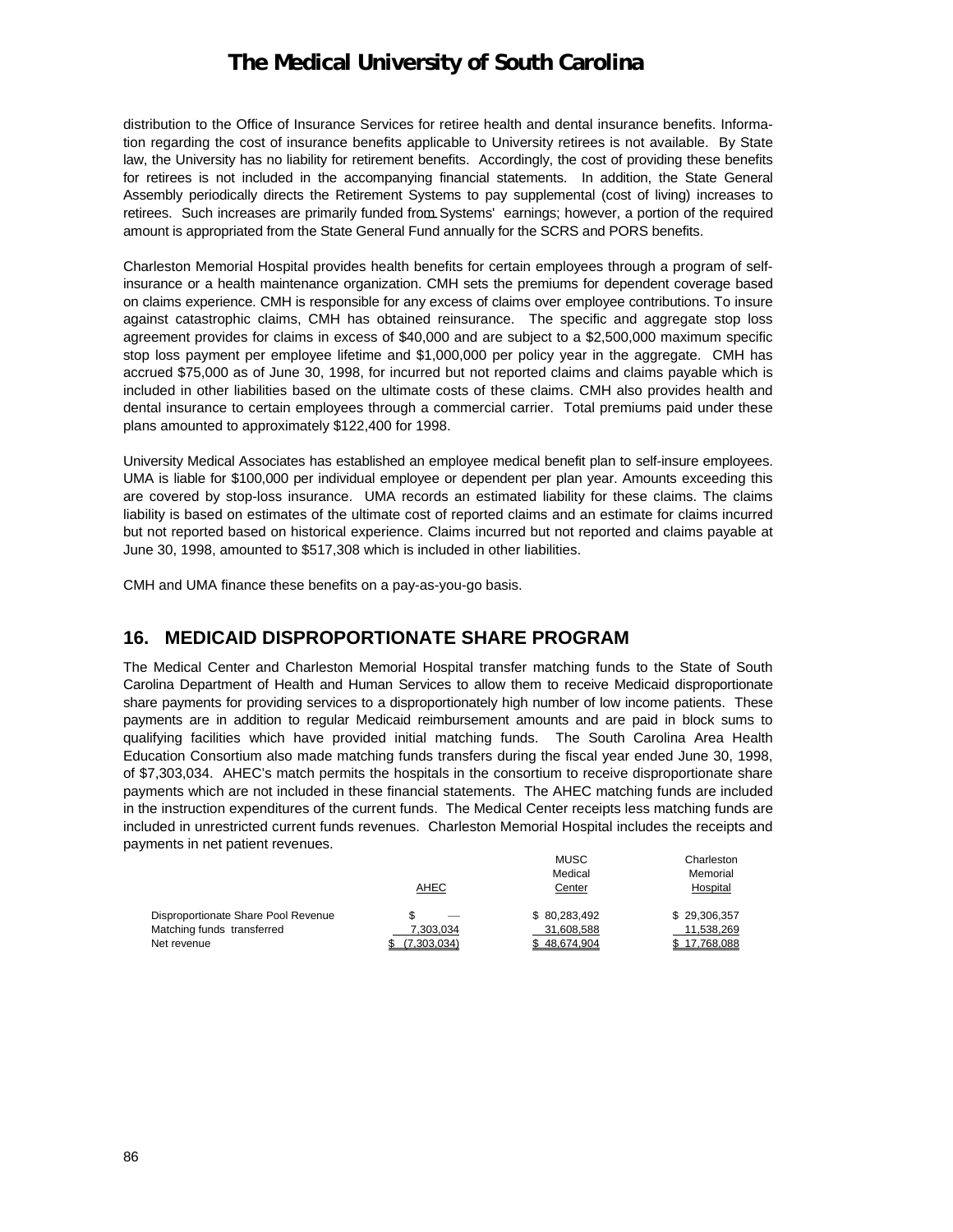### **17. CONTINGENCIES AND LITIGATION**

The University and Charleston Memorial Hospital are involved in a number of legal proceedings and claims with various parties which arose in the normal course of business and cover a wide range of matters including medical malpractice. In the opinion of management, the outcome of the legal proceedings and claims is not expected to have a material adverse affect on the financial positions of the entities.

In July, 1996, a suit was filed in Circuit Court seeking to enjoin the University from leasing its hospital and selling personal property to Columbia/HCA's subsidiary, Columbia Charleston Healthcare System, Inc. and to prohibit the University's Academic Affiliation and other related contracts with Columbia/HCA. On February 13, 1998, the South Carolina Circuit Court ruled that the statue authorizing the University to enter into the affiliation with Columbia/HCA was invalid based on the procedure the South Carolina Legislature employed in passing the Act and based on the Court's ruling that the statute was "special legislation" prohibited by the South Carolina Constitution. The University has appealed the ruling to the South Carolina Supreme Court. A decision is expected by the end of 1998.

The various federal programs administered by the University for fiscal year 1998 and prior years are subject to examination by the federal grantor agencies. At the present time, amounts, if any, which may be due federal grantors have not been determined but the University believes that any such amounts in the aggregate would not have a material adverse effect on the financial position of the University. Therefore, an estimated loss has not been recorded.

The University and UMA are being sued under the False Claims Act for alleged false or fraudulent filed claims for damages in the amount of \$380,000. In addition, they may be liable for additional amounts including treble damages and civil penalties. The case is in the discovery stage and both the University and UMA are vigorously defending their actions. The loss would not be covered by insurance. The potential recovery or loss is currently unknown.

### **18. NONMANDATORY TRANSFERS**

Debt service funds become available for transfer because of the maintenance of minimum balances including reserves for payment of debt service as required by bond indentures and law. Tuition, fees, and revenues pledged for debt service when collected remain in the debt service accounts of the retirement of indebtedness plant funds subgroup until they are transferred by the State Treasurer into a general capital improvements funding account. For state institution bonds issued by the State of South Carolina on behalf of the University, the State Treasurer automatically transfers qualified funds. However, for revenue bonds issued by the University, a written request for the transfer of funds in excess of required minimum balances is submitted by the University to the State Treasurer. As needed, monies are transferred from the general capital funding account to specific capital projects accounts. For the most part, institutions are authorized to make transfers for specific projects with notification to the State Treasurer. As applicable for pre-1986 bond issues, the University obtained approval from the State Budget and Control Board for the transfers.

The University reports its general capital funding account in the retirement of indebtedness subgroup and the unexpended balance thereof as unrestricted fund balance. No transfers from the account were made in fiscal year 1998.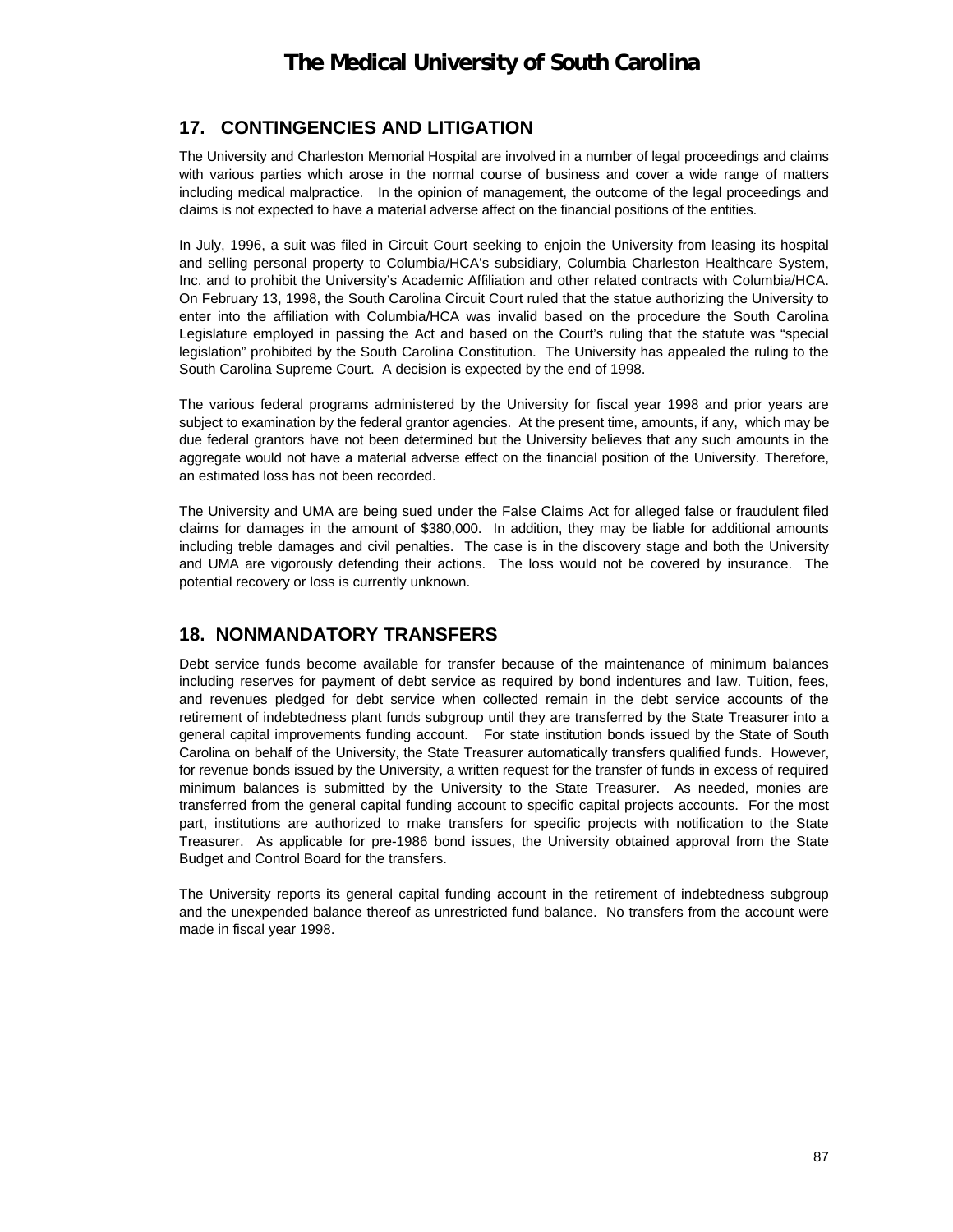During fiscal year 1998, the University recorded interfund transfers and transfers with and between its blended component units, as follows:

| From                                 | To                           | Amount        | Purpose                                      |
|--------------------------------------|------------------------------|---------------|----------------------------------------------|
| Interfund transfers:                 |                              |               |                                              |
| Restricted current funds             | Unrestricted current funds   | \$.<br>44.526 | Financial Aid administrative charges         |
| Restricted current funds             | Unrestricted current funds   | 32.388        | Excess grant funds on completed projects     |
| Unrestricted current funds           | Loan funds                   | 235.272       | Funding of loan programs                     |
| Unrestricted current funds           | Unexpended plant funds       | 4,769,148     | Funding of construction projects             |
| Unrestricted current funds           | Retirement of indebtedness   | 1.510.536     | Tuition revenue transferred for debt service |
| Unrestricted current funds           | Retirement of indebtedness   | 150.464       | Parking revenue transferred for debt service |
| Retirement of indebtedness           | Unrestricted current funds   | 7.858.871     | Excess debt service funds                    |
| Blended component units:             |                              |               |                                              |
| <b>University Medical Associates</b> | Unrestricted current funds   | 2.428.488     | Academic support                             |
| Pharmaceutical Education and         |                              |               |                                              |
| Development Foundation               | Unrestricted current funds   | 11.000        | Academic support                             |
| <b>University Medical Associates</b> | Pharmaceutical Education and |               |                                              |
|                                      | Development Foundation       | 250,000       | Support                                      |
|                                      |                              |               |                                              |

### **19. RISK MANAGEMENT**

The University and its component units are exposed to various risks of loss and maintain State or commercial insurance coverage for each of those risks except health insurance claims for CMH and UMA which are self-insured. Management believes such coverage is sufficient to preclude any significant uninsured losses for the covered risks. There were no significant reductions in insurance coverage from coverage in the prior year. Settled claims have not exceeded this coverage in any of the past three years. The insurer's promise to pay to or on behalf of the insured for covered economic losses sustained during the policy period in accord with insurance policy and benefit program limits. The University pays insurance premiums to certain other State agencies to cover risks that may occur in normal operations. State management believes it is more economical to manage certain risks internally and set aside assets for claim settlement.

Several State funds accumulate assets and the State itself assumes substantially all risks for the following:

- 1. Claims of State employees for unemployment compensation benefits (Employment Security Commission);
- 2. Claims of covered employees for workers' compensation benefits for job-related illnesses or injuries (State Accident Fund);
- 3. Claims of covered employees for health and dental insurance benefits (Office of Insurance Services); and
- 4. Claims of covered public employees for long-term disability and group-life insurance benefits (Office of Insurance Services).

Employees elect health coverage through either a health maintenance organization or through the State's self-insured plan. All of the other coverages listed above are through the applicable State self-insured plan except dependent and optional life premiums are remitted to commercial carriers.

The University and other entities pay premiums to the State's Insurance Reserve Fund (IRF) which issues policies, accumulates assets to cover the risks of loss, and pays claims incurred for covered losses related to the following University assets, activities, and/or events:

- Theft of, damage to, or destruction of assets;
- 2. Real property, its contents, and other equipment;
- 3. Motor vehicles and watercraft (inland marine);
- 4. Torts;
- 5. Business interruptions;
- 6. Natural disasters; and
- 7. Medical malpractice claims against covered clinics, hospitals, employees, and third- and fourthyear medical students.

The IRF is a self-insurer and purchases reinsurance to obtain certain services and specialized coverage and to limit losses in the areas of property, boiler and machinery, automobile liability, and medical professional liability insurance. Also, the IRF purchases reinsurance for catastrophic property and medical professional liability insurance. Reinsurance permits partial recovery of losses from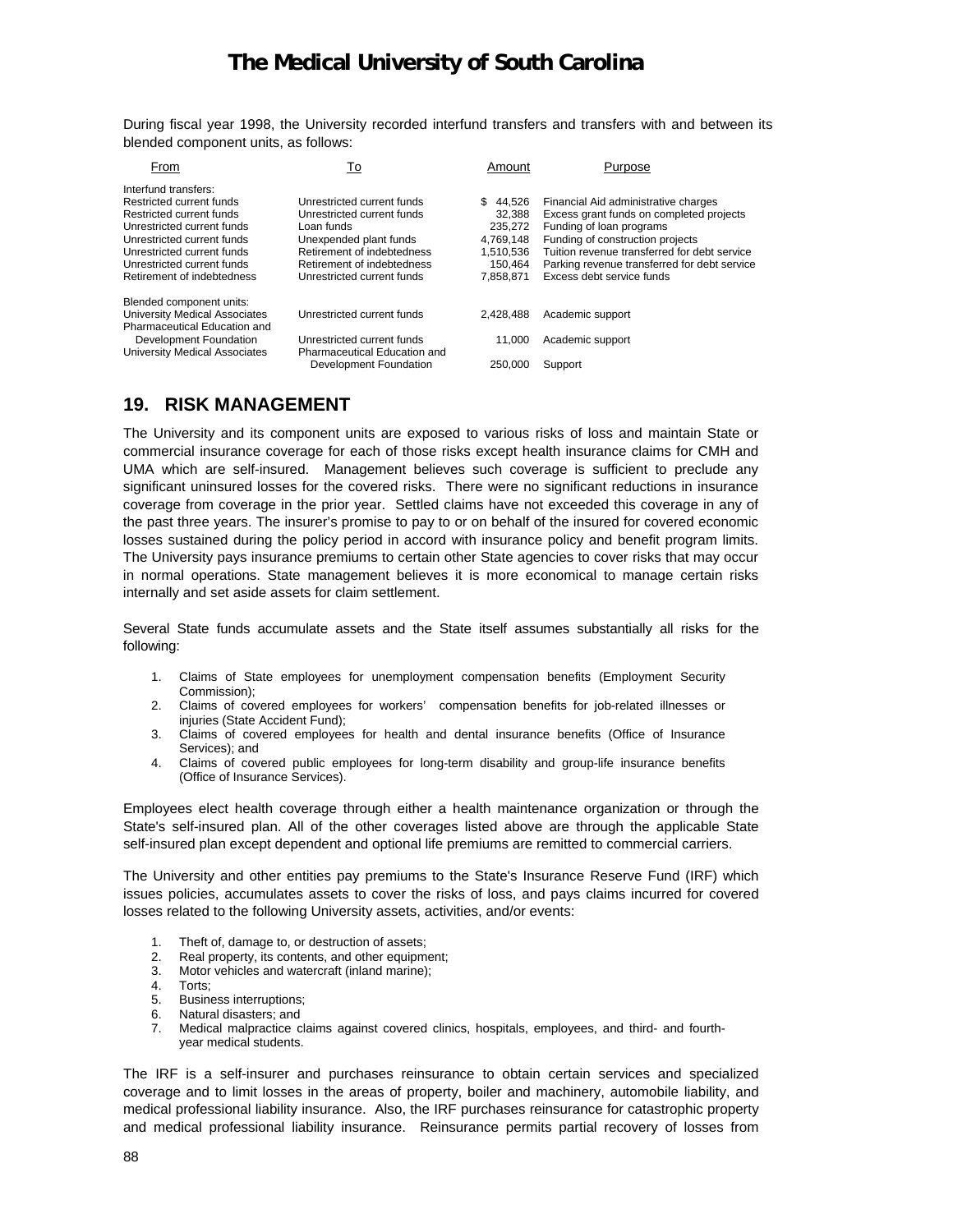reinsurers, but the IRF remains primarily liable. The IRF purchases insurance for aircraft and ocean marine coverage. The IRF's rates are determined actuarially. State agencies and other entities are the primary participants in the State's Health and Disability Insurance Fund and in IRF.

The University also purchases a portion of its medical malpractice insurance coverage for healthcare providers through the State's insurance enterprise, the Medical Malpractice Patients' Compensation Fund. The University obtains coverage through a commercial insurer for employee fidelity bond insurance for all employees for losses arising from theft or misappropriation. The University also obtains coverage through a commercial insurer for losses related to aircraft. The University has recorded insurance premium expenditures in the applicable functional expenditure categories of the unrestricted current fund. The University has not transferred the portion of the risk of loss related to insurance policy deductibles and policy limits for all coverages to a State or commercial insurer.

Charleston Memorial Hospital purchases malpractice insurance and general tort liability insurance through the State's Insurance Reserve Fund and insures its equipment through the IRF. CMH obtains coverage through a commercial insurer for employee fidelity bond insurance for losses arising from theft or misappropriation. CMH provides health benefits for certain employees through a program of self-insurance. CMH is responsible for any excess of claims over employee contributions. To insure against catastrophic claims, CMH has obtained reinsurance. The specific and aggregate stop loss agreement provides for claims in excess of \$40,000 and is subject to a \$2,500,000 maximum specific stop loss payment per employee's lifetime and \$1,000,000 per policy year in the aggregate. CMH has accrued \$75,000 as of June 30, 1998, for incurred but not reported claims and claims payable.

University Medical Associates pays insurance premiums to certain State agencies to cover risks that may occur in normal operations. This includes claims for employees for unemployment compensation benefits. Commercial insurance covers workers' compensation benefits, long-term disability, theft of assets, damage to property, and torts. The insurer's promise to pay to or on behalf of the insured for covered economic losses sustained during the policy period in accordance with insurance policy and benefit program limits. Settlement amounts have not exceeded insurance coverage for the current year or the three prior years.

UMA also purchases a portion of its medical malpractice insurance coverage for healthcare providers through the State's insurance enterprise, the Medical Malpractice Patients' Compensation fund and the Joint Underwriters Association. UMA obtains employee fidelity bond insurance coverage through a commercial insurer for all employees for losses arising from theft or misappropriation. UMA insures against malpractice claims under a state maintained insurance fund. The entire premium is paid by the University, with the full cost of physician premiums being reimbursed by UMA. The affiliates are covered by private insurance companies.

The following represents the changes in the approximate claims liabilities for self-insured health insurance claims of CMH and UMA for 1998:

|                                  | СМН        | <u>UMA</u>  |
|----------------------------------|------------|-------------|
| Liability balance, July 1, 1997  | \$100.000  | 432.750     |
| Claims and changes in estimate   | 562.648    | 3.056.594   |
| Claims payments                  | (587, 648) | (2,972,036) |
| Liability balance, June 30, 1998 | 75.000     | 517.308     |

### **20. RETIREMENT INCENTIVE**

Section 59-103-150 of the South Carolina Code of Laws allows the University's Board of Trustees to implement an early retirement plan for its faculty. Two objectives of this law were to help institutions of higher education reallocate resources and effect cost-saving measures. The University implemented such a plan effective January 1, 1990. To be eligible, a person must be a full-time faculty member, at least 55 years old, and have at least 10 years experience at the University in a full-time faculty position. The Board of Trustees has delegated to the President full authority to determine implementation and participation in the Plan. The Plan includes incentive bonus payments for early retirement ranging from 100 percent to 200 percent of a person's final annual salary. No payments were made under this plan in 1998. At June 30, 1998, there was no liability related to retirement incentive.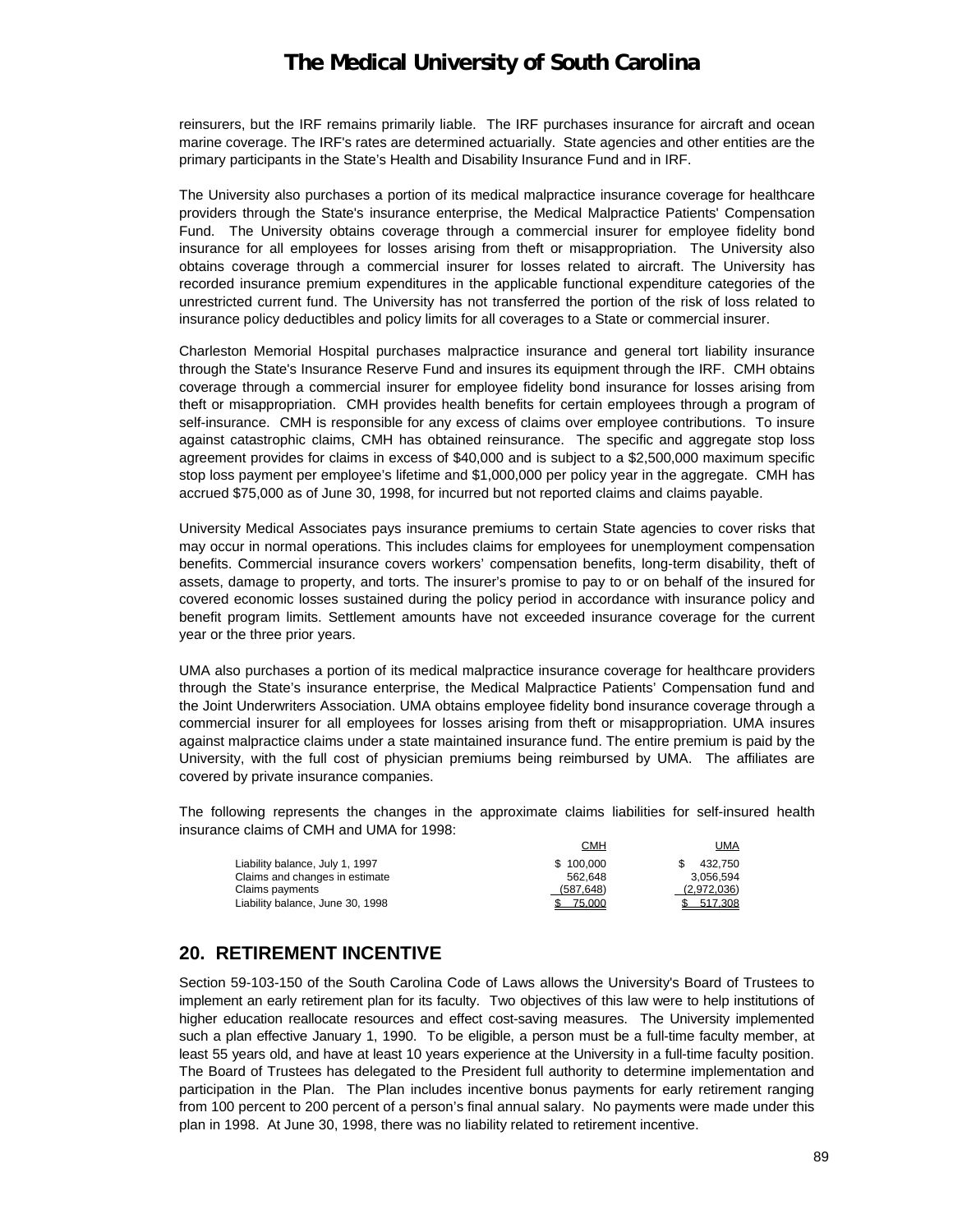#### **21. INCOME TAXES**

The subsidiaries of University Medical Associates are for-profit entities, subject to income tax (see Note 1). However, for the year ended June 30, 1998, all of the subsidiaries incurred losses, resulting in cumulative estimated net operating loss carryovers as follows:

| Carolina Health Management Services, Inc. | 1.200.000  |
|-------------------------------------------|------------|
| Carolina Family Care, Inc.                | 24,200,000 |
| Carolina Primary Care Physicians, P. A.   | 600,000    |
| Carolina Specialty Care, Inc.             | 110.000    |
| Carolina Specialty Care, P.A.             | 170.000    |

The above net operating loss carryovers totaling approximately \$26,280,000 may be offset against future taxable income of the respective companies. Approximately \$7,822,000 in 2011, \$8,480,000 in 2012, and \$9,978,000 in 2013 will expire if unused by those years. No tax benefit has been reported in the 1998 financial statements because management believes that it is probable that the carryforward will expire unused. Accordingly, the tax benefit of the loss carryforward has been offset by a valuation allowance of the same amount. The net operating loss carryover is approximately the same for financial statement and income tax purposes.

### **22. INTERFUND LIABILITIES AND BORROWINGS**

For the most part, the University operates out of one cash account. At fiscal year-end, entries are made to report interfund liabilities for deficit cash balances in the State's cash management pool accounts. In addition, during the year, certain interfund borrowings occurred. All of the amounts are payable within one year without interest. At June 30, 1998, the unrestricted current fund was owed \$3,300,000 by the unexpended plant fund and \$5,900,000 by the retirement of indebtedness fund.

### **23. PRIOR PERIOD ADJUSTMENTS AND RECLASSIFICATIONS**

Effective July 1, 1997, the University and University Medical Associates implemented Governmental Accounting Standards Board (GASB) Statement No. 31, *Accounting and Financial Reporting for Certain Investments and External Investment Pools*. This statement requires that most investments of governmental entities be stated at fair value rather than cost. For internal investment pools, this statement requires the equity position of each fund that sponsors the pool to be reported as assets in those funds. As a participant in the State's internal cash management pool, the University has been allocated unrealized gains to reflect its pro rata share of the pool. Consequently, the University decreased cash and cash equivalents and beginning fund balances as of July 1, 1996, by \$314,756 for changes resulting from adoption of Statement No. 31. An additional adjustment was made to increase cash and cash equivalents by \$891,949 and record interest and investment income of \$1,206,705 for the year ended June 30, 1997. UMA increased investments and beginning retained earnings as of July 1, 1996, by \$1,391,779 and recorded an adjustment to decrease investment income by \$1,514,396 for the year ended June 30, 1997.

On December 30, 1997, the University filed a refund claim with the South Carolina Department of Revenue resulting from an overpayment of sales tax on the purchase of prescription drugs sold at retail to outpatients during the claim period January 1, 1995, through June 30, 1997. The claim was granted as requested on July 16, 1998. The University restated accounts receivable - other and beginning fund balances as of July 1, 1996, for amounts totaling \$429,865 for changes resulting from the sales tax refund. An additional adjustment was made to reduce expenditures by \$373,762 and record interest income of \$55,072 for the year ended June 30, 1997.

The Medical Center underreported net patient receivables by \$749,432 attributable to the ambulatory care agreement with UMA as of June 30 1996. As a result, the fund balance of the University increased by 90 percent of the receivable (\$674,489) and UMA's retained earnings increased by their 10 percent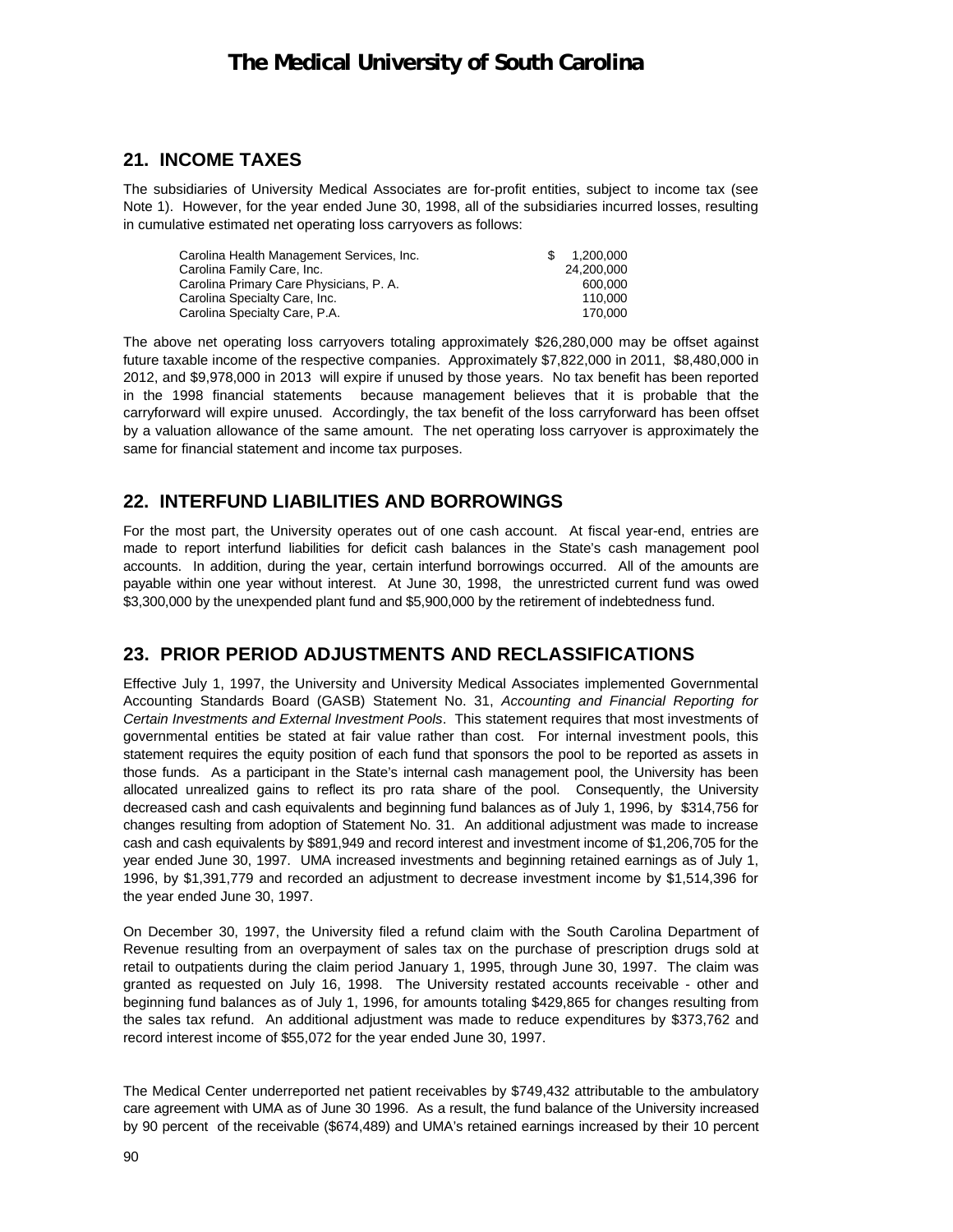share (\$74,943). The 1997 receivables were also understated by \$711,745 resulting in a net increase in the University's net patient service revenue of \$711,745 and an increase in hospital expenditures of \$71,174. UMA's ambulatory care management fee income increased by the \$71,174.

UMA also understated their patient receivables by \$1,349,814 (\$2,988,138 less the increase in the allowance of \$1,638,324) as of June 30, 1996, and \$1,528,858 (\$3,263,196 less the increase in the allowance of \$1,734,338) as of June 30, 1997. The 1997 amounts have been adjusted to record an increase in net patient service revenue of \$1,549,226 and an increase in bad debt expense of \$20,368.

The Medical Center and Charleston Memorial Hospital recorded receivables for Medicaid cost reimbursement for the years June 30, 1995 through June 30, 1997. Pursuant to the 1993 Omnibus Budget Reconciliation Act, hospitals which received disproportionate share payments were not entitled to claim any additional Medicaid reimbursement. The University recorded a prior period adjustment of \$11,985,245 as of June 30, 1997 to reverse the receivable as of that date and record a payable of \$1,931,008. Net patient service revenue for the year ended June 30, 1997, was reduced by \$1,904,977. CMH recorded a prior period adjustment of \$1,513,276 as of June 30, 1997 to reverse the receivable as of that date and record a net payable of \$249,794. Net patient service revenue for the year ended June 30, 1997, was reduced by \$408,095. The 1997 adjustment to revenue for CMH includes \$193,899 attributable to an adjustment to the 1994 cost report which was not originally booked in 1997 but should have been based on a letter from the intermediary.

The changes to beginning fund balances and retained earnings as of July 1, 1996, are disclosed in the following table:

|                                           | Beginning Fund Balances as of July 1, 1996 |                  |               |
|-------------------------------------------|--------------------------------------------|------------------|---------------|
|                                           | As Previously                              | Restatement      | As            |
|                                           | Reported                                   | Adiustment       | Restated      |
| The Medical University of South Carolina: |                                            |                  |               |
| Unrestricted current funds                | \$181,515,724                              | \$(10, 445, 703) | \$171,070,021 |
| Restricted current funds                  | 5,588,354                                  | 6.647            | 5,595,001     |
| Loan funds                                | 11.934.600                                 | (1,792)          | 11.932.808    |
| Endowment and similar funds               | 846.010                                    |                  | 846.010       |
| Unexpended plant funds                    | 25.724.505                                 |                  | 25,724,505    |
| Retirement of indebtedness funds          | 24,027,326                                 | 44.997           | 24,072,323    |
| Investment in plant                       | 383.159.810                                |                  |               |
| 383,159,810                               |                                            |                  |               |
|                                           | 632.796.329                                | \$(10.395.851)   | \$622,400.478 |
| <b>University Medical Associates</b>      | 20.041.873                                 | 2.741.593        | 22.783.466    |

The Medical Center recorded a Champus receivable of \$1,083,544 for the year ended June 30, 1997 in error. The Medical Center was not entitled to any additional reimbursement from Champus for 1997 because management had entered into a managed care agreement.

The Academic Division reported expenditures of \$415,510 in the restricted current fund as of June 30, 1997, for which they were not entitled to reimbursement from any source. The expenditures should have been recorded as research expenditures in the unrestricted current fund.

The Medical Center and UMA misstated the amount due between them attributable to the ambulatory care agreement by \$1,159,452 as of June 30, 1997. As a result, The Medical Center expenditures increased and UMA's departmental expense decreased by \$1,159,452 for the year ended June 30, 1997.

Prior year comparative totals have been restated to correctly classify certain fiscal year 1997 unrestricted current fund revenues and expenditures. Revenues totaling \$1,936,364 for public safety services provided to the College of Charleston were reclassified from sales and services of educational departments to other Academic Division revenues. Certain expenditures consisting primarily of information techno-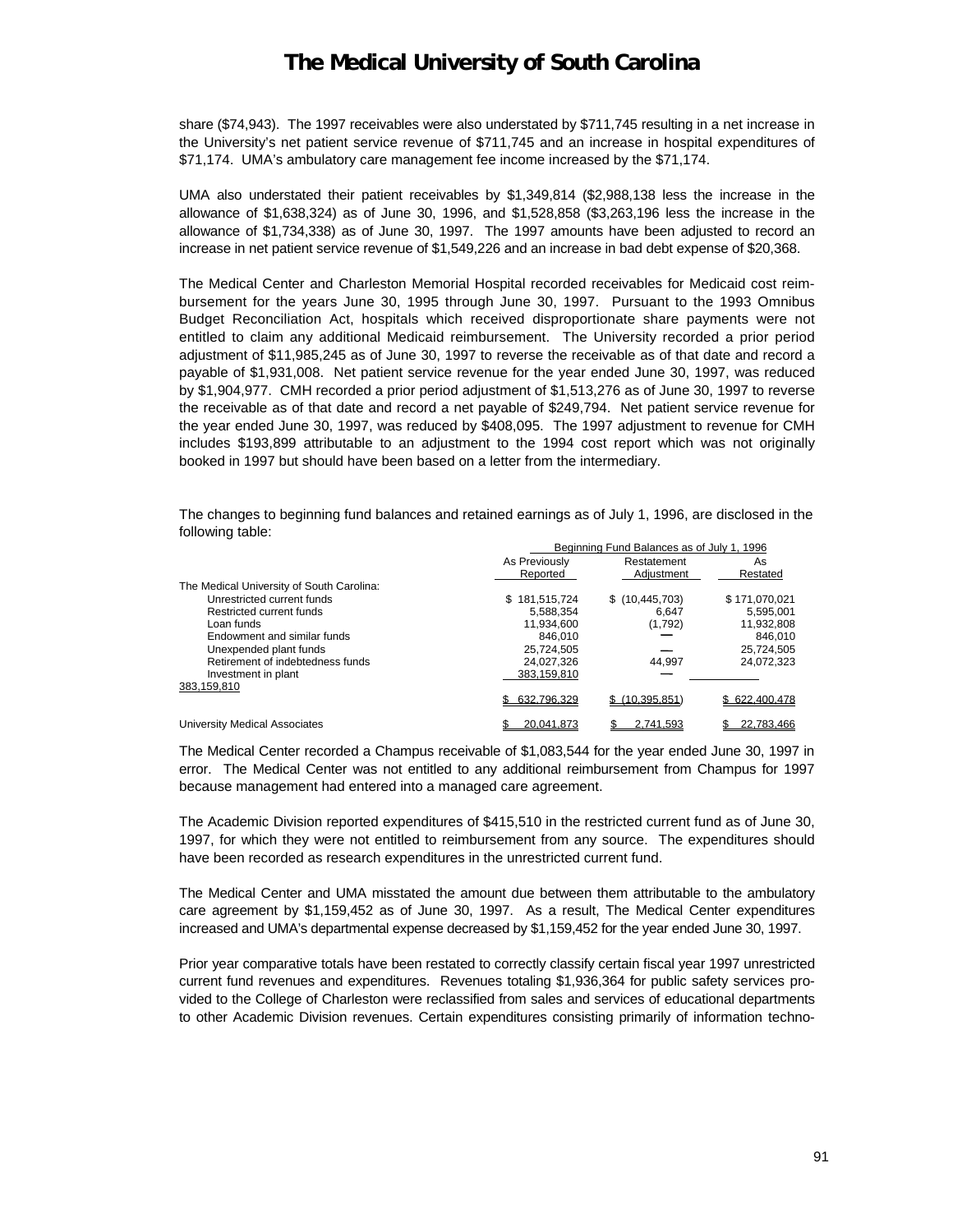logy, research support services, and facilities planning have been reclassified from institutional support to the following categories:

| Research                           | \$419.793 |
|------------------------------------|-----------|
| Academic support                   | 3.211.437 |
| Operation and maintenance of plant | 1.096.935 |
| <b>Medical Center</b>              | 1.298.079 |

Certain reclassifications were made to the fiscal year 1997 previously presented amounts for UMA to conform to the current year's classifications. An amount of \$3,093,874 was reclassified from investments to investments in partnerships and joint ventures representing UMA's 10 percent investment at cost in Hilton Head Health Systems, L.P. Pharmaceutical Education and Development Foundation revenue of \$1,953,870 was reclassified from net clinical service revenue to other operating revenue. Rental expenses of \$783,433 and interest expense of \$872,828 were reclassified from nonoperating expense to operating expense since the building was not available for rent. Contributions to Health Sciences Foundation of \$108,380 and transfers to PEDF of \$375,000 were reclassified from departmental operating expense to nonoperating expense.

Following is a summary of the effects of the prior period adjustments and reclassifications as of and for the year ended June 30, 1997:

|                                                 |                   | 1997           |                   |
|-------------------------------------------------|-------------------|----------------|-------------------|
|                                                 | As Previously     | Restatement    |                   |
|                                                 | Reported          | Adjustment     | As Restated       |
| <b>Balance Sheet:</b>                           |                   |                |                   |
| Cash and cash equivalents                       | \$<br>240,324,545 | \$<br>891,949  | \$<br>241,216,494 |
| Investments                                     | 23,562,872        | (3,216,491)    | 20,346,381        |
| Accounts receivable:                            |                   |                |                   |
| Patients                                        | 120,005,328       | 4,724,373      | 124,729,701       |
| Less allowances                                 | (47, 120, 604)    | (1,734,338)    | (48, 854, 942)    |
| Medicare, Medicaid, and                         |                   |                |                   |
| Champus cost reimbursements, net                | 12,401,263        | (12, 401, 263) |                   |
| Other                                           | 2,993,943         | 858,699        | 3,852,642         |
| Due from The Medical University of South        |                   |                |                   |
| Carolina                                        | 2,257,184         | 146,117        | 2,403,301         |
| Due from Charleston Memorial Hospital           | 24,983,785        | (1,513,276)    | 23,470,509        |
| <b>Total assets</b>                             | 1,088,227,578     | (9, 150, 356)  | 1,079,077,222     |
| Cost reimbursement refund payable               | 1,568,936         | 2,180,802      | 3,749,738         |
| Due to The Medical University of South Carolina | 30,308,426        | (2,672,728)    | 27,635,698        |
| Due to University Medical Associates            | 3,610,808         | 1,305,569      | 4,916,377         |
| <b>Total liabilities</b>                        | 343,081,081       | 813,643        | 343,894,724       |
| Retained earnings                               | 11,751,841        | 2,341,698      | 14,093,539        |
| Retained earnings reserved for debt service     | 8,026,552         | 370,112        | 8,396,664         |
| Fund balances - restricted                      | 74,846,518        | 540,789        | 75,387,307        |
| Fund balances - unrestricted, undesignated      | 211,917,726       | (13, 218, 941) | 198,698,785       |
| U. S. government grants refundable              | 10,980,618        | 2,343          | 10,982,961        |
| Total fund equity                               | 745,146,497       | (9,963,999)    | 735,182,498       |
| Total liabilities and fund equity               | 1,088,227,578     | (9, 150, 356)  | 1,079,077,222     |
|                                                 |                   |                |                   |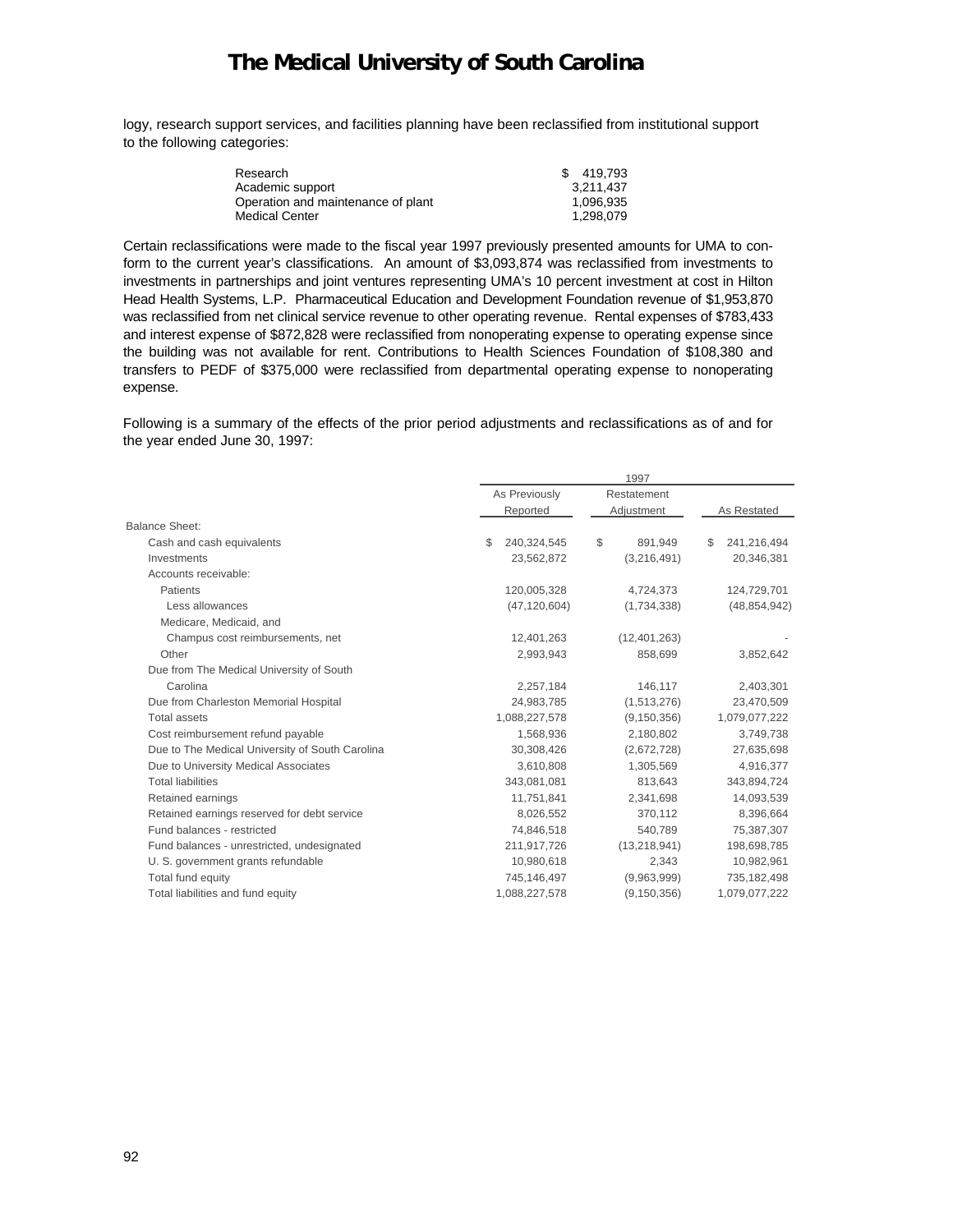|                                                            |                           | 1997              |                   |
|------------------------------------------------------------|---------------------------|-------------------|-------------------|
|                                                            | As Previously             | Restatement       |                   |
| Medical University of South Carolina:                      | Reported                  | Adjustment        | As Restated       |
| Statement of Changes in Fund Balances:                     |                           |                   |                   |
| Unrestricted current funds revenues                        | \$<br>574,214,247         | \$<br>(1,500,864) | 572,713,383<br>\$ |
| Interest and investment income - restricted                | 1,783,225                 | 77,770            | 1,860,995         |
| Total revenues and other additions                         | 728,302,574               | (1,423,094)       | 726,879,480       |
| Educational and general expenditures                       | 226,464,917               | (1,313,908)       | 225,151,009       |
| Medical Center expenditures                                | 345,472,910               | 2,170,772         | 347,643,682       |
| Total expenditures and other deductions                    | 643,639,454               | 856,864           | 644,496,318       |
| Net increase for the year                                  | 88,966,797                | (2,279,958)       | 86,686,839        |
| Fund balances at beginning of year, as restated            | 632,796,329               | (10, 395, 851)    | 622,400,478       |
| Fund balances at end of year                               | 721,763,126               | (12,675,809)      | 709,087,317       |
| Statement of Current Funds Revenues, Expenditures,         |                           |                   |                   |
| and Other Changes:                                         |                           |                   |                   |
| Interest and investment income                             | 8,842,598                 | 1,187,466         | 10,030,064        |
| Sales and services of educational departments              | 9,130,888                 | (1,936,364)       | 7,194,524         |
| Net patient service revenue                                | 331,905,916               | (2,276,776)       | 329,629,140       |
| Management fee from Charleston Memorial                    |                           |                   |                   |
| Hospital                                                   | 4,003,110                 | (408, 095)        | 3,595,015         |
| Other Academic Division revenues<br>Total current revenues | 10,417,299<br>620,395,096 | 1,936,364         | 12,353,663        |
| Educational and general expenditures:                      |                           | (1,497,405)       | 618,897,691       |
| Research                                                   | 52,409,890                | 419,793           | 52,829,683        |
| <b>Public Service</b>                                      | 15,484,831                | (15, 829)         | 15,469,002        |
| Academic support                                           | 14,957,495                | 3,211,437         | 18,168,932        |
| Institutional support                                      | 18,153,022                | (6,026,244)       | 12,126,778        |
| Operation and maintenance of plant                         | 12,428,012                | 1,096,935         | 13,524,947        |
| Total educational and general expenditures                 | 226,464,917               | (1,313,908)       | 225,151,009       |
| Total educational and general                              | 226,555,091               | (1,313,908)       | 225,241,183       |
| Medical Center expenditures                                | 345,472,910               | 2,170,772         | 347,643,682       |
| <b>Total Medical Center</b>                                | 358,263,861               | 2,170,772         | 360,434,633       |
| Total expenditures and mandatory transfers                 | 586,502,534               | 856,864           | 587,359,398       |
| Net increase in fund balance                               | 38,981,055                | (2,354,269)       | 36,626,786        |
| Charleston Memorial Hospital:                              |                           |                   |                   |
| Statement of Revenues, Expenses, and Changes               |                           |                   |                   |
| in Retained Earnings:                                      |                           |                   |                   |
| Net patient service revenue                                | 25,945,584                | (408,095)         | 25,537,489        |
| Total operating revenues                                   | 32,470,071                | (408,095)         | 32,061,976        |
| Operating income                                           | 3,034,221                 | (408,095)         | 2,626,126         |
| Income before management fee                               | 4,003,110                 | (408,095)         | 3,595,015         |
| Management fee to The Medical University                   |                           |                   |                   |
| of South Carolina                                          | 4,003,110                 | (408, 095)        | 3,595,015         |
| University Medical Associates:                             |                           |                   |                   |
| Statement of Revenues, Expenses, and Changes               |                           |                   |                   |
| in Retained Earnings:                                      |                           |                   |                   |
| Net clinical service revenue                               | 106,645,064               | (1,754,458)       | 104,890,606       |
| Other operating revenue                                    |                           | 1,953,870         | 1,953,870         |
| Ambulatory care management fee income                      | 577,367                   | 146,117           | 723,484           |
| Total operating revenues                                   | 114,222,431               | 345,529           | 114,567,960       |
| Departmental expenses                                      | 83,876,476                | (859, 399)        | 83,017,077        |
| Provision for bad debts                                    | 15,038,737                | 20,368            | 15,059,105        |
| Interest expense                                           | 1,465,584                 | 872,828           | 2,338,412         |
| Total operating expenses                                   | 112,817,563               | 33,797            | 112,851,360       |
| Operating income (loss)                                    | 1,404,868                 | 311,732           | 1,716,600         |
| Rent expense                                               | (1,654,604)               | 783,433           |                   |
| Interest expense on rental property                        |                           |                   | (871, 171)        |
| Investment income                                          | (1,918,304)               | 872,828           | (1,045,476)       |
| Gain (loss) on sale of investments                         | 1,369,277                 | 568,865           | 1,938,142         |
|                                                            | 2,083,261                 | (2,083,261)       |                   |
| Contributions to Health Sciences Foundation                |                           | (108, 380)        | (108, 380)        |
| Nonmandatory transfers to The Medical                      |                           |                   |                   |
| University of South Carolina                               | (4,292,677)               | (375,000)         | (4,667,677)       |
| Total nonoperating revenues (expenses)                     | (165, 143)                | (341, 515)        | (506, 658)        |
| Net income (loss)                                          | 1,239,725                 | (29, 783)         | 1,209,942         |
| Retained earnings at beginning of year                     | 20,041,873                | 2,741,593         | 22,783,466        |
| Retained earnings at end of year                           | 21,281,598                | 2,711,810         | 23,993,408        |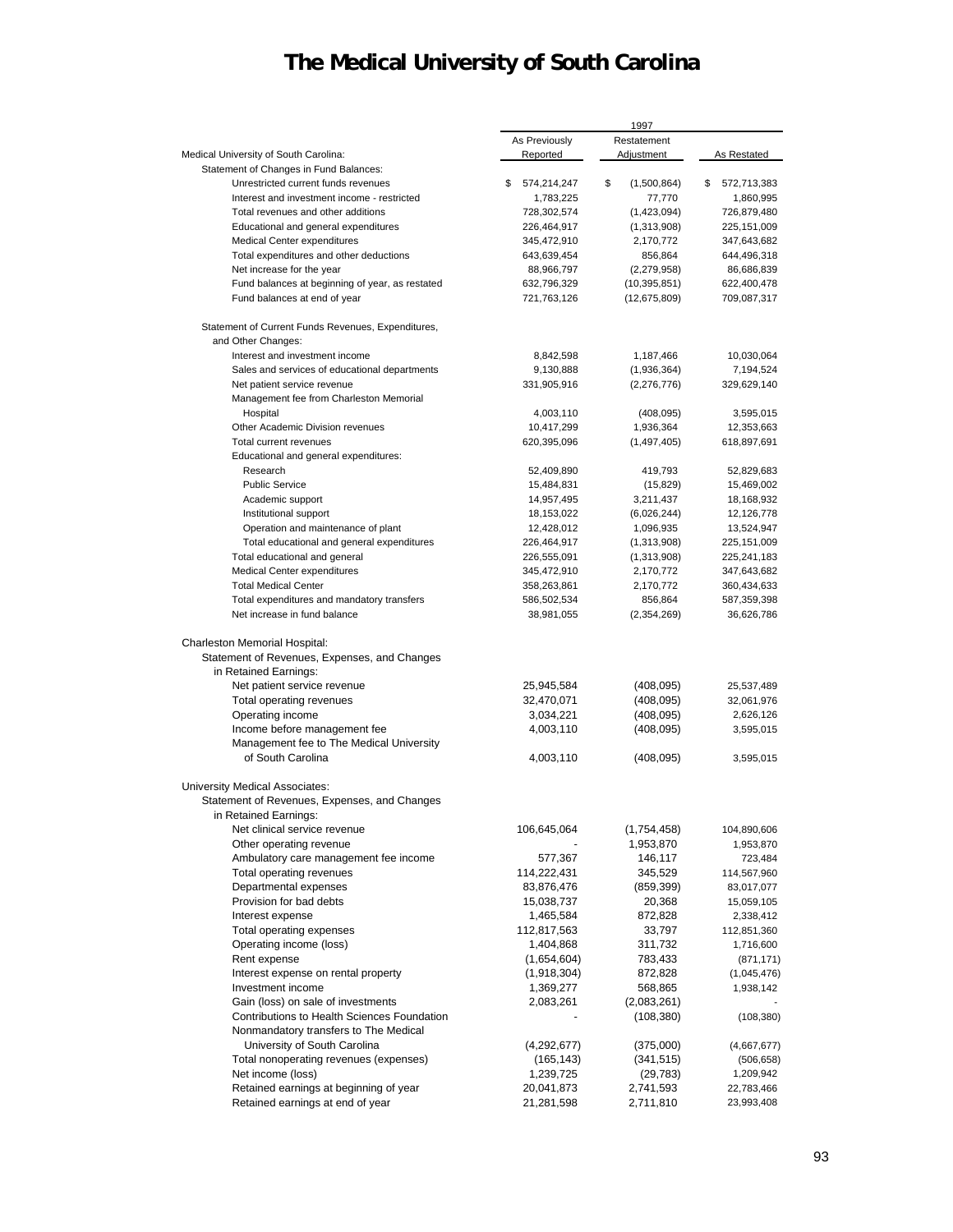The MUSC Foundation for Research Development elected to change its policy in regard to the presentation and recording of restricted and unrestricted revenue and support. Based on the old policy, MFRD recognized support that was restricted as an increase in unrestricted net assets if the restriction expires in the reporting period in which the support was recognized. Based on the new policy, MFRD recognized donor-restricted support as an increase in temporarily restricted net assets. When the restriction expires (that is, when a stipulated time ends or purpose restriction is accomplished), temporarily restricted net assets are reclassified to unrestricted net assets and reported in the Statement of Activities as net assets released from restrictions. This change in MFRD's policy only changes the presentation of support and accordingly has no effect on the change in net assets of the prior year. The change resulted in an increase in temporarily restricted revenues for fiscal year 1997 from corporate contracts and awards of \$414,283 and an increase in contributions and private grants of \$10,695. A corresponding increase in net assets released from restrictions of \$424,978 was also recorded.

#### **24. FUND EQUITY**

The components of fund balance of the University's unrestricted current funds at June 30, 1998, are as follows:

| Academic excluding auxiliary enterprises | \$ 62,419,208 |
|------------------------------------------|---------------|
| Auxiliary enterprises                    | 1.700.746     |
| Medical Center                           | 101.229.801   |
| Total                                    | \$165,349,755 |

The components of fund balance of the University's restricted current funds at June 30, 1998, are as follows:

| Research                                                 | \$ 6.070.480 |
|----------------------------------------------------------|--------------|
| Scholarships and student aid                             | 159.549      |
| Restricted for colleges, departments, and other purposes | 17.349.155   |
| Total                                                    | \$23.579.184 |

The components of fund balance of the University's endowment and similar funds at June 30, 1998, are as follows:

| Endowment - restricted       | \$838.658 |
|------------------------------|-----------|
| Quasi-endowment - restricted | 41.477    |
| Total                        | \$880.135 |

For the governmental component units, appropriated retained earnings are amounts allocated for specified uses in accordance with the entity's bylaws and by authorization of its board of directors. Generally, reserved retained earnings are amounts related to legally restricted assets required to be held and/or used as specified in debt indentures and resolutions.

The appropriated retained earnings of Charleston Memorial Hospital represent the net assets at the time of the signing of the management agreement which are not available for use by the University.

The unreserved retained earnings of University Medical Associates, excluding the component units, consists of \$355,787 in funds designated for the President of the University and \$5,854,648 designated for the Dean of the College of Medicine to be used in support of the University or for any related purpose. The reserved retained earnings represent the balance in the debt service reserve funds.

The reserved portion of the retained earnings of Medical University Facilities Corporation is restricted for payment of debt service on the Certificates of Participation and the Lease Revenue Bonds under the related covenants. The unappropriated retained earnings deficit results from the manner in which the capital lease on The Strom Thurmond Biomedical Research Center and the related Lease revenue Bonds were structured. Because of timing differences, MUFC had an unappropriated retained earnings deficit of \$1,036,683. As lease payments are received from the University, the deficit will be eliminated.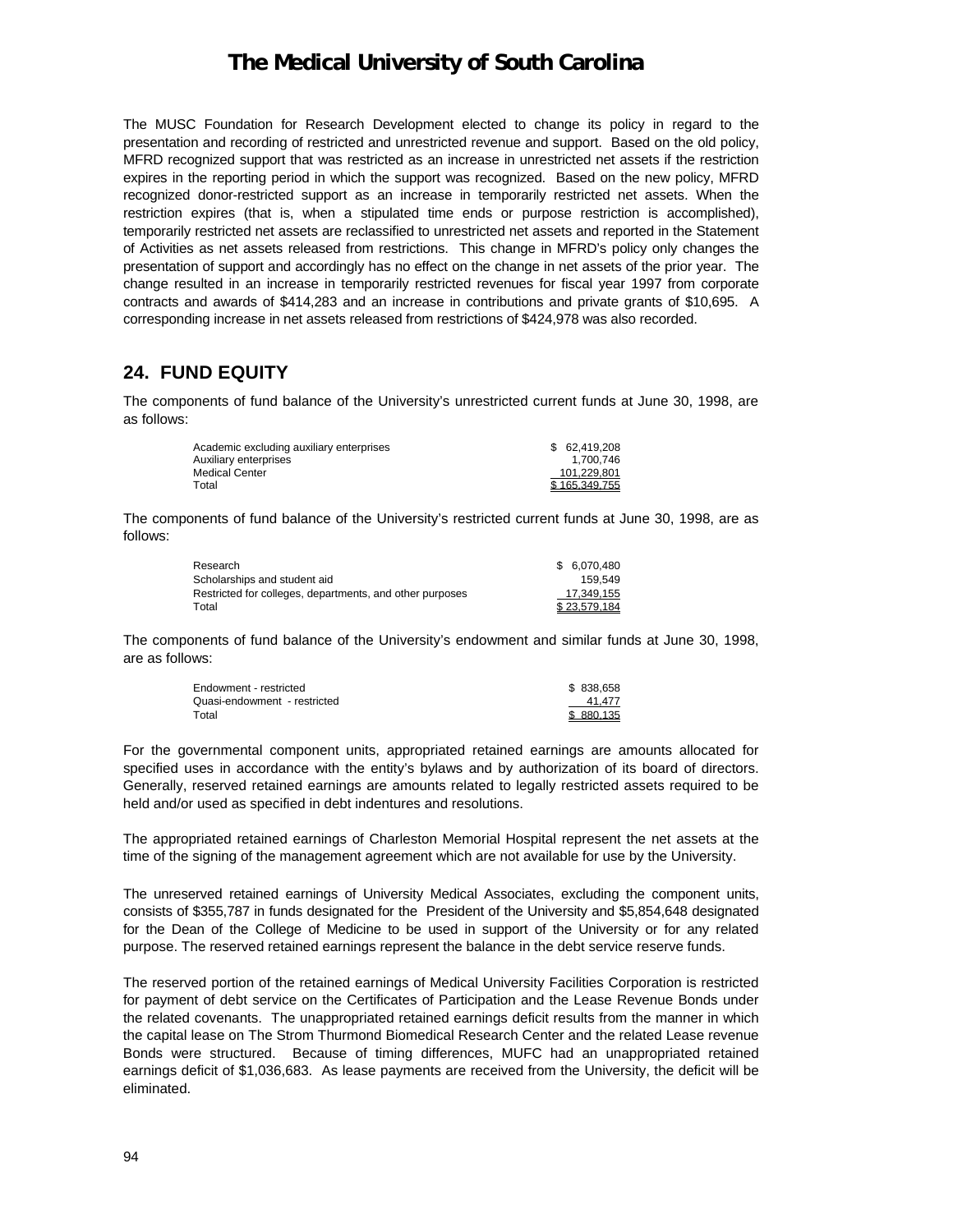Since its inception, the Pharmaceutical Education and Development Foundation has received financial support from other nonprofit organizations and such support has mitigated the effects of operating losses incurred during PEDF's startup period. To attain profitable operations, management has signed a lease for a new facility in the process of being built to its specifications, to permit expansion of its sales. It is anticipated that the new facility will be ready for occupancy in January, 1999. PEDF also anticipates that around the time it begins its operations in the new facility, a new for-profit entity will be spun off from PEDF to carry on its operations. Under this scenario, PEDF will transfer to the for-profit entity all of its contracts, accounts receivable, equipment and other assets and the new entity will assume all of the outstanding debt of PEDF. At June 30, 1998, PEDF had deficit unrestricted net assets of \$1,014,548. To further strengthen the PEDF's financial position, UMA and the Health Sciences Foundation have agreed to delay for one year the collection of the amounts due from PEDF of \$1,392,542 and \$499,998, respectively.

Temporarily restricted net assets of MUSC Foundation for Research Development are available for the conduct of research.

#### **25. PLEDGE**

Health Sciences Foundation acquired the Rutledge Tower (formally the St. Francis facilities) in 1993 and these properties are leased to University Medical Associates. During April, 1996, HSF's board of directors passed a resolution to transfer the title on the St. Francis Hospital and associated facilities to the University at the end of the lease term which is the later of (i) June 30, 2024, or (ii) the date on which all principal of and premium, if any, and interest on the direct note obligations has been paid. This was considered a contribution by HSF, and was recorded by HSF as a contribution payable and contribution expense in 1996 at the value of the land, \$17,852,400. The buildings and equipment do not have a residual value at the end of the lease.

The pledge has not been recorded by the University because the net realizable value is not readily determinable and because of the uncertainties created by the fact that the transfer will not be made until the end of the lease term.

#### **26. COMMITMENTS**

During the year ended June 30, 1998, the MUSC Foundation for Research Development entered into contractual agreements related to program activities. Subcontracts between MFRD and the University, as well as Pennsylvania State University, were executed for personnel and other resources required to accomplish the work scope of prime agreements between MFRD and external sponsors. These subcontracts may be terminated upon termination of the prime contract.

MFRD also entered into a contract with the University of Pittsburgh to procure additional resources for development of an organization to manage multi-site clinical trials. The contract period is December 1, 1997, through July 30, 2000. The schedule of payments provides for 10 equal quarterly payments of \$11,712 each. As of June 30, 1998, the remaining liability is \$93,696.

On June 1, 1998, MFRD entered into a contract with Guynes Design, Inc. for custom design of clinical space in the Union Heights Clinic, a project sponsored by the University's Healthy South Carolina Initiative Program. As of June 30, 1998, the remaining liability for the \$25,000 contract was \$12,500, which is payable upon completion of a site plan.

Consultancy agreements related to further research and development of ribozyme gene therapy sponsored by Hexal, Inc. are additional liabilities of MFRD. The agreements provide for consultancy payment to five researchers during the period beginning December 18, 1998 through September 30, 2000 for investigation, identification, and examination of research activities of interest and suitable to Hexal, Inc. and the University. The remaining contractual liability as of June 30, 1998 is \$474,140.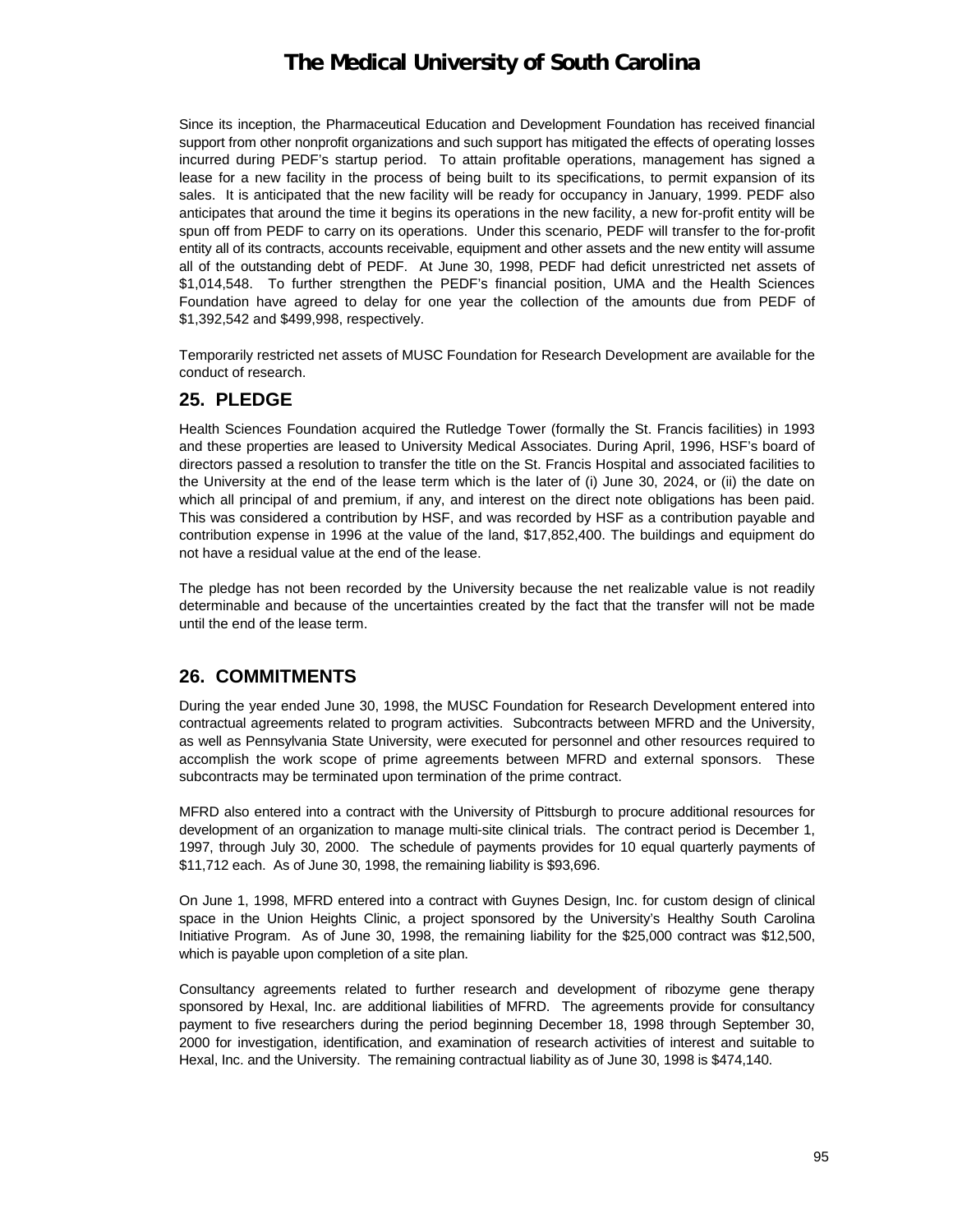### **27. SUBSEQUENT EVENTS AND OTHER MATTERS**

On October 16, 1995, the University signed a letter of intent with Columbia/HCA Healthcare Corporation to negotiate for the sale of assets associated with or employed in the operation of the Medical Center, and the lease of certain real estate. On February 9, 1996, the Board of Trustees of The Medical University of South Carolina approved in principle seven proposed agreements, and directed that the agreements be presented to the appropriate governmental bodies for review and approval.

On May 22, 1996, the General Assembly of the State of South Carolina authorized the University to enter into the agreements subject to satisfaction of the South Carolina State Budget and Control Board that the compensation paid reflected fair and reasonable value to the state of South Carolina, and that provisions were included in the lease and purchase agreements that would ensure compliance with the conditions set by the General Assembly. The Budget and Control Board approval was granted on August 27, 1996.

On July 24, 1996, a suit was filed in Circuit Court by a third party questioning whether the transaction is a constitutionally illegal joint venture and also questioning the reasonableness of the compensation paid to the state. On February 13, 1998, The South Carolina Circuit Court ruled that the statute authorizing the University to enter into the affiliation agreement with Columbia/HCA was invalid. The University has appealed the ruling to the South Carolina Supreme Court. A decision is expected by the end of 1998.

The Board of Trustees voted at its August, 1998 meeting to authorize the University to refinance its parking facilities revenue bonds and use the proceeds to defease the old bonds. The Board also authorized the refunding of Medical University Facilities Corporation's Certificates of Participation on Harborview Office Tower.

Charleston Memorial Hospital is negotiating a lease with a private company to lease 37 beds for use in a long-term care facility. The lease is expected to commence in November, 1998. The lease provides for CMH receiving \$10,000 per bed annually and includes an option to increase the number of beds by 22. The lease further provides for monthly rents to commence after a three month free rental period.

The State has authorized the University to issue \$20 million in State Institution Bonds to fund an addition to the Basic Science Building. This bond issue should occur in fiscal year 1999.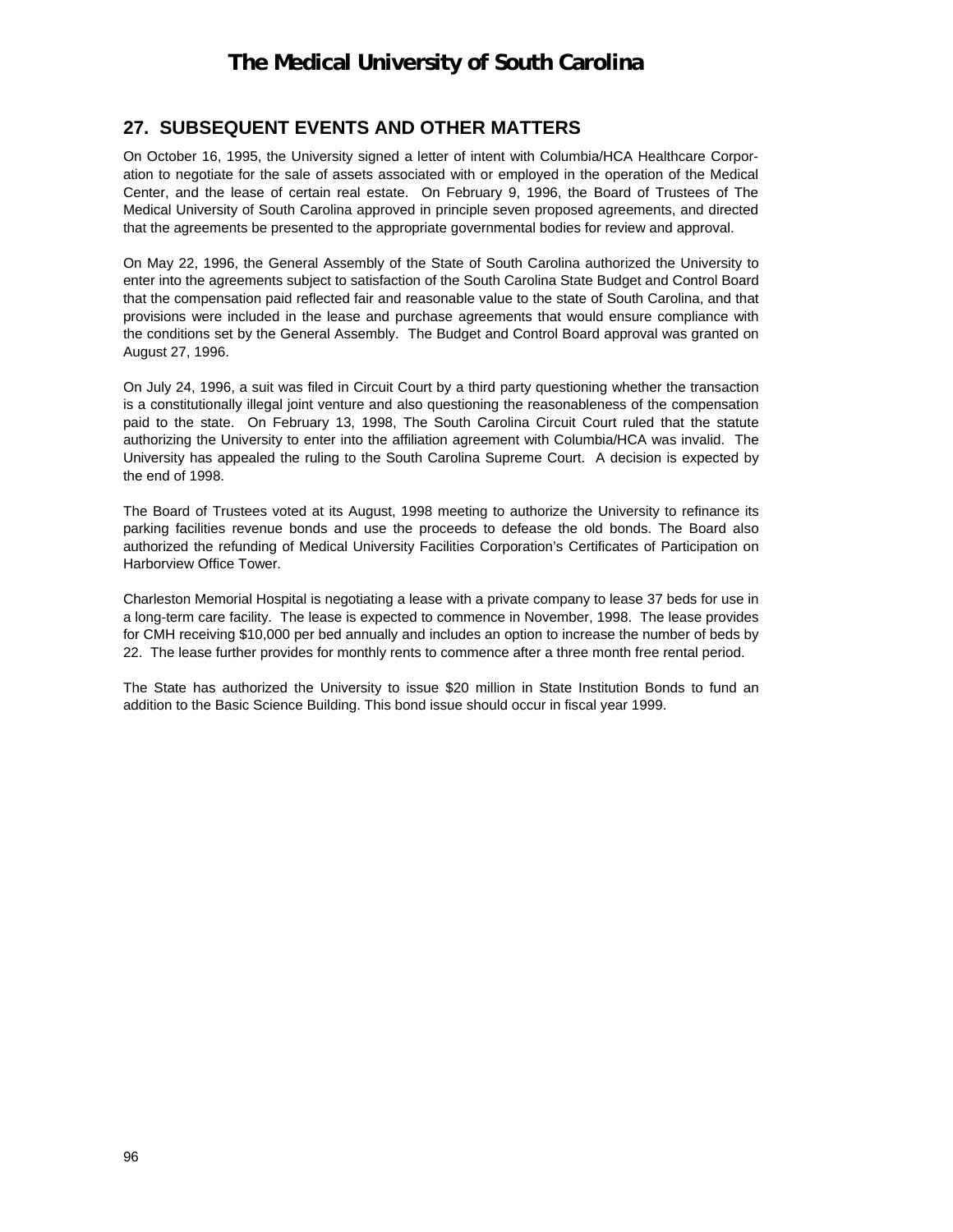Supplemental Financial Schedules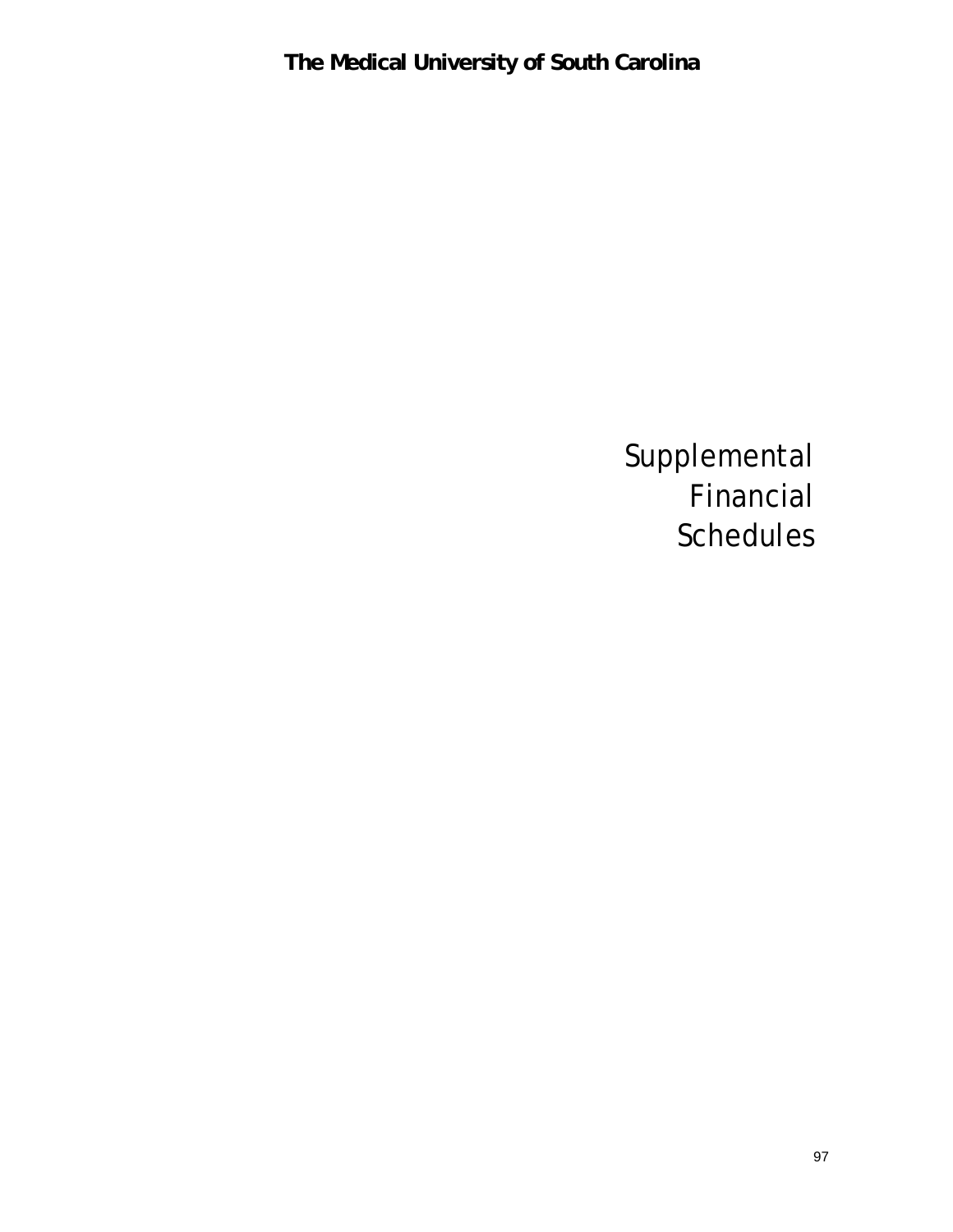#### SCHEDULE 1

#### **SCHEDULE OF UNRESTRICTED CURRENT FUNDS ASSETS, LIABILITIES, AND FUND BALANCES**

(COLLEGE AND UNIVERSITY BASIS OF ACCOUNTING) June 30, 1998

|                                                              | Academic           | <b>Medical</b>   |                   |
|--------------------------------------------------------------|--------------------|------------------|-------------------|
|                                                              | <b>Division</b>    | Center           | <b>Total</b>      |
| <b>ASSETS</b>                                                |                    |                  |                   |
| Cash and cash equivalents                                    | 80,287,451<br>\$   | 11,856,547<br>\$ | \$<br>92,143,998  |
| Accounts receivable:                                         |                    |                  |                   |
| Patients                                                     |                    | 87,832,064       | 87,832,064        |
| Less allowances                                              |                    | (20, 369, 740)   | (20, 369, 740)    |
| Medicare and Champus cost reimbursements, net                |                    | 3,742,843        | 3,742,843         |
| <b>Students</b>                                              | 1,373,022          |                  | 1,373,022         |
| Other                                                        | 3,105,661          | 1,170,720        | 4,276,381         |
| Accrued interest receivable                                  | 196                | 809,646          | 809,842           |
| Inventories                                                  | 604,609            | 9,658,853        | 10,263,462        |
| Due from other funds                                         | 3,300,000          | 5,900,000        | 9,200,000         |
| Due from Charleston Memorial Hospital                        | 6,641,325          | 18,519,718       | 25, 161, 043      |
| Due from University Medical Associates                       | 456,650            | 8,550,035        | 9,006,685         |
| Due from Pharmaceutical Education and Development Foundation | 249,852            |                  | 249,852           |
| Due from MUSC Foundation for Research Development            | 35,865             |                  | 35,865            |
| Prepaid items                                                | 1,442,863          | 1,017,850        | 2,460,713         |
| <b>Total assets</b>                                          | 97,497,494<br>- \$ | \$128,688,536    | 226,186,030<br>\$ |
| <b>LIABILITIES AND FUND BALANCES</b>                         |                    |                  |                   |
| Liabilities:                                                 |                    |                  |                   |
| Accounts payable                                             | \$<br>6,744,883    | 11,274,331<br>\$ | 18,019,214<br>\$. |
| Accrued payroll and related liabilities                      | 6,255,743          | 3,371,130        | 9,626,873         |
| Accrued leave and related liabilities                        | 16,959,122         | 10,044,023       | 27,003,145        |
| Deferred revenues                                            | 1,240,371          |                  | 1,240,371         |
| Due to University Medical Associates                         | 1,598,345          | 2,609,418        | 4,207,763         |
| Other liabilities                                            | 579,076            | 159,833          | 738,909           |
| <b>Total liabilities</b>                                     | 33,377,540         | 27,458,735       | 60,836,275        |
| Fund balances                                                | 64,119,954         | 101,229,801      | 165,349,755       |
| Total liabilities and fund balances                          | 97,497,494<br>S,   | \$128,688,536    | \$226,186,030     |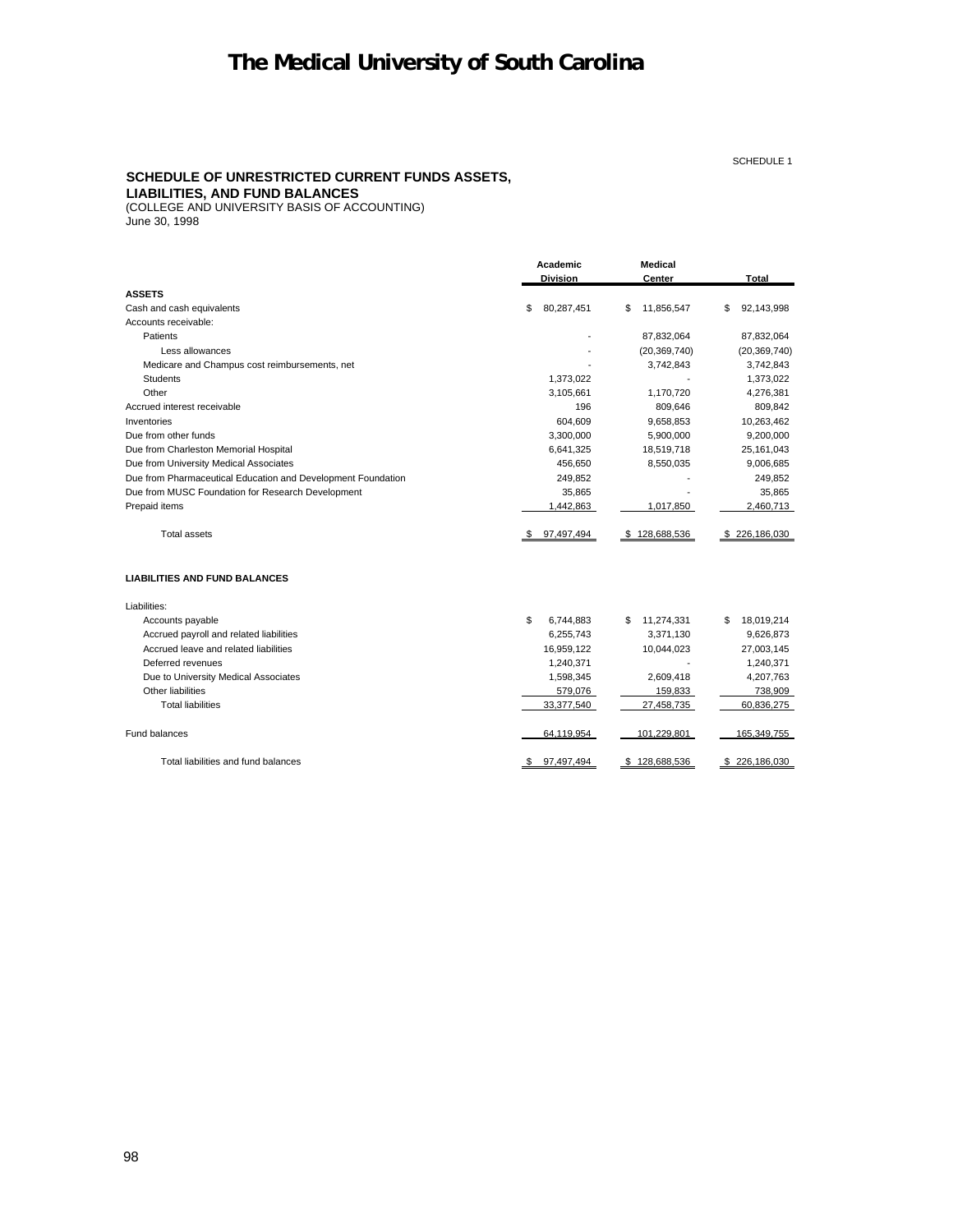#### **SCHEDULE OF UNRESTRICTED CURRENT FUNDS REVENUES,**

#### **EXPENDITURES, AND OTHER CHANGES**

(COLLEGE AND UNIVERSITY BASIS OF ACCOUNTING)

For The Year Ended June 30, 1998

|                                                  | Academic<br><b>Division</b> | <b>Medical</b><br>Center | <b>Total</b>     |
|--------------------------------------------------|-----------------------------|--------------------------|------------------|
|                                                  |                             |                          |                  |
| <b>REVENUES:</b>                                 |                             |                          |                  |
| Student tuition and fees                         | 11,401,488<br>S             | \$                       | 11,401,488<br>\$ |
| State appropriations                             | 109,502,452                 | 20,580,819               | 130,083,271      |
| Federal grants and contracts                     | 8,897,073                   |                          | 8,897,073        |
| State grants and contracts                       | 942,833                     |                          | 942,833          |
| Local government grants and contracts            | 324,389                     |                          | 324,389          |
| Private gifts, grants, and contracts             | 6,613,158                   |                          | 6,613,158        |
| Interest and investment income                   | 4,619                       | 8,230,961                | 8,235,580        |
| Sales and services of educational departments    | 7,557,369                   |                          | 7,557,369        |
| Sales and services of Medical Center:            |                             |                          |                  |
| Net patient service revenue                      |                             | 339,514,580              | 339,514,580      |
| Disproportionate share revenue, net of match     |                             | 48,674,904               | 48,674,904       |
| Sales and services of auxiliary enterprises      | 2,829,353                   |                          | 2,829,353        |
| Management fee from Charleston Memorial Hospital | 3,016,613                   |                          | 3,016,613        |
| Cafeteria sales                                  |                             | 2,046,545                | 2,046,545        |
| Other revenues                                   | 15,769,810                  | 2,616,775                | 18,386,585       |
| <b>Total revenues</b>                            | 166,859,157                 | 421,664,584              | 588,523,741      |
| <b>EXPENDITURES:</b>                             |                             |                          |                  |
| Academic Division:                               |                             |                          |                  |
| Educational and general expenditures:            |                             |                          |                  |
| Instruction:                                     |                             |                          |                  |
| College of Medicine                              | 41,178,669                  |                          | 41,178,669       |
| College of Dental Medicine                       | 7,715,454                   |                          | 7,715,454        |
| College of Nursing                               | 2,391,495                   |                          | 2,391,495        |
| College of Pharmacy                              | 2,833,729                   |                          | 2,833,729        |
| College of Health Professions                    | 8,499,963                   |                          | 8,499,963        |
| <b>College of Graduate Studies</b>               | 95,708                      |                          | 95,708           |
| Residents                                        | 23,072,814                  |                          | 23,072,814       |
| Clinical education                               | 15,900,000                  |                          | 15,900,000       |
| Area Health Education Consortium                 | 17,281,462                  |                          | 17,281,462       |
| Total instruction expenditures                   | 118,969,294                 |                          | 118,969,294      |
| Research                                         | 15,524,254                  |                          | 15,524,254       |
| Public service                                   | 18,322,150                  |                          | 18,322,150       |
| Academic support                                 | 24,249,082                  |                          | 24,249,082       |
| Student services                                 | 5,628,967                   |                          | 5,628,967        |
| Institutional support                            | 15,264,558                  |                          | 15,264,558       |
| Operation and maintenance of plant               | 16,299,146                  |                          | 16,299,146       |
| Scholarships and fellowships                     | 1,119,844                   |                          | 1,119,844        |
| Total educational and general expenditures       | 215,377,295                 |                          | 215,377,295      |

*Continued on next page*

SCHEDULE 2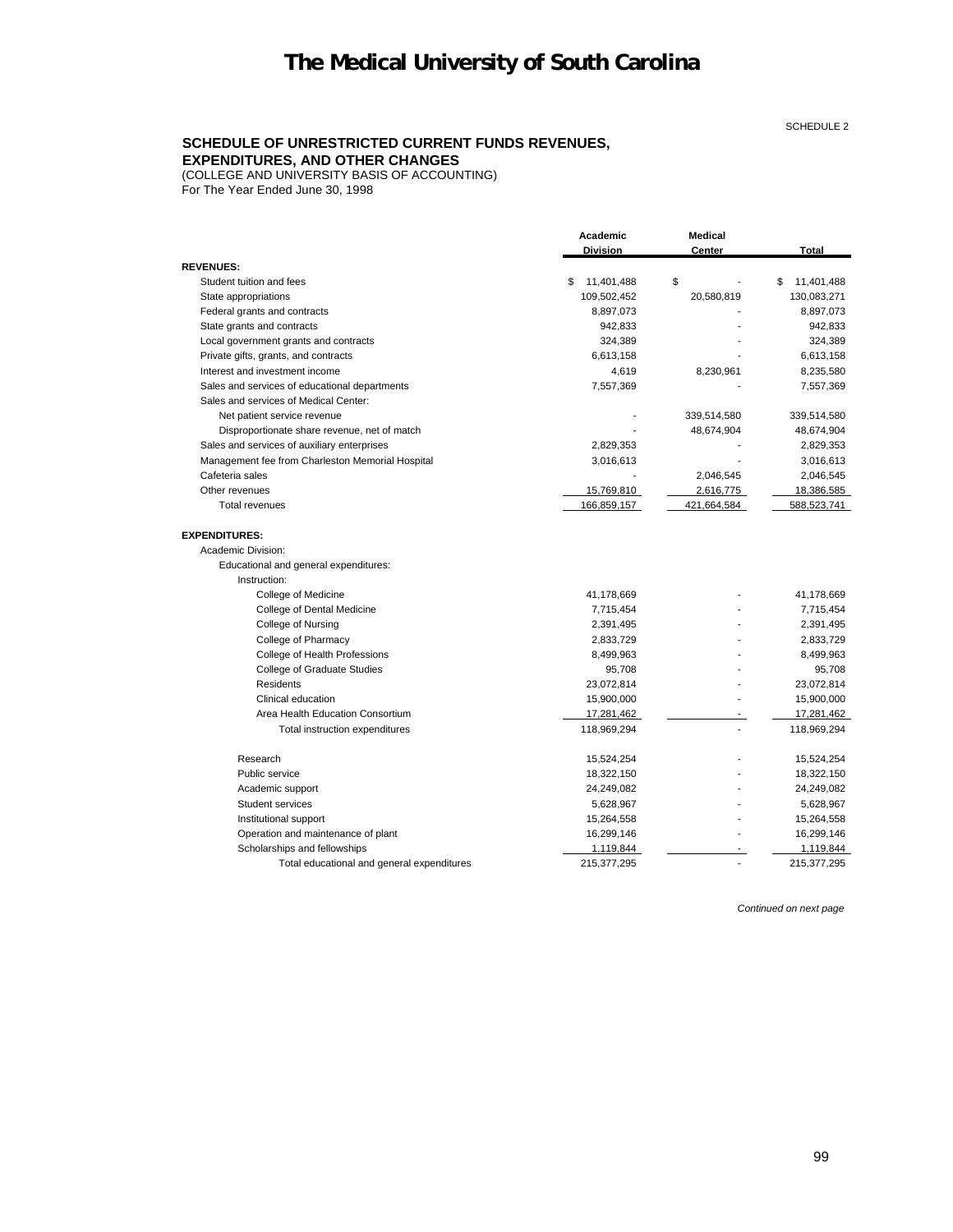SCHEDULE 2

#### **SCHEDULE OF UNRESTRICTED CURRENT FUNDS REVENUES,**

#### **EXPENDITURES, AND OTHER CHANGES (Continued)**

(COLLEGE AND UNIVERSITY BASIS OF ACCOUNTING)

For The Year Ended June 30, 1998

|                                                        | Academic<br><b>Division</b> | <b>Medical</b><br>Center | <b>Total</b>        |
|--------------------------------------------------------|-----------------------------|--------------------------|---------------------|
| <b>EXPENDITURES: (Continued)</b>                       |                             |                          |                     |
| Mandatory transfers for:                               |                             |                          |                     |
| Loan fund matching grant                               | 117,703                     |                          | 117,703             |
| College work study matching grant                      | 63,479                      |                          | 63,479              |
| Total educational and general                          | 215,558,477                 |                          | 215,558,477         |
| Auxiliary enterprises expenditures                     | 1,169,434                   |                          | 1,169,434           |
| Mandatory transfers for principal and interest         | 712,635                     | $\blacksquare$           | 712,635             |
| Total auxiliary enterprises                            | 1,882,069                   | $\blacksquare$           | 1,882,069           |
| Total Academic Division expenditures and               |                             |                          |                     |
| mandatory transfers                                    | 217,440,546                 |                          | 217,440,546         |
| <b>Medical Center:</b>                                 |                             |                          |                     |
| Nursing services                                       |                             | 122,326,558              | 122,326,558         |
| Other professional services                            |                             | 148,619,102              | 148,619,102         |
| General services                                       |                             | 33,706,848               | 33,706,848          |
| Fiscal and administrative services                     |                             | 82,259,910               | 82,259,910          |
| <b>Total Medical Center expenditures</b>               |                             | 386,912,418              | 386,912,418         |
| Mandatory transfers for principal and interest         |                             | 12,772,445               | 12,772,445          |
| Total Medical Center expenditures and                  |                             |                          |                     |
| mandatory transfers                                    |                             | 399,684,863              | 399,684,863         |
| Total revenues over (under) expenditures and           |                             |                          |                     |
| mandatory transfers                                    | (50, 581, 389)              | 21,979,721               | (28,601,668)        |
| Other transfers and additions (deductions):            |                             |                          |                     |
| Nonmandatory transfers to loan fund                    | (235, 272)                  |                          | (235, 272)          |
| Nonmandatory transfers to unexpended plant funds       |                             | (4,769,148)              | (4,769,148)         |
| Nonmandatory transfers from retirement of indebtedness |                             | 7,858,871                | 7,858,871           |
| Nonmandatory transfers to retirement of indebtedness   | (1,661,000)                 |                          | (1,661,000)         |
| Net transfers between current funds                    | 76,914                      |                          | 76,914              |
| Transfers between divisions                            | 51,480,092                  | (51, 480, 092)           |                     |
| Transfers from University Medical Associates           | 2,423,245                   | 5,243                    | 2,428,488           |
| Transfers from Pharmaceutical Education and            |                             |                          |                     |
| Development Foundation                                 | 11,000                      |                          | 11,000              |
| Indirect cost recoveries remitted to the State         | (288, 485)                  |                          | (288, 485)          |
| Total other transfers and additions (deductions)       | 51,806,494                  | (48, 385, 126)           | 3,421,368           |
| Net increase (decrease) in fund balances               | 1,225,105<br>\$             | (26, 405, 405)<br>S      | (25, 180, 300)<br>S |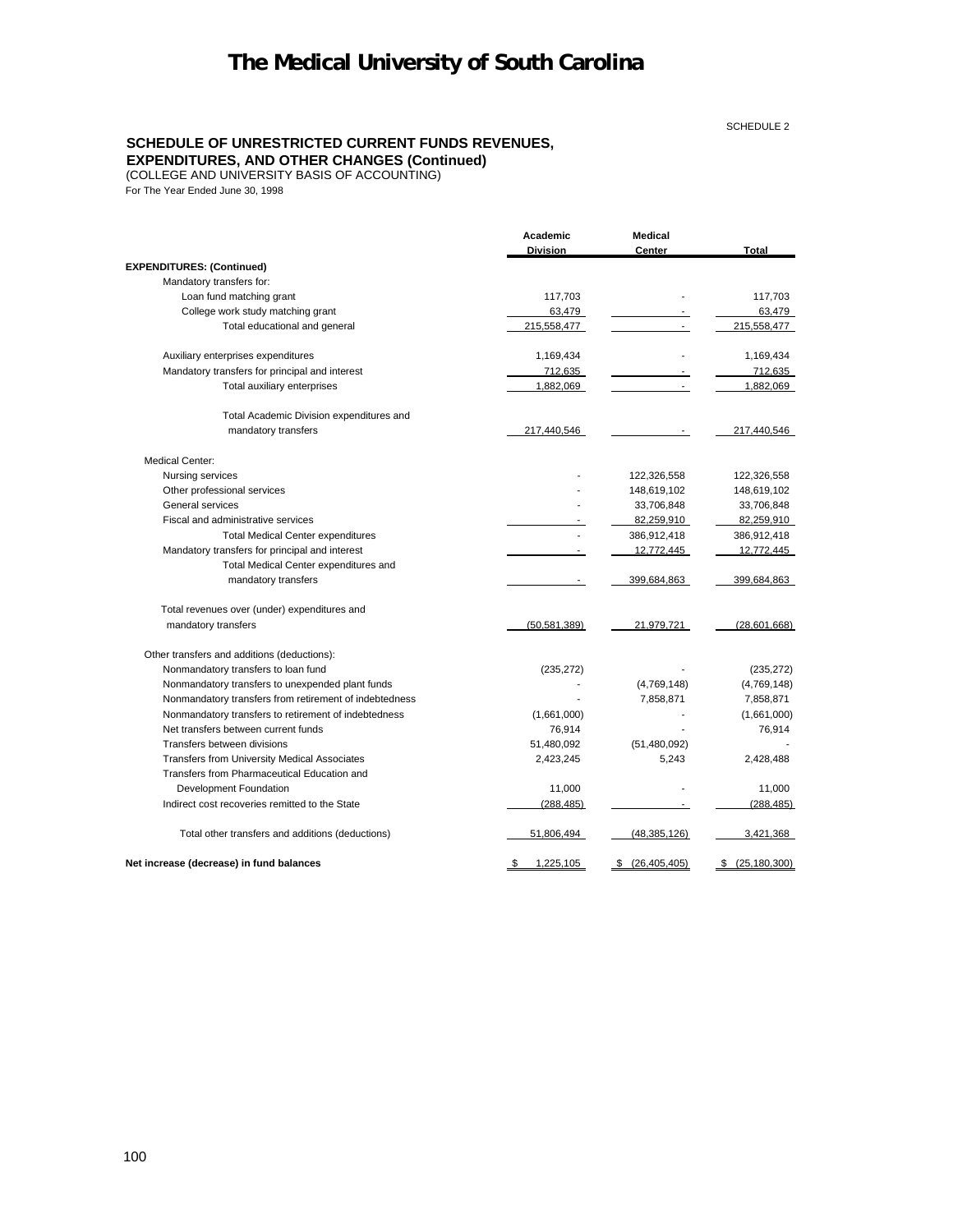# **The Medical University of South Carolina**

#### SCHEDULE 3

### **SCHEDULE OF REVENUES AND EXPENSES OF THE MEDICAL UNIVERSITY OF SOUTH CAROLINA MEDICAL CENTER AND CHARLESTON MEMORIAL HOSPITAL**

(HEALTHCARE PROVIDERS BASIS OF ACCOUNTING)

For The Year Ended June 30, 1998

|                                                  | <b>MUSC</b><br><b>Medical</b><br><b>Center</b> | <b>Charleston</b><br><b>Memorial</b><br>Hospital |
|--------------------------------------------------|------------------------------------------------|--------------------------------------------------|
| Net patient service revenues                     |                                                |                                                  |
| (Schedule 4)                                     | \$388,189,484                                  | 26,732,253<br>\$                                 |
| Other operating revenue:                         |                                                |                                                  |
| State appropriations                             | 20,580,819                                     |                                                  |
| Charleston County appropriations                 |                                                | 1,656,173                                        |
| Medical University of South Carolina contributed |                                                |                                                  |
| services                                         |                                                | 1,671,303                                        |
| Interest and investment income                   | 8,230,961                                      | 1,076,633                                        |
| Cafeteria sales                                  | 2,046,545                                      |                                                  |
| Other revenues                                   | 2,616,775                                      | 3,121,511                                        |
| Total operating revenue                          | 421,664,584                                    | 34,257,873                                       |
| <b>Operating expenses:</b>                       |                                                |                                                  |
| Nursing services                                 | 122,193,029                                    | 8,069,548                                        |
| Other professional services                      | 129,563,649                                    | 8,823,020                                        |
| General services                                 | 33,690,035                                     | 2,918,829                                        |
| Fiscal and administrative services               | 43,320,752                                     | 5,787,579                                        |
| Provision for depreciation                       | 13,854,916                                     | 637,953                                          |
| Lease expense                                    |                                                | 1,716,420                                        |
| Provision for uncollectables, net of recoveries  | 37,011,353                                     | 3,206,359                                        |
| Interest expense                                 | 5,326,910                                      |                                                  |
| Total operating expenses                         | 384,960,644                                    | 31,159,708                                       |
| Income (loss) from operations                    | 36,703,940                                     | 3,098,165                                        |
| Non-operating revenue/(expenses):                |                                                |                                                  |
| Contributions income                             |                                                | 3,274                                            |
| Loss on disposal of property and equipment       |                                                | (84, 826)                                        |
| Total non-operating revenue                      |                                                | (81, 552)                                        |
| Excess of revenue over expenses before           |                                                |                                                  |
| management fee                                   | 36,703,940                                     | 3,016,613                                        |
| Management fee                                   |                                                | (3,016,613)                                      |
| Excess of revenue over expenses                  | 36,703,940                                     |                                                  |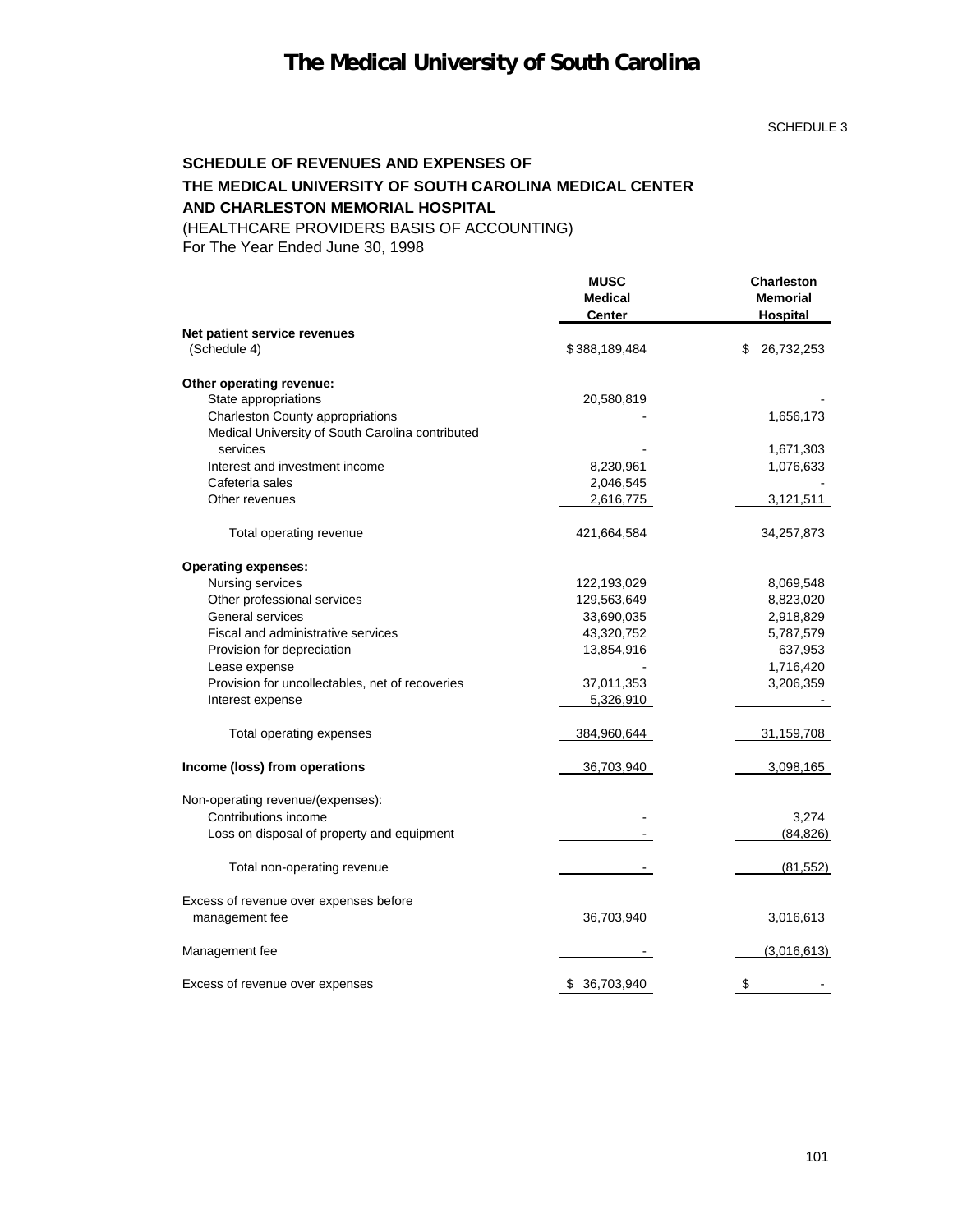SCHEDULE 4

#### **SCHEDULE OF NET PATIENT SERVICE REVENUE OF THE MEDICAL UNIVERSITY OF SOUTH CAROLINA MEDICAL CENTER AND CHARLESTON MEMORIAL HOSPITAL**

(HEALTHCARE PROVIDERS BASIS OF ACCOUNTING)

For The Year Ended June 30, 1998

|                                            | <b>MUSC</b><br><b>Medical</b><br><b>Center</b> | <b>Charleston</b><br><b>Memorial</b><br>Hospital |
|--------------------------------------------|------------------------------------------------|--------------------------------------------------|
| Daily patient services:                    |                                                |                                                  |
| Adults and pediatrics                      | \$48,343,815                                   | 4,944,061<br>\$                                  |
| Burn and trauma                            | 3,001,235                                      |                                                  |
| Intensive care                             | 15,146,829                                     | 746,526                                          |
| Coronary care                              | 2,615,536                                      |                                                  |
| Psychiatric                                | 12,603,820                                     |                                                  |
| <b>Nurseries</b>                           | 21,134,196                                     |                                                  |
| Rehabilitation                             | 2,807,265                                      |                                                  |
| General Clinical Research Unit             | 485,877                                        |                                                  |
| Total daily patient services               | <u>106,138,573</u>                             | 5,690,587                                        |
| Other nursing services:                    |                                                |                                                  |
| Operating rooms                            | 26,417,823                                     | 327,092                                          |
| Heart catheterization                      | 8,782,770                                      |                                                  |
| Recovery rooms                             | 4,655,060                                      |                                                  |
| Delivery and labor rooms                   | 4,485,700                                      |                                                  |
| Central services and supply                | 42,687,544                                     | 2,118,300                                        |
| Total other nursing services               | 87,028,897                                     | 2,445,392                                        |
| Other professional services:               |                                                |                                                  |
| Laboratories and laboratory support        | 49,959,275                                     | 4,173,447                                        |
| Electrocardiology                          | 7,026,316                                      | 347,262                                          |
| Electroencephalography                     | 844,725                                        |                                                  |
| Radiology                                  | 46,111,785                                     | 1,651,287                                        |
| Outpatient and family practice clinics     | 16,919,172                                     | 1,682,040                                        |
| Pharmacy                                   | 87,921,470                                     | 2,510,240                                        |
| Anesthesiology                             | 17,190,343                                     |                                                  |
| Physical/Occupational therapy              | 6,444,654                                      | 280,845                                          |
| Respiratory therapy                        | 10,922,579                                     | 1,523,260                                        |
| Dialysis                                   | 1,884,657                                      |                                                  |
| Transplants                                | 5,010,348                                      |                                                  |
| Ambulance/patient transportation           | 3,966,705                                      |                                                  |
| Other ancillary services                   | 7,850,895                                      | 144,815                                          |
| Total other professional services          | 262,052,924                                    | 12,313,196                                       |
| Less charity care                          | (27, 382, 756)                                 | (6, 545, 036)                                    |
| Total patient services revenue             | 427,837,638                                    | 13,904,139                                       |
| Additions (deductions) to/from             |                                                |                                                  |
| patient service revenue:                   |                                                |                                                  |
| Contractual and administrative adjustments | (88, 323, 058)                                 | (4,939,974)                                      |
| Medicaid disproportionate share            | 80,283,492                                     | 29,306,357                                       |
| Match for federal programs                 | <u>(31,608,588)</u>                            | (11,538,269)                                     |
| Net additions (deductions) to/from         |                                                |                                                  |
| patient service revenue                    | (39, 648, 154)                                 | <u>12,828,114</u>                                |
| Net patient service revenue                | <u>\$388,189,484</u>                           | \$26,732,253                                     |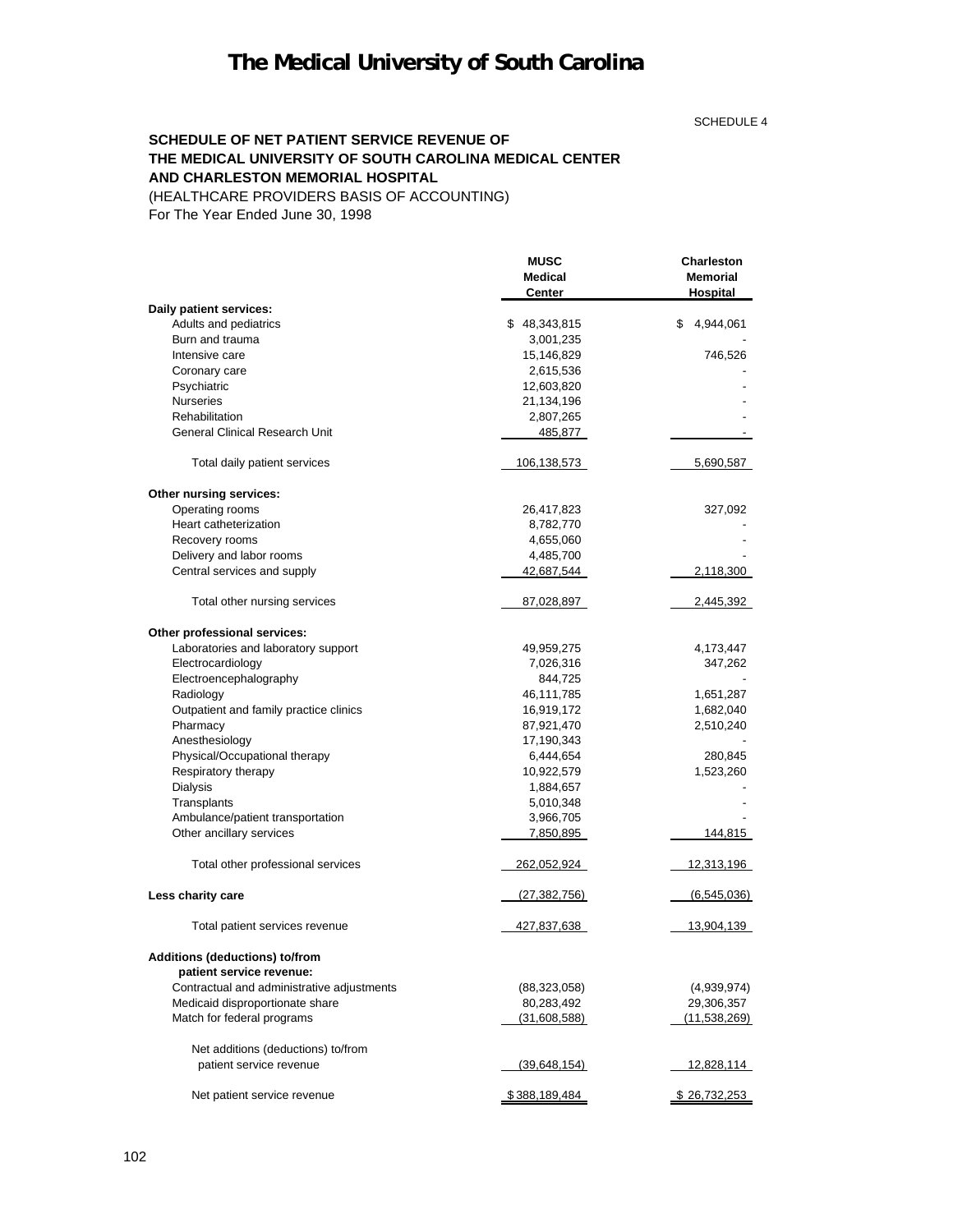SCHEDULE 5

#### **SCHEDULE OF EXPENSES OF THE MEDICAL UNIVERSITY OF SOUTH CAROLINA MEDICAL CENTER AND CHARLESTON MEMORIAL HOSPITAL**

(HEALTHCARE PROVIDERS BASIS OF ACCOUNTING)

For The Year Ended June 30, 1998

|                                            | MUSC                     | <b>Charleston</b>           |
|--------------------------------------------|--------------------------|-----------------------------|
|                                            | <b>Medical</b><br>Center | <b>Memorial</b><br>Hospital |
| <b>Nursing services:</b>                   |                          |                             |
| Administration and education               | \$<br>7,746,513          | \$<br>437,923               |
| Medical and surgical                       | 24,804,410               | 2,627,304                   |
| Pediatrics                                 | 6,470,007                | 651,211                     |
| Burn and trauma units                      | 3,683,531                |                             |
| Intensive care and close observation units | 14,278,127               | 557,225                     |
| Coronary care units                        | 1,425,393                |                             |
| Psychiatric                                | 11,271,077               |                             |
| <b>Nurseries</b>                           | 2,335,355                |                             |
| Operating rooms                            | 28,327,764               | 199,125                     |
| Emergency rooms                            |                          | 2,465,499                   |
| Heart catheterization                      | 4,819,981                |                             |
| Recovery rooms                             | 1,689,664                |                             |
| Delivery and labor rooms                   | 3,172,215                |                             |
| Central services and supply                | 9,484,703                | 1,131,261                   |
| <b>Obstetrics</b>                          | 2,684,289                |                             |
| Total nursing services                     | \$122,193,029            | \$ 8,069,548                |
| Other professional services:               |                          |                             |
| Laboratories and laboratory support        | 22,127,225               | 1,761,880                   |
| Electrocardiology                          | 3,096,907                | 107,512                     |
| Radiology                                  | 10,226,083               | 1,057,002                   |
| Pharmacy                                   | 32,688,651               | 1,221,580                   |
| Anesthesiology                             | 4,808,887                |                             |
| Nuclear medicine                           | 1,362,208                |                             |
| Respiratory therapy                        | 5,006,942                | 572,678                     |
| Physical medicine                          | 4,030,403                | 472,504                     |
| <b>Dialysis</b>                            | 1,115,745                | 88,636                      |
| Pathology                                  | 1,821,586                |                             |
| Transplant                                 | 5,504,136                |                             |
| Transportation and other                   | 14,882,351               | 437,809                     |
| Clinics                                    | 20,416,972               |                             |
| House staff                                |                          | 1,900,415                   |
| Professional support services:             |                          |                             |
| Medical records and quality assurance      | 2,475,553                | 1,001,329                   |
| Social services                            |                          | 201,675                     |
|                                            |                          |                             |
| Total other professional services          | \$129,563,649            | \$8,823,020                 |
| <b>General services:</b>                   |                          |                             |
| Dietary                                    | 8,661,878                | 701,778                     |
| Plant operations and maintenance           |                          |                             |
| including security                         | 18,788,071               | 1,322,768                   |
| Housekeeping                               | 6,240,086                | 894,283                     |
| Total general services                     | 33,690,035               | \$2,918,829                 |
| Fiscal and administrative services:        |                          |                             |
| Admitting                                  | 2,219,401                | 1,019,590                   |
| Financial administration, accounting and   |                          |                             |
| data processing                            | 16,491,060               | 737,354                     |
| Executive administration                   | 8,741,598                | 963,632                     |
| Communications                             | 695,771                  |                             |
| Personnel, purchasing and other expenses   | 14,884,632               | 3,066,020                   |
| Auxiliary enterprise/gift shop             | 288,290                  |                             |
| Other                                      |                          | 983                         |
| Total fiscal and administrative services   | \$43,320,752             | \$5,787,579                 |
|                                            |                          |                             |